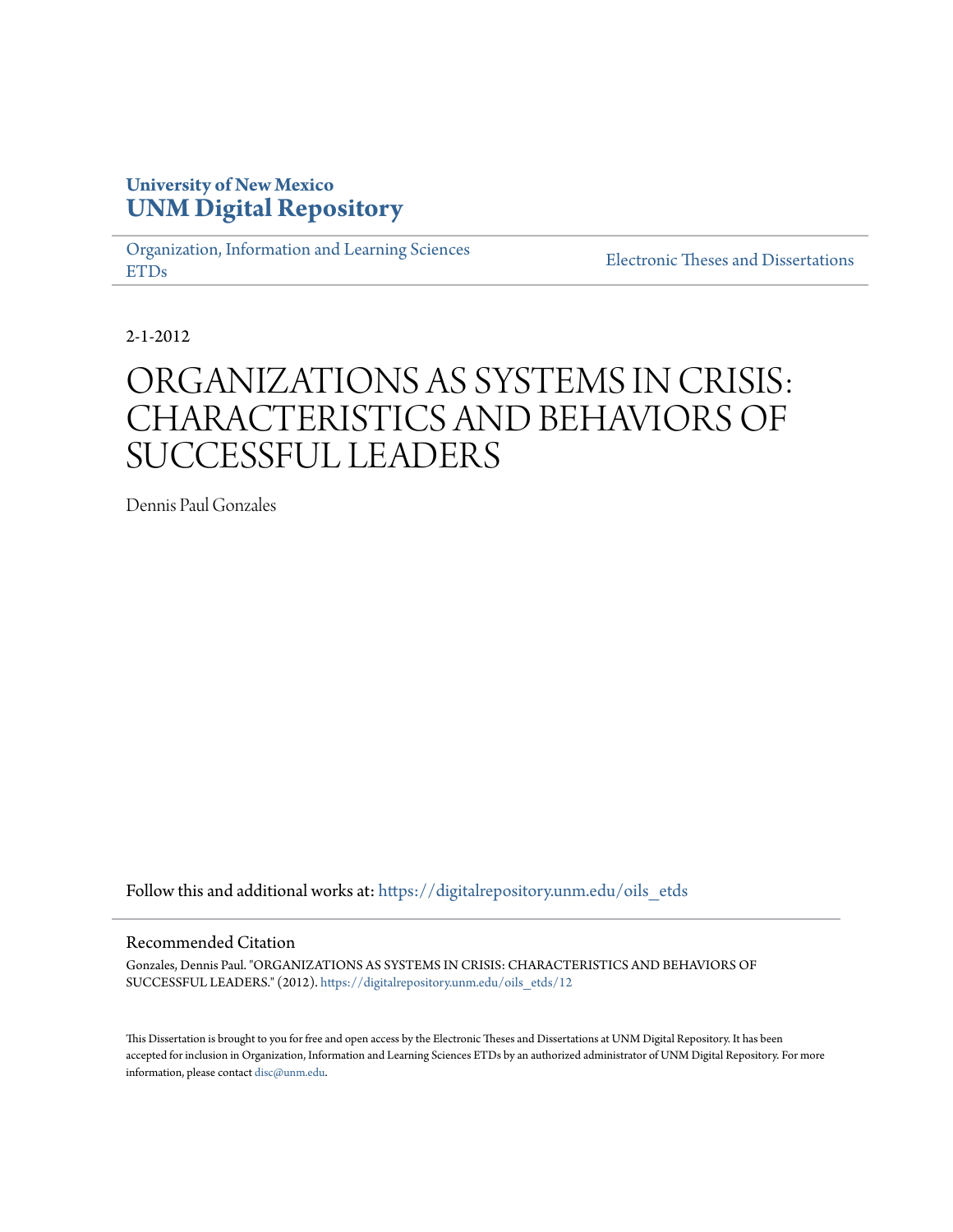# **Dennis Paul Gonzales**  *Candidate*

# **Organizational Learning and Instructional Technology** *Department*

 This dissertation is approved, and it is acceptable in quality and form for publication:

*Approved by the Dissertation Committee:*

Dr. Patricia Boverie, Chairperson

Dr. Ruth Trinidad Galvan

Dr. Mark Salisbury

Dr. Bruce Noll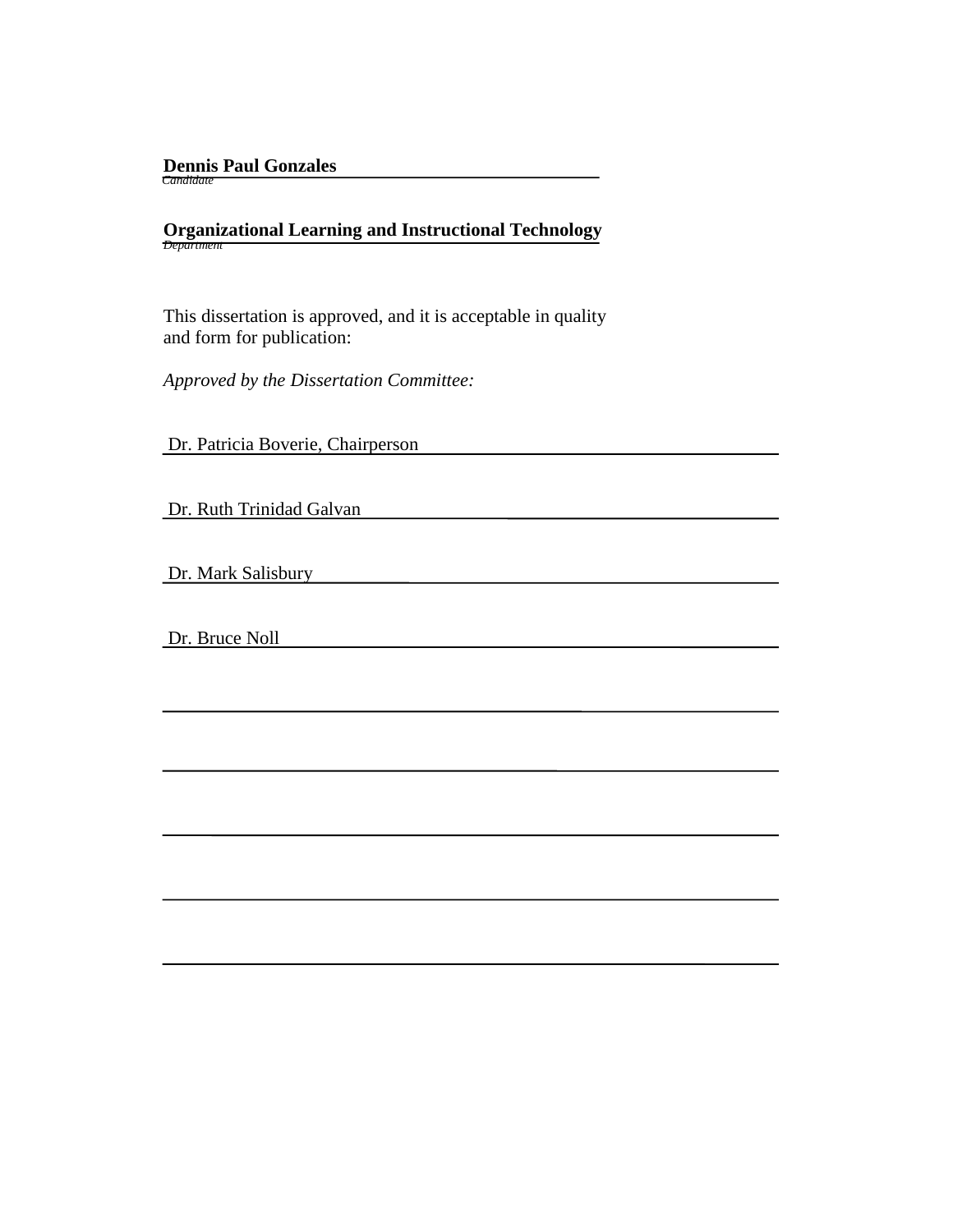### **ORGANIZATIONS AS SYSTEMS IN CRISIS: CHARACTERISTICS AND**

## **BEHAVIORS OF SUCCESSFUL LEADERS**

## **A QUALITATIVE EXPLORATORY STUDY**

By

### **Dennis Paul Gonzales**

B.A., Political Science, Loyola University, 1989 M.A., Educational Technology, San Diego State University, 2001

### DISSERTATION

Submitted in Partial Fulfillment of the Requirements for the Degree of

**Doctor of Philosophy Organizational Learning and Instructional Technology**

> The University of New Mexico Albuquerque, New Mexico

### **December 2011**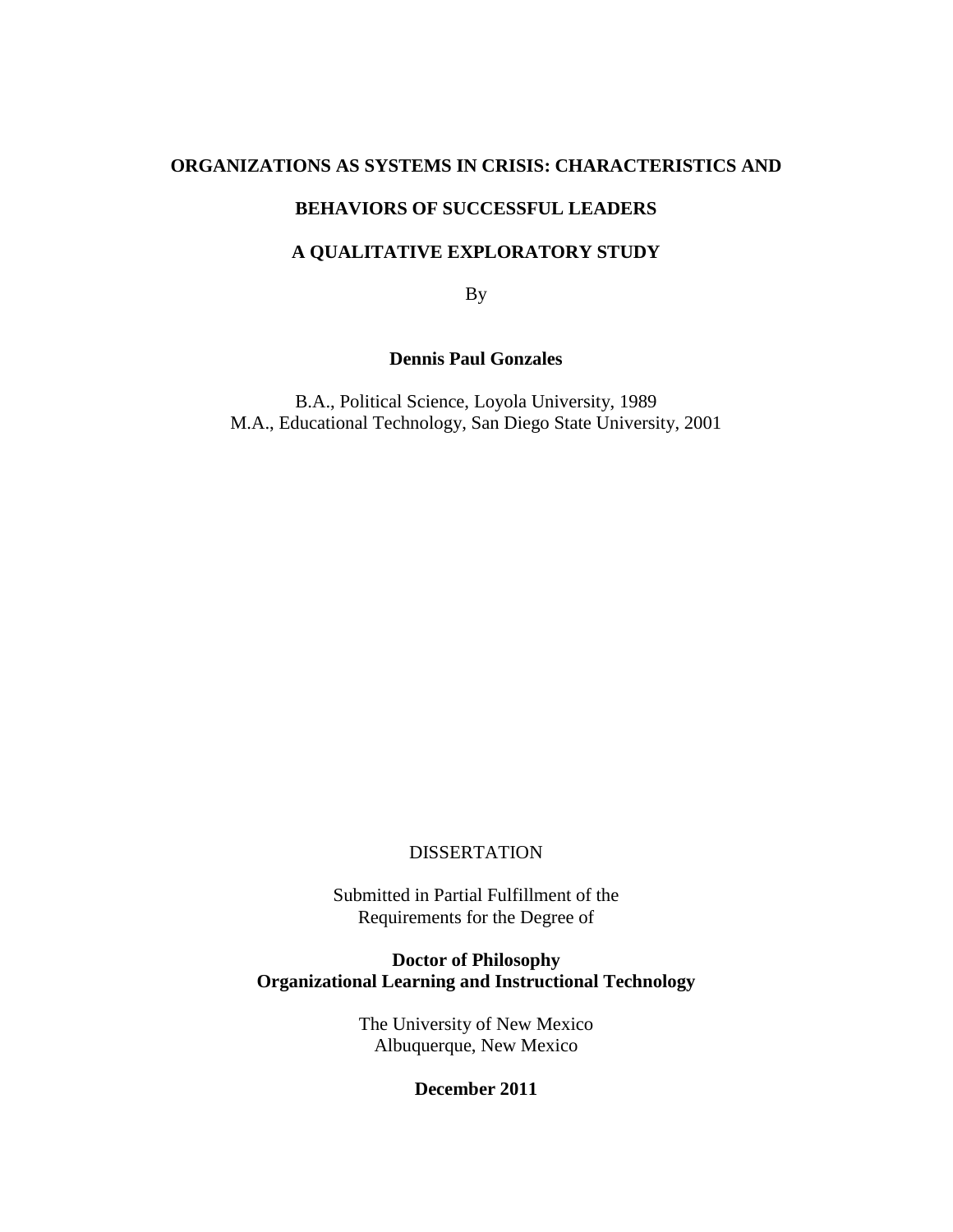©**2011**, **Dennis Paul Gonzales**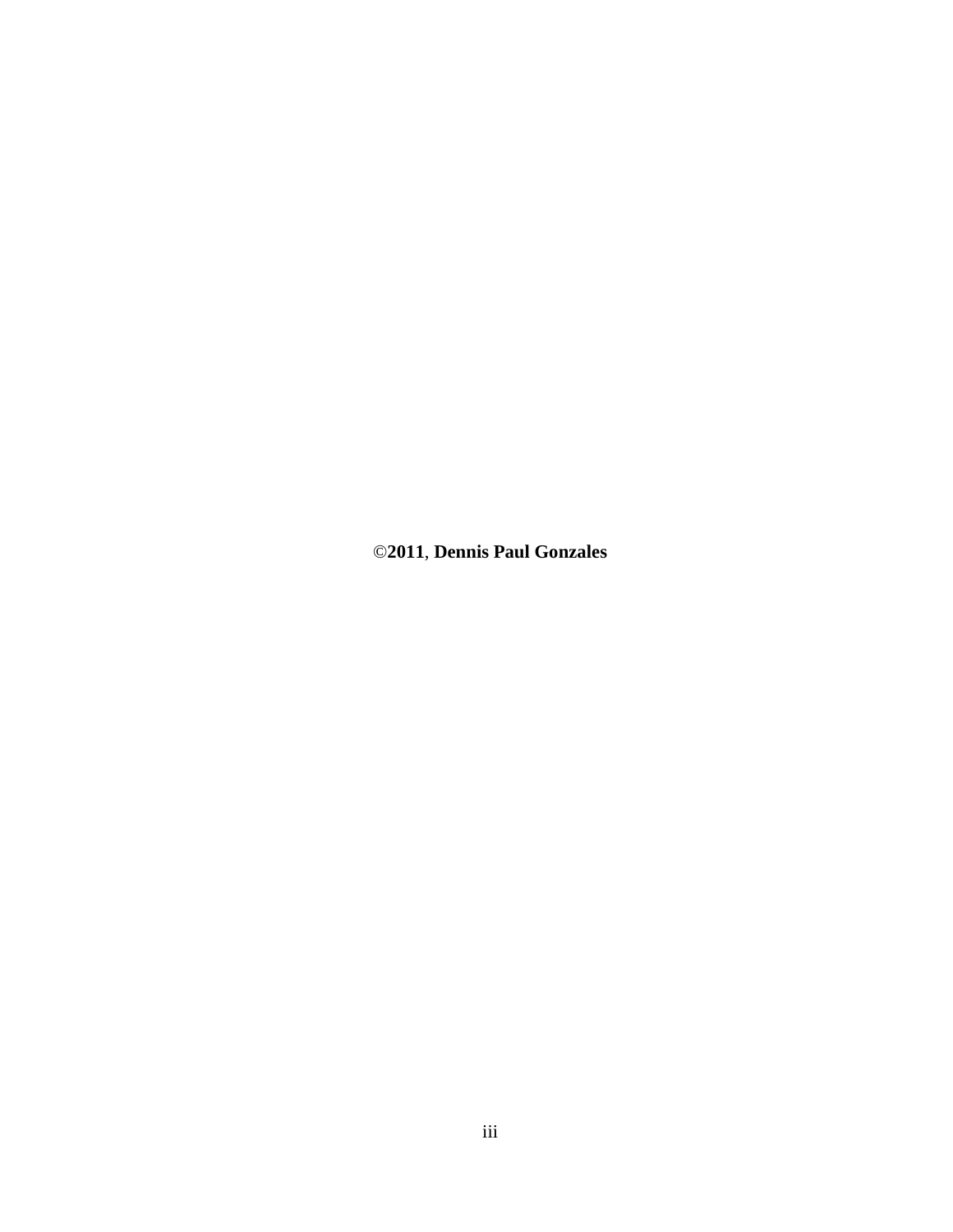### **Dedication**

This dissertation is dedicated to my life partner of 19 years, Mr. Myron Tanuz, who has selflessly encouraged and supported me at every step along this wondrous journey.

To my grandmother, Mrs. Dolores B. Gonzales, who helped instill in me an appreciation and intense desire for learning since I was a small child. Thank you, Granny.

And to my parents, Mr. Joseph Dwight Gonzales and Mrs. Mary Louise Gonzales, who sacrificed so much to give me the wonderful opportunities I have been blessed with throughout my educational career.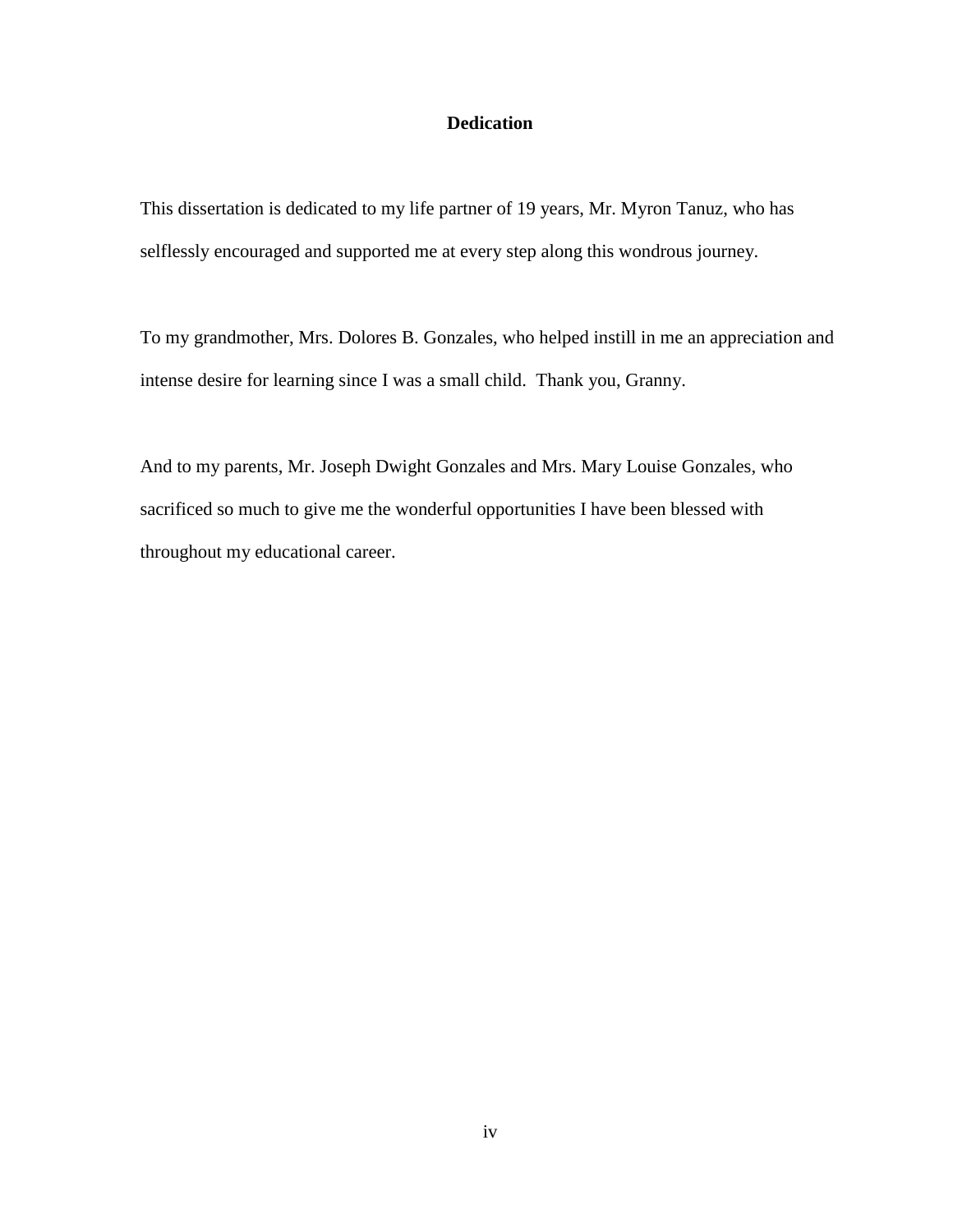#### **Acknowledgements**

This dissertation has been made possible due to the ongoing support and encouragement from the many generous souls who have come into my life. They have consistently cultivated and expanded my hunger and thirst for knowledge. While their numbers are more than I can count, I will endeavor to recognize those who come to mind now.

First, I want to acknowledge the tremendous impact that my dissertation chair and advisor has had on my work. Dr. Patricia Boverie has been my one of my strongest supporters and most challenging critics as I travelled this journey. She gently encouraged me to push forward when times were tough and never hesitated to give me a swift kick when I needed one. I want to express my sincerest gratitude and deepest respect to Dr. Boverie. I have been privileged to learn from her not only in our field of study but also in life. Patsy has taught me about the importance of passionate work and served as a role model to which I aspire. Above all, Dr. Boverie is a true teacher, and I am her grateful student.

I am also grateful to the other members of my dissertation committee: Dr. Ruth Trinidad Galvan, Dr. Bruce Noll, and Dr. Mark Salisbury. Ruth is a truly brilliant scholar who has never hesitated to stretch my abilities and challenge my assumptions. Thanks to Ruth, I have grown as a student and scholar myself. For that, I am most grateful. Bruce has been a consistent source of guidance and advice throughout my doctoral studies. He is always ready with a kind word and a calming sense of humor, reminding me not to take myself too seriously. Mark was influential in my studies, particularly regarding instructional design and adult learning theory. The skills I have learned from him have and will continue to serve me well in my professional career as a practitioner in the field.

v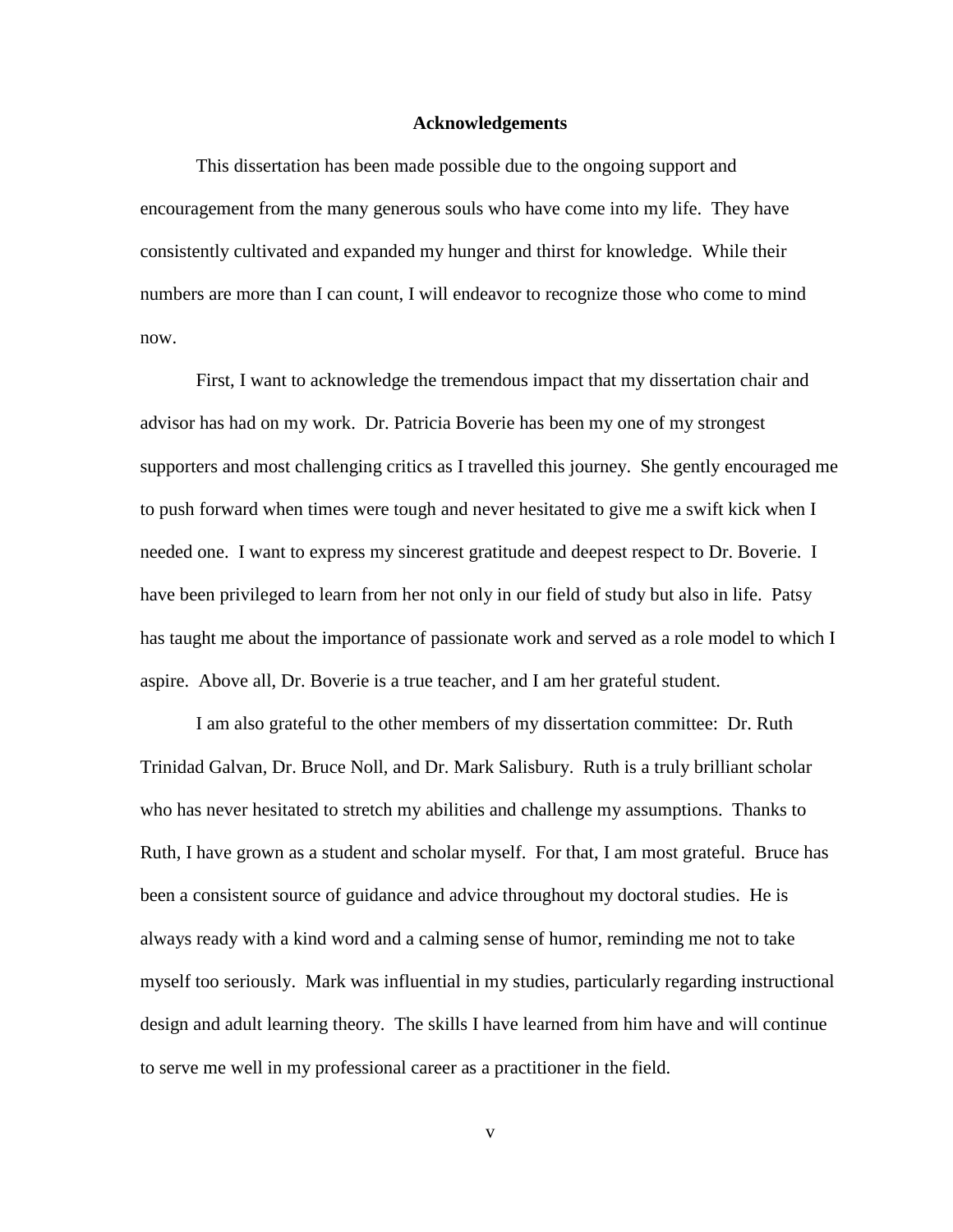I recognize and appreciate the kindness and support I have received from my fellow students in the OLIT Program. We are a tight group and enjoy nothing more than watching one of our own succeed. I have been fortunate to study and learn along side these amazing people. The wealth of experience and knowledge that they have shared with me along the way is nothing short of amazing. In particular, I would like to thank Dr. Andrea Salazar, Dr. Jennifer Ann Linder VanBerschot, and Serena Lyons. Without their friendship, support, and sense of humor, I would not be here.

My family, friends and colleagues have also contributed considerably to my experience. My grandmother has always encouraged me to go for it all and prayed for me throughout my life"s journey. My parents have always had a kind word of assurance and demonstrated their pride for me as their son. My sister, Marla Carrillo, has listened to my ranting and raving when times were tough and also celebrated my accomplishments. The mentors I have been honored to learn from have nurtured me along the way. In particular, I want to thank P. Roberto Martinez, Brother Paul Walsh, Brother Lester Lewis, Stephanie Simpson, Jeff Sullivan, Mary Lynch, and Alex Valdez.

My greatest supporter has always been Myron. He has pushed me to discover my full potential as a student and as a person. Thank you all for the compassion and generosity you have shown me over the years. I am humbled by your example. Now, I pledge myself to go forward and do the same for others.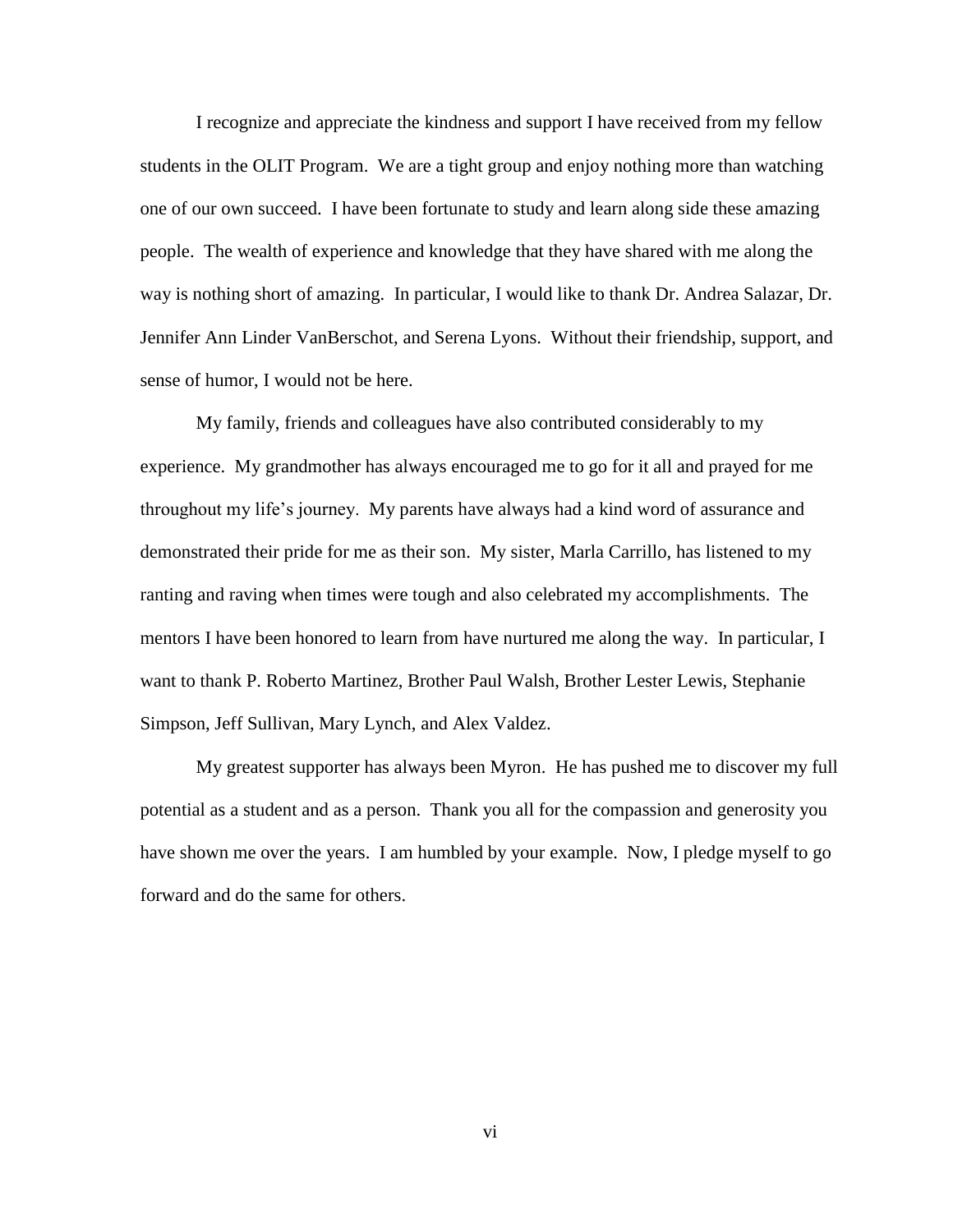### **ORGANIZATIONS AS SYSTEMS IN CRISIS: CHARACTERISTICS AND**

### **BEHAVIORS OF SUCCESSFUL LEADERS**

### **A QUALITATIVE EXPLORATORY STUDY**

by

### **Dennis Paul Gonzales**

B.A., Political Science, Loyola University, 1989 M.A., Educational Technology, San Diego State University, 2001 Ph.D., Organizational Learning and Instructional Technology, University of New Mexico, 2011

### **ABSTRACT**

Given the increasingly complex and fluid nature of organizations today, there is an urgent need to study the role that leadership can play in helping organizations to successfully navigate through difficult and turbulent times.

This dissertation investigated the journey of six participants who served as leaders in organizations during periods of change and turmoil. An interpretive phenomenological approach was the primary method of data collection, analysis, and interpretation used to organize the data gathered primarily through interviews with the participants. Personal experience, as well as current leadership and change theories served as the background and frame of reference for this study. Extensive interviews were conducted with each participant. The transcripts from those interviews were carefully analyzed, resulting in a rich description of each individual lived experience. Finally, the individual lived experiences of the participants were analyzed in order to arrive at a composite review, or universal experience,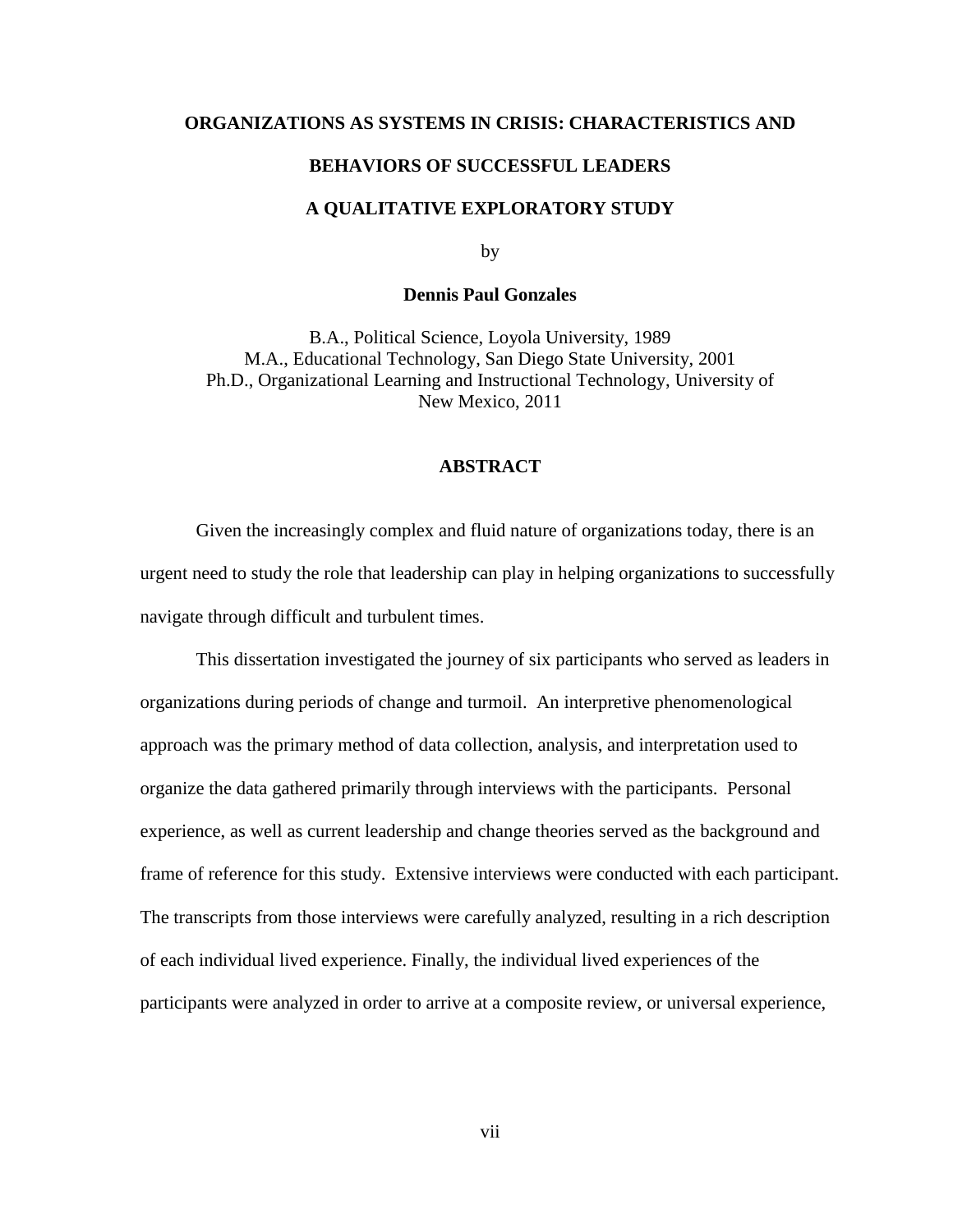of the participants. Key findings indicated that a leader"s worldview is a significant determining factor in their responses to the interview questions.

Some common leadership qualities that emerged from the data include: embracing change, collaboration, effective communication, thinking globally, developing others, managerial courage, and ongoing reflection. Additional results pointed to the importance of transparency, dialogue, accountability and inclusivity in an organization, especially during periods of change. Finally, the results suggest that a successful leader appreciates the value of networking, willpower, flexibility, and creative chaos in the organizations that they manage. This exploratory study warrants further investigation, especially regarding the influence of empowerment, managerial courage, reflection, systems-thinking, and creative chaos in organizations.

Findings from this study may also provide leaders with suggestions on how to be more effective as they attempt to guide organizations in these unpredictable and rapidly changing times. Rooted in a systems-oriented theoretical framework and using an interpretive phenomenological approach, this qualitative exploratory study offers an example for future researchers focusing on the role leaders play in helping organizations to succeed in turbulent times.

viii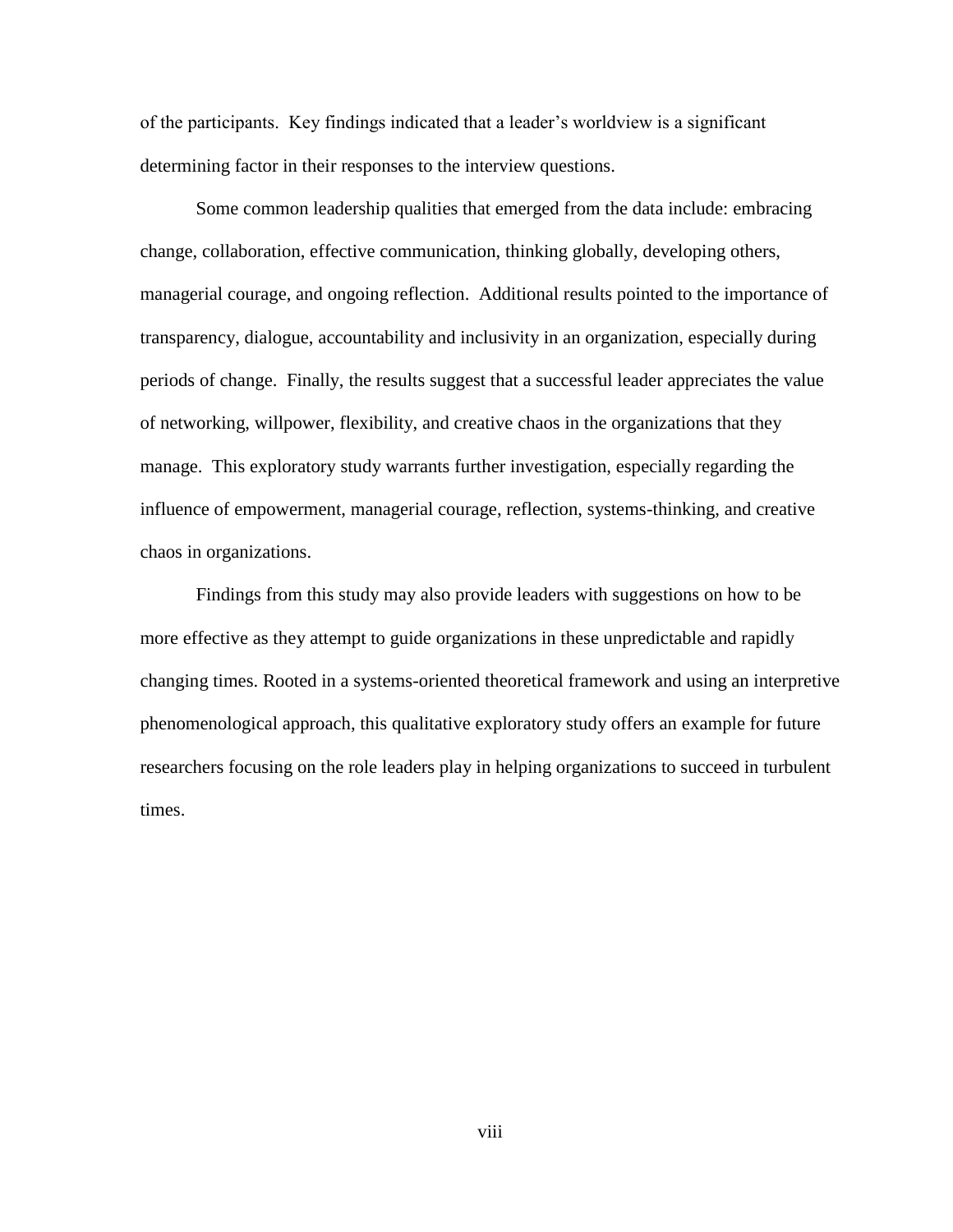| <b>Table of Contents</b> |  |
|--------------------------|--|
|--------------------------|--|

| Chapter III Methods<br>37 |
|---------------------------|
|                           |
|                           |
|                           |
|                           |
|                           |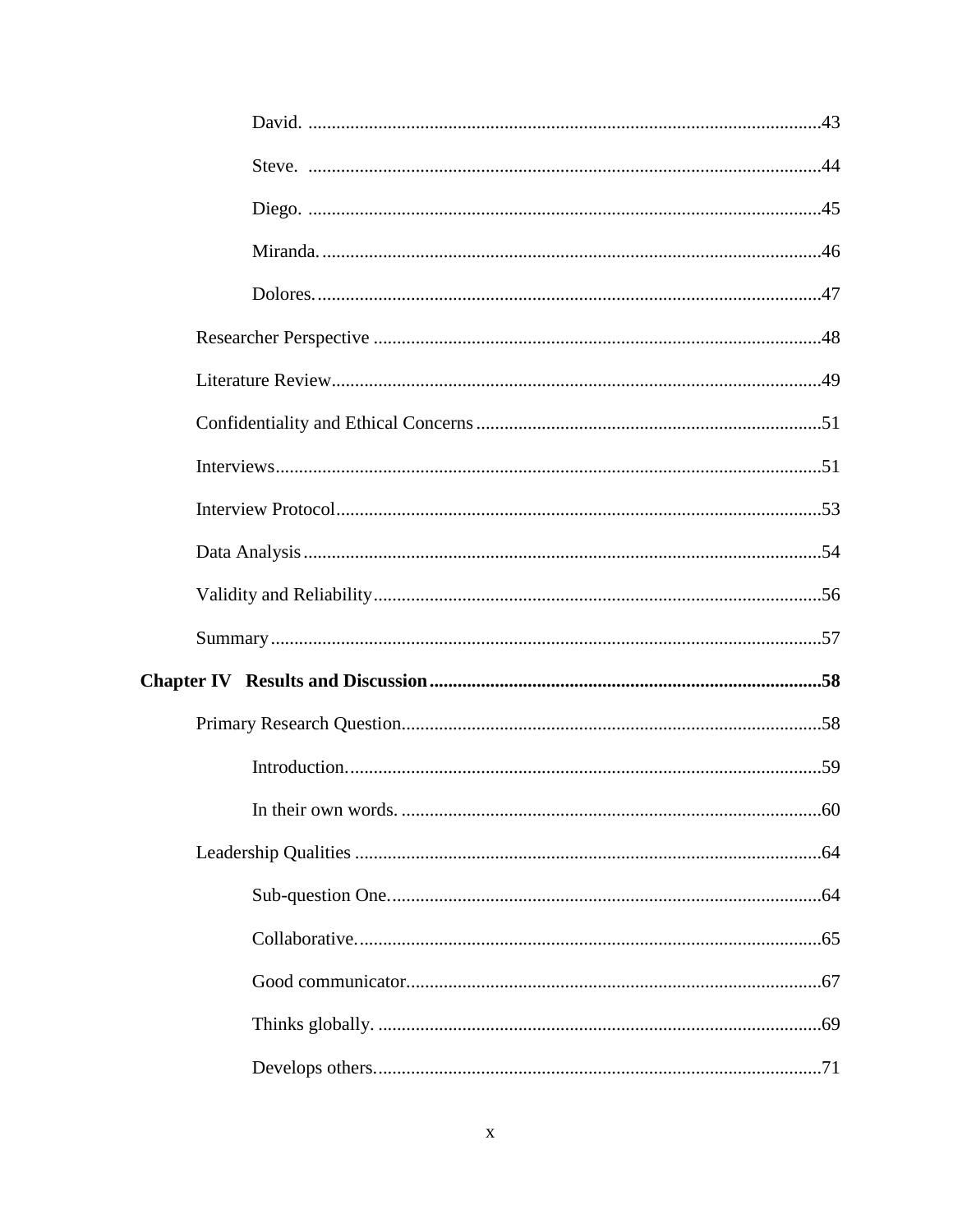| Complex Adaptive Systems, Quantum Physics, and Self-organizing Systems96 |  |
|--------------------------------------------------------------------------|--|
|                                                                          |  |
|                                                                          |  |
|                                                                          |  |
|                                                                          |  |
|                                                                          |  |
|                                                                          |  |
|                                                                          |  |
|                                                                          |  |
|                                                                          |  |
|                                                                          |  |
| Complex Adaptive Systems, Quantum Physics, and Self-organizing           |  |
|                                                                          |  |
|                                                                          |  |
|                                                                          |  |
|                                                                          |  |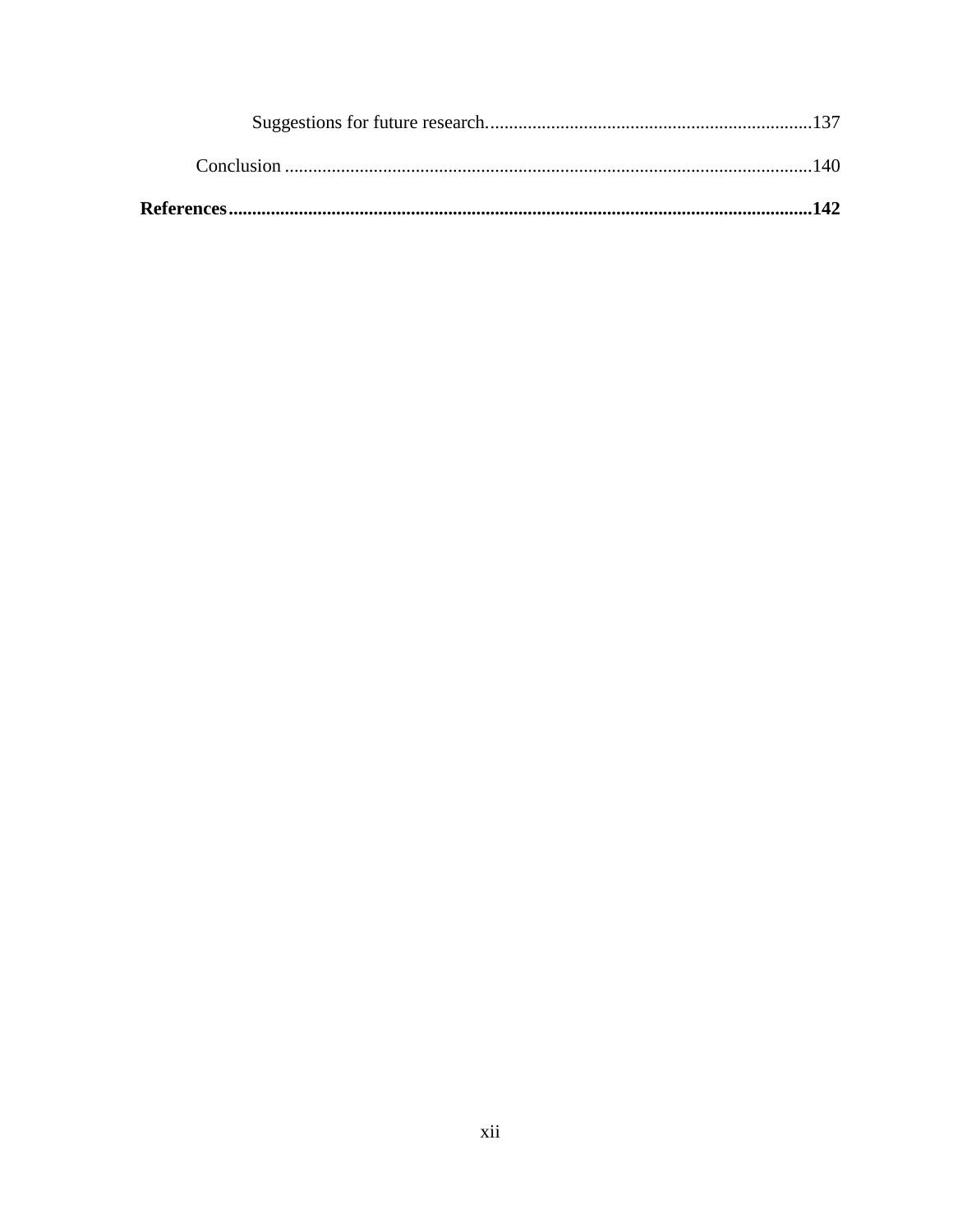# **List of Figures**

<span id="page-13-0"></span>

| Figure 4.1: What qualities do leaders possess as they help guide an organization through |
|------------------------------------------------------------------------------------------|
|                                                                                          |
| Figure 4.2: What role do organizational culture, power, and politics play in leaders'    |
|                                                                                          |
| Figure 4.3: How can the theories of complex adaptive systems, quantum physics, and self- |
| organizing systems help to explain, understand, and interpret these experiences?  98     |
| Figure 5.1: What qualities do leaders possess as they help guide an organization through |
|                                                                                          |
| Figure 5.2: What role do organizational culture, power, and politics play in leaders'    |
|                                                                                          |
| Figure 5.3: How can the theories of complex adaptive systems, quantum physics, and self- |
| organizing systems help to explain, understand, and interpret these experiences?  125    |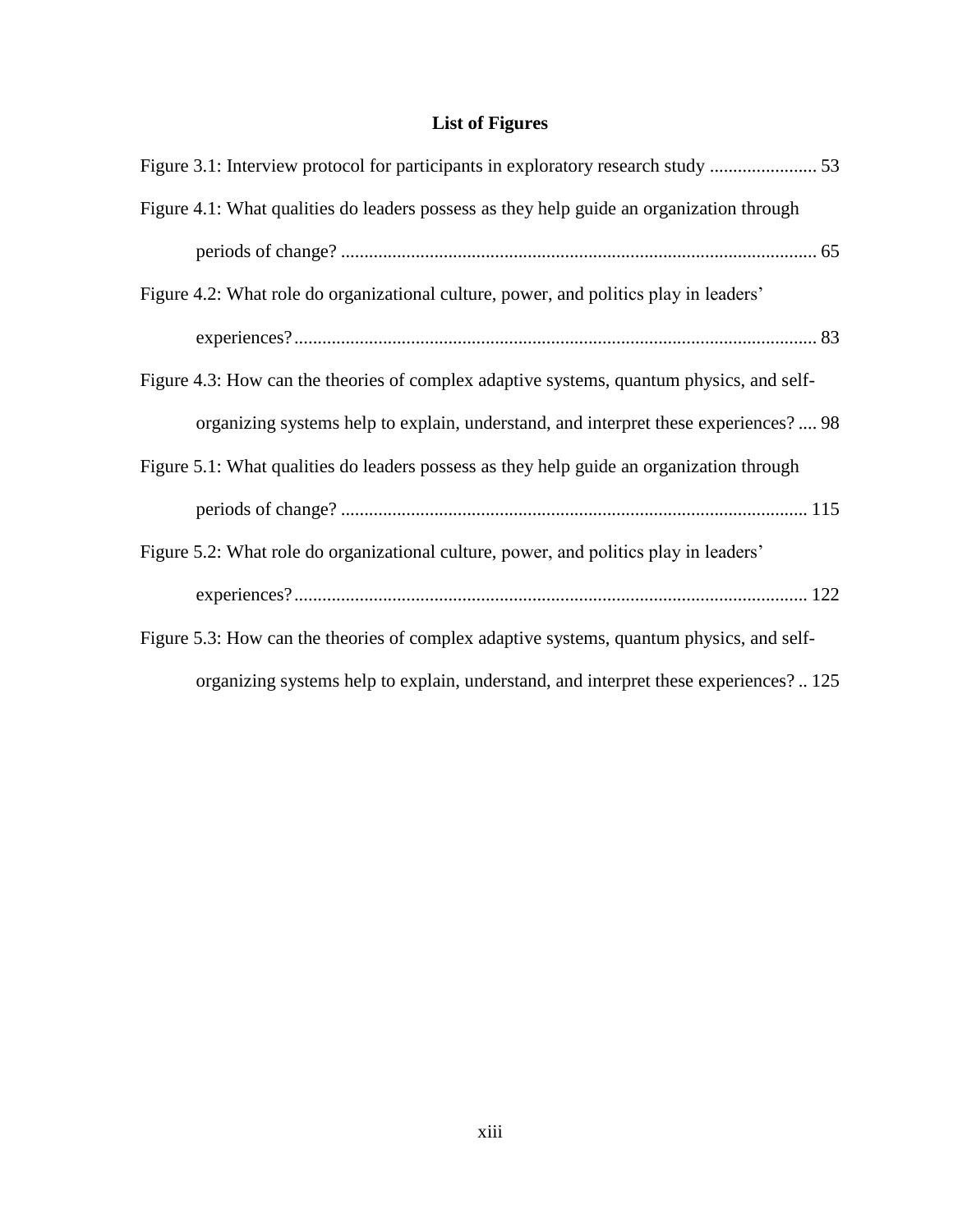### **Chapter I**

### **Introduction**

### <span id="page-14-1"></span><span id="page-14-0"></span>**Background and Context for the Study**

As a student of organizational development, I have been continually fascinated with the topic of leadership in organizations. Throughout my professional and academic career, it has been a keen interest of mine to delve, discover, and deliberate over the critical role that leaders play in all types of organizations - large and small, private and public, for profit and not for profit. At the same time, my professional experiences have underscored the everyday realities of the impact that leadership can have on organizational life. I have not only read, studied, and written about the topic of organizational leadership; I have lived it in my work experiences over the years. In particular, I have developed what Creswell (2007) calls an "intense curiosity" about the role that leadership does and can play in an organization that is experiencing periods of turmoil, change, and transition. That keen curiosity ultimately led me to embark on this exploratory study.

In order to address the question of leadership in organizations, however, one must first conceptualize how leadership fits into the greater scheme of organizational learning and development overall. In that regard, it is often a difficult task to explain what organizational learning (or organizational development) *is.* One possible definition that seems to make sense comes from Argyris & Schon (1996) and suggests that organizational learning comes about when individuals in an organization encounter a problematic situation in the organization, learn as a result of inquiries into that situation, and then that learning becomes embedded in the images of the organization. That learning, they assert, is held in the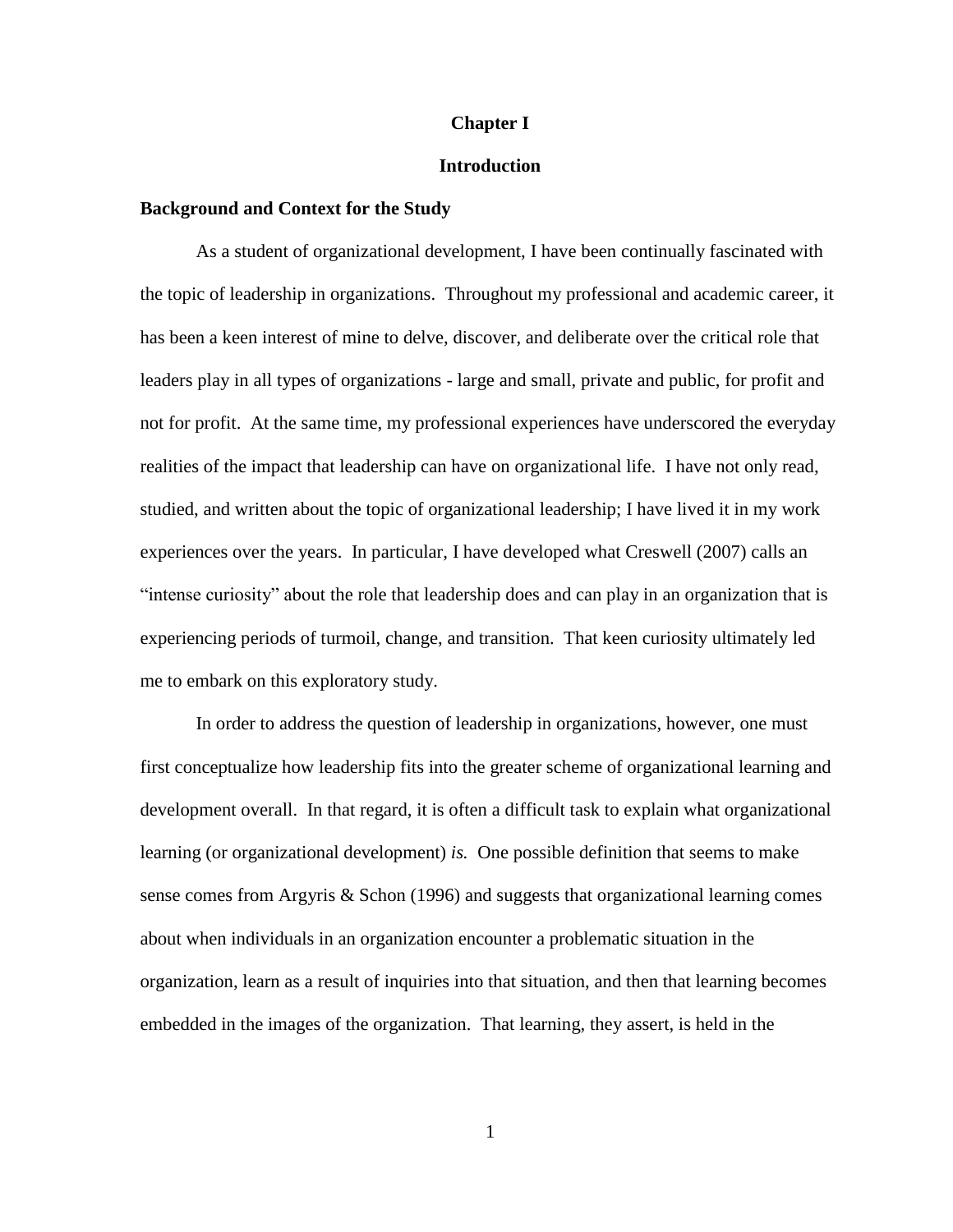members' minds and/or epistemological artifacts embedded in the organization's culture and environment.

Bolman & Deal (2003), in their book *Reframing Organizations,* talk about the organizational environment and culture in terms of the various structures, or frames, that make up organizations. Specifically, they speak about the structural, human resource, political, and symbolic frames that make up every organization. The structural frame refers to the actual make up of the organization, including its physical building, work spaces, hierarchy, technological structures and networks, and locations. The human resource frame is primarily concerned about the regulations and benefits in an organization as well as all the typically HR policies and procedures – who is recruited and how are they evaluated and retained? The political frame is concerned with the complex power relationships that exist within every organization. It speaks to the various coalitions, battles, and campaigns that form and wage in organizations. Finally, the symbolic frame concerns itself with the history, legends, mission, and values of every organization. I would suggest that the power of symbolism is often overlooked, but can be a very effective instrument to bring about and sustain change. The results of this study appear to support the assertion that symbolism in organizations, especially concerning the areas of mission and values, is critical in creating and sustaining effective leadership.

In looking at the many different and complicated definitions of organizational learning, as well as the various theories, frames, and approaches discussed throughout the professional and academic literature, the following simple question can be asked: What is the common thread or themes running through the research? The answer is twofold: Leadership……..and, inevitably, Change. Therefore, I decided to focus my research on the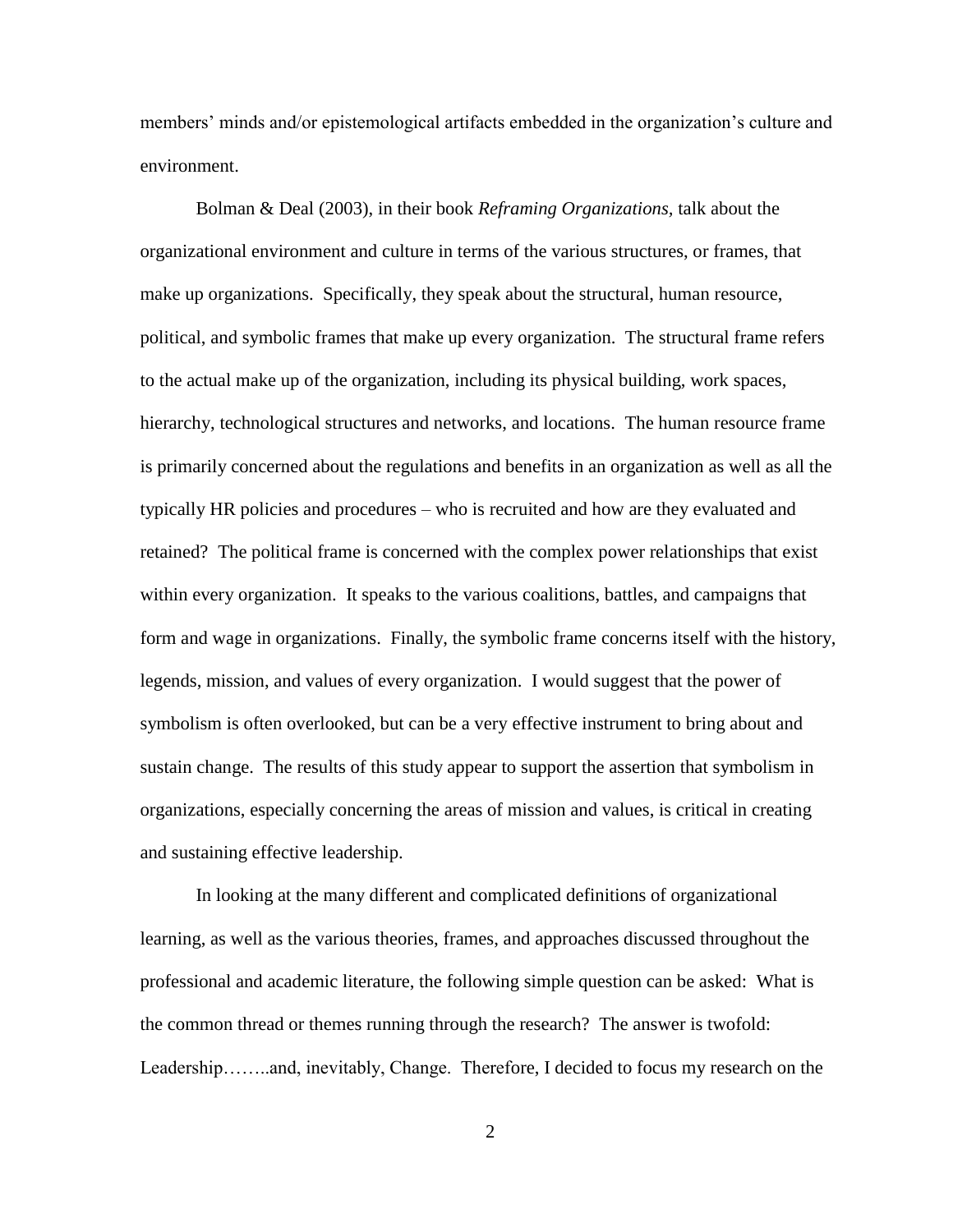role that leadership plays in bringing about positive and/or transformational change in organizations. I would suggest that two things are certain in any organization: change will happen, gradual or abrupt; and, leadership will be central and critically important as to what the end result will be from that change. In order for an organization to successfully navigate change, it requires strong and effective leadership. As Argyris & Schon (1996) suggest, the learning resulting from problematic situations must become *embedded* in the minds of individuals and in the artifacts of an organization if organizational learning is to occur. Only then can transformational change take place.

Watkins (1996) also suggests that learning by individuals is necessary for an organization to change, but it"s not sufficient. Organizational development requires *effective* leadership. Learning must become embedded in the minds of individuals, as well as in the artifacts of the organization in order for change and transformation to take place. It is a primary role of leaders in any organization to foster, encourage, and nurture that learning. Only through effective leadership will the organization be able to align its espoused theory with its theory in use. The espoused theory is what the organization claims to believe, follow and value. It is slow to change. The organization's theory in use refers to the real-life, everyday practices that the organization actually follows. They are quicker to change, and may or may not be in line with the espoused theory. Aligning these two aspects of the organization is one of the greatest challenges for leadership – especially in periods of significant change and transition. As the data show in this study, the importance of developing others and embracing change cannot be underestimated.

It is the responsibility of leaders in an organization to encourage a positive, safe environment that encourages and rewards risk-taking by the employees. Leadership will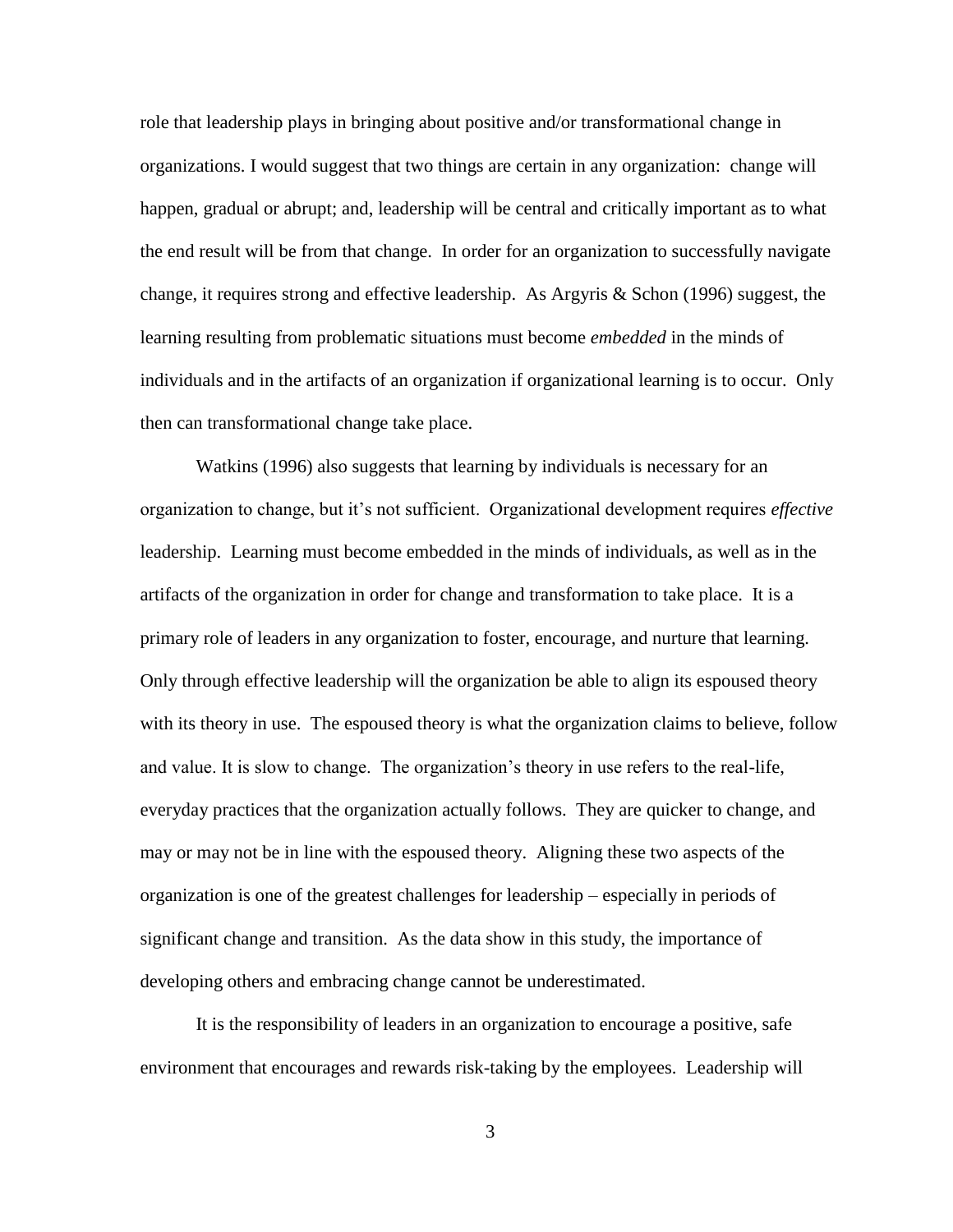create the fertile soil in which not only to plant and cultivate a true learning organization, but also the fertile soil in which to cultivate new and future leaders. How can leaders accomplish this monumental task? Only through the coordination of espoused theory, theory in practice, and the power relationships that exist in their organization. These relationships are a constant tick that affect everything else that happens in the organization.

From the standpoint of Complex Adaptive Systems Theory, leadership may be viewed as the catalyst that encourages, supports, and pushes these relationships to the edge of chaos in order to bring about transformational learning in an organization. This must be accomplished within the context of the many complex relationships that exist within that organization. This suggestion has gained further support as a result of this study, which demonstrated the integral roles of networking, empowerment, and systems thinking within organizations, especially during periods of great change.

### <span id="page-17-0"></span>**Statement of the Problem**

This intense curiosity about the role that leadership plays in organizational learning and transformational change has arisen from my own personal experiences in a variety of organizations. Over the years, I have personally experienced a series of what Mezirow (2000) would call "disorienting dilemmas." These intense experiences were rooted in the workplace as a result of significant change and transition. Throughout each of those experiences, I was a witness and participant as leadership in those organizations struggled to navigate the difficult circumstances they faced. In each instance, change was thrust upon the organization both internally and externally. While the outcomes were unique to the various organizations (not all survived), in each instance the role of leadership was central to that outcome.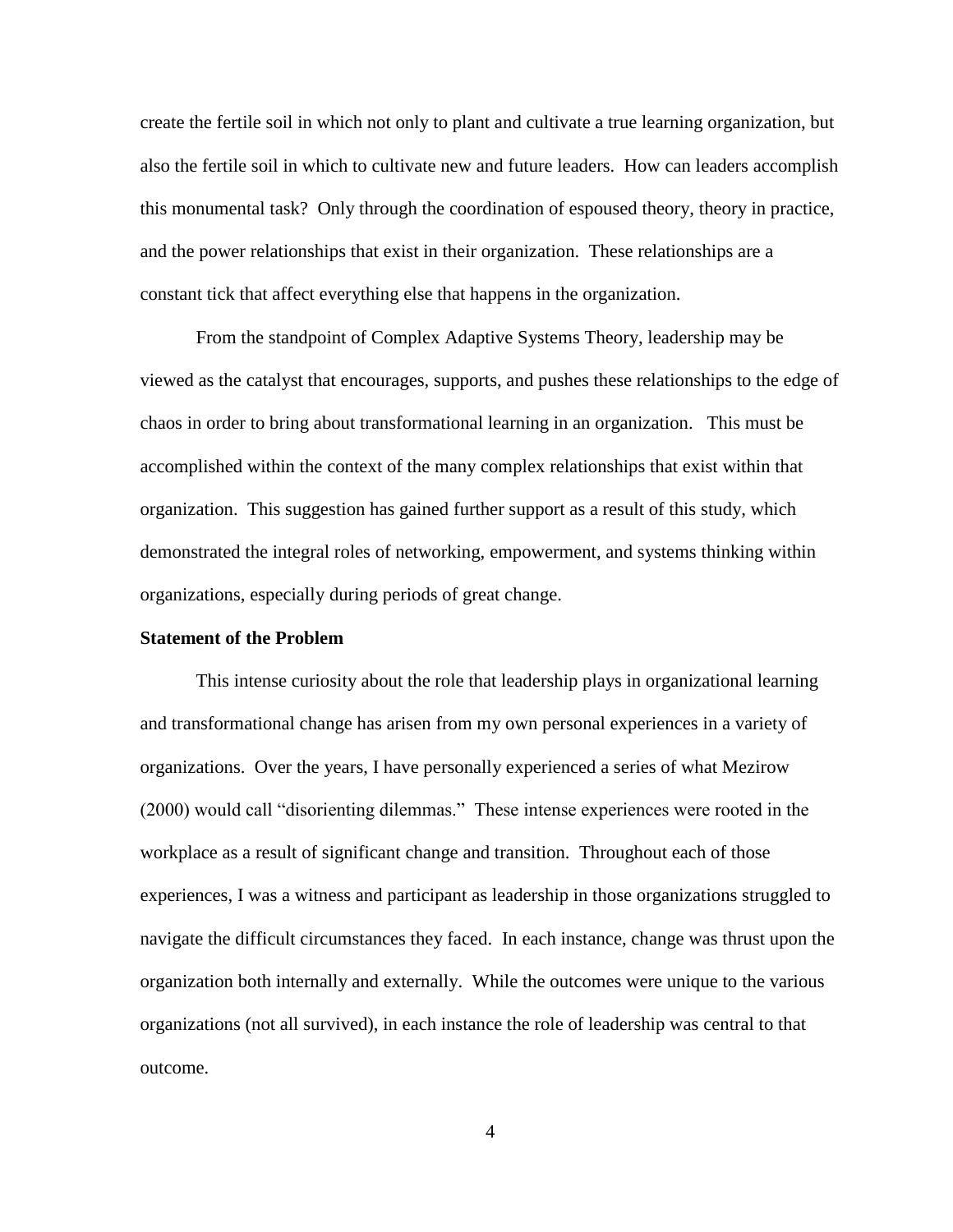As an educator in three different Catholic schools in El Paso, Santa Fe, and San Diego, I witnessed the incredible challenges that leadership faced in coming to terms with the fact that the stewardship of the organization had to change as a result of declining numbers of vowed religious or clergy. Each of these Catholic high schools faced this problem. As a result, the cultures of the organizations were forced to adapt and transform themselves from a religious-run model to a lay-run model. Leadership had to be passed from the vowed religious or clergy to the layperson. Such a change created intense struggles, fear, despair, and confusion as power relationships and questions of identity, mission, and vision emerged.

In my role as an educational consultant for a private corporation in Southern California, I witnessed a similar scenario. The organization had grown to be very large and profitable by primarily providing professional consulting services to the parties involved in workers" compensation cases. We served as consultants to injured workers, applicant attorneys, employers, insurance carriers, and defense attorneys. Suddenly, with the recall of Governor Davis and the election of Arnold Schwarzenegger, the state government of California completely overhauled the workers" compensation system. Consulting services became virtually irrelevant as the new legislation encouraged injured workers to waive their vocational rehabilitation benefits in favor of one-time cash settlements directly from the insurance carriers. Once again, organizational leadership had to help the company to either change, adapt and transform – or die.

Yet again, I was able to witness the role of leadership and change as I made the transition to an organizational development position in a healthcare organization. The private, not-for-profit hospital I worked for had recently partnered with a large Catholic, notfor-profit healthcare system. This alliance, while allowing for greater resources and shared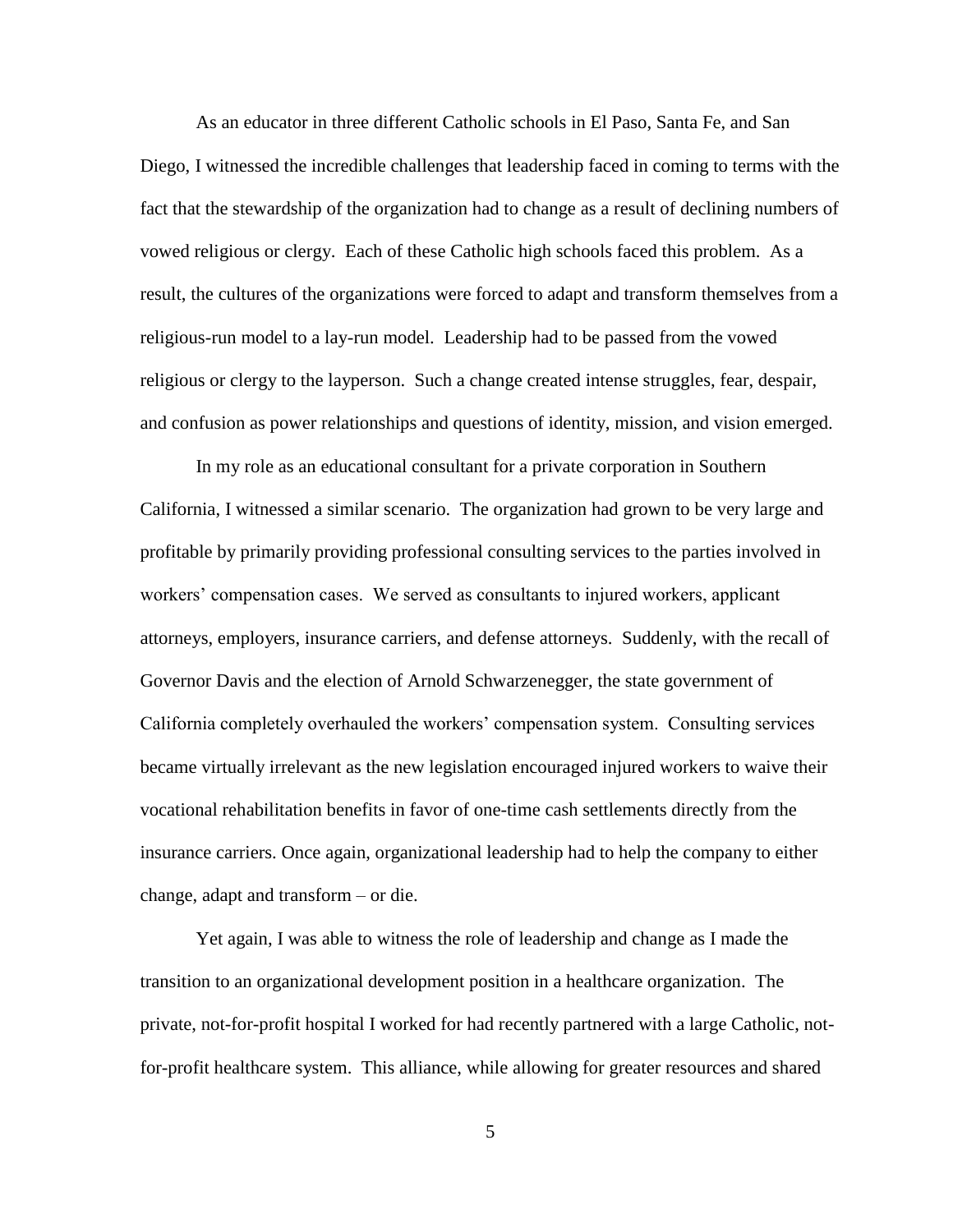best practices to help survive the current economic crisis, had created a workplace environment in which associates were unsure of the organization's new identity, mission, and direction. The leadership of the organization was called upon to facilitate the period of transformation and change resulting from otherwise unanticipated external and internal forces. Would the organization come out of the transformation leaner, stronger, and better, or would it be pulled apart and demoralized in the difficult process of merging? Leadership"s performance would largely determine the answer to that question.

In addition to my own personal and professional experiences, as a student of organizational development, I have discovered that there is a need in the field for further studies focusing on less traditional views of leadership theory. Much has been written and studied about leadership through the more traditional lens where organizations are neatly structured as reflected in the all too common organizational chart. While there is a great deal of literature on leadership theory, much of that work focuses on human resources, structure, and command and control processes. Less attention has been paid to the symbolic and political aspects of leadership, especially around mission, values, change management, systems-thinking, and reflection. In order to add to the body of research in these areas, I have undertaken this study.

### <span id="page-19-0"></span>**The Question**

This experience-based curiosity, as well as the need in the field for further research on the less traditional aspects of leadership and change management, finally led me to embark on the current journey, on which I have completed an exploratory study on the following question: *What role does leadership in organizations play in successfully pushing*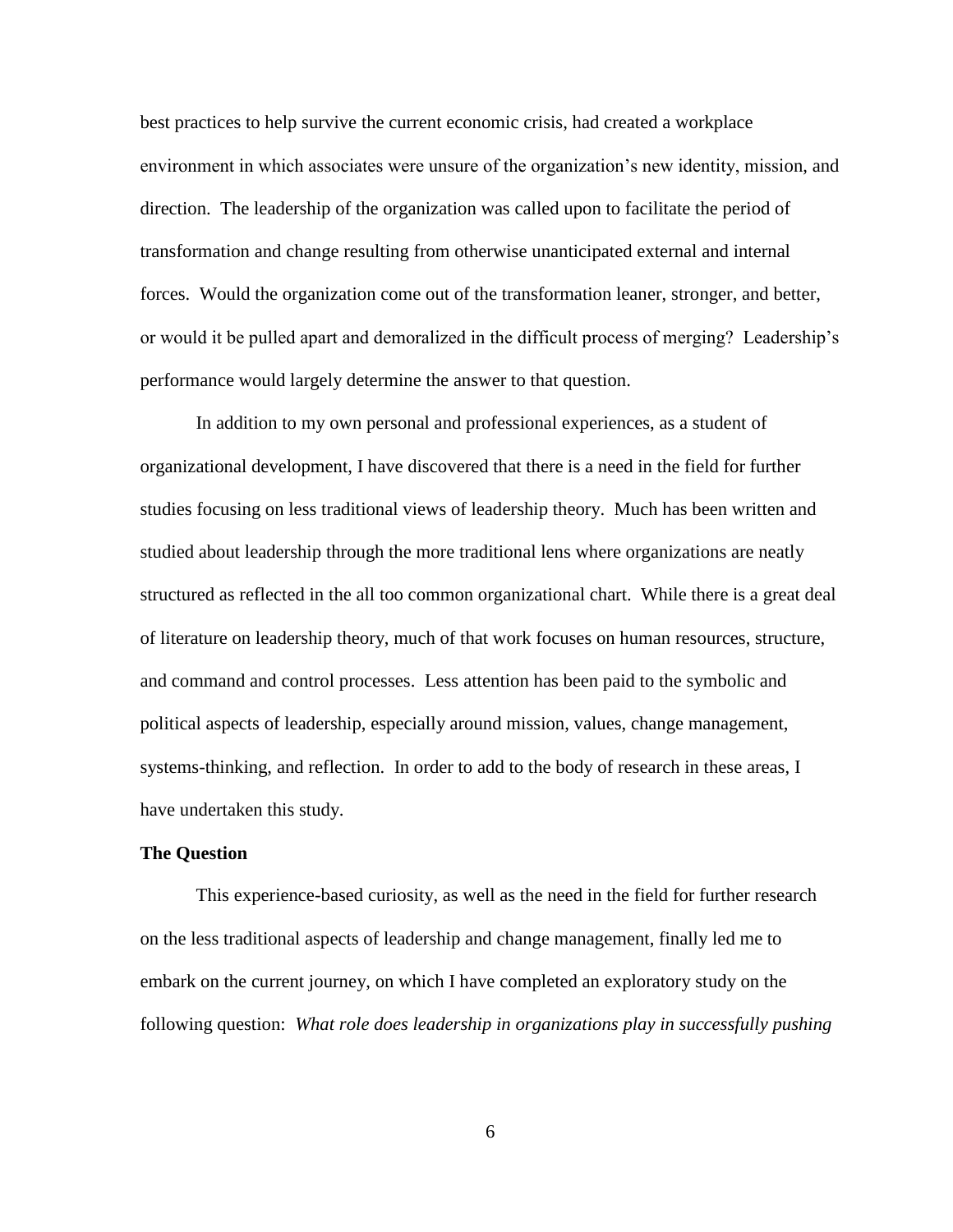*an organization to the edge (embracing chaos or disequilibrium) in order to affect positive change and/or transformation?*

In relation to this overall question, I worked with the participants in considering the following three sub-questions:

- 1. What qualities do leaders possess as they help guide an organization through periods of change?
- 2. What role do organizational culture, power, and politics play in leaders" experiences?
- 3. How can the theories of complex adaptive systems, quantum physics, and selforganizing systems help to explain, understand, and interpret those experiences?

### <span id="page-20-0"></span>**Purpose of the Study**

Upon undertaking this journey, I hoped to contribute to the body of research in organizational leadership, specifically on the question of the role of leadership in times of crisis, change, and transformation. My goal was to arrive at a useful description of the "universal experience" of individuals who have had similar individual experiences. My expectation was that, in so doing, perhaps some light could be shed on the complex and unique role that leadership played in those experiences and develop a better common understanding of different approaches that leadership has used during those challenging times. In addition to adding to the body of knowledge related to organizational leadership, I anticipated that this research would add to the theories of complex adaptive systems, chaos, organizational learning, and self-organizing systems.

As will be discussed in great detail in Chapters Four and Five, the data from this exploratory study demonstrate the importance of effective leadership in organizations, especially during turbulent times. Of particular interest, the results of this study suggest that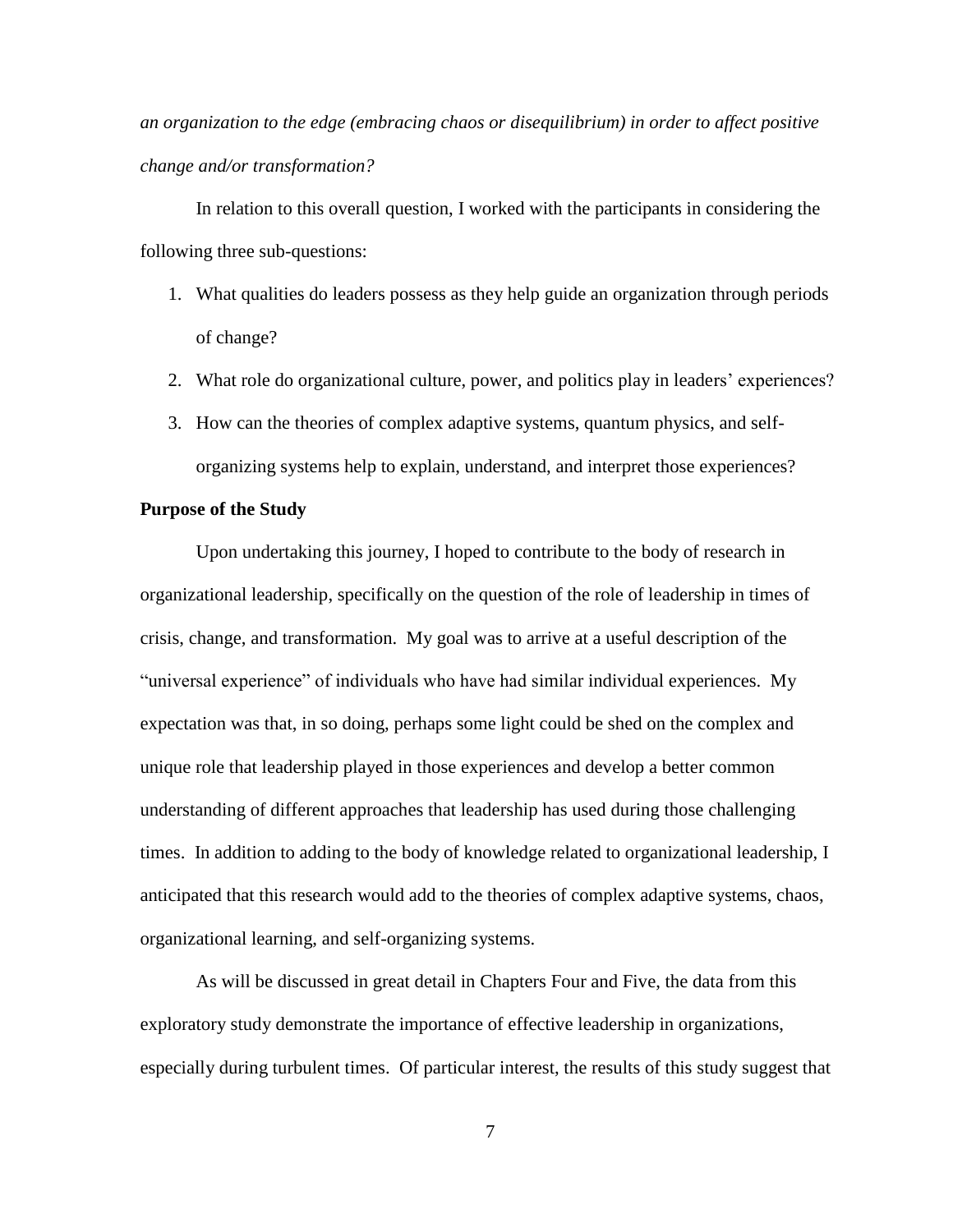the worldview of leaders is central to their effectiveness in organizations. Similarly, the data point to the need for leaders to focus less on command and control, directive processes and more on collaboration, empowerment, global thinking, influence, improved communication skills, and the development of their staff. Finally, another unique finding from this study indicates that effective leaders also must look *internally*, through reflection, adept perception, and focused willpower in order to be successful

### <span id="page-21-0"></span>**Theoretical Framework**

A systems perspective was used to frame this study. Specifically, I relied on the central concepts of Complex Adaptive Systems Theory, Quantum Physics, and Selforganizing Systems Theory throughout the course of this exploratory study. Based on the premise that an organization is but one complex and dynamic system that is constantly interacting with countless other systems, the focus of this exploratory study was to arrive at a universal description of the lived experiences of the participants within those systems. A deeper understanding of the system in which the participants lived and worked was at the heart of the research. As each organizational system is unique, a wide variety and complex collection of views has emerged from the study.

A goal of my research has been to focus as much as possible on the particular lived experiences of the participants and their own perceptions of those experiences, as well as how the participants have been affected by the environments and the many external forces and dynamic systemic interactions at play throughout those individual experiences. In so doing, I have attempted to "generate or inductively develop a theory or pattern of meaning" (Creswell, 2007, p. 21) from the research. The interviews conducted in this study consisted of open ended questions and allowed for free responses from the participants. Such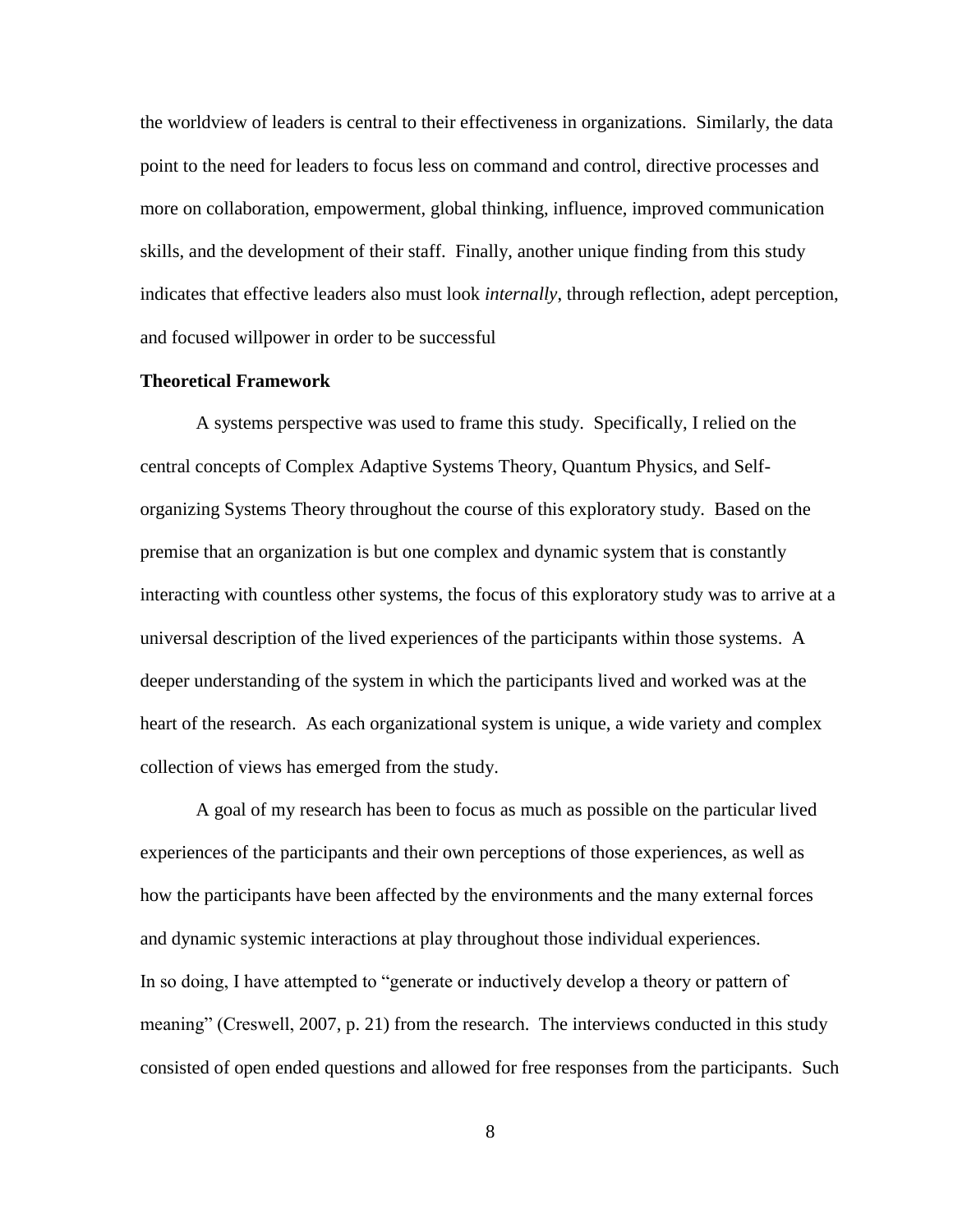an approach provided the participants with an opportunity to freely describe an understanding and explanation of their lived experiences though this interaction with me as the researcher. The rich descriptions that resulted incorporate the many interrelated systemic influences that are embedded in the experiences of the participants.

Finally, I have positioned myself as the researcher where my own personal and professional lived experiences helped to inform and interpret the meanings that emerged from the descriptions of the participants. In that role, I have presented my representation and interpretation not only of the individual lived experiences of the participants but also of the universal experience of those participants as they led their organizational systems through turbulent times. A more robust discussion on the propositions and implications of systems theory is presented in Chapter Two.

### <span id="page-22-0"></span>**Significance of the Study**

As noted above, of the many possible definitions of organizational learning identified in the literature, the one proposed by Argyris & Schon (1996) seems to make a great deal of sense:

Organizational learning occurs when individuals within an organization experience a problematic situation and inquire into it on the organization"s behalf. In order to become organizational, the learning that results from organizational inquiry must become embedded in the images of the organization held in its members" minds and/or in the epistemological artifacts (the maps, memories, and programs) embedded in the organizational environment. (p. 2)

One key distinction that must be made regarding this understanding is the difference between "organizational learning" and the "learning organization." One may refer to these terms as a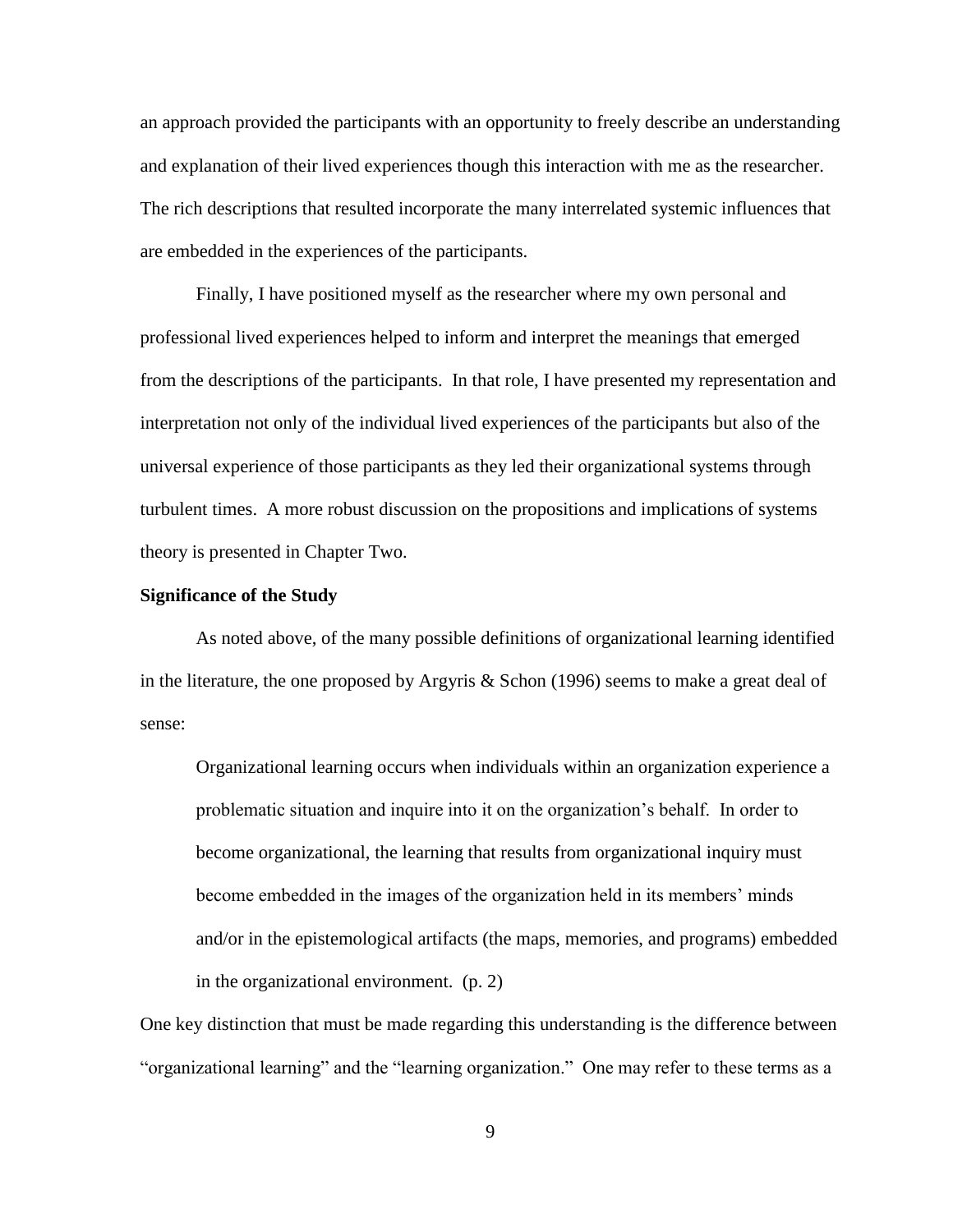verb and a noun, respectfully. Secondly, it is apparent that in order for the organization to *learn*, the new knowledge must, in fact, become *embedded* in the minds of the members of the organization as well as in the systems of the organization itself. In today"s corporate culture, this is often referred to as knowledge management. This study addresses issues involving knowledge management in general, as well as the implications of change management specifically.

One of the central concepts that emerges when discussing organizational development is the relationship between leadership and organizational learning*.* According to more traditional theories of learning, learners will learn independently of extrinsic forces and, therefore, so too should an organization. Many scholars have tended to view the organization *as* the learner, much as we would view the individual, or student. Learning by individuals is necessary for the organization to change, but not sufficient (Watkins, 1996). As such, the impact of organizational leadership cannot be underestimated in organizational learning. This exploratory study also concentrated on the role that leadership plays in creating a learning organization capable of adapting and changing in the face of apparent turmoil or chaos.

As the results of this study confirm, leadership can make the difference between an organization stuck in single-loop learning (error correction), one that allows its espoused theories to change and evolve (double-loop learning), or can reflect on its own learning process (deutero or triple-loop learning). Peschl (2007) asserts that triple loop learning is a necessary foundation, or domain, for profound change in organizations:

Philosophically, one can refer to this domain as the "person." It goes beyond the level of personal skills, competencies, personality, etc. because it transcends the domain of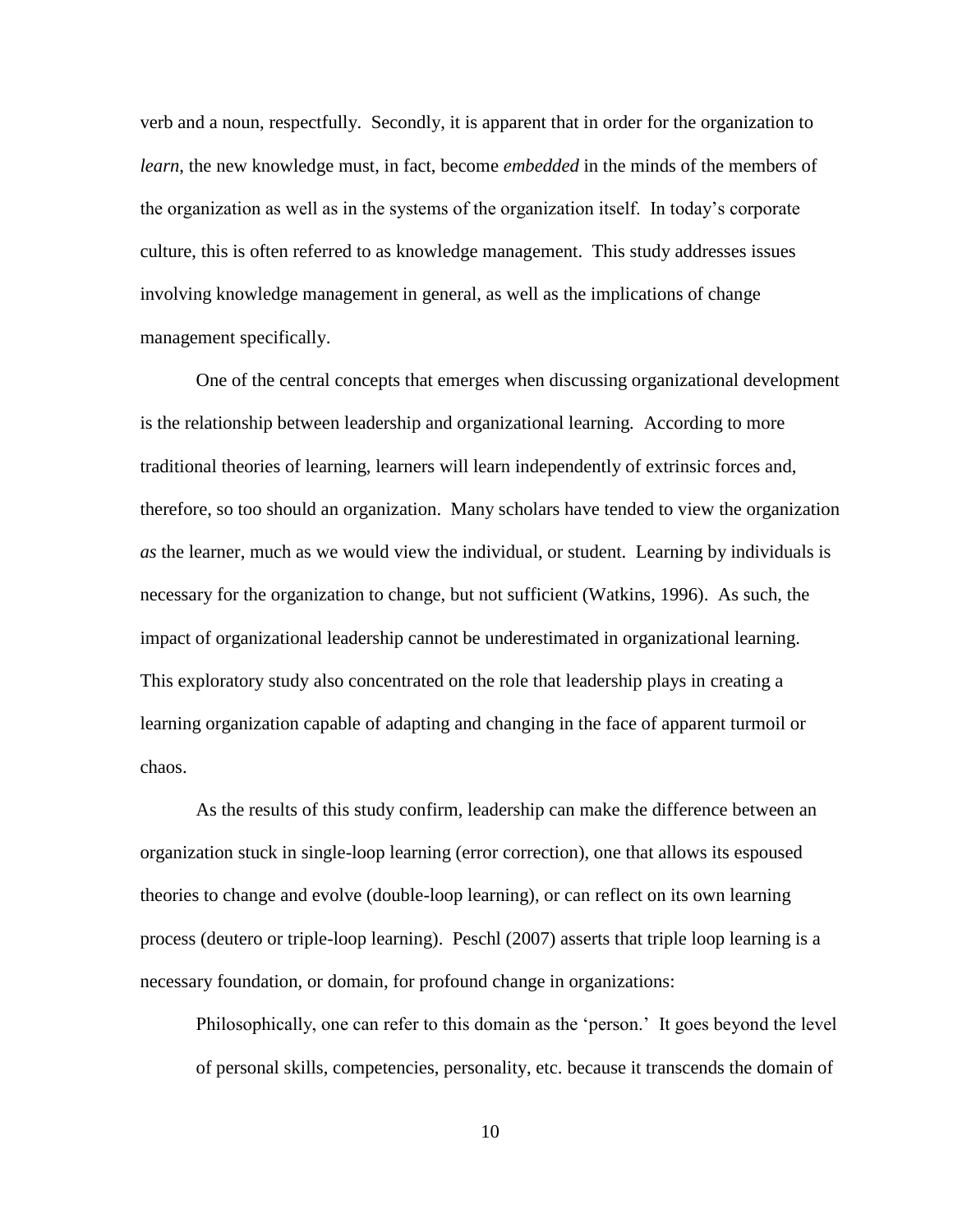personality traits, behavioral and cognitive patterns, solely quantifiable data, etc. It touches the person on his/her fundamental level of being and, in many cases, concerns the domain of *wisdom.* (p. 138)

Only through triple-loop learning can learned results to organizational inquiry become embedded in the minds of the members, as well as in the culture and systems of the organization itself. Organizational leadership that fosters double-loop and triple loop learning is critical for organizational transformation to occur. This exploratory study has directly addressed questions of the impact of profound change on organizations and the role that leaders play in helping those organizations to succeed in such turbulent times.

### <span id="page-24-0"></span>**Assumptions**

My primary assumption prior to conducting this exploratory study was that there is, in fact, a universal experience that individuals have when leadership in organizations attempts to navigate the troubled waters of change, turmoil, and transition. My goal was to arrive at a composite textural-structural description of that universal experience. Secondly, I assumed that each participant, like myself, had lived the experience of drastic and difficult organizational change and was able to describe that experience. Lastly, I assumed that each participant was keenly interested in the research questions involved and in discovering what those universal essences might be.

### <span id="page-24-1"></span>**Limitations**

In my preparations for beginning this phenomenological research study, I seriously considered who the participants in the study might be. I decided on 6 participants: two individuals from the corporate world, two individuals from educational organizations (one for-profit and one not-for-profit), and two individuals from the healthcare industry. A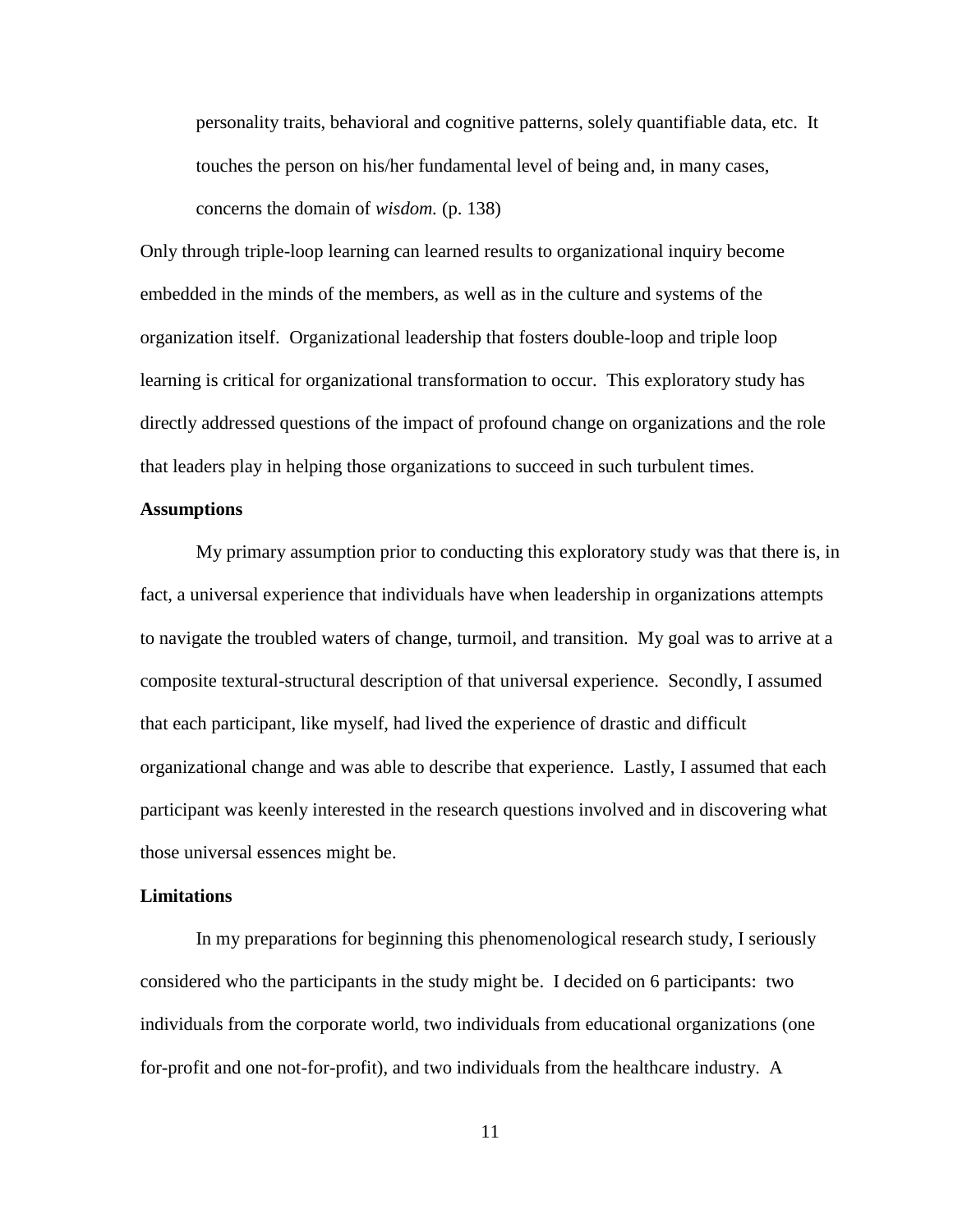potential limitation was that I am familiar with all the participants, as I have personally worked with most over the years. This familiarity, while it made the data collection somewhat easier to arrange, was openly acknowledged and carefully considered as I attempted to formulate an objective, fresh view of the lived experiences of the participants. I believe that this task is something I have achieved in this study.

A second potential limitation for this study was the need to provide significant background information to the participants about current leadership, change and other theories. Although each potential participant had the educational background and intellectual curiosity to grasp and appreciate those theories, it did require that I carefully formulate a comprehensive Consent to Participate document prior to conducting the interviews, as well as extensive one-on-one explanations of the purpose of the study. I also set aside some time during the interviews themselves to answer any questions the participants may have had about the study. As a life-long educator, this was not difficult, but it did require careful planning.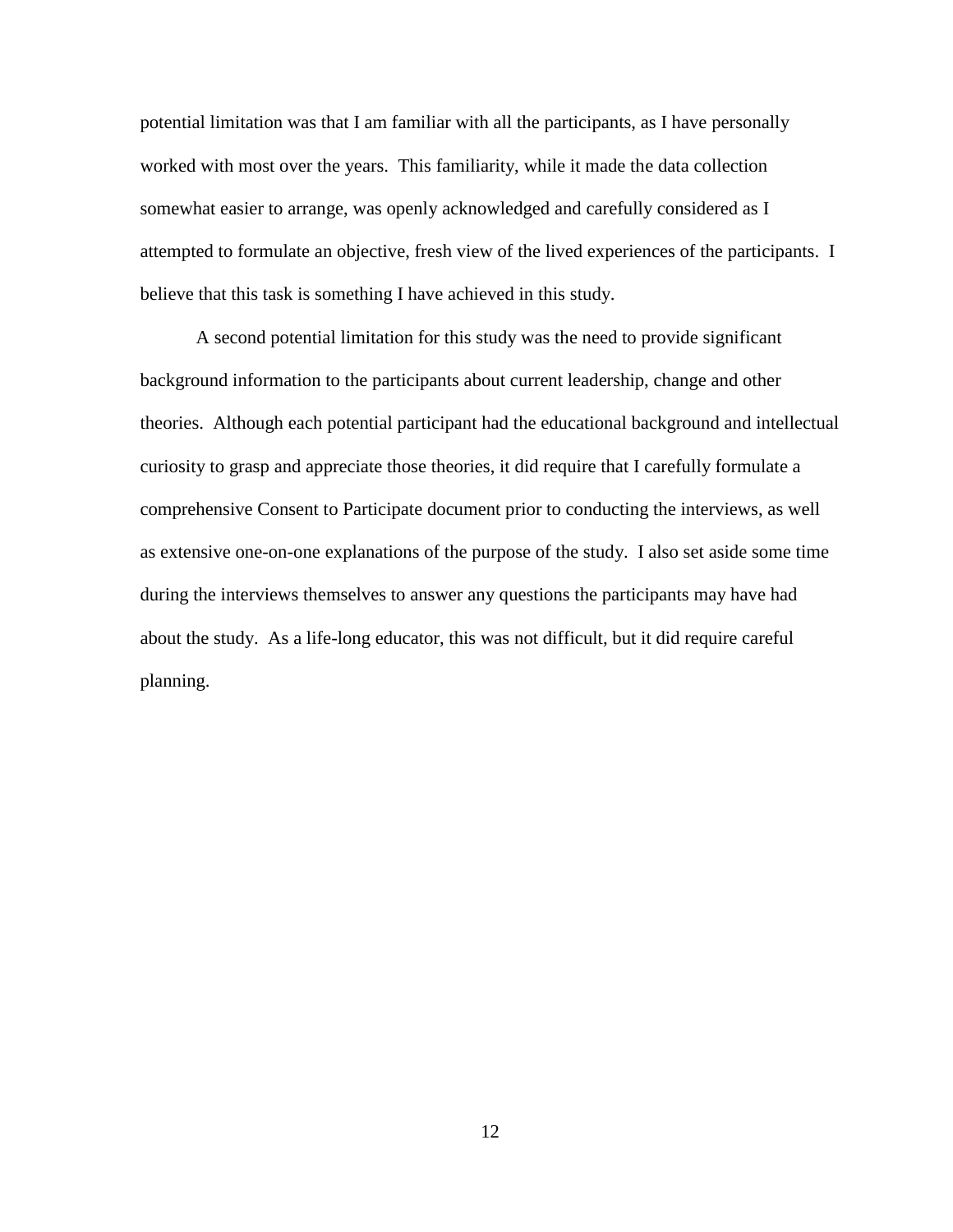### **Chapter II**

### **Literature Review**

<span id="page-26-0"></span>Enabling leaders can impose tension by dropping "seeds of emergence" or perturbations that have the potential of fostering learning and creativity. Such "seeds" include ideas, information, judiciously placed resources, new people, and the capacity to access unspecified resources. …Seeds are intended to stimulate the networked system, and their impact may be unpredictable. (Uhl-Bien, Marion  $\&$ McKelvey, 2007, p. 311)

### <span id="page-26-1"></span>**Introduction**

Presented below is a comprehensive literature review addressing the role that leaders play in helping organizations to succeed in turbulent times. Particular attention is paid to prevailing theories on leadership, change management, complex adaptive systems, quantum physics, and self-organizing systems. As a result of the findings in this exploratory study, additional pertinent literature and theoretical propositions have been identified. An extensive discussion of those connections and implications to our field of study is presented in Chapter Five.

### <span id="page-26-2"></span>**The Changing Role of Leadership**

As indicated in the passage above, the role of leadership in organizations is clearly evolving. In order to survive in the rapidly changing climate that exists today, organizations have been forced to move away from the traditional command and control model of leadership toward a new, more organic approach. This more comprehensive view of organizational theory has led many organizational development experts to describe organizations as Complex Adaptive Systems (CAS) in which leadership plays a very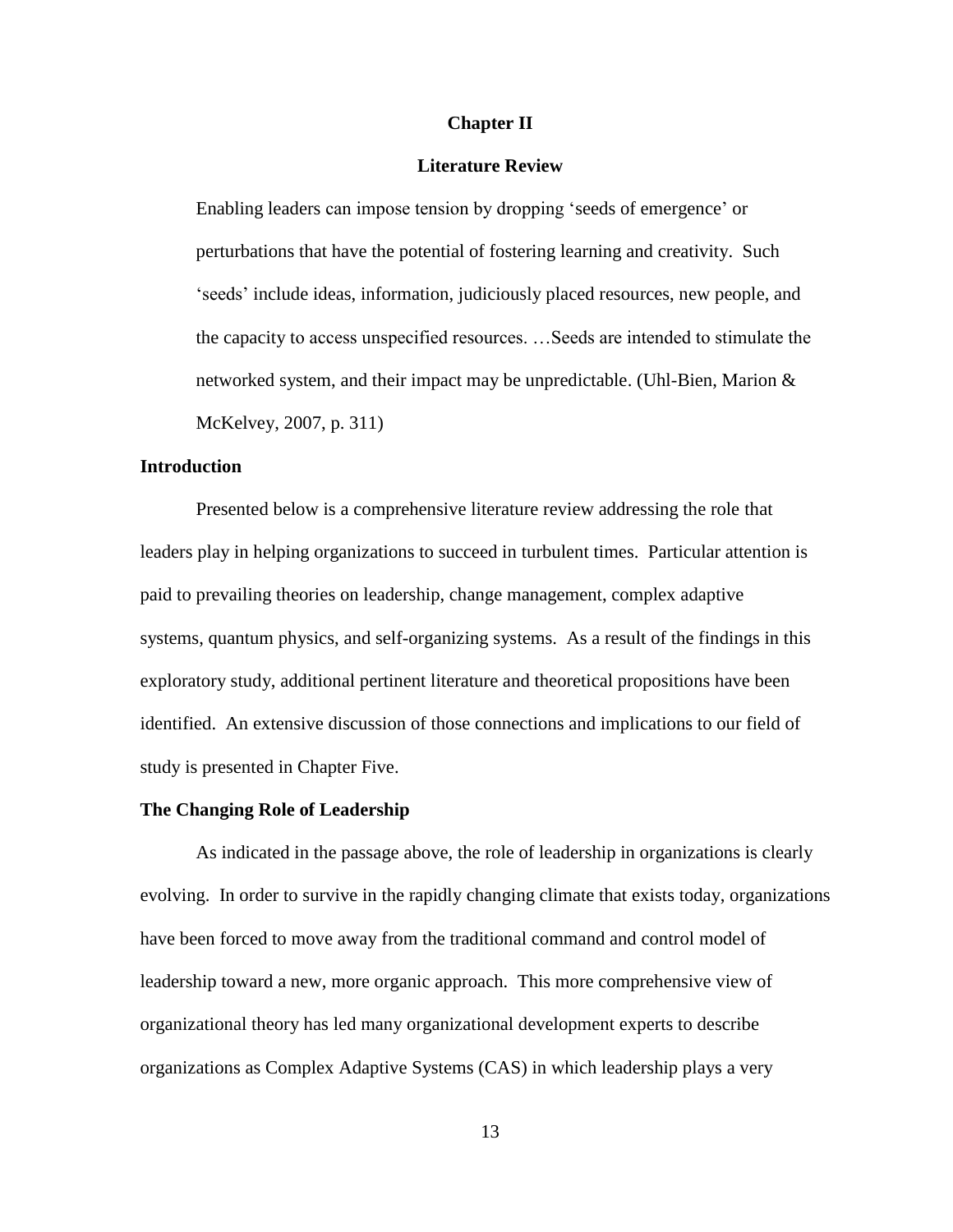different, though critical, role. If an organization functions as a complex adaptive system, that is one in which a variety of forces are interacting with one another in a cyclical and iterative fashion with frequently unknown or unintended consequences, how can leadership influence and guide that organization? According to Schneider  $\&$  Somers (2006), "The new form organization, in which leadership relies less upon managerial authority, and a new set of ideas that transcends the physical, biological, and social sciences, referred to as Complexity Theory, has entered the realm of leadership research" (p. 351).

In this new "realm" of leadership research, leaders within an organization are encouraged to serve as catalysts, or tags, who consistently push the organization to the edge of chaos, which is where true change and transformation can happen. In that zone of complexity, organizational identity and social movements can serve as mediating variables between leadership and organizational emergence. Leadership might come to affect other variables as well, in the iterative interactions of variables which characterize dynamic systems (Schneider  $&$  Somers, 2006). The more traditional role of leadership as an independent director and dictator of events has evolved into a model in which leadership affects change and transformation in an indirect and often uncertain fashion.

In a complex adaptive system, leadership relies on organizational identity, apparent chaos, social networks, and interdependent emergent outcomes:

…leaders serve as tags and influence other persons and processes. They frequently lead without authority and often do so in a temporary capacity. Leaders might consciously initiate their leadership role, or might accept the role that has been given to them. Leaders might be unaware of their role, as others might also be unaware, but nonetheless leaders might emerge. As tags are associated with action and outcomes,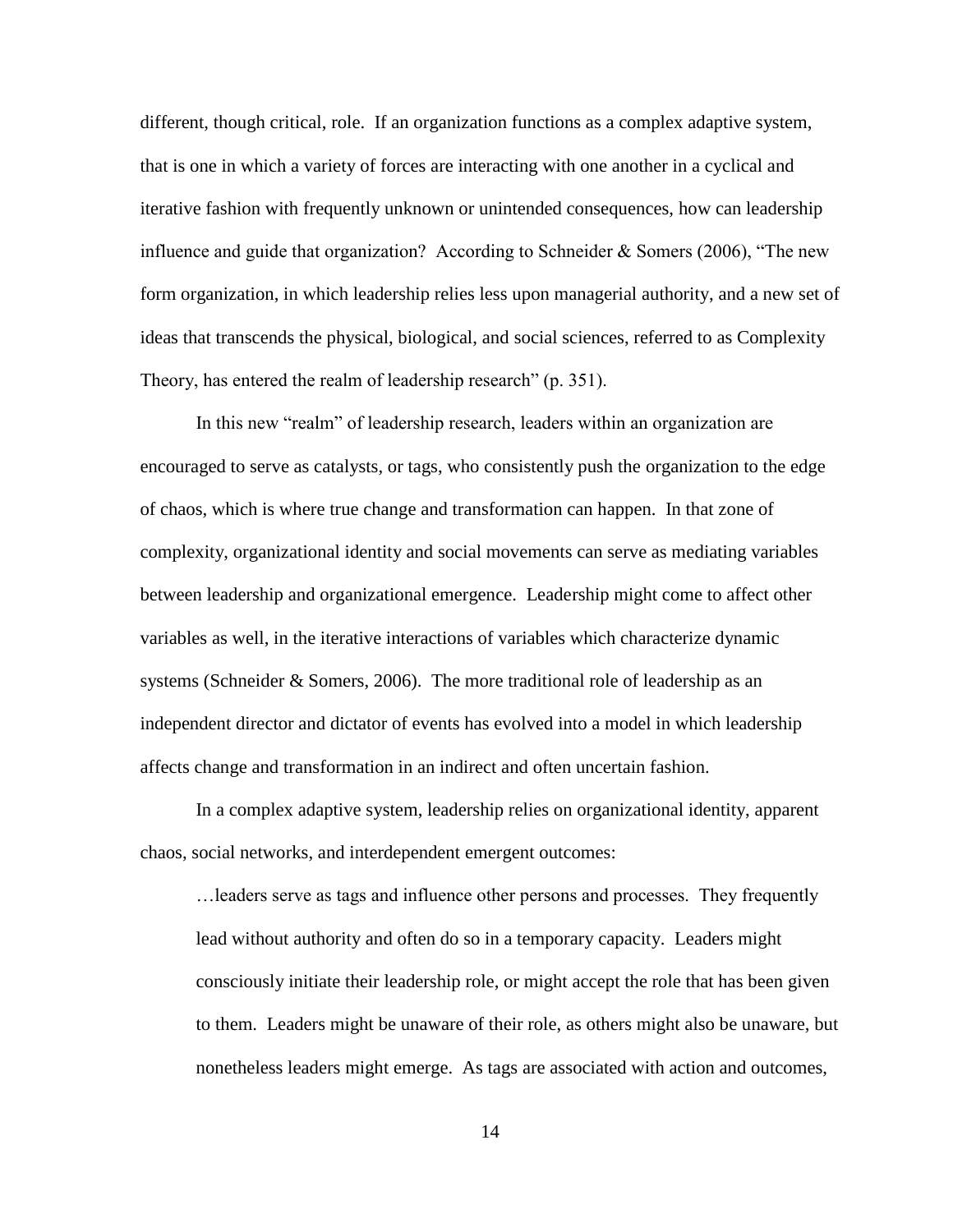not necessarily with individuals or positions, one might co-function as leader, sharing the role in tandem. (p. 356)

In such a complex organizational system, the role of leadership becomes equally complex, organic and fluid. How can leadership be effective in such a seemingly unpredictable environment – or is it simply a matter of chance? If we agree, as complexity theorists assert, that there is a sense of order at a higher level in any complex adaptive system, what advice can leaders be given to help them on their journey? The results of this exploratory study clearly support the assertion that the most important role of a leader in organizations is that of influence. Leaders must engender and encourage collaboration, communication, staff development, and global thinking.

Bolman & Deal (2006), in *The Wizard and the Warrior: Leading with Passion and Power,* suggest that leadership in organizations typically only focuses on two of the four frames: structure and human resources. While these are, of course, very important and valuable areas in organizational development, the "two other frames – political and symbolic – are required to make sense of the rolling, moving targets that organizations serve up everyday" (Bolman & Deal, 2006, p. 2). The main reason why leaders of organizations tend to shy away from these two critical areas is that they are afraid of conflict and "have an even harder time grasping the elusive and mysterious influence of symbols" (Bolman & Deal, 2006, p. 2). This did not surprise me in the least, and only served to support my belief that politics and culture are two of the most powerful, yet most ignored, forces in any organization. This belief has been further confirmed by the results of this study, which point to the incredible power of mission, values, unified leadership, and dialogue in effective organizations.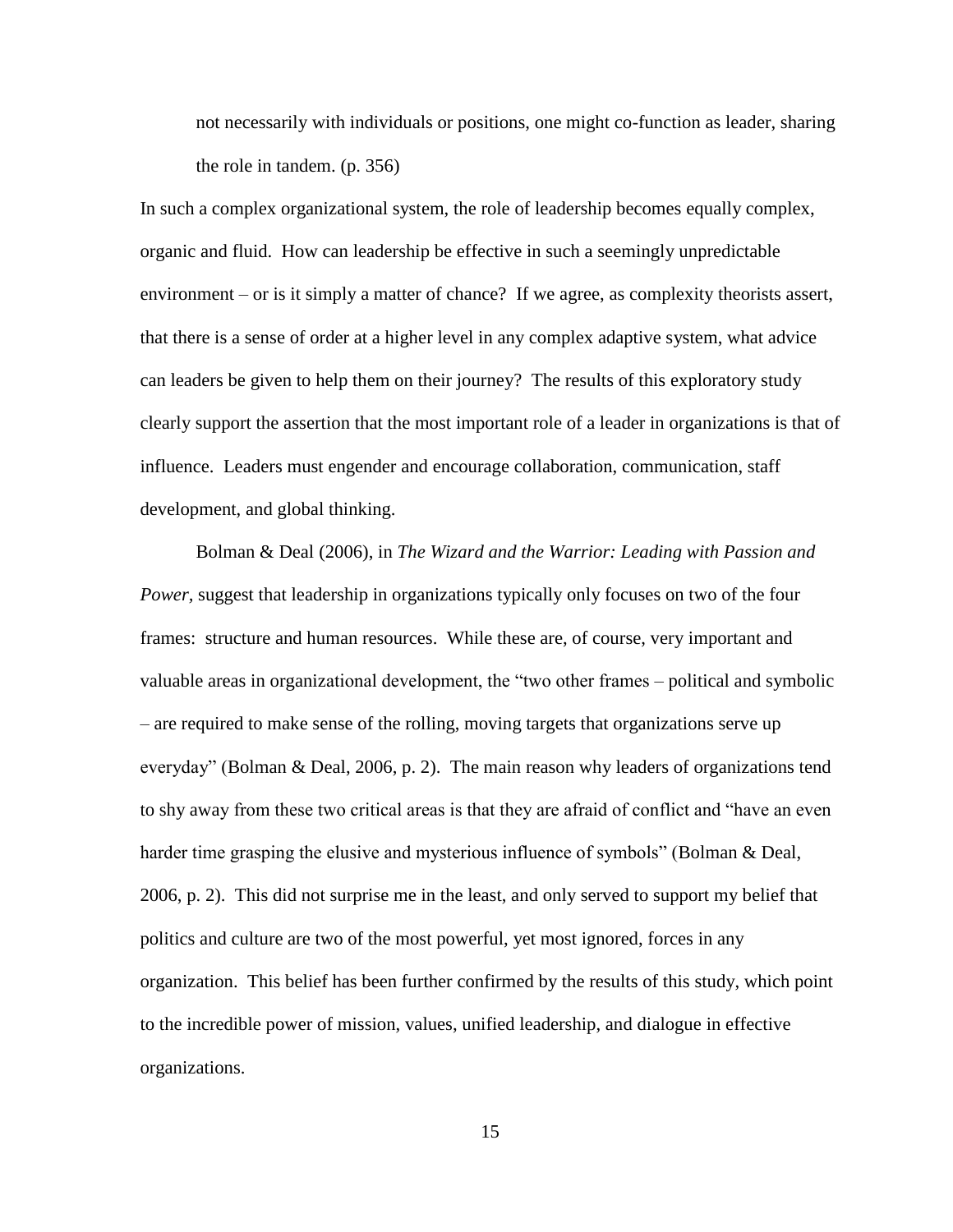In illustrating their point, Bolman & Deal (2006) have chosen to quite vividly portray leaders in these two frames as warriors (political frame) and wizards (symbolic frame). "The warrior's world is a place of combat, of allies and antagonists, courage and cowardice, honor and betrayal, strength and weakness" (p. 3). No organization can be effective without strong and capable warriors. Wizards, on the other hand, "bring imagination, creativity, meaning, and magic. The tools of the wizard"s trade are values, icons, ritual, ceremonies, and stories that weave day-to-day details of life together in a meaningful symbolic tapestry" (Bolman & Deal, 2006, p. 3). Any organization that does not have effective and talented wizards will become lifeless, boring, and seemingly adrift. Ultimately, any successful leader must master both roles, or ally herself with someone who is skilled in the shadowing role. Similar to the concepts presented in most of the other sources researched in this literature review, these roles work in conjunction with one another; they represent cognition and emotion, power and passion, intellect and emotional intelligence.

Bolman & Deal (2006) suggest that there are three types of warriors: toxic, relentless, and principled. The toxic leader (Leona Helmsley, Richard Nixon) destroys more than they create and is self-absorbed and consumed by their own power and influence. Relentless leaders (Bill Gates, George Patton) are more disciplined; they are into gamesmanship. They push the situation to the brink, but rarely go too far. Principled warriors (Abraham Lincoln, Warren Buffett) are passionate about their goals and values; however, they see battle as a last option. They will fight if necessary, but do not find it a desirable or attractive scenario. The text gives very interesting biographies of a large number of individuals from all walks of life that have exhibited these qualities in our history.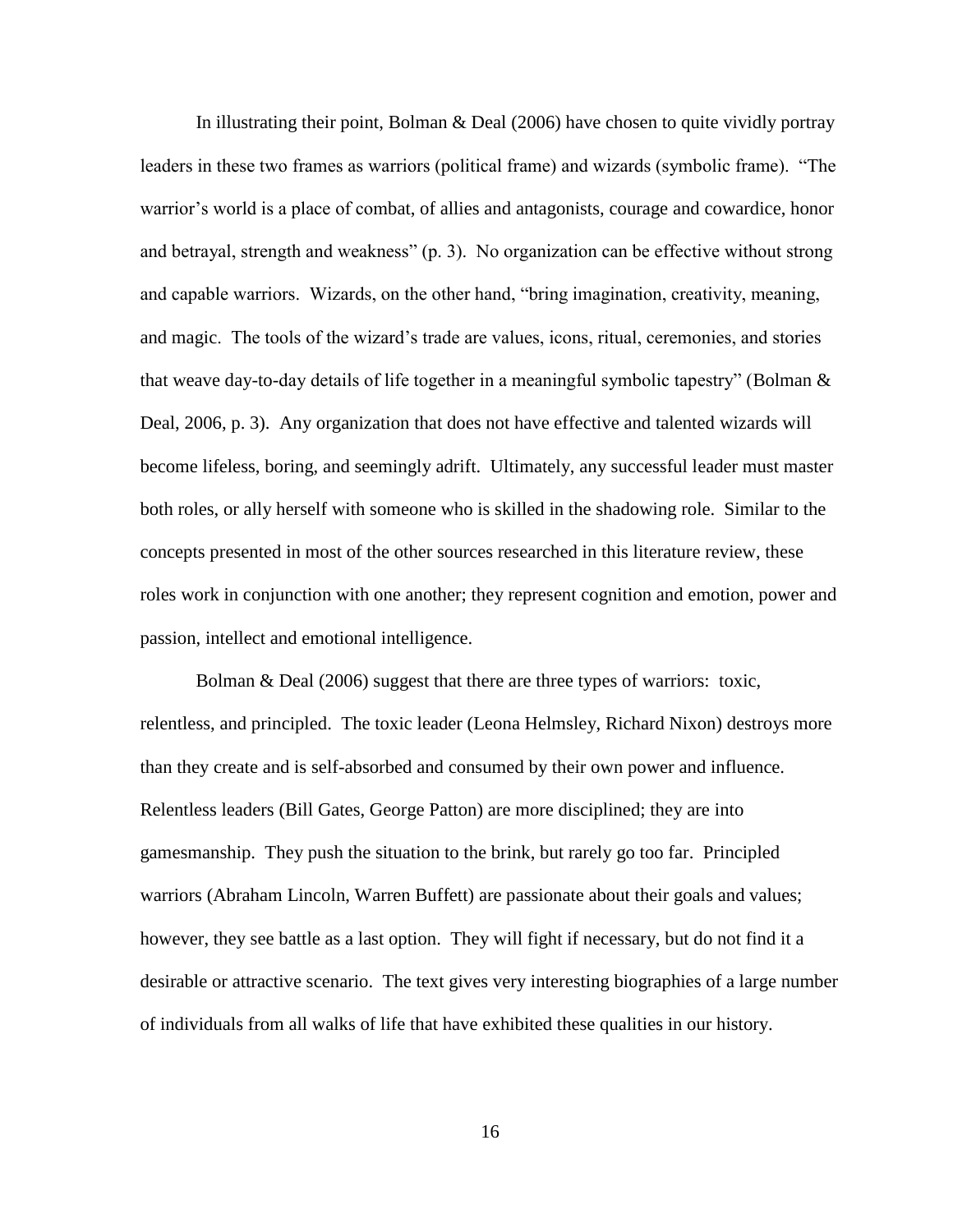Similarly, there are three types of wizards: harmful, wannabe, and authentic. The harmful wizard (Jim Jones, Hitler) has self-serving or evil goals. They are acutely aware of the power of symbolism, but they use these tools for manipulation, senseless chaos, and destructive ends. The wannabe wizards (Ken Lay, Woodrow Wilson) "veer off the road when their bold new ideas go nose-to-nose with traditional values and entrenched cultural ways" (Bolman & Deal, 2006, p. 104). Although they may have great intentions and plans, they are easily tripped up by unforeseen issues and problems. The authentic wizard (Barack Obama, Norman Schwarzkopf) are aware of their inner passions and are able to inspire others to join them in their crusade. In the final analysis, while each role is necessary, the ideal leader will have strong abilities, sometimes called emotional intelligence, to play *both* roles in an authentic and principled manner.

In *Primal Leadership: Learning to Lead with Emotional Intelligence*, Goleman & McKee (2002) cleverly weave this idea of emotional intelligence into the fabric of leadership abilities. For an organizational development student and professional, this makes perfect sense. As the authors state, "At its root, then, the primal job of leadership is emotional" (p. 9). This fundamental premise permeates the entire text and is consolidated with evidence from business, science, education, psychology, and organizational development. Have leadership studies missed the point by focusing more on structural, external characteristics of organizations and less on the internal, affective qualities of leaders? It is a valid and intriguing question to ask, and one which this study has helped to answer.

The basic research questions that these authors strive to answer are crucial to the development of effective leadership specifically and effective organizations overall: What emotional resources do leaders need to thrive amidst chaos and turbulent change? What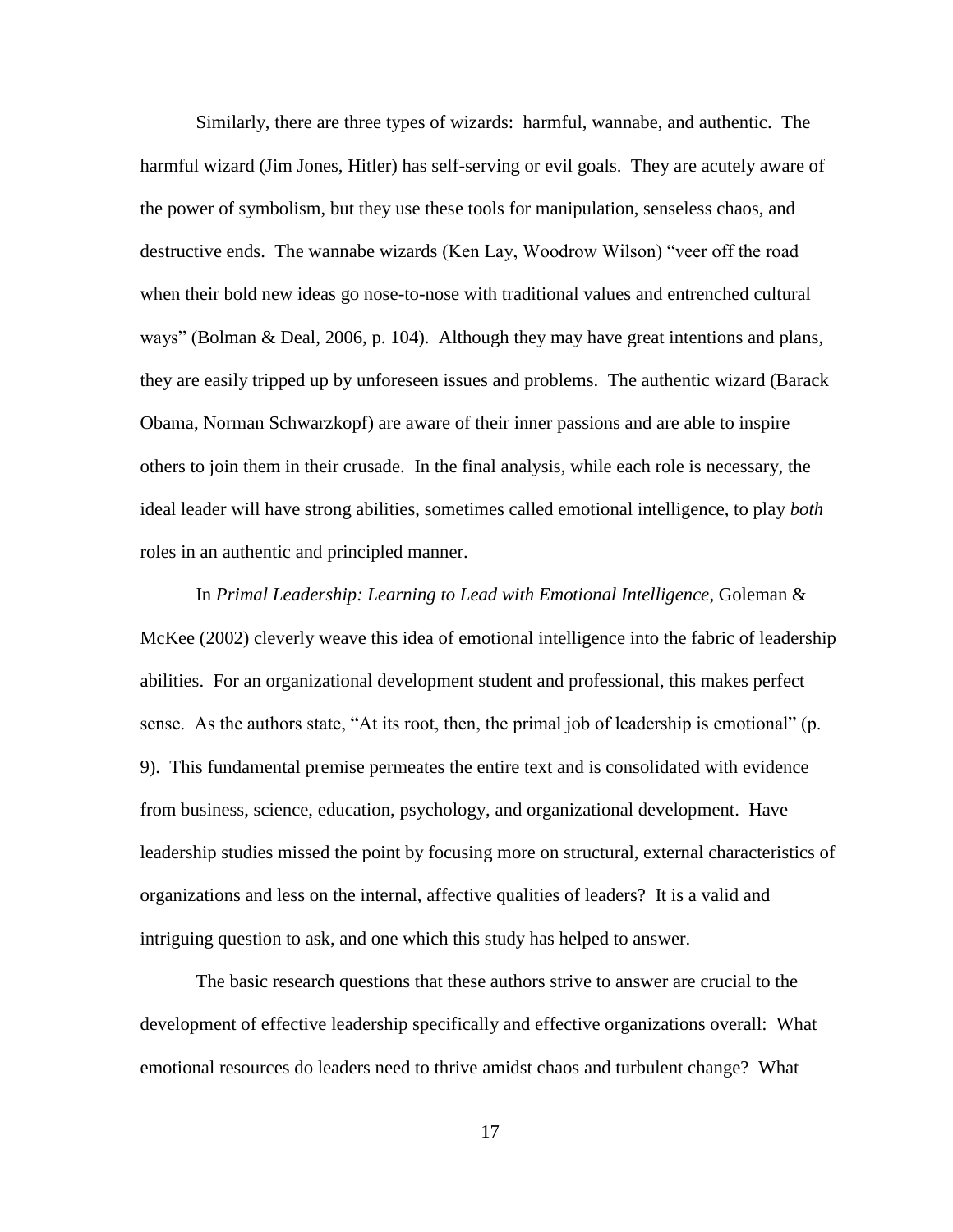gives a leader the inner strength to be honest about even painful truths? What enables a leader to inspire others to do their best work and to stay loyal when other jobs beckon? How do leaders create an emotional climate that fosters creative innovations, superior performance, or warm and lasting customer relationships? The answer to each of these questions is: emotional intelligence. This is not to discount the value of intellect; rather, they suggest that the two intelligences work very closely together (as is demonstrated by the latest brain research). However, the authors do point out that in a crisis, it is the emotional center of our brain that usually takes control. This not so subtly suggests that perhaps emotional intelligence is more important than traditional intellect. You cannot become a leader without the intellectual power, yet you will not become a highly effective leader without the emotional intelligence.

As supported by the results of this study, emotional intelligence is critical to the success or failure of a leader. Many of these competencies are intertwined as well; one builds upon and fleshes out the other, giving rise to an individual who can truly work to create an organizational culture of collaboration, trust, respect, passionate workers, and organizational effectiveness. The data in this study also suggest two additional points: first, these skills are not only valuable for leaders of organizations, but also for every human being as we interact with our families, friends, and communities; and, second, there is also the opposite or converse quality to each of these competencies, which will create a toxic environment and hinder success. We must be mindful of both.

### <span id="page-31-0"></span>**The Complexity of Change**

Kezar (2005) presents a very detailed discussion about a grounded theory study looking into the consequences of radical change in the approach to governance at the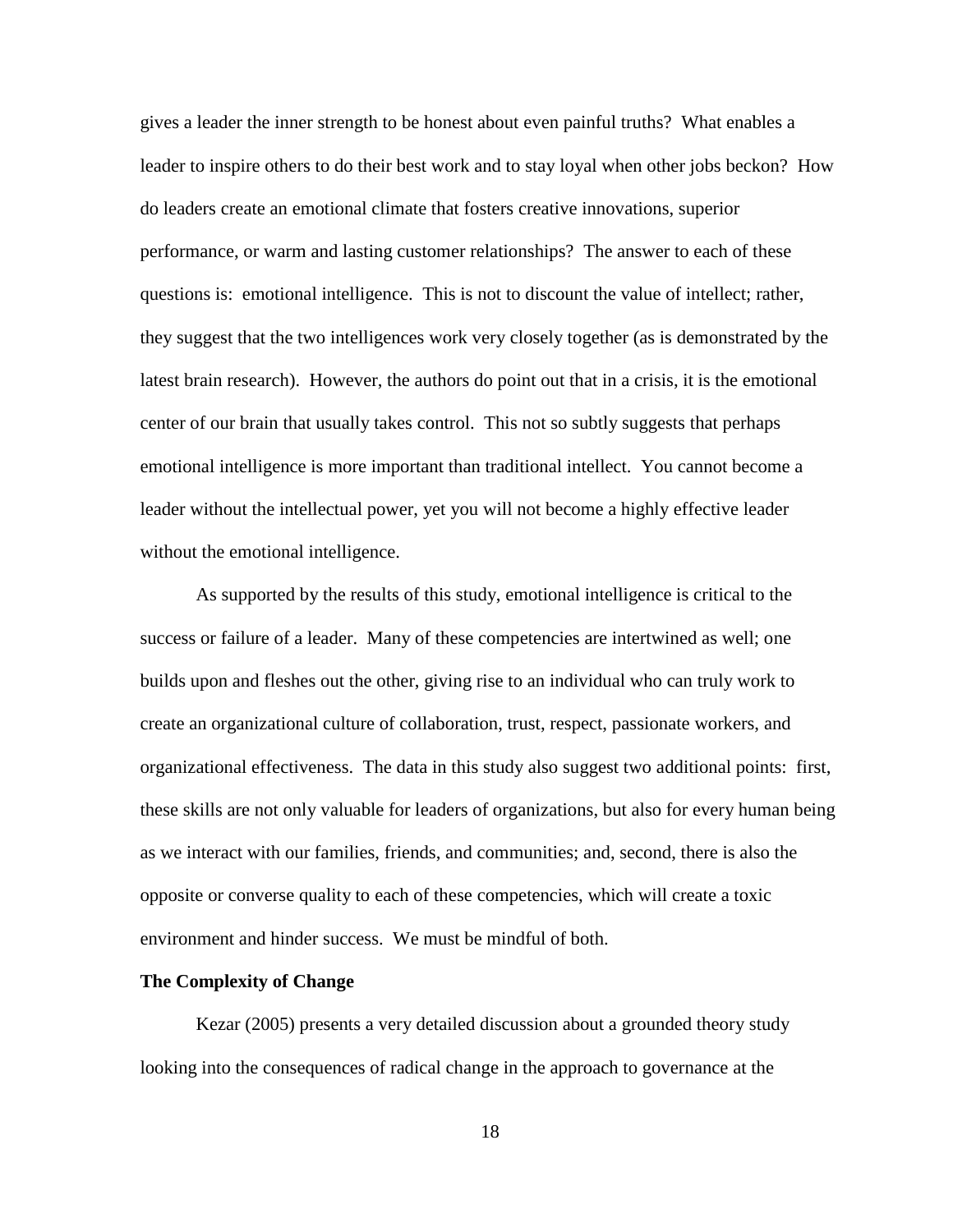university level. The author begins by asserting that the discussion about *whether* or not the approach to governance in universities will change is now basically moot. The question before us now is *how* it will change in order to adapt to the current challenges. According to the literature review, most proponents for radical change believe that it is "necessary and desirable for creating a more functional and successful process of campus governance" (Kezar, 2005, p. 635). The few studies that are exceptions to this position suggest that such radical change can only be successful if it takes into account the unique culture of each organization, eliminating the possibility of designing some "universal-type" governance approach for all universities. It comes as a surprise that the author asserts that there is very little literature on the topic, indicating an area of study that is ripe for research by students of organizational development.

Kezar (2005) presents an excellent and thorough review of two theories of change: teleological and political. The teleological theory of change suggests that radical change is common and necessary for all organizations to be successful. On the other hand, the political theory argues that "organizations pass through long periods of evolutionary change and short periods of second-order or revolutionary change, when there is an impasse between two perspectives or ideologies" (Baldridge, 1971, 1983; Morgan, 1986). For the purposes of the Kezar (2005) study, "radical change" is defined as a rapid and complete departure from the existing orientation and the entire transformation of organizing principles and structures. The focus of Kezar"s study is on both the intended and unintended consequences/outcomes of such radical change in the university setting. Regarding methodology, Kezar used a combination of the grounded theory approach and case study.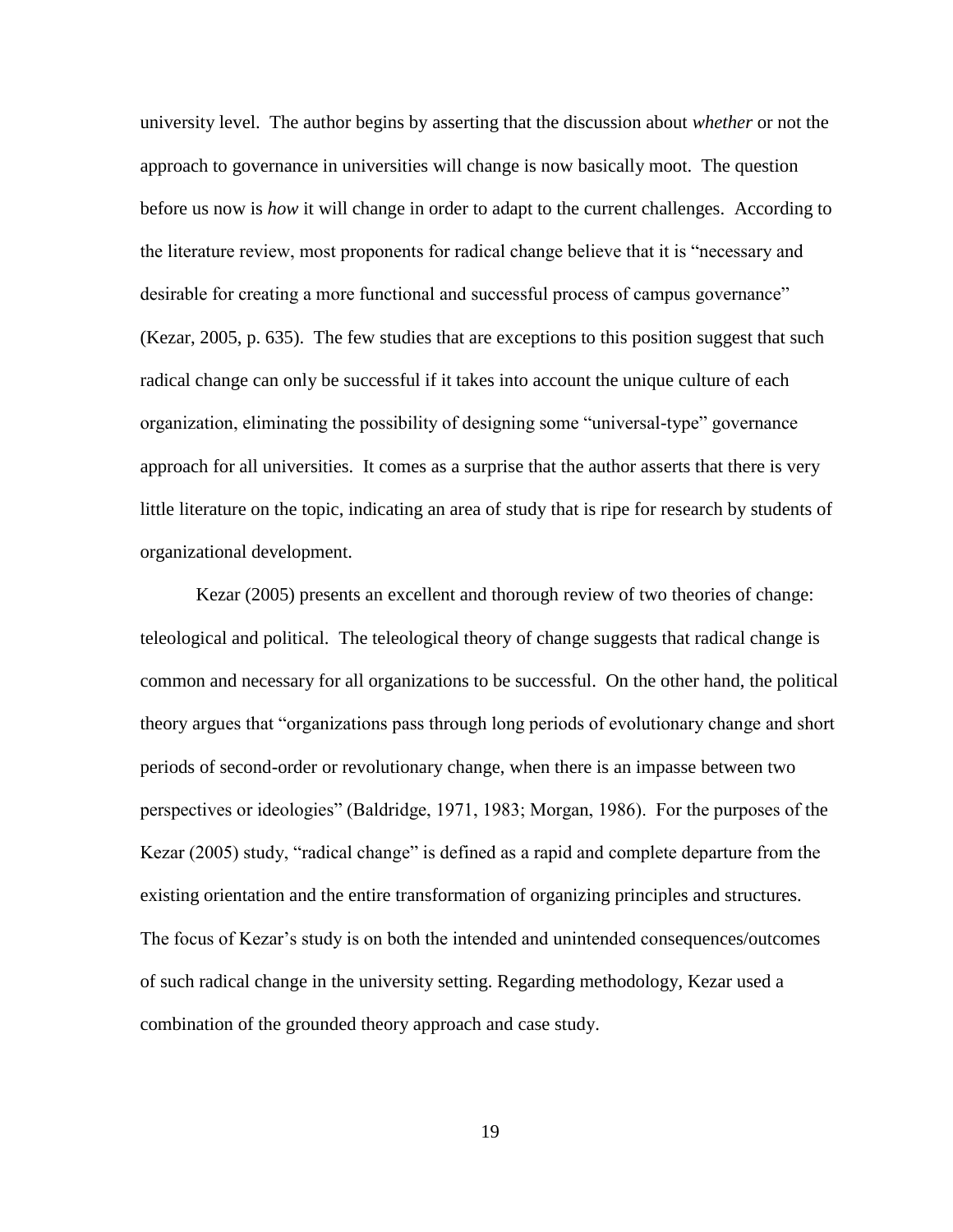The study found that radical change requires a great deal of individual and organizational adjustment and flexibility – much more than most people are able to handle. Ideally, one would practically need to be able to tell the future and predict problems that will arise – a virtual impossibility. Additionally, there are certain to be a host of issues and problems that arise which are unique to the culture of any particular organization. In that vein, the study finds a variety of negative or problematic, outcomes especially concerning a lack of direction from leadership, little accountability on the part of the stakeholders, a power shift among interest groups, and a general resistance to the change overall. While these are serious concerns that must be addressed if any organization is to embark on a radical change process, Kezar does make the comment that it may ultimately be unavoidable, or these issues may have existed anyway prior to the change.

Even though the final conclusion of the study is that radical change rarely works, the study does uncover some positive outcomes as well, although expressed by a small minority of the participants. These positive outcomes include more effective forums for dialogue and decision making, increased buy-in by a few, increased collaboration. and a greater alignment of organizational mission and values. These are, indeed, very positive outcomes. However, it must be noted that they were reported by participants who also experienced an increase in their own power and influence as a result of the organizational change. I would not discount these positive outcomes, as it is quite possible that the shift in power and influence was necessary for organizational success.

The main conclusion of this study is that radical change has many negative consequences. It is argued that gradual change and innovation appear to have the greater potential for success since people, who after all make up organizations, need time to adjust,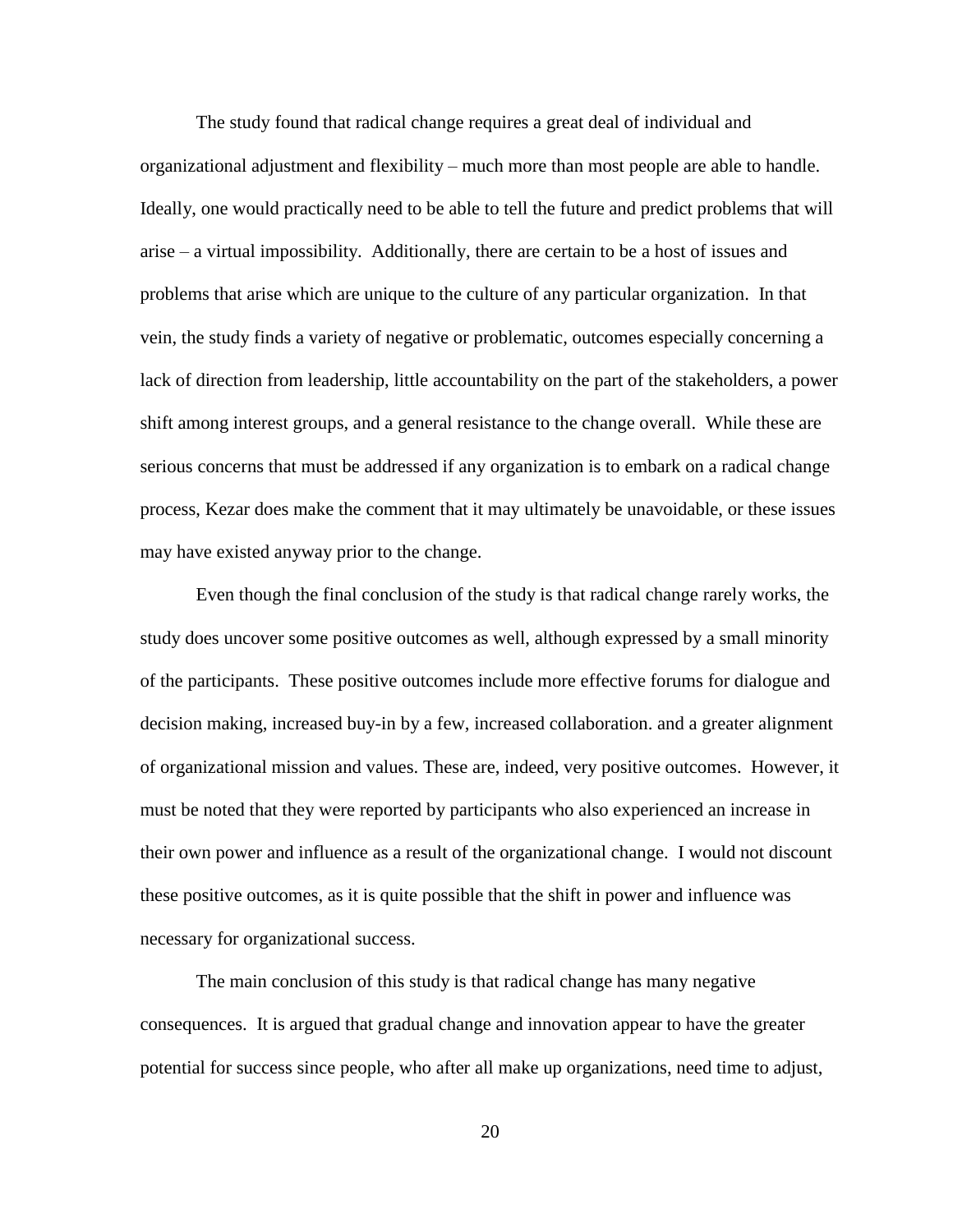adapt, and accept change. This conclusion runs counter to the proposition put forth by Business Process Reengineering (BPR), but it is consistent with the political, cultural, and institutional theories about change.

The findings within this grounded theory study suggest that "the frustration, lowered morale, distrust, and confusion that emerged as a result of the radical change process can be crippling to an organization" (Kezar, 2005, p. 662). While I would agree that this is certainly a real possibility, I would also argue that when radical change is needed, it usually means that the people in the organization are *already* "crippled" due to the initial ineffectiveness of the governance structure. The question before us, for the purposes of this exploratory study, is how can leadership help to guide organizations successfully through such periods of change and transformation? The results from this study suggest that radical change is more difficult to manage and can cause irreparable damage to morale and motivation. The organizations that survived in the experiences of our participants were able to adapt to the change that confronted them in a methodical and planned manner, relying on collaboration, communication, and an unwavering commitment to mission. As our participants described it, leaders can either help or hinder this transitional period.

As we noted earlier in this discussion, Complex Adaptive Systems Theory has given rise to a new perspective on the role that leadership plays in times of change and apparent chaos. Uhl-Bien, Marion & McKelvey (2007) have taken this idea even further. They talk about Complexity Leadership Theory (CLT) as a new model to describe the true complexity of the continuous and unpredictable interactions that take place in organizational systems where leadership serves as catalysts (tags) for change, growth and adaptation: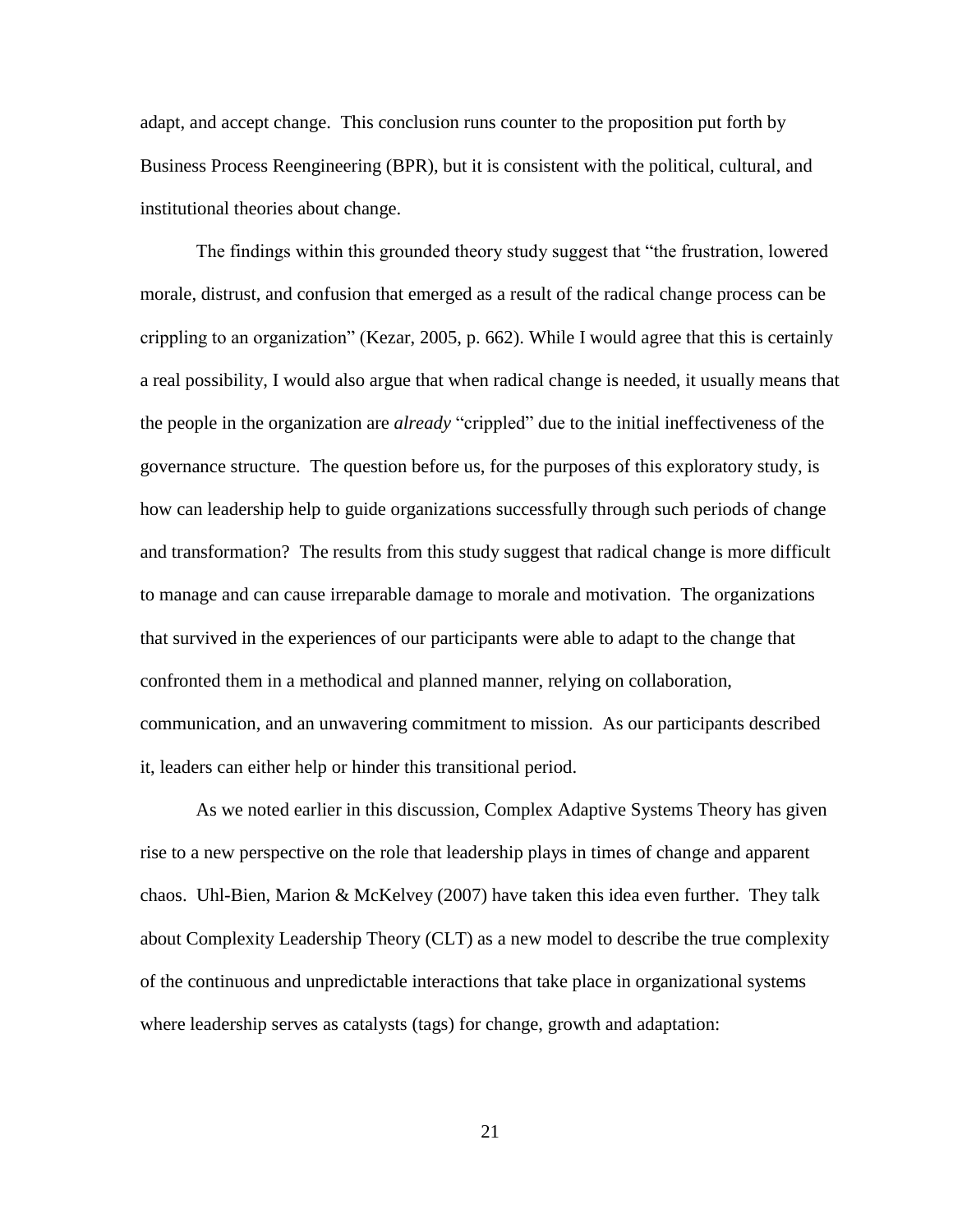We address this challenge by developing a model of leadership grounded not in bureaucracy, but in complexity. This model focuses on leadership in contexts of dynamically changing networks of informally interacting agents….the premise of complexity leadership is simple: Under conditions of knowledge production, managers should *enable,* rather than suppress or align, informal network dynamics….This new perspective is grounded in a core proposition: *Much of leadership thinking has failed to recognize that leadership is not merely the influential act of an individual or individuals but rather is embedded in a complex interplay of numerous interacting forces.* (p. 302)

The authors point to the need for "enabling leaders" who support creativity and adaptive behavior in their organizations. These leaders strive to protect the organization from anything, internal or external, that might hamper the creative process and work to build a structure (mission, physical conditions, interpersonal relationships, power, politics, dialogue, etc.) that will support and encourage emergent ideas.

Taking this discussion to another level, Wheatley"s (2006) *Leadership and the New Science: Discovering Order in a Chaotic World* does an excellent job of taking the three scientific theories of quantum physics, self-organizing systems, and chaos theory, and applying them to present-day leadership research in organizational development. This discussion seems to flow seamlessly from the research described above on Complex Adaptive Systems Theory and Complexity Leadership Theory. While each of these three fields of study in science is vast and complex, there are certain central concepts from each that pertain specifically to this exploratory study.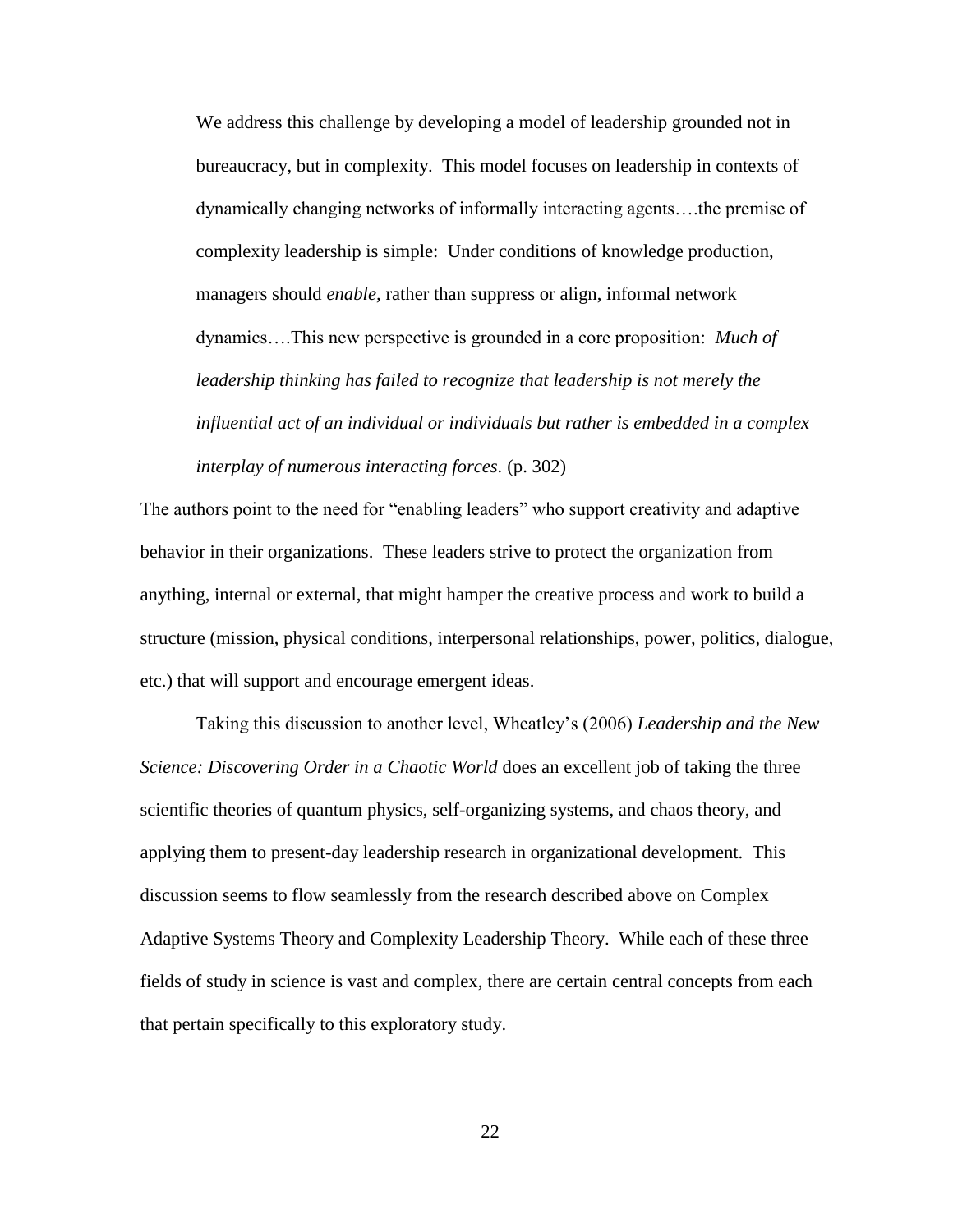Quantum physics suggests that there is an invisible force or field that surrounds everything in the universe. Relationship is the key determiner of everything. Subatomic particles come into form and are observed only as they are in relationship to something else. They do not exist as independent "things." Thus, reality does not exist until it is perceived to exist by someone. These unseen connections between what were previously thought to be separate entities are the fundamental ingredient of all creation. We are able to change, affect, and influence reality by using our positive, yet powerful, thoughts and intentions. We can quite literally will events and transformations in our reality; in fact, we are physically hardwired in our brains to do so.

Chaos theory has led to a new appreciation of the relationship between order and chaos. The two forces are now understood as mirror images; two states that contain the other. A system can descend into apparent chaos and unpredictability, yet within that state of chaos the system is held within boundaries that are well-ordered and predictable. Without the partnering of these two great forces no change or progress is possible. Chaos is necessary for new creative ordering.

Self-organizing systems theory suggests that the survival and growth of systems (from the universe to the Earth, to nations, to organizations, and even an individual organism) is sustained by a few key principles that express the system"s overall identity combined with high levels of autonomy for individuals within that system. Any open system has the capacity to respond to change and disorder by reorganizing itself at a higher level. Disorder becomes a critical player, an ally that can provoke a system to self-organize into new forms of being. The various ice-ages are examples of this in action at the planetary level.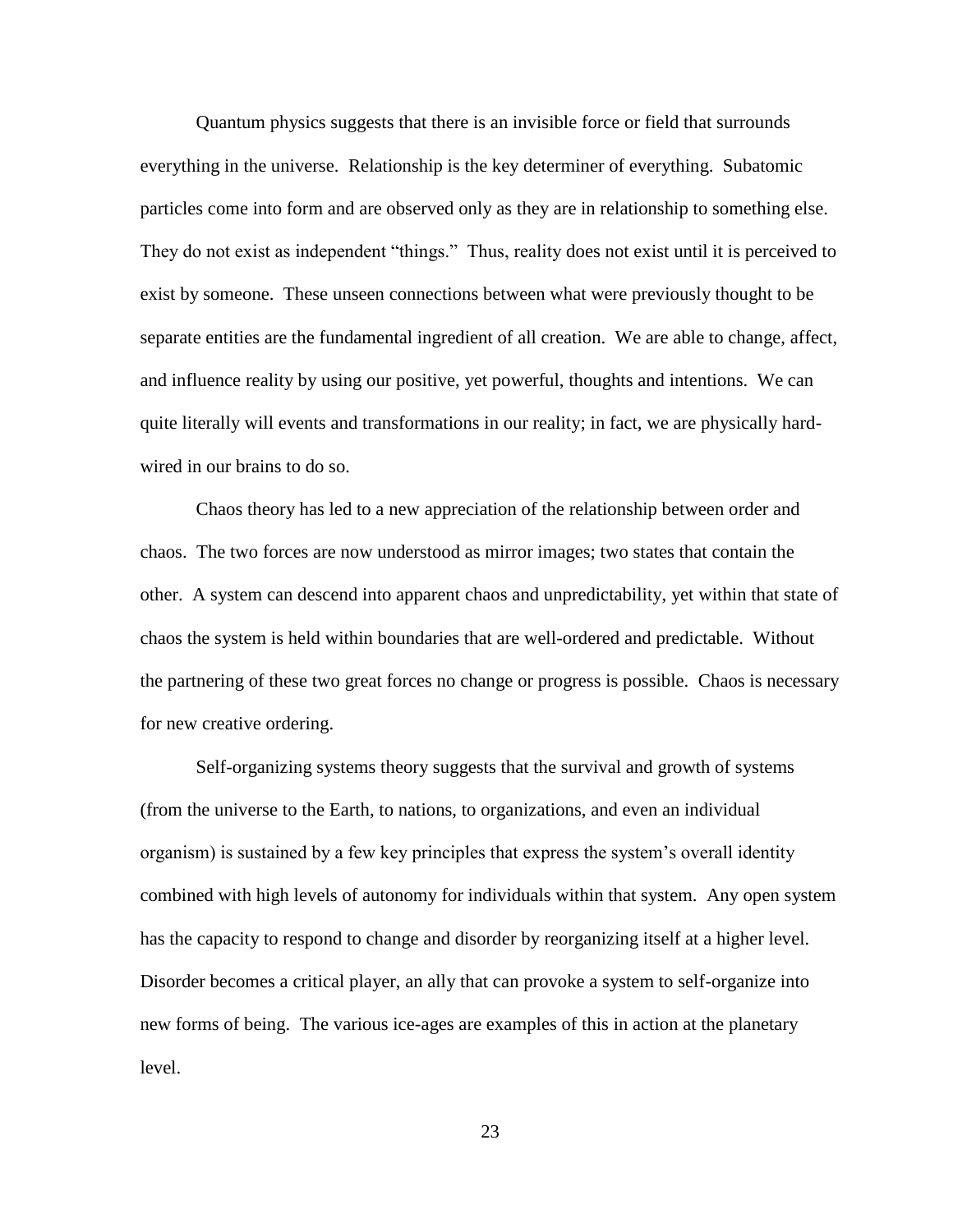Wheatley (2006) elaborates a great deal on each of these "new sciences" and demonstrates that the key ingredients in every one of them are those of interrelatedness, interconnectedness, the ability to re-organize and adapt, the natural role of chaos or disorder in the universe, and the higher-level orderliness or boundaries that actually do exist, though not readily apparent to us. The results of this exploratory study indicated a remarkable agreement with the central concepts of the "new sciences" described above. Key findings in this study suggest that in order for leaders to be successful they must appreciate the value and importance of networking, the empowerment of staff, sheer willpower, the interrelatedness of existence, flexibility, global thinking, and the creative opportunities that can arise from change and/or apparent chaos.

Having established the basic principles behind the three new sciences, Wheatley (2006) then illustrates how those very same principles can be applied to the concept of leadership in organizational theory specifically. She very eloquently makes the following key points:

- Leadership, an amorphous phenomenon that has intrigued us since people began organizing, must be examined for its relational aspects.
- Organizational vision and values act like fields, unseen but real forces that influence people"s behavior.
- We now speak in earnest of more fluid, organic structures, of boundaryless and seamless organizations.
- We can forgo the despair created by such common organizational events as change, chaos, information overload, and entrenched behaviors if we recognize that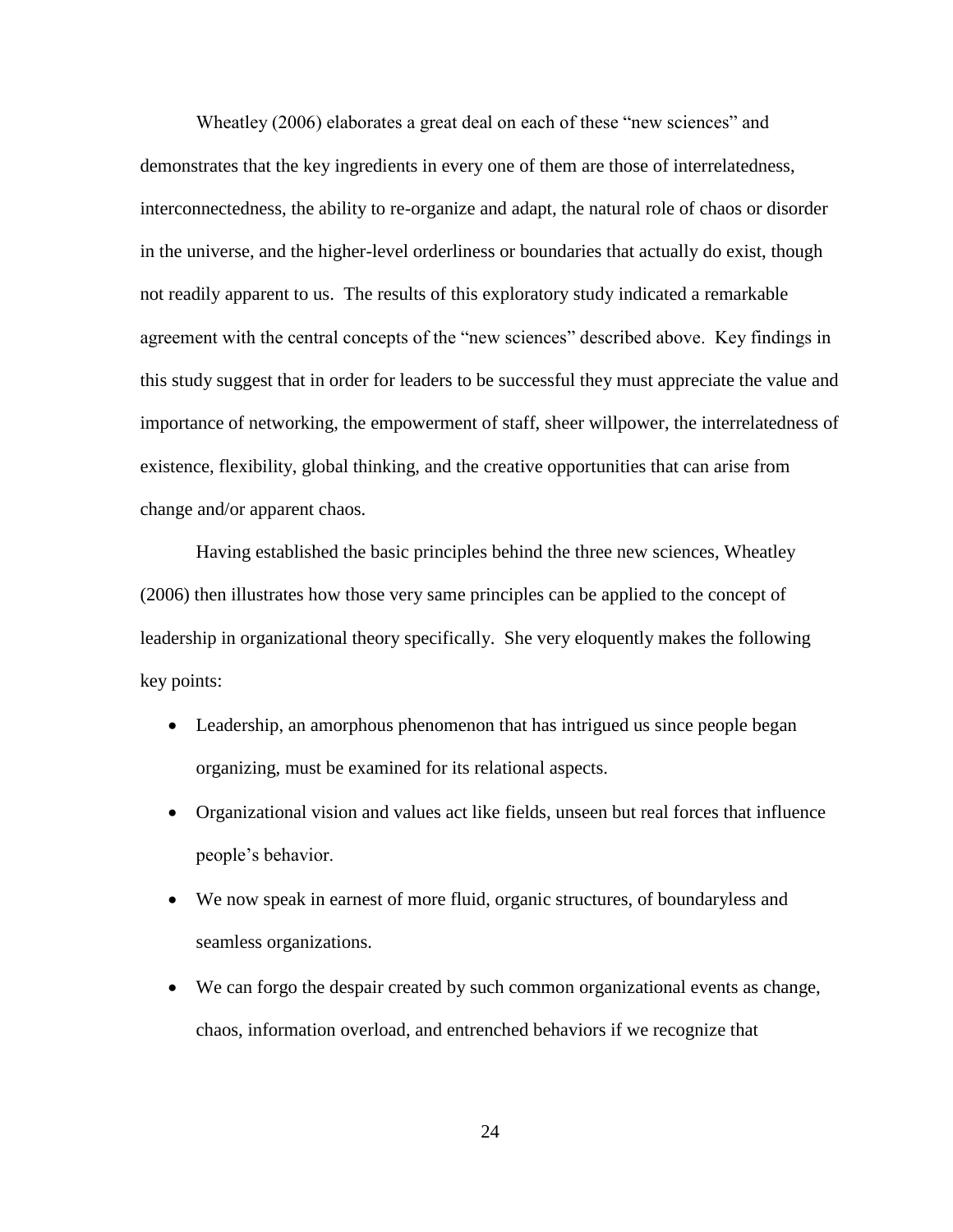organizations are living systems, possessing the same capacity to adapt and grow that is common to all life.

• If one has a new way of thinking, why not apply it wherever one's thoughts lead? These new ways of thinking are often very illuminating and capable of leading to newer and deeper insights.

This approach to leadership theory refuses to delineate definite conclusions, case studies, or exemplary practices. Rather, it strongly asserts that every organization has a different and unique reality. We must look internally in our organizations to affect change and bring about improvement. As Wheatley (2006) says, "There are no recipes or formulas, no checklists or expert advice that describes reality. If context is as crucial as the science explains, then nothing really transfers; everything is always new and different and unique to each of us" (p. 9). This view is one with which I agree, and it is one reason why I opted to use the qualitative method of phenomenology in this exploratory study.

#### **Developing Effective Leadership**

In a qualitative focus group study by Lorraine Slater (2008) entitled *Pathways to Building Leadership Capacity,* the focus is on describing how school leaders use communication strategies and skills in order to "foster the empowerment" of other members of the organization by using collaborative techniques. Her basic premise is that it is the true role of a leader to "build human capacity and self-knowledge in order to develop human potential" (p. 55). In so doing, the leader of the organization is not seen as a hero, but rather as a "hero-maker." I find this approach and method of explanation particularly poignant. We often place so much emphasis on the importance of having a charismatic or heroic leader. On the other hand, and I would agree completely, a truly great and effective leader is able to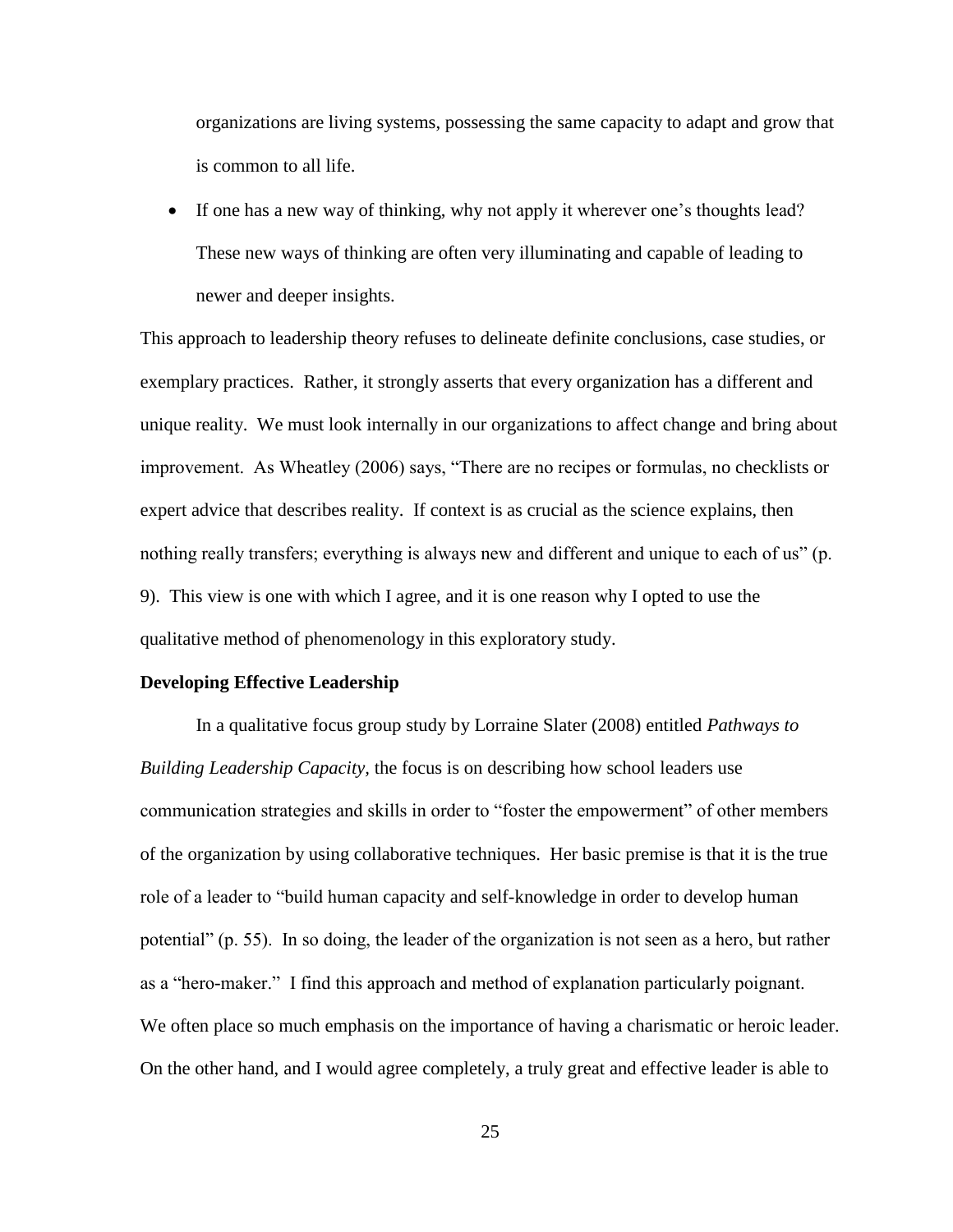bring out the best in those around him or her. This article strongly asserts this point. As the results of this exploratory study suggest, effective leaders in organizations are skilled in developing *people*, not just polices, processes, and procedures.

Slater (2008) asserts that "creating an environment or culture that unleashes the creativity and energy of people, that supports their natural desire to make a contribution, and that motivates them to want to contribute is a challenge for leaders today" (p. 56). In her study, Slater (2008) conducts eight focus group interviews with a wide range of participants, including parents, teachers, and administrators. The fundamental question in the study is asking the various participants to identify how a leader can support collaboration in the organization. The findings indicate that this goal can be achieved by using certain simple, yet effective, communication techniques and strategies, along with an increased awareness and reliance on one"s emotional intelligence.

In order to build this capacity, the author suggests that it will "involve tapping into the reservoir of underutilized talent within an organization and thereby providing others with the opportunity to shine, to share their talent and to contribute to the work of the school" (Slater, 2008, p. 58). In so doing, the leader can help improve morale, job satisfaction, motivation, and student success. When people"s creativity is unleashed, wonderful things will happen. It can become like a snowball, growing and gaining momentum as it moves along. In addition, by helping people to increase their motivation, self-worth, and passion for work, their higher-order needs, such as self-actualization, can be met. This in turn can only lead to increased and improved performance and an improved organization overall.

Ultimately, in order to help others become self-directed leaders, leadership needs to use effective communication strategies. These strategies, when used effectively by leaders,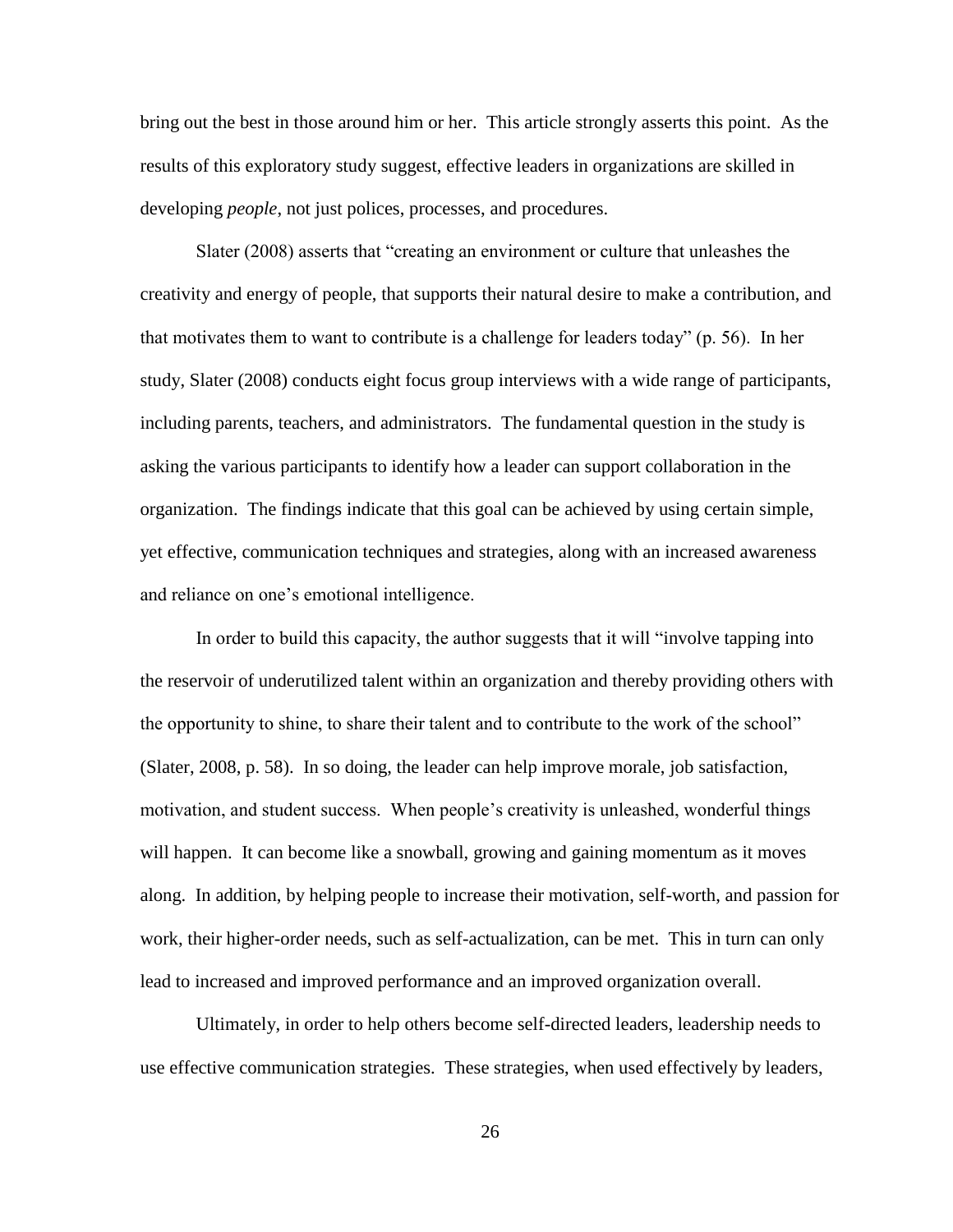will increase collaboration, trust, risk-taking, job satisfaction, morale, performance, and success. As Slater (2008) concludes, "Leaders' success then will be measured not by the number of followers they have, but rather by the number of individuals that they have inspired to become leaders themselves" (p. 67). The data from this study supports the findings described by Slater but also includes additional strategies for leaders such as a positive worldview, embracing change, global thinking, managerial courage, and reflection.

In *Redesigning Collegiate Leadership: Teams and Teamwork in Higher Education*, Bensimon and Neumann (1993) twice visited fifteen higher education institutions throughout the United States. They conducted personal interviews with the presidents of each institution, along with up to four members of the leadership teams – a total of seventy interviews. The primary questions in the interviews dealt with finding out about the leadership teams" organization, functions and internal dynamics. As they describe it, "The intent of the study was to explore models of teamwork in higher education, taking into account the leadership orientations of presidents and their executive officers" (p. 11). Their research thesis suggests that leadership is a shared, interactive, and culturally framed activity.

Bensimon and Neumann (1993) provide an excellent and well-rounded literature review on collaboration and teams, making sure to clearly define the terms they use. Ultimately, they conclude that not every team is truly collaborative; rather, it depends very much on the leadership's orientation to set the proper tone. If this does not occur, the "team" is an illusion and business goes on as usual, with commands and directives coming down from the leader. In order to build truly collaborative teams, the study concludes that what is required is the ability to conduct "difficult dialogue," or the ability for the team to think, reflect, critique, and rethink *together*. But, how does a leader build such a team?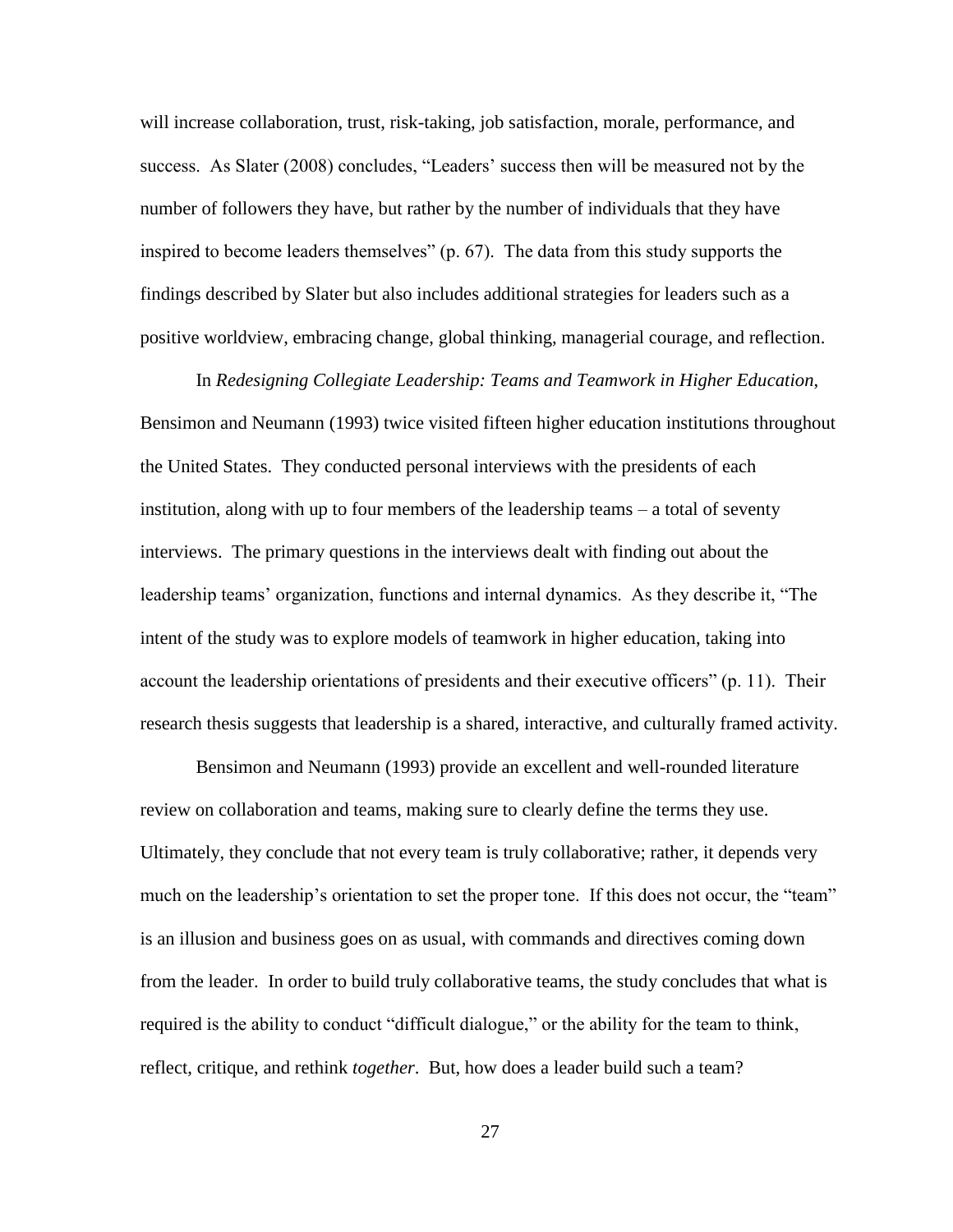The authors recommend specific leadership capabilities that are necessary in order to build true teams. First, the ability to understand the subjective experiences of particular others.If colleges and universities are to be "communities of difference," it is imperative that administrative leaders hear and make every effort to comprehend the voices of others. Secondly, the ability to share and interact. Organizing for real teamwork requires dialogue. To turn a loosely gathered group of people into a real team there must be opportunity for dialogue. In dialogue that is meaningful, "domination is absent, reciprocity and cooperation are prominent" (Belenky, 1986, p. 446). Third is the ability to be critical. Difficult dialogues are accomplished by teams that think and act from critical consciousness (Freire, 1984). Such teams are concerned with more than mere organizational function; they are concerned with what the larger organization stands for and what they enact purposely or inadvertently, openly or in silence. Finally, the ability to reflect and to learn through reflection. Managers learn by reflecting on their actions. "By reflecting upon action, individuals and communities acquire knowledge, skills, and concepts that empower them to remake, and if necessary reorder, the world in which they live" (Schon, 1983, p. 196).

These major recommendations appear to be consistent not only with the other literature on this topic, but also with my own personal experience and the results of this exploratory study. Of particular note, the results of this study suggest the importance of collaboration, developing others, reflection, transparency and inclusivity when it comes to fostering teamwork. Once again, we find that a leader's "soft skills" or emotional intelligence is absolutely critical in creating an organizational culture that is positive, collaborative, passionate and effective.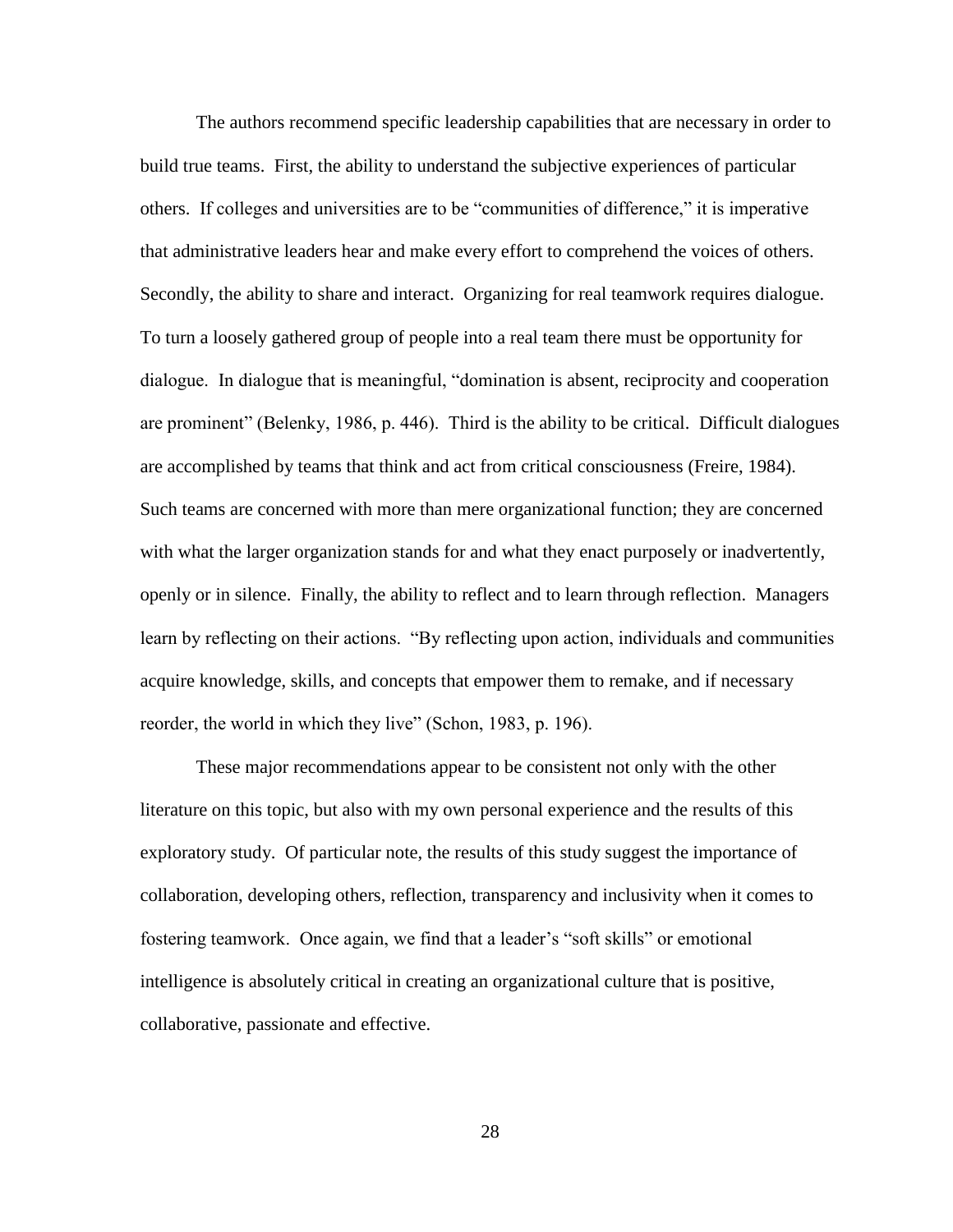#### Bisbee (2007), in *Looking for Leaders: Current Practices in Leadership*

*Identification in Higher Education,* looks at the issue of leadership in a critical manner. The author states that various problems, including rising costs and a perceived lack of accountability and effectiveness by taxpayers and government, have caused the issue of leadership to come to the forefront today. She suggests that leaders in higher education need to be identified earlier in their careers and nurtured as they grow. In this way, the college leaders of the future will be better equipped to face the wide array of challenges they will inevitably face. The study was conducted in 2004, and "discusses how mid-level academic leaders are identified in land grant universities, what position they held when they were identified, whether they were internal or external candidates for their position, and how they were selected as potential leaders" (Bisbee, 2007, p. 77). Once again, as noted in other studies, the author indicates that there was limited research available on the topic.

Bisbee (2007) presents an interesting literature review where she demonstrates that a new view of leadership can be attributed to the changing structures in organizations across the board. This new view includes key concepts such as increased collaboration, great focus on performance, a more diverse work force, the wealth of information available thanks to technological advances, flatter organizational structures, and decreased institutional loyalty among employees. At the center of this conversation is the discussion involving higher education leaders and the role they play in the organizations where they work. She found that only about half of the Deans today followed the traditional career path from faculty member, to Department Chair, to Associate Dean. The career ladders of administrative academic leaders now have many entry points, making the early identification and training of leaders more complex and challenging (Twombly, 1990). In the final analysis, the study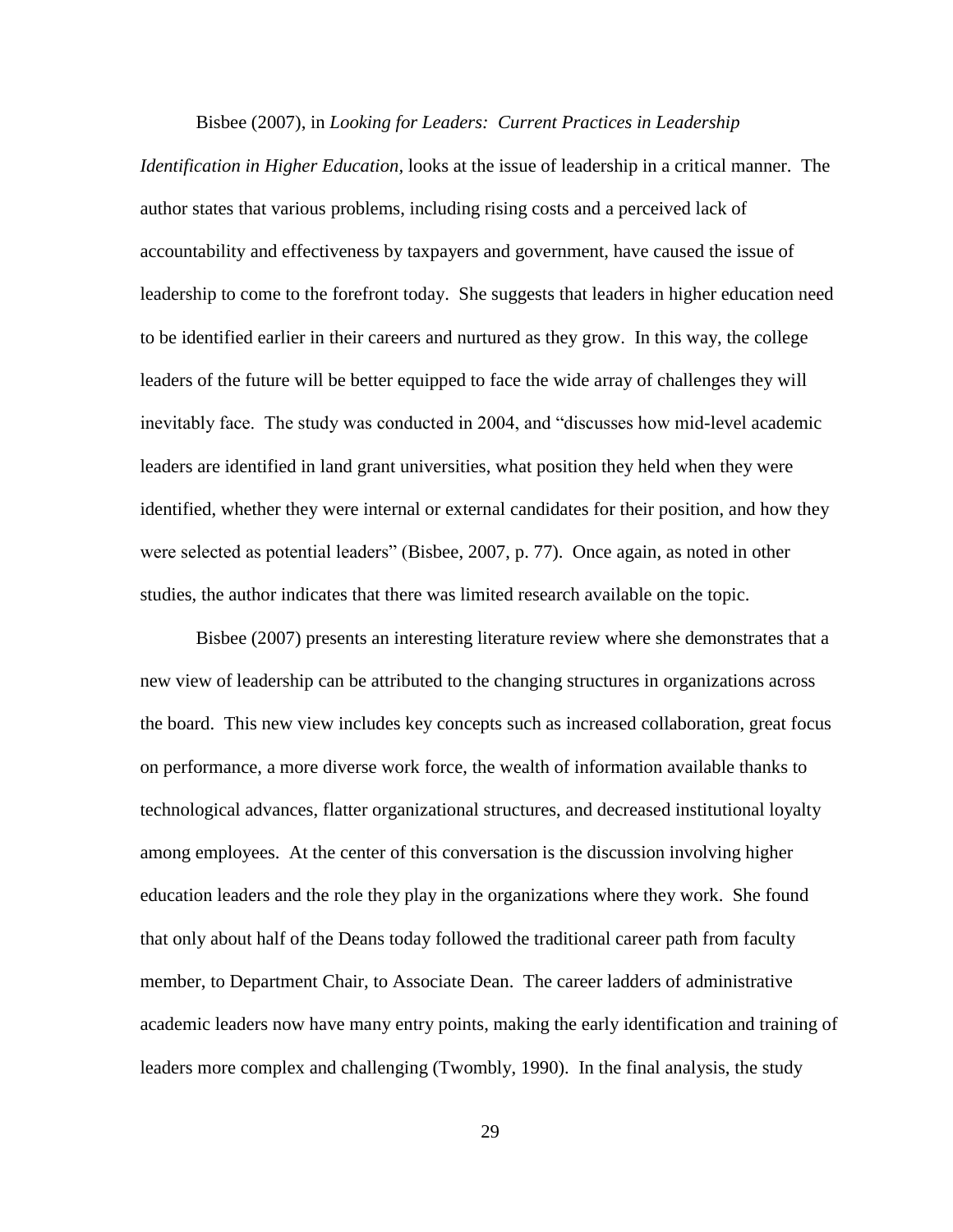focuses on the critical need for organizations to do a better job in the *early* identification and training of future leaders.

The recommendations given by the author at the end of her study include internal leadership development programs, the rotating of leadership posts in order to build skills, formal mentoring programs, and the fostering of an organizational culture that values and rewards effective leadership. In my opinion, every one of these recommendations makes sense and can only help in the early identification, training and support of future leaders. Of particular interest to this study is the last recommendation, suggesting the need for a "cultural shift" in organizations. While this prescription sounds simple enough, it is the most complex of tasks to operationalize. How does one affect a cultural shift in any organization, higher education or not? This is another question that this exploratory study has helped to answer, particularly in terms of the importance of developing others, unified leadership, inclusivity, and empowerment.

#### **Moving Toward a Culture of Change**

Organizational culture will serve as the fertile soil in which we will be able to plant, cultivate, and grow a learning organization. It must be a culture that encourages a positive learning environment and risk taking. If this type of culture is established in the organization, the most basic form of learning will then have the opportunity to begin, grow, and flourish. Individual learning and the embedding of new knowledge will take place if the leadership of the organization has, indeed, fostered a positive corporate culture where the members of the organization feel a sense of psychological safety. They must have the sense that it is not only "safe" to learn, share, and even make mistakes in the ongoing learning process, but that this process (filled with risks) is strongly encouraged and rewarded. This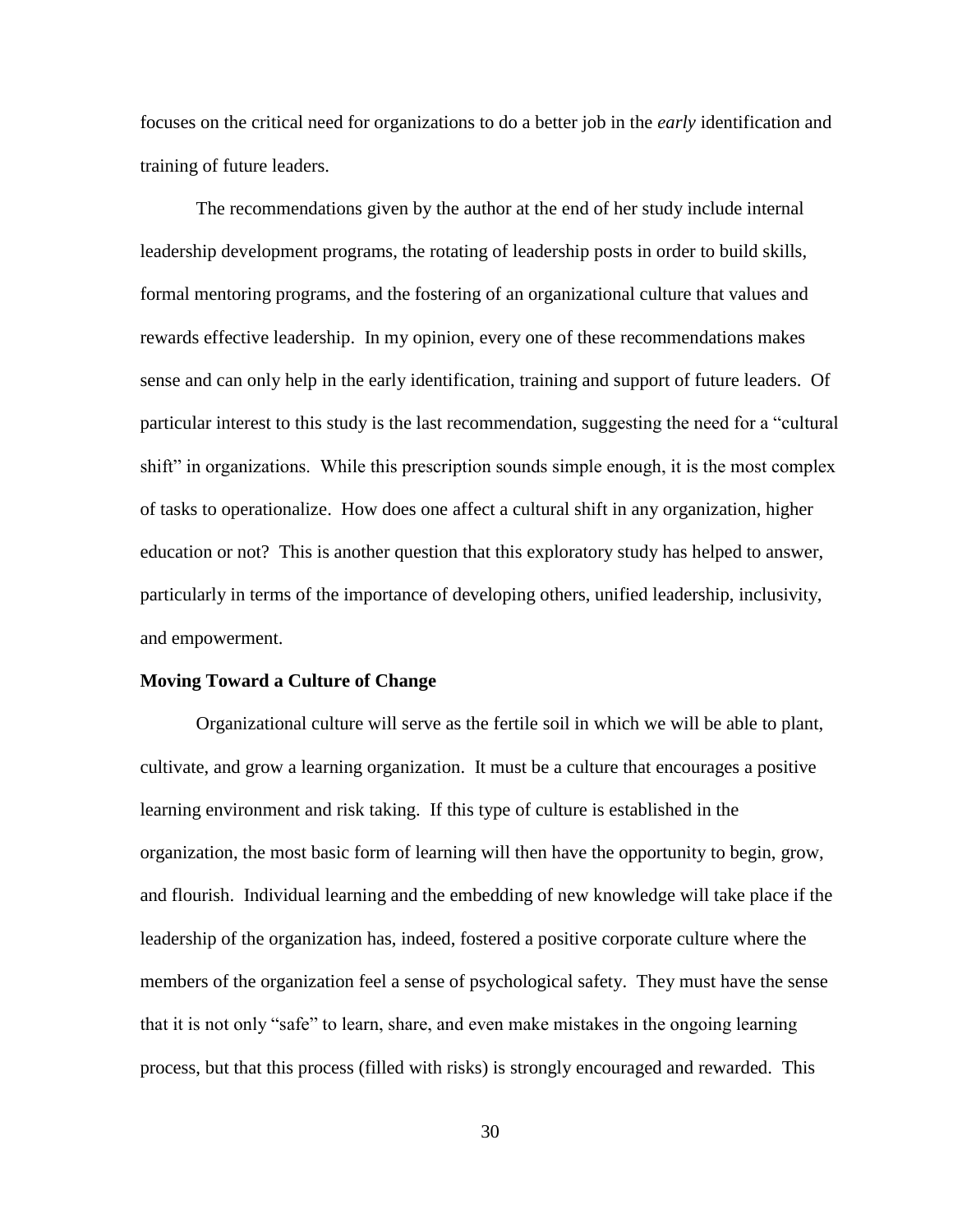concept is supported by the results of this study, which pointed to the importance of a safe and caring work environment in organizations.

The importance of culture in organizational learning is strongly connected to the role of power and politics in the process of becoming a learning organization. As described in *Reframing Organizations: Artistry, Choice and Leadership,* by Bolman & Deal (2003), what is needed in order for an organization to be effective are *effective leaders* who are "benevolent politicians" (p. 204). This characterization, though complex and wide reaching, would include such key skills as the ability to set a positive agenda, map the political terrain, effectively use negotiation and bargaining skills, and build influential networks and coalitions. Each of these required capabilities can and will have a major impact on the ability of an organization to learn, grow, and embrace change.

At the same time, however, I find it even more enlightening to consider the concept that politics are not always *negative* forces in an organization. On the contrary, as pointed out in the article *Peter Senge and the Learning Organization* (2003):

Within it (Senge's work) there seems, at times, to be a dislike of politics and a tendency to see danger in plurality and difference. Here there is a tension between the concern for dialogue and the interest in building a shared vision. An alternative reading is that difference is good for democratic life (and organizational life) provided that we cultivate a sense of reciprocity, and ways of working that encourage deliberation. (p. 14)

Therefore, the common mantra that office politics are bad may not necessarily be true. As this exploratory study helped to reveal, organizational politics may, in fact, help an organization to learn through shared and diverse ideas, differing perspectives, varied mental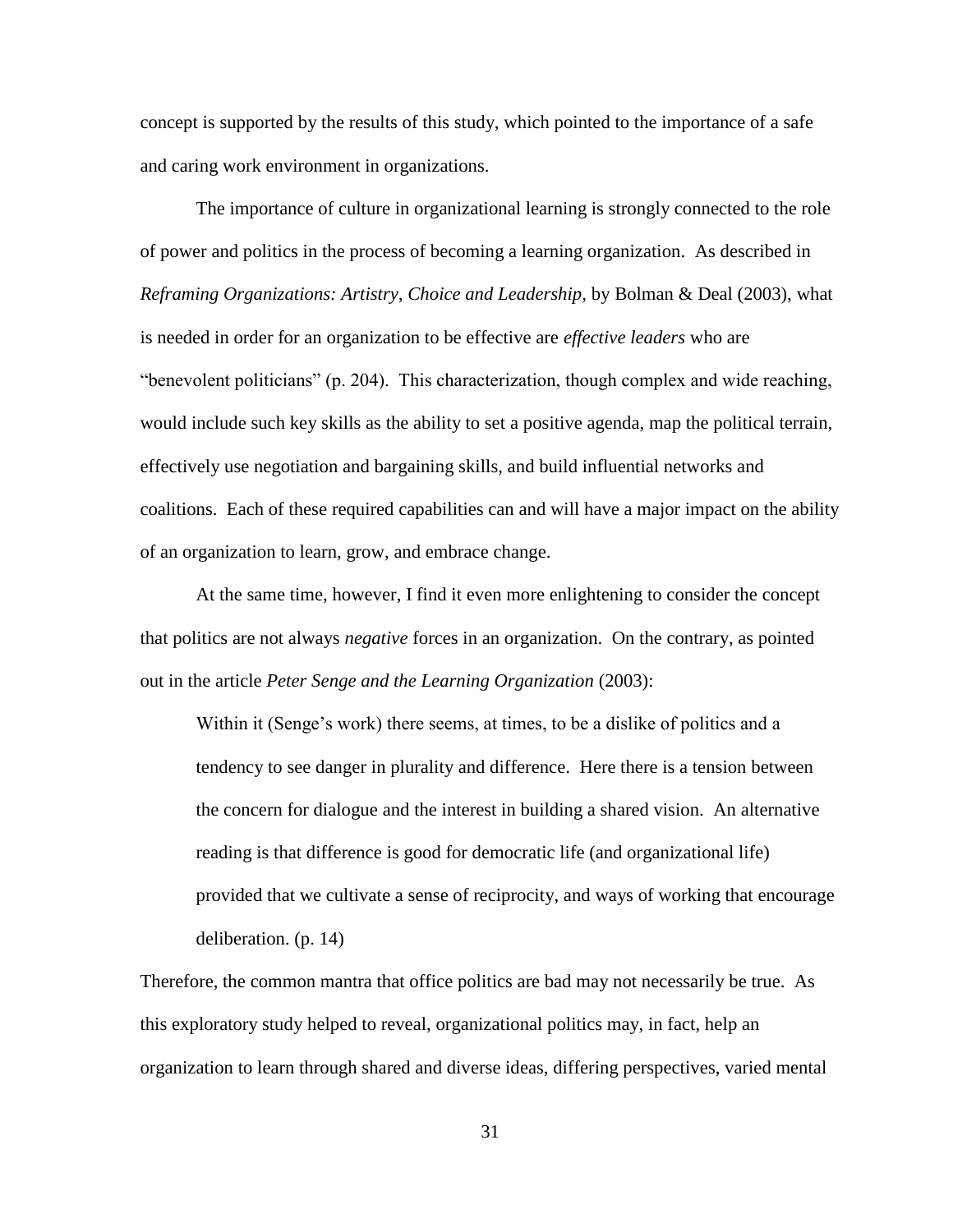models, unique learning styles, and ongoing debate, discussion and dialogue. At the same time, as certain of the participants also suggested, organizations must be on guard again the negative impact of cliques, alliances and favoritism.

Leaders who are willing and able to engage in difficult dialogue can keep everything in balance in an organization. We have seen the importance of engaging in healthy dialogue within an organization in order for organizational learning to occur. When individuals are encouraged to share learned ideas, perspectives, and revelations with one another, then the organization can begin the process of embedding that shared individual knowledge into its corporate knowledge, thereby moving closer to becoming a learning organization.

As summarized by Watkins & Mohr (2001), in *Appreciative Inquiry: Change at the Speed of Imagination:*

Thus, an alternative theory of organizational intervention would suggest that a fundamental pre-condition for all organizational change work – whether focused on process innovation, stakeholder relationships, business strategy, organizational culture, diversity, the capability to adapt and improve, or team effectiveness – is to shift the flow of "issue framing dialogues" in the direction of health rather than pathology in order to shift the flow of dialogue from an analysis of malfunction to a holistic understanding of moments of optimal performance. The choice to focus on moments of optimal performance and our conscious use of inquiry are powerful interventions in and of themselves. (p. 33)

Therefore, the organization needs to look at moments when it performed at an exceptional level and when the members of the organization were at their peaks in terms of job performance, camaraderie, and overall job satisfaction. It is in those optimal periods that one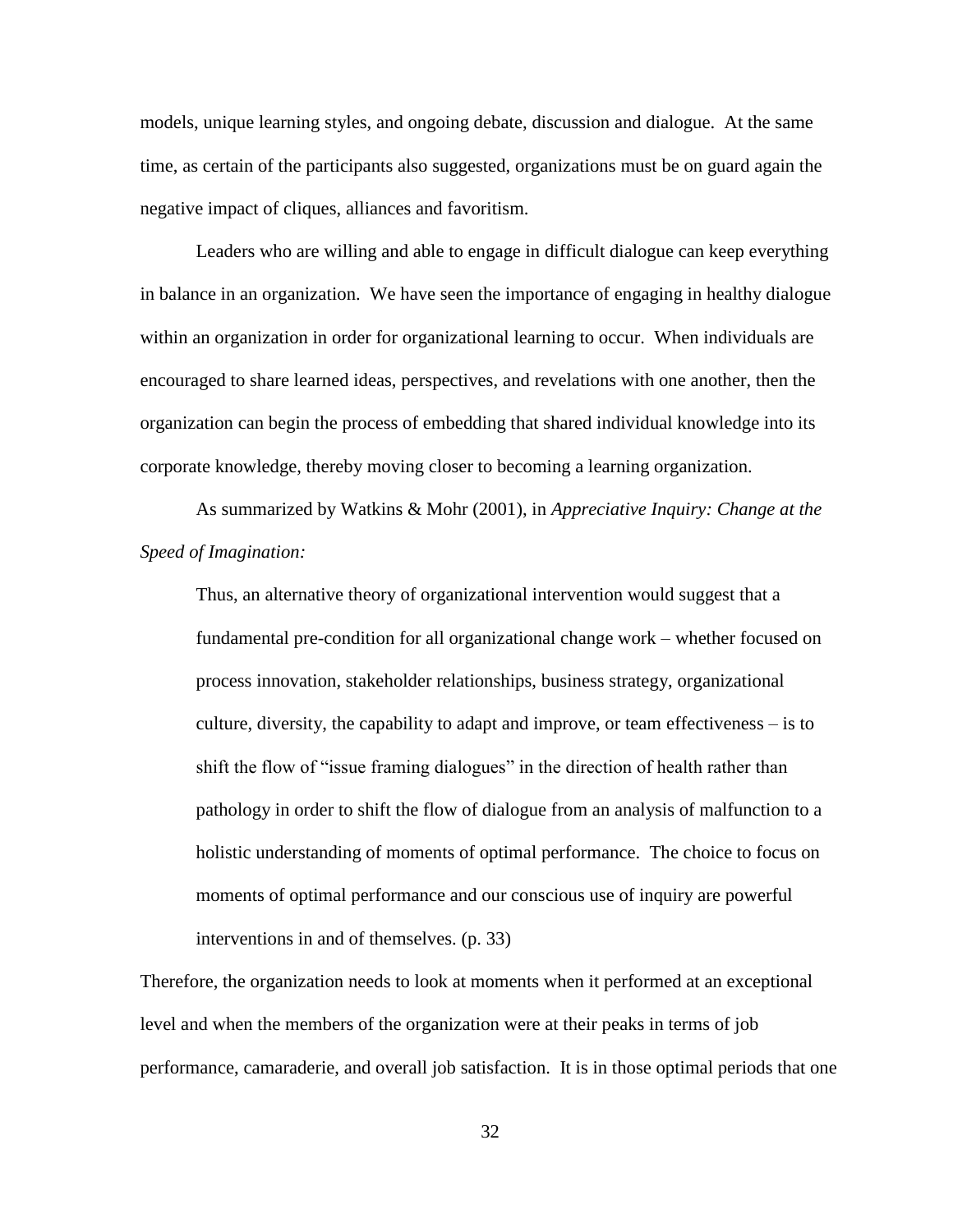will find the answers as to what worked well and what did not. The goal is to replicate those optimal moments, rather than focus on failure, poor performance, and employee dissatisfaction.

Included in this process are the practices of using rewards and compensation in order to increase worker motivation, as well as the use of mentors and coaches in order to develop good leaders in the organizational framework. Once the organization has progressed through its learning cycle, it will then be ripe for evaluation. At this point, we will be in a better position to determine what the fruits of our labors have been. We can ascertain what worked well, and what did not. In so doing, we can make the necessary corrections to the system and continue in the unending cycle. Through good leadership, a culture that encourages learning, reflection and dialogue, shared learning, and appreciative inquiry and evaluation, the organization can move closer and closer toward practicing organizational learning and, ideally, *becoming* a learning organization. However, just like time, the process is unending. We must learn from the past, work diligently in the present, and plan for a better future. Only then will we awake on that bright new day when learning organizations are the norm rather than the exception.

Throughout this iterative process of individual learning and dialogue with others, it is essential that members of the organization pause and reflect on what it is that is being learned. As such, ongoing reflection is necessary in order for the employees and leaders to process, interpret and absorb information. In this way, the learning can become *embedded*  not only in the minds of the individual learners but also in groups and teams. In this manner, the organization itself *learns.* Through shared learning in groups, teams and communities of practice, the organization can progress in a multitude of cycles of single loop, double loop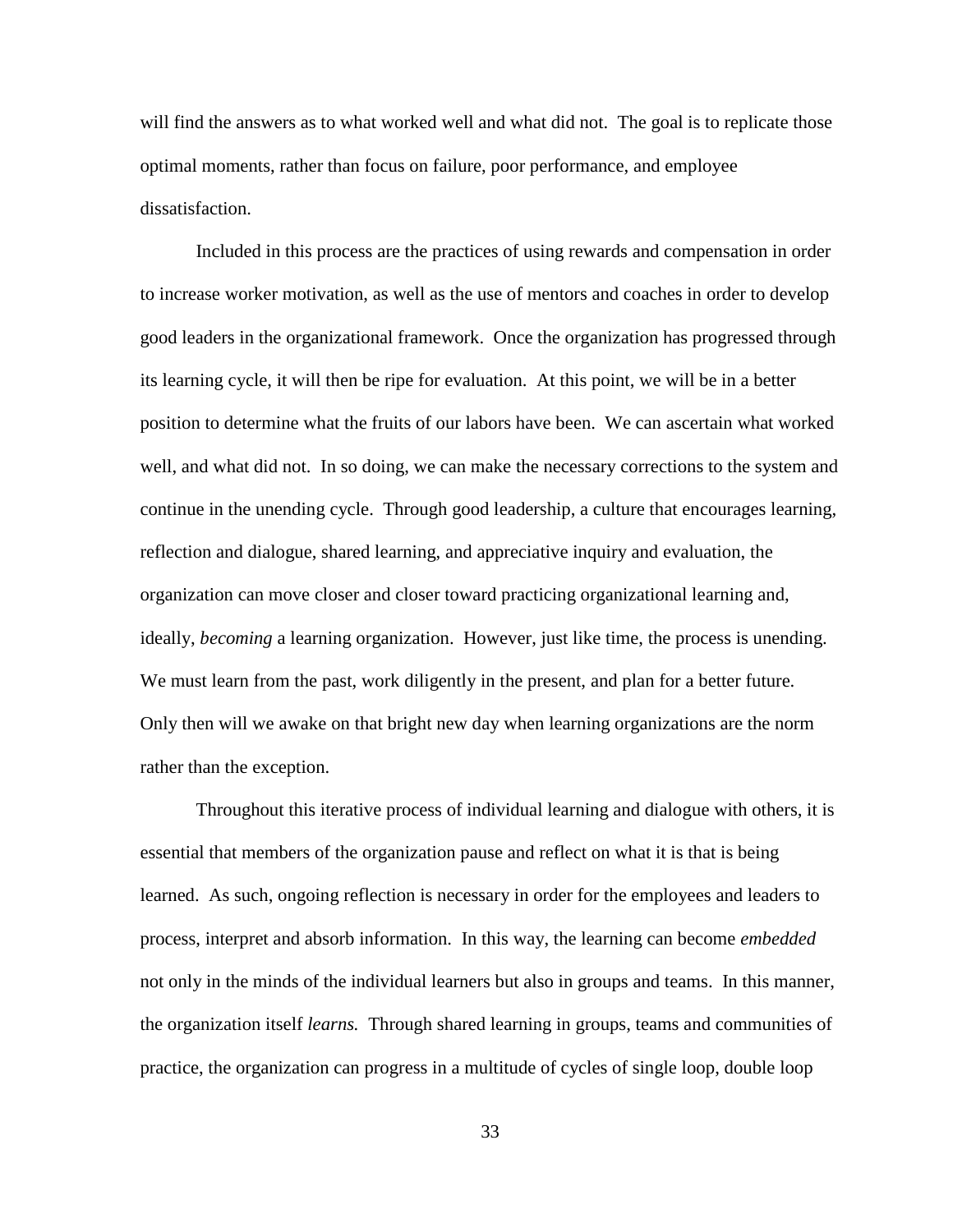and deutero learning. Ultimately, when the organization can adapt its theory in use to errors it encounters in everyday operations, realign its espoused theory through double loop learning, and even reflect on its *own* learning process in deutero learning, we could begin to make the assertion that the organization is becoming a learning organization capable of successfully dealing with change and apparent chaos. The data from this exploratory study support this concept, particularly in relation to the view that organizations are open systems continually subject to change and rebirth. Periods of change and apparent chaos present unique opportunities for transformational learning and creative realignment in organizations.

Deal & Peterson (1999) suggest that the primary focus of leaders must be on creating a positive, empowering, and encouraging "culture." For too long, leadership has focused on issues such as power, authority, policy, procedures, and ambiguous theoretical constructs in order to "run" organizations. Our leaders are trained and well-schooled in these important, but not ultimately critical, areas of focus. In the meantime, unfortunately, we have lost sight of the central and most critical ingredient in a successful organization: *the culture*. This idea, and its implications for the present-day operation of organizations of all types and size, has marvelous possibilities.

In their study, Deal & Peterson (1999) suggest that we must seriously consider and strive to build school cultures that will be conducive to the growth, well-being, and studentcenteredness of the organization. This is no easy task, as the concept of culture encompasses an enormous area; really, it is the heart and soul, the identity, of the organization:

For decades the terms *climate* and *ethos* have been used to try to capture this powerful, pervasive, and notoriously elusive force. We believe the term *culture*  provides a more accurate and intuitively appealing way to help school leaders better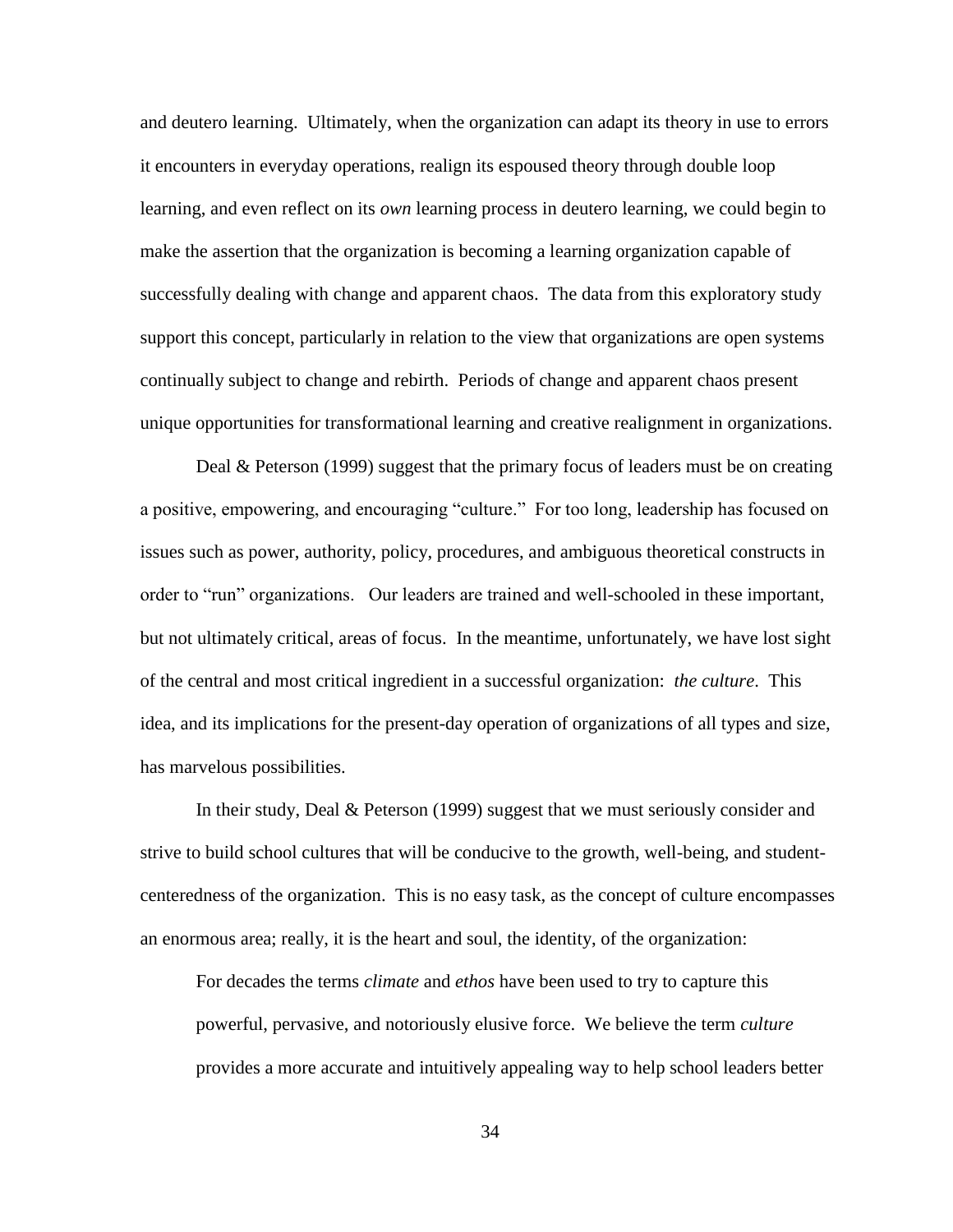understand their school"s own unwritten rules and traditions, norms, and expectations that seem to permeate everything: the way people, act, how they dress, what they talk about or avoid talking about, whether they seek out colleagues for help or don"t, and how teachers feel about their work and their students. (p. 2)

This discussion regarding the discovery, creation and/or re-creation of school culture is fascinating. The authors provide many examples of schools that had no defined culture, or had striven for years to stomp the culture out. These schools had to start from scratch in order to secure buy-in and participation from the students, staff, and community. Other schools were shown that had created and sustained wonderfully powerful and positive organizational cultures, such as a Native American school in Arizona, where even the architecture was a testament to the cultural values of the school. Finally, some examples were given where the culture has turned very negative and various "toxic agents" had taken over. These real-life examples gave flesh to the concepts and vividly illustrated the application of their theoretical framework.

Deal & Peterson (1999) focus on the critical role of leadership in schools. In a refreshingly easy to understand manner, the various significant roles of leadership are informative, thought-provoking, and worth listing here as follows:

- Historian: seeks to understand the social and normative past of the school.
- Anthropological sleuth: analyzes and probes for the current set of norms, values, and beliefs that define the current culture.
- Visionary: works with other leaders and the community to define a deeply valuefocused picture of the future for the school; has a constantly evolving vision.
- Symbol: affirms values through dress, behavior, attention, routines.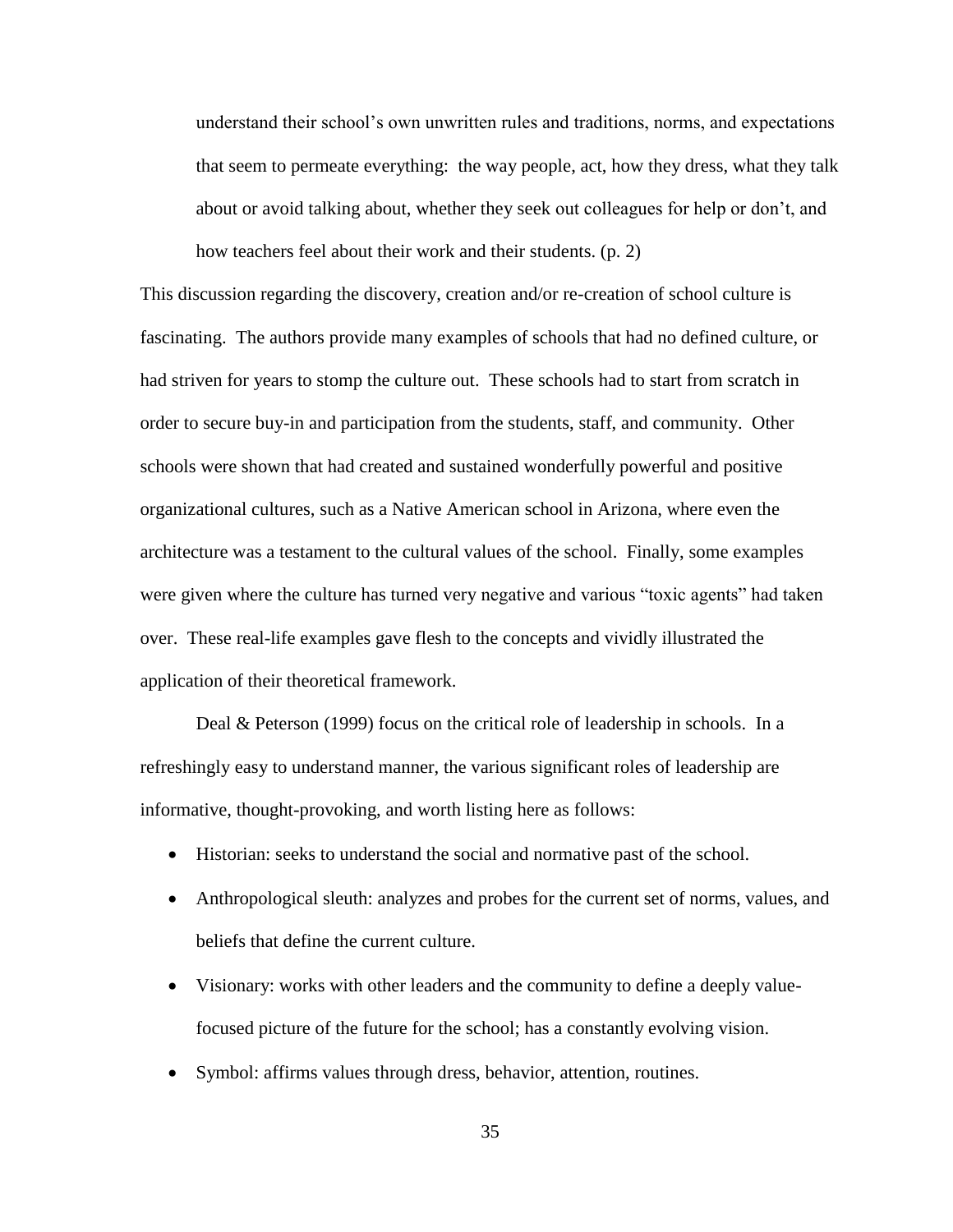- Potter: shapes and is shaped by the school's heroes, rituals, traditions, ceremonies, symbols; brings in staff who share core values.
- Poet: uses language to reinforce values and sustains the school's best image of itself.
- Actor: improvises in the school"s inevitable dramas, comedies, and tragedies.
- Healer: oversees transitions and change in the life of the school; heals the wounds of conflict and loss.

These eight leadership roles, in my opinion, really get to the heart of establishing a positive, transformational, and mission-centered organizational culture. Additionally, of particular interest is the subtle political implication involved in these roles specifically, and the development of organizational culture overall. As discussed above in Complex Adaptive Systems Theory, the real work happens behind the scenes and is dependent to a large degree on the personal qualities, agendas, and relationships of those who are not only leaders but actors in the system.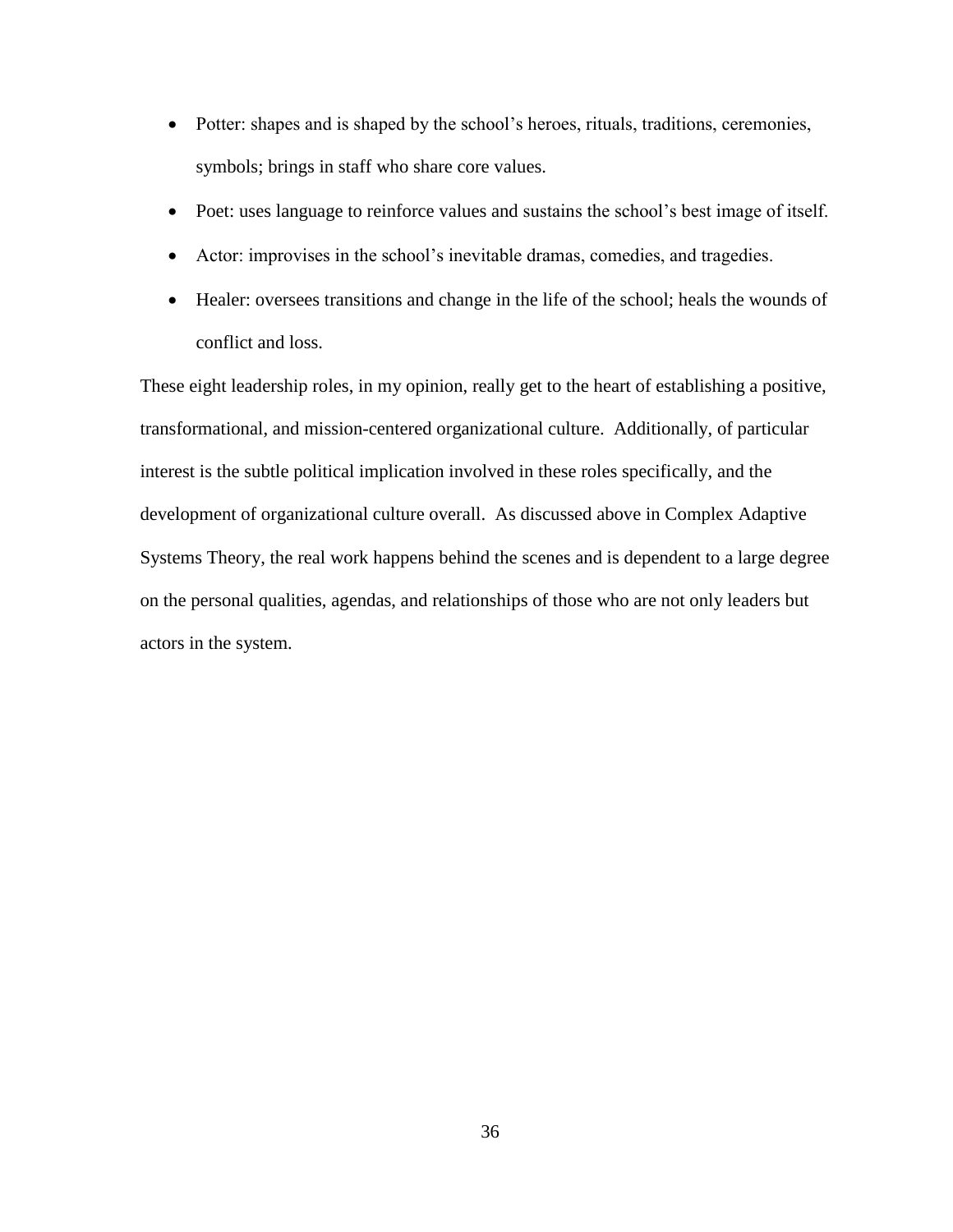### **Chapter III**

#### **Methods**

#### **Research Questions**

I have successfully conducted an exploratory research study on the following question: *What role does leadership in organizations play in successfully pushing an organization to the edge (embracing chaos or disequilibrium) in order to affect positive change and/or transformation?* In relation to this overall question, I also worked with the participants in considering the following sub-questions:

- 1. What qualities do leaders possess as they help guide the organization through periods of change?
- 2. What role do organizational culture, power, and politics play in leaders' experiences?
- 3. How can the theories of complex adaptive systems, quantum physics, and selforganizing systems help to explain, understand, and interpret those experiences?

# **Methodological Design**

In order to conduct this exploratory research study on these questions, I carefully considered which method and methodology to utilize in my work. It was an easy and quick decision for me to choose a qualitative method, as opposed to the quantitative. The main reason for this is that I was keenly interested in arriving at a rich, thick, descriptive interpretation of the lived experiences that the participants in relation to the research questions. As such, a quantitative method would simply not have allowed me to develop such a holistic interpretation of the experience of the role that leaders play in organizations that are undergoing periods of change and disequilibrium. That question answered, I settled upon my methodology.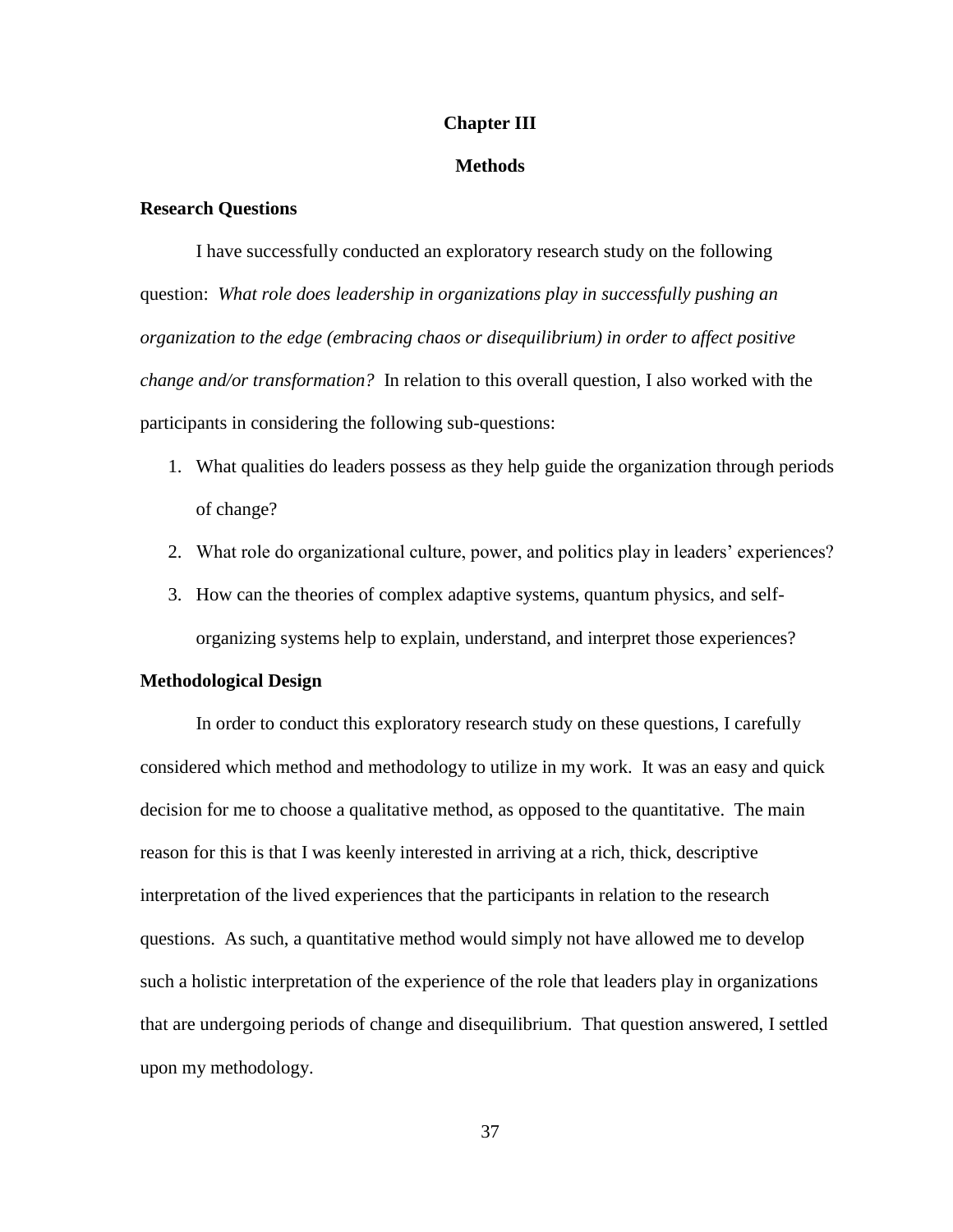According to Bogdan & Taylor (1975), methodology is comprised of the procedures, principles, and processes incorporated in the approach to a specific research problem and in the search for answers to the research questions. My dilemma was to determine whether I wanted to provide prescriptive advice as a result of the study, or if I was mainly interested in presenting a universal interpretation of the experience. Would I use the grounded theory approach or phenomenology? For this particular problem and research questions, a phenomenological methodology proved to be the most appropriate and effective approach. In phenomenology, the goal of the researcher is to arrive at a holistic and universal explanation of the events, experiences, and perceptions of the participants and co-researchers in the study. Arriving at such a holistic and universal explanation of the experience is precisely what my passion for the issue is striving to achieve.

According to Creswell (2007), "a phenomenological study describes the meaning for several individuals of their *lived experiences* of a concept or a phenomenon" (p. 57). As Lauer (1967) suggests, phenomenology refers to knowledge in terms of how it appears to our consciousness. Phenomenology, then, is the science of describing what one perceives, senses, and knows in one's immediate awareness and experiences. In fact, phenomenology would argue that there is only one source of certainty that exists: what I think, feel, sense and perceive. The goal of the researcher and participants is to arrive at a general explanation of the common, but unique lived experiences of the participants. My goal was to create not only individual descriptions of the experiences of myself and the participants, but to develop a composite, experience-based universal explanation and description of the group. In turn, this goal leads me to another decision point as I prepared to conduct this research study: Would I employ descriptive phenomenology or interpretive phenomenology?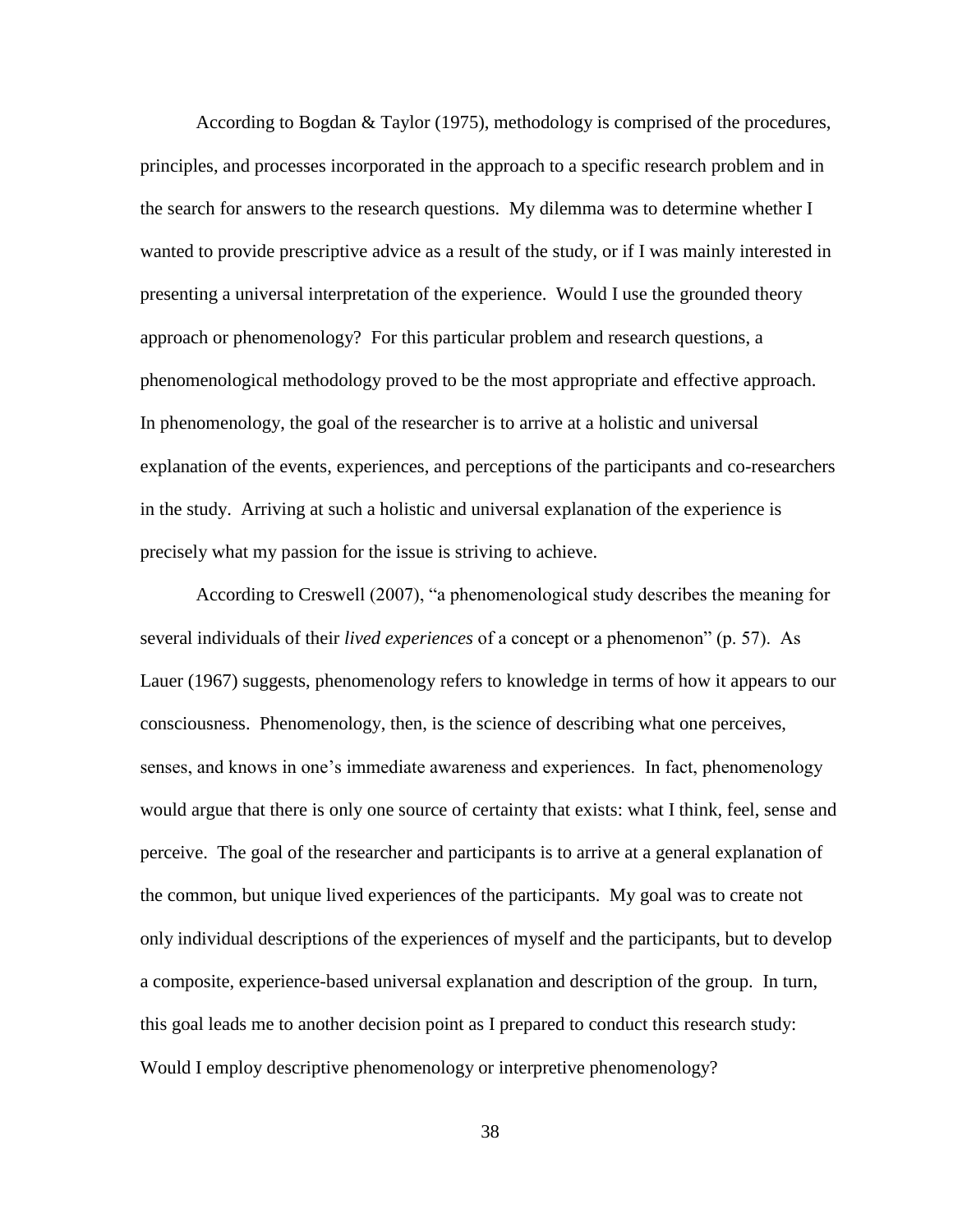Rooted in Husserl (1967), descriptive phenomenology requires the researcher to suspend his or her prior knowledge and experience with the topic in order to truly understand the lived experiences of the participants. The researcher should embark upon the study without any preconceived notions regarding the outcomes of the study. In fact, Lopez  $\&$ Willis (2004) suggest that no literature review or research questions be created, and that the researcher simply describe the experiences of the participants. Additionally, the researcher is expected to "bracket" prior knowledge and experiences, which theoretically will allow the researcher to remain objective. The goal in descriptive phenomenology is to arrive at an unbiased, true description of the phenomenon which can be generalized to the common lived experiences of others. Husserl (1970) called these common lived experiences "universal essences." These pure, unbiased descriptions do not consider the roles of culture, politics, society, or other external forces. This is a particularly serious drawback for this study, which specifically asks about the role of culture, power and politics in the lived experiences of the participants.

Considering the requirements of descriptive phenomenology outlined above and for the purposes of this study, I utilized an interpretive phenomenological approach. This required that I create a detailed description of the lived experiences of the participants and allowed me to decipher what that description *implied* about those experiences. The implications of those lived experiences may not, perhaps, have even been apparent to the participants themselves. Additionally, this approach has involved an analysis of the cultural, social, and political forces at work throughout those lived experiences. My purpose was not only to describe the lived experiences of the participants in the study (radical autonomy), but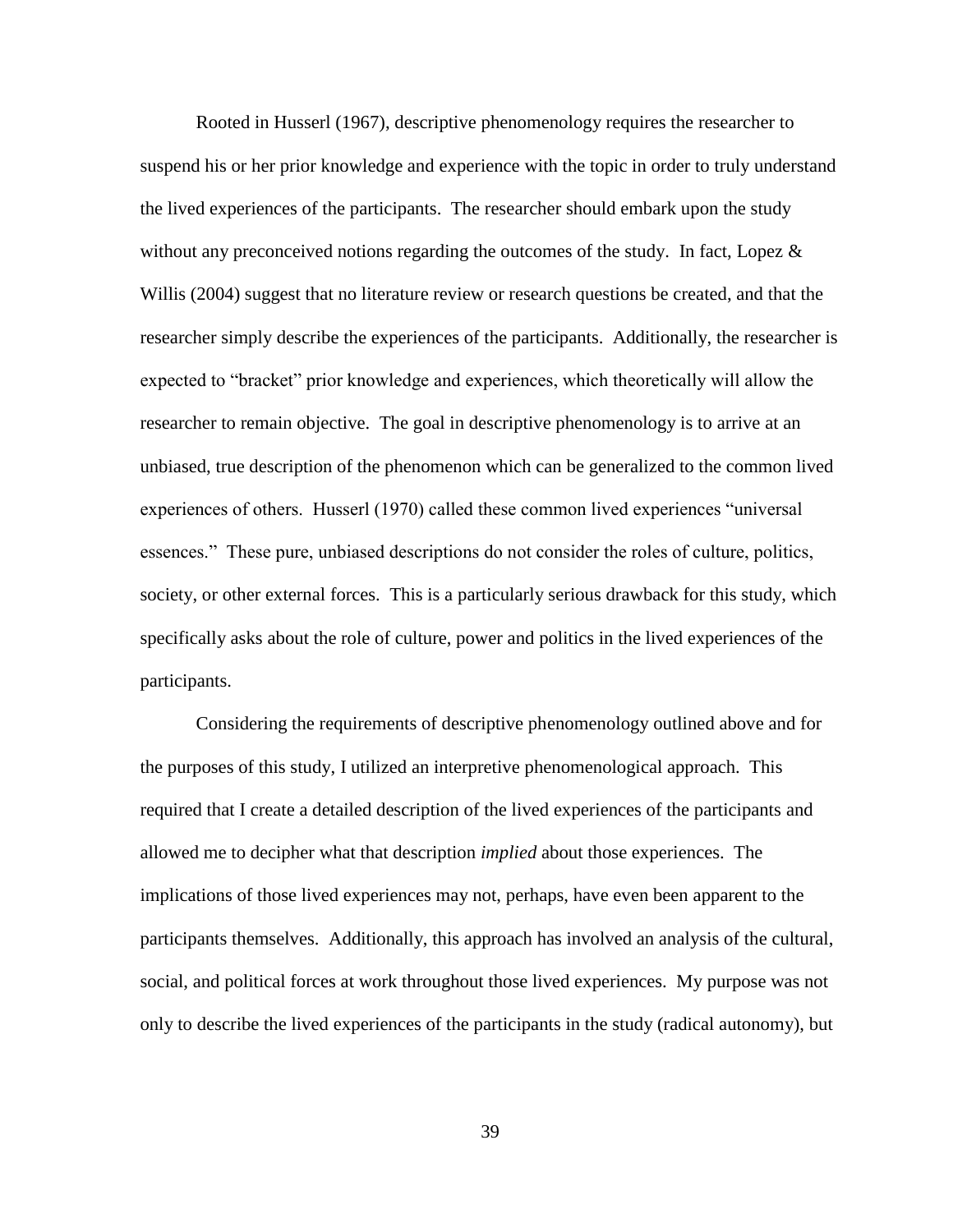to also explain and interpret what those experiences might imply (situated freedom) about those experiences.

In addressing the question of bracketing, many would suggest that there are two options for the researcher. First, as championed by Husserl (1967), the position that requires the researcher to suspend her own lived experiences and pre-conceived notions. Second, as argued by Heidegger (1977), the assertion that bracketing is not useful or even possible when conducting research. Heidegger (1977) suggested that one cannot separate consciousness from "being in the world" – it is not possible to experience something if it is not in relation to something else. LeVasseur (2003), however, suggests that there is a third option for phenomenological research. The researcher doesn"t suspend his or her experiences and prior knowledge completely and totally; rather, he or she can strive to cultivate a "persistent curiosity" regarding the experience. Therefore, in this study I drew upon my own vivid memories and feelings of the experience while at the same time remaining open to new possibilities, explanations, and interpretations not before considered. My goal was to look at the research with fresh eyes whenever possible.

In summary, then, I have conducted this exploratory research study in the following three key phases and processes:

1. The Epoche – Through critical reflection and a review of a variety of written accounts (personal journals, emails, memos, correspondence), I drew upon my own lived experiences and prior knowledge, as well those of the participants, regarding the research questions, but strove to continually revisit the phenomena with a set of fresh eyes open to new possibilities.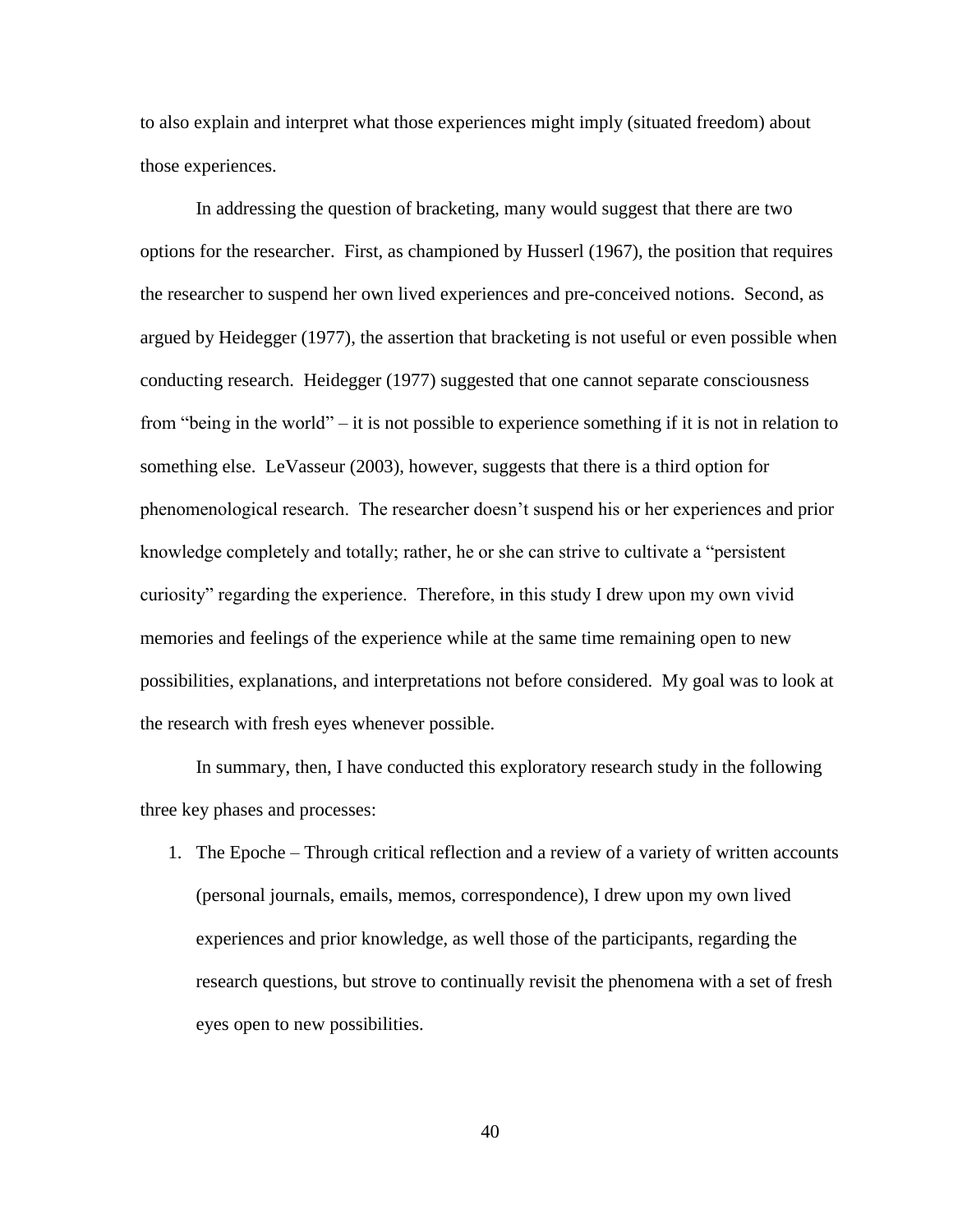- 2. Phenomenological Reduction the experience of each participant has been described in its totality, with its essential variations in perceptions, thoughts, feelings, etc.
- 3. Imaginative Variation from the many unique cognitions, perceptions and experiences, the study has arrived at a unified synthesis of universal essences of the experience.

# **Selection of Participants**

In regard to the more essential considerations for the participants in this study, I have assured that each participant met the following criteria:

- The participant has experienced significant change and/or turmoil in their organization and possessed a vivid memory of the details surrounding that experience
- The participant held a Manager or Director level position and was perceived as an effective and successful leader by colleagues and superiors
- The participant is intensely interested in understanding the nature and meaning of that change and how leadership helped or hindered the process
- The participant was willing to take part in a lengthy interview and potential follow-up conversations in order to describe their experience
- The participant would allow me to audio record the interviews
- The participant would allow me to publish the data in my dissertation or other potential publications

I selected six participants to participate in this study, using a combination critical case/snowball typology. Some general considerations that one must keep in mind are usually items such as age, race, ethnic background, culture, gender, political affiliation and socioeconomic status. To that end, the participants in this study break down as follows: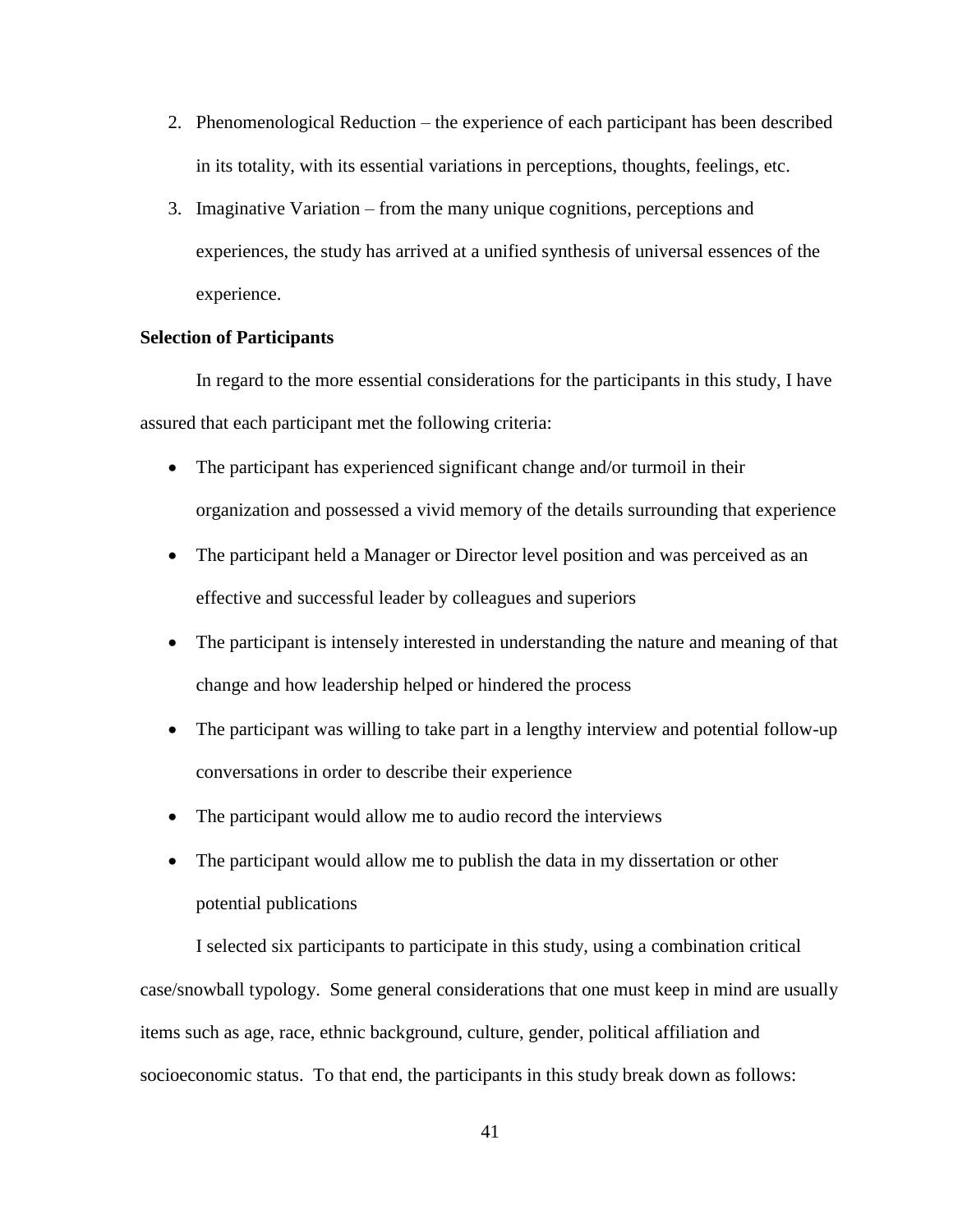- Three males / three females
- One Latino / four Whites / one African American
- All are United States citizens
- Three politically liberal / three politically conservative
- All hold leadership roles in organizations and are higher income status

# **Description of the Participants**

**Sarah.** Sarah, a 48-year old Anglo-American woman, worked as a District and Division Manager for a large consulting firm in a large Western state for over 10 years. The company served most of the state, as well as business requests from smaller, neighboring states. The founding owners of the organization had built the company quite literally from their home into a large company with offices all over the state. The primary business for the organization was the provision of vocational rehabilitation services for injured workers. Workers" Compensation Insurance paid for the benefits of the injured workers as well as the services that the company provided. For many years, the organization grew and flourished. Incomes were high, marketing was paying off, caseloads were full, and times were good.

Quite unexpectedly, the political landscape of the state changed and a new governor was put in office. Within weeks, in order to address growing budget deficits, the newly installed governor completely overhauled the state"s workers" compensation system, virtually eliminating vocational rehabilitation benefits in favor of less expensive one-time cash payments to the injured workers. The company had months to brace itself for the coming changes. The seemingly unending number of referrals would soon slow to a trickle. Panic and doomsday scenarios swirled throughout the organization.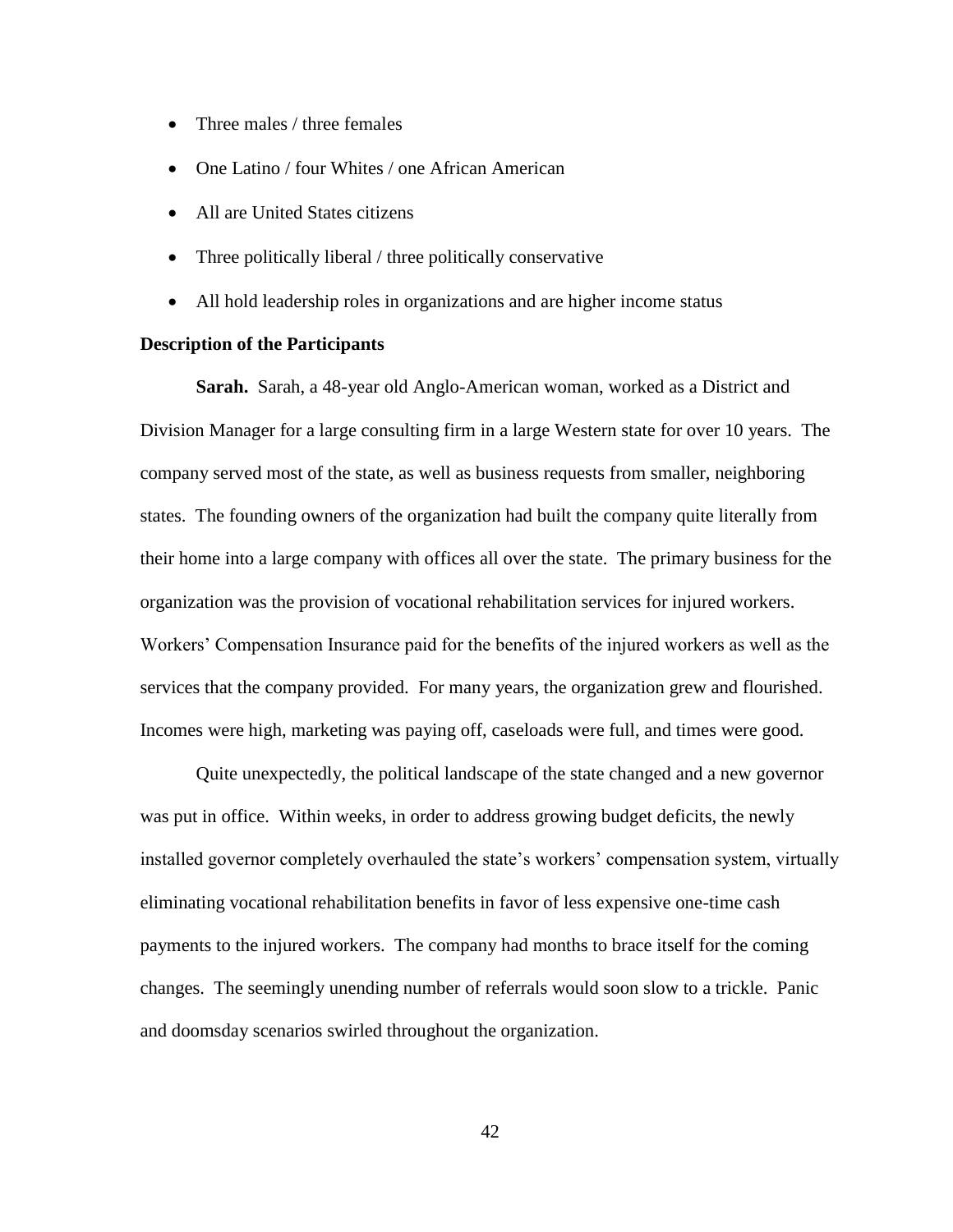Sarah displayed leadership in the face of this turmoil. She accelerated the roll out of a new and profitable business line that had already been in development. The consultants who had been providing vocational rehabilitation services were methodically and carefully trained and transitioned to become experts in the new business line of conducting ergonomic evaluations and seminars throughout the state in order to *prevent* workplace injuries. The existing marketing network and client base (primarily insurance companies anxious to prevent workplace injuries) were rapidly transitioned to focus on the new service. Through her ability to adapt to change, build new relationships and strengthen old ones, foster a culture of hope and promise, Sarah helped to lead the organization through this period of turmoil.

**David.** David, a 41 year-old Anglo-American man, works as a Clinical Manager for a regional medical center. He also serves as a leading board member for the professional association in his area of expertise. This association is very well known and respected throughout the medical community. Due to their large membership size and well-organized structure, they also exert significant lobbying influence and power in Washington D.C. David has served in a variety of leadership roles in this professional association for over 10 years. He does hold a doctorate in Education in addition to his clinical certifications and licenses.

The association underwent a period of significant turmoil when a certain segment of the membership made a concerted effort to marginalize or eliminate literally thousands of other members. This move was precipitated by the more educationally advanced members of the association who wanted to increase their lobbying power. It was particularly important in the face of uncertainty in the national political arena with regard to the future of healthcare.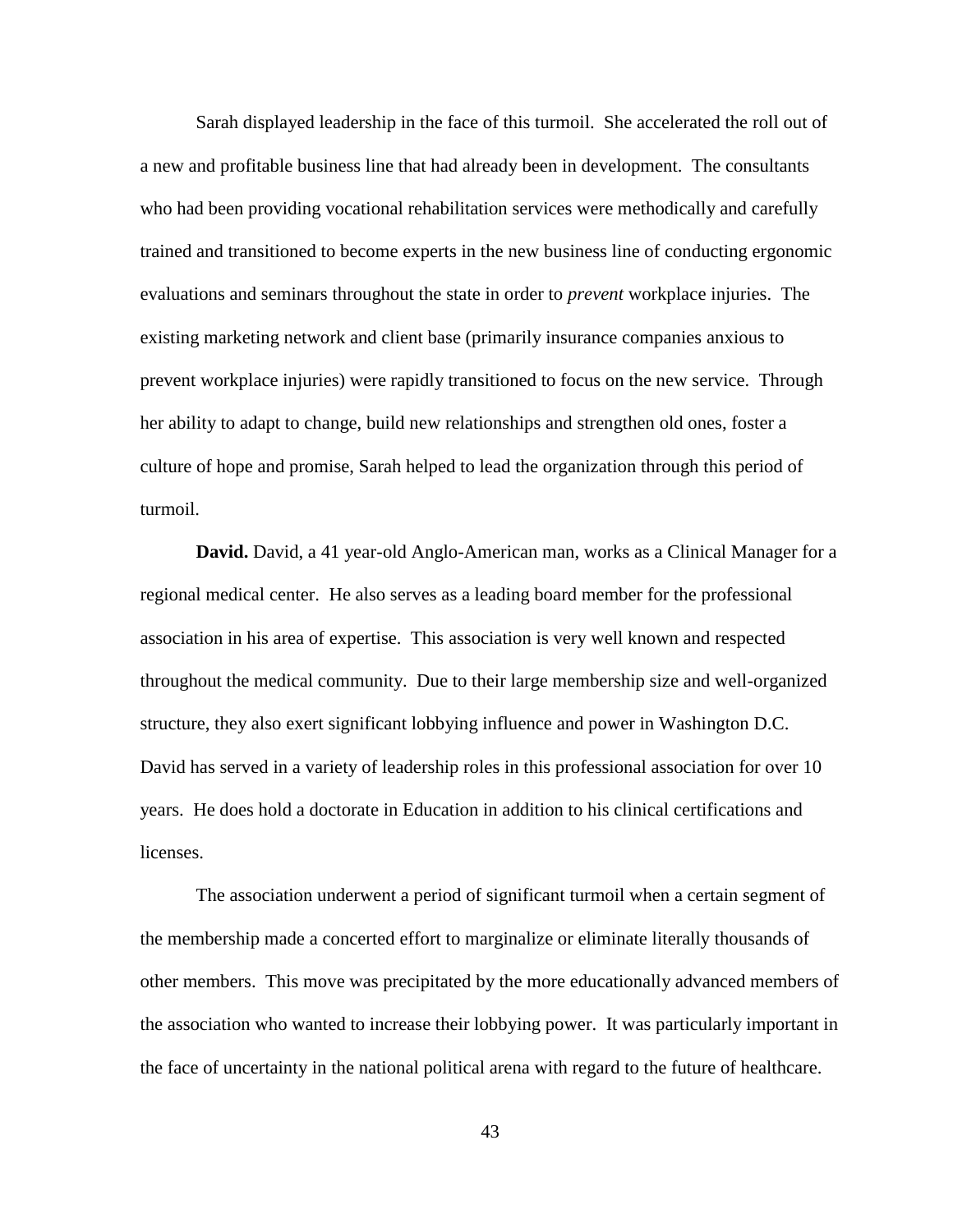These doctoral level members advocated the separation of the association, leaving out lesser degreed individuals. In essence, the membership would be purged of all non-doctoral members. The argument was that the association would be viewed as more credible to outside parties if only doctorate level professionals made up the membership.

David was a leader on one of the three boards in the association at that time. He and the other boards came together to discuss and address the uproar and conflict that resulted from this move by the doctoral level membership and their board. He was a key participant and catalyst in the challenging process of working through the turmoil brought upon the organization. With an unyielding focus on the "big picture" and desire to be inclusive of all members of the organization, David played a crucial role in helping the three boards come to an agreement not to divide the organizational membership in the end. Rather, in their next national campaign, they reaffirmed their desire to be a professional association that is inclusive of all members of the profession, regardless of their educational status. Since then, they have grown in membership and political influence.

**Steve.** Steve, an Anglo-American gentleman of 67, has also served in education for most of his life. He has worked in public education for decades, serving in administration for most of that time. In 2004, after "retiring" from public education, he came to work as the Dean of a small for-profit college. When he took over as Dean, things couldn"t be better. Enrollment was high, morale was good, and most felt secure in their jobs. Steve appeared to be a temporary "place holder" as the organization seemed to be coasting nicely on auto-pilot.

As always, however, nothing stays the same. A variety of events began to impact the organization simultaneously, ranging from dropping enrollments due to the slowing economy, a new CEO determined to cut costs and positions, new online classes and other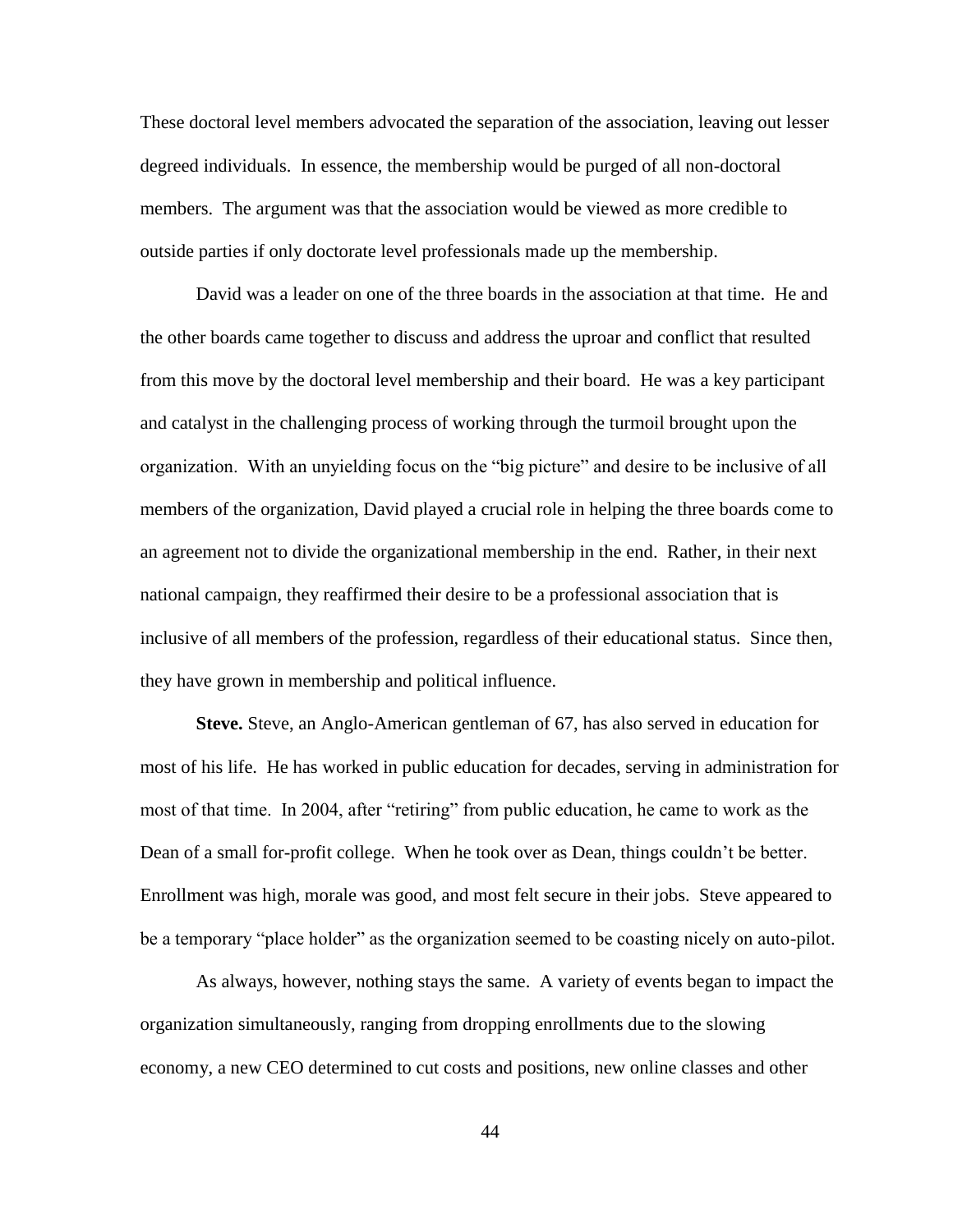programs rolled out without adequate planning or preparation, declining morale among faculty and staff, rising costs in tuition resulting in unhappy students, and increasingly ineffective performance on the part of his departments chairs. Added to this turmoil was a physical remodel of the building and an impending accreditation audit from the national accrediting body.

Steve displayed exceptional leadership during this period of turmoil. He managed to call upon that inner need to succeed that exists in all people – students and staff alike. He built trusting and collaborative relationships not only in Education, but with other departments such as Recruiting, Registration and Finance. The culture of the organization reflected his positive can-do attitude and behaviors began to change. Steve called upon the best in his staff and the students, and they all rose to meet those high expectations. While there are still difficult times as the economy recovers, the culture of the organization has been changed so that challenges are embraced and overcome. Steve"s leadership was central to this phenomenon.

**Diego.** Diego, a 58 year-old Latino, served as Director of a private treatment center for troubled members of the clergy. Himself a clergyman, he led an organization made up of a variety of individuals from all walks of life. The organization was suddenly and publically thrust into the local and national media when one of their patients appeared in newscasts all over the country. While the organization did eventually close, Diego led it successfully through this particular period of turmoil. Today, he runs a private practice as the organization in question closed its doors not long after the episode described in the interview process for this study.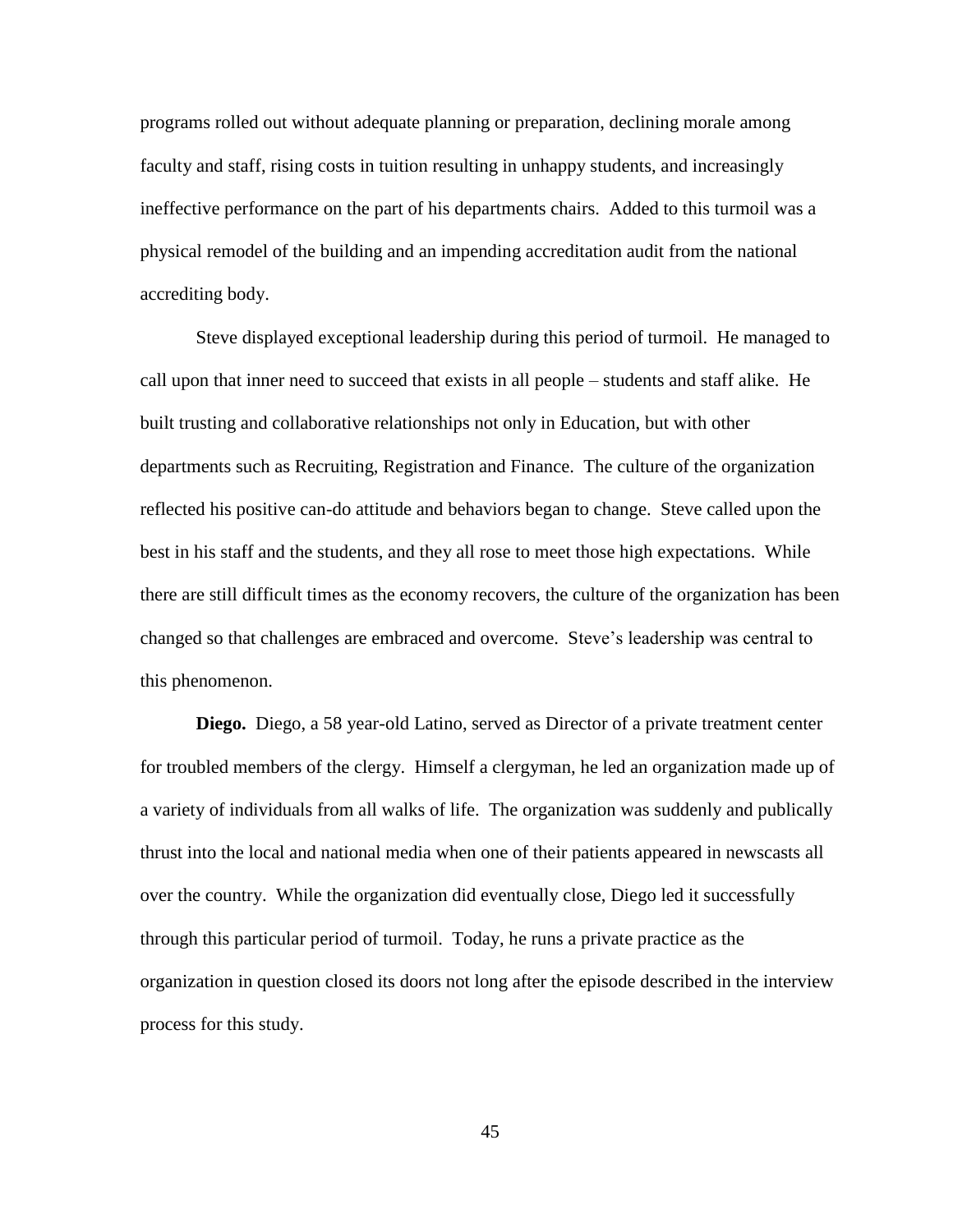The private treatment center was accustomed to operating behind closed doors with little to no outside influence or access. That all ended abruptly when the local and national media literally showed up on their doorstep after a former patient made the national news. Diego was called upon as the Director to manage the public spectacle as well as hold his team together through the difficult ordeal. His staff and the residents of the facility fell into a state of intense panic and fear, better described by him as an "emotional frenzy." The corporate office, on the other hand, seemed to slip into a state of denial about the situation and became increasingly reluctant to get involved.

As a result, Diego was basically on his own in leading the organization during this period. Quick to respond, he positioned himself as the highly visible and accessible leadership representative internally and for the benefit of the press externally. He opened the doors to the press and made every effort to model transparency, while still protecting the privacy of the staff and residents. Diego successfully led the organization through this period of upheaval through constant attention to the emotional well-being of his staff, personal engagement both internally and externally, and careful planning for all potential scenarios. Central to this success was an ongoing personal reflection as events unfolded.

**Miranda.** Miranda, a 41-year old African-American lady, worked her way up the corporate ladder in a lucrative and rapidly expanding consulting firm. She began her career with the organization at a young age and quickly became a Senior Consultant and Manager. Business was good and morale was high, not only in the offices that she managed, but throughout the entire company. She was an excellent supervisor who had a particular skill in regard to marketing and growing the client base, as well as hiring and training new employees. Times were good.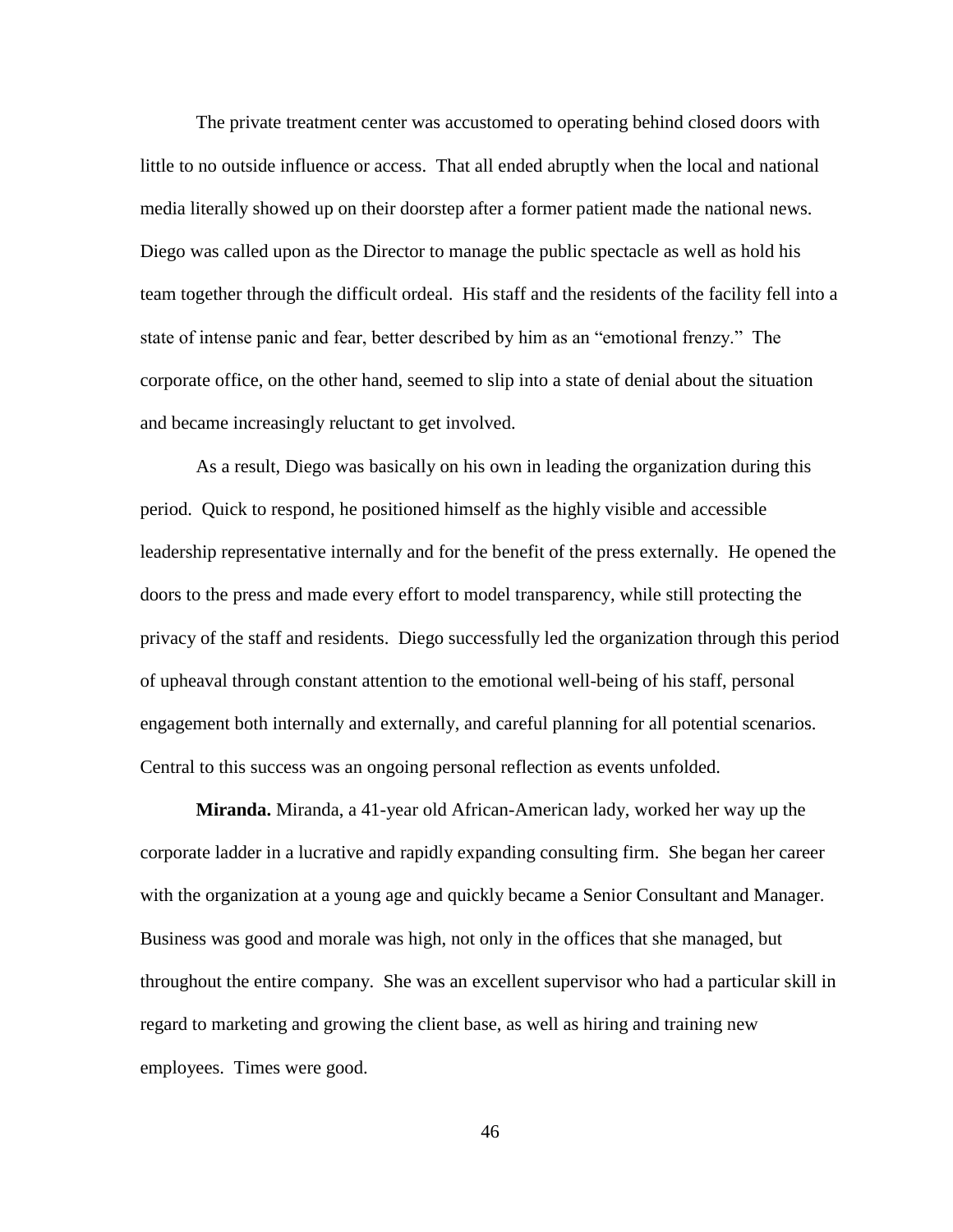With little warning, as is often the case, the business climate for the organization changed. External political and economic forces virtually erased the need for the services provided by the company. While the corporate office struggled to react and move the organization in a new direction, most employees scrambled to get as much out of the dwindling market as possible. The concern over the shrinking number of new clients, however, quickly grew into a very real fear of losing one"s job altogether. Many employees opted to leave the organization and minimize their losses.

Miranda exhibited strong leadership skills during this difficult and painful time in her organization. She managed to maintain a positive and hopeful culture in the offices where she worked. With her leadership, colleagues remained calm and were able to face the challenges before them in a reasoned and intelligent way. While the office did in fact eventually close, Miranda was instrumental in leading the organization through this period of turmoil. In fact, she and one of her colleagues joined forces and, capitalizing on the skills they had acquired in the organization, opened a new and vibrant business together.

**Dolores.** Dolores is a 34 year-old Latina and successful organizational development professional working as a Marketing Director in a large healthcare system. She had left the organization for two years in order to work in the Quality & Performance Improvement Department at another regional hospital in the state, but decided to return to her original organization in order to follow her first love of marketing. Although she had learned a great deal in her time away, she was very excited to return as a marketing manager in charge of the health plan. Her former boss was very well-respected in the organization and had actively encouraged Dolores to come back "home."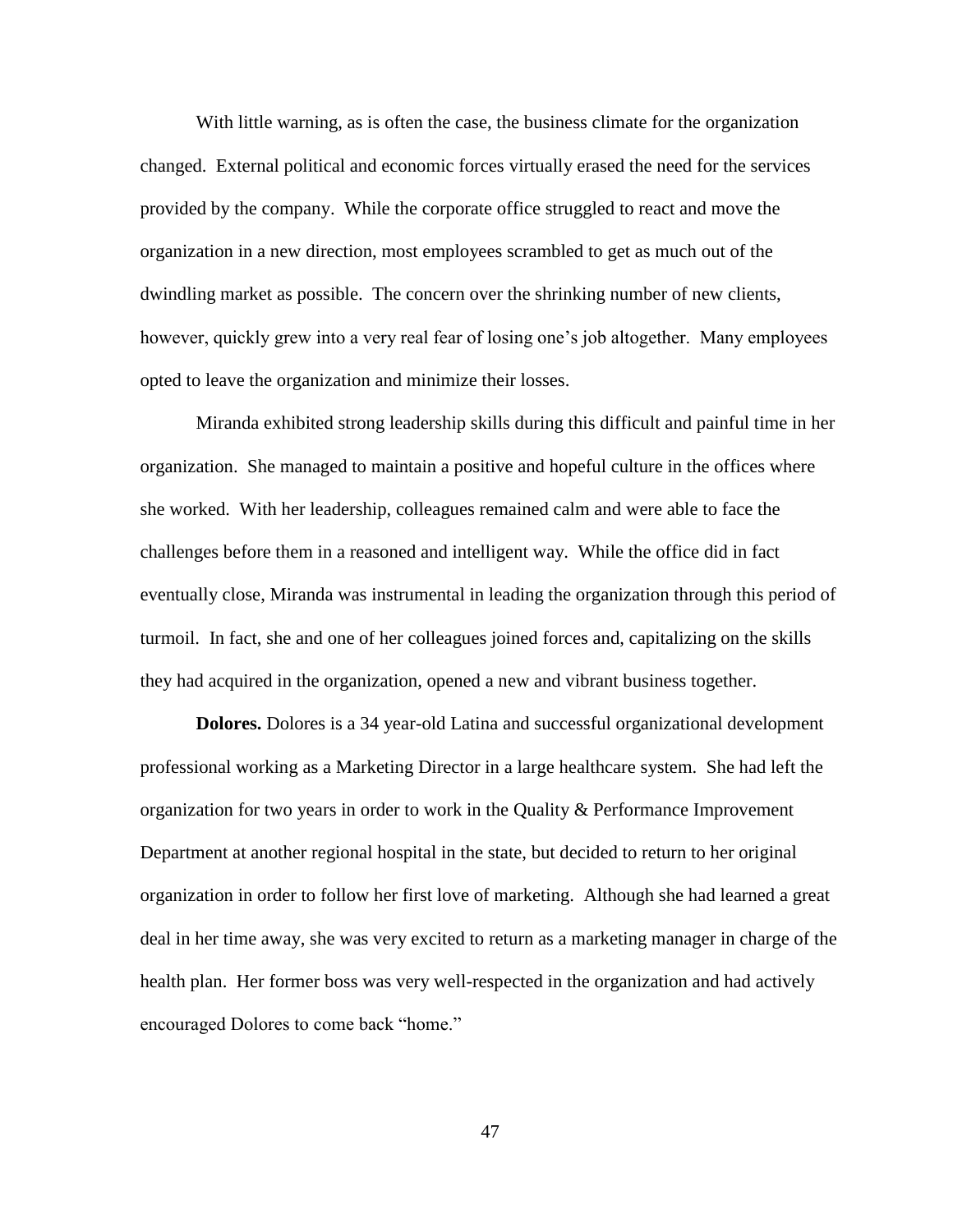Shortly after her return, the Marketing Director left the organization and Dolores found herself in charge of the entire department with little direction or assistance. Additionally, the organization was in the process of merging with another healthcare system out-of-state. This merger required Dolores to assume the management role over two teams: the new team from the merger company and her own local team. Many of the team members had formally been peers, and now answered to Dolores. Due to the difficult economy, the Director position was not filled. This rapid change of events left Dolores on her own to lead a demoralized and fearful department.

Despite the turmoil that she inherited, Dolores was determined to "grow up quickly" and address the turmoil head on. She relied upon her educational and professional experience to initiate a decisive plan of action. She viewed the situation as an opportunity to begin with a clean slate and make the various changes that she had always felt were needed. She collaborated with other leaders in the organization, as well as the merger company, to chart a new course and combine the resources and energies of the two teams. She also found a new and important resource in the person of a Vice-President from the merger organization. Today, the organization is moving forward and adapting to the changing circumstances in the turbulent economic environment. Through her effective leadership, Dolores helped to shape this new and improved organizational culture.

# **Researcher Perspective**

Given my own previous life experiences and philosophical beliefs, I do have personal opinions and feelings that have affected my research on how leadership can successfully help organizations survive in turbulent times. I have experience with leaders and organizations that have both flourished in difficult times as well as those who have failed miserably. I feel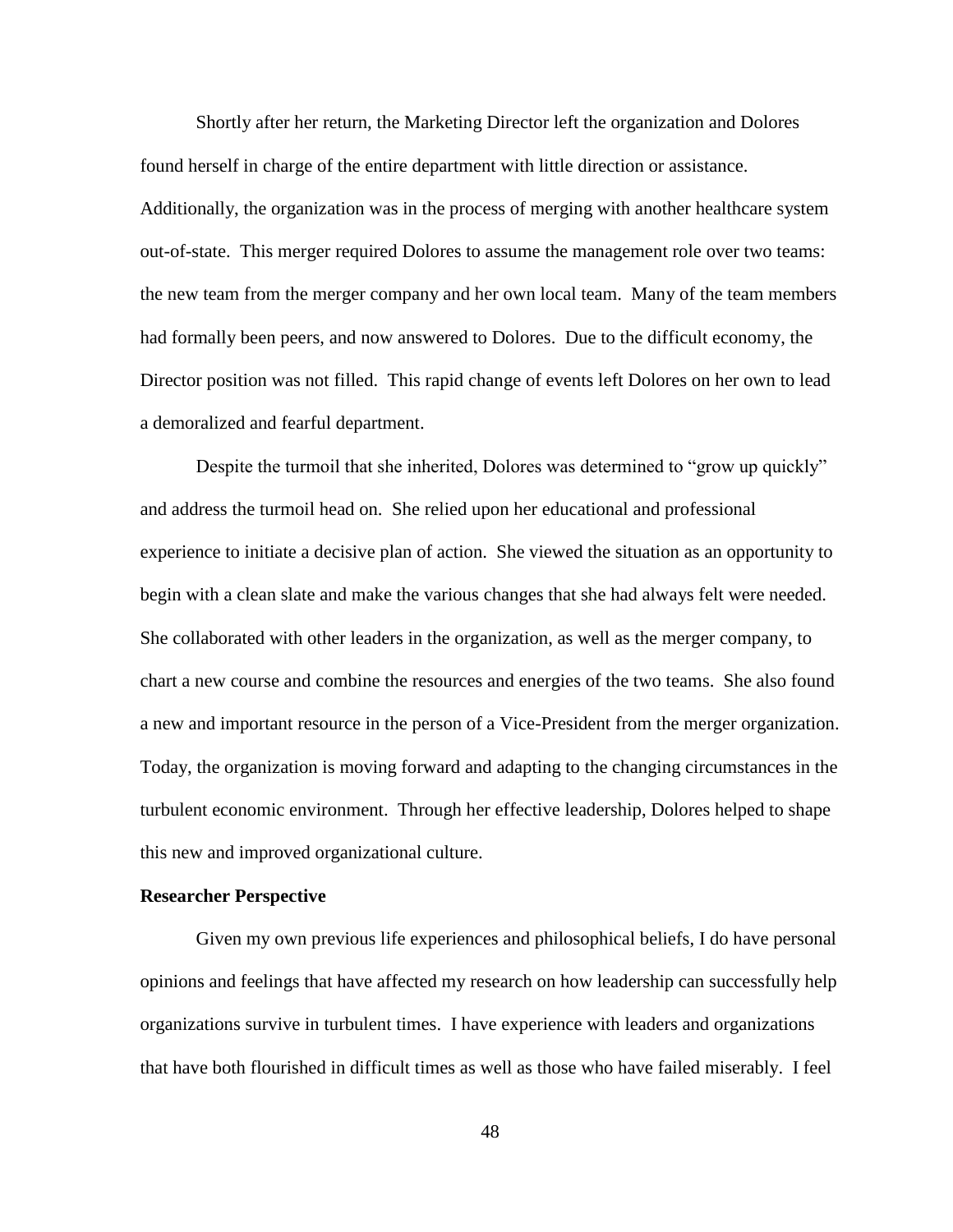that valuable insights have been gleaned from both. I have recognized issues of differing worldviews, as well as my own personal relationship with each of the participants. These personal biases may have influenced the interpretation of the data collected. However, because of the variety of professional experiences and educational expertise that I bring to this study, I have endeavored to remain acutely aware of those experiences that are new to me and always remained intensely curious when collecting, analyzing, and interpreting the data. This previous knowledge and experience has provided me with insight to ask probing or follow-up questions in order to develop a rich and accurate description of the universal experiences of the participants. My openness to acknowledge these potential biases and to continuously question myself throughout the research process has helped to ensure a fair and honest collection and presentation of the data.

# **Literature Review**

After ensuring that the participants in my study had met the criteria for selection detailed above, I then utilized the literature review methods discussed below as suggested by Moustakas (1994) and Creswell (2007).

First, I carefully reviewed the research questions to ensure that they are rooted in autobiographical meanings and values, as well as involving social meanings and significance. Several iterations of the research questions were developed, considered and revised in preparation for the study in order to ensure that each question is stated in clear and concrete terms. The research questions contained in this study grew out of an intense interest and curiosity originating in my own personal experience and history, as well as an acknowledgement of the need for further research in the field of leadership development and change management. These driving forces are at the core of this study and continually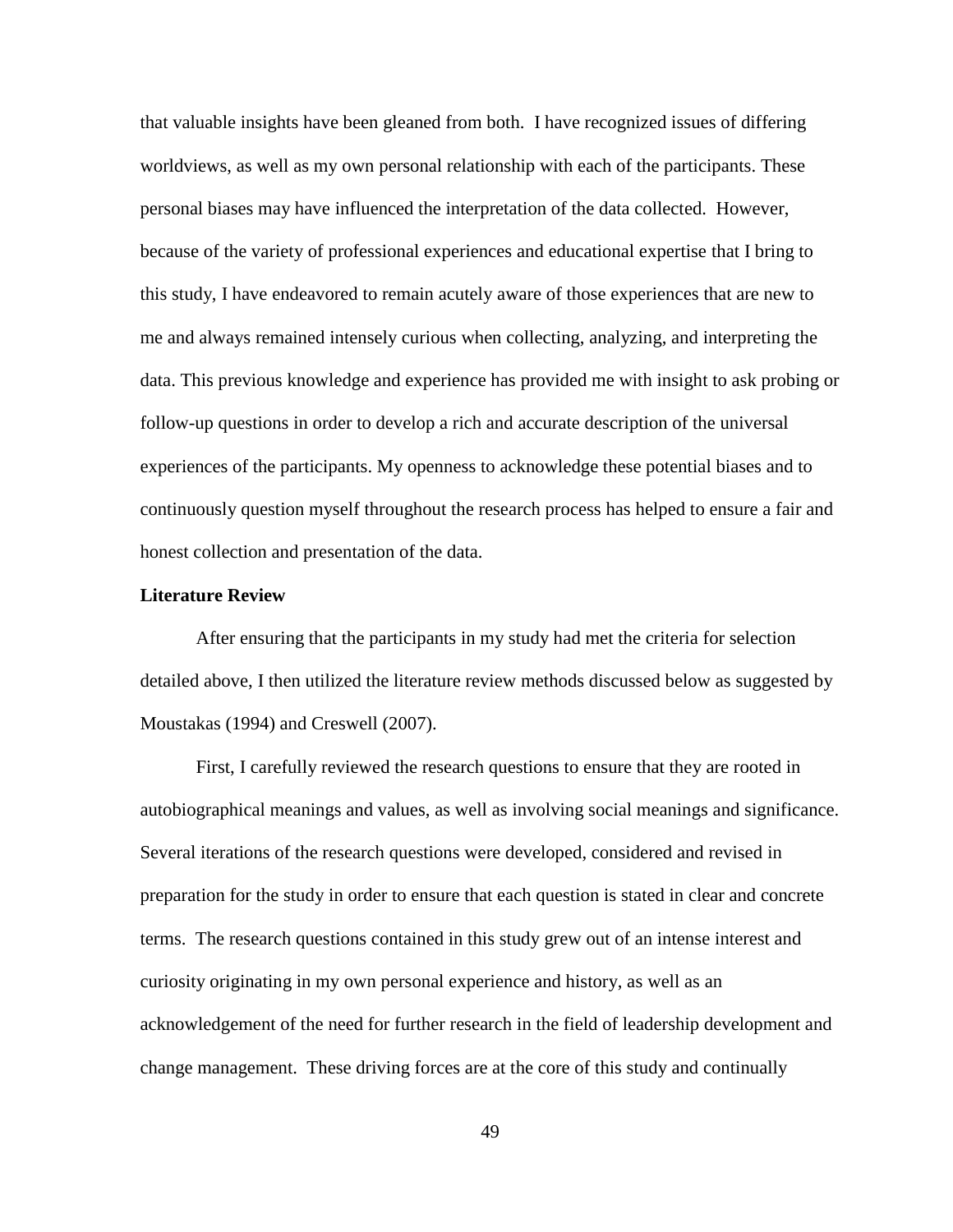inspired and excited my journey as a researcher. Ultimately, the goal of the research questions in this study was to arrive at a rich description of the lived experiences of the participants.

In preparation for the study, I conducted a comprehensive review of the professional and research literature in order to assess prior studies, their design, methodologies and findings in relation to the central research questions of this study. Of the four types of literature reviews outlined by Cooper (1989), which include integrative, theoretical, methodological, and thematic, I utilized a thematic approach, as my intense curiosity was precisely that – to arrive at a composite description of the themes or universal essences from the lived experiences of the participants. As such, in my review of the professional literature, I attempted to present and discuss specific themes arising out of previous similar studies and briefly discuss how the results of that research are related to my own study.

Additionally, in Chapter Five I have included an enhanced review and discussion of the professional literature that builds upon the themes discussed in Chapter Two and incorporates a variety of new and/or unique concepts more directly related to the specific results that emerged from the results of this study. Included in that expanded discussion is an increased focus on the literature around complexity theory, creative chaos, critical reflection, staff development, humility, managerial courage, and leadership as influence.

The sources I utilized in conducting the literature review included those most frequently used as outlined by Cooper (1989, p. 59): references in review papers written by others, references in books written by others, communication with people who typically share information with the researcher, references in non-review papers from journals, and computer searches of abstract databases.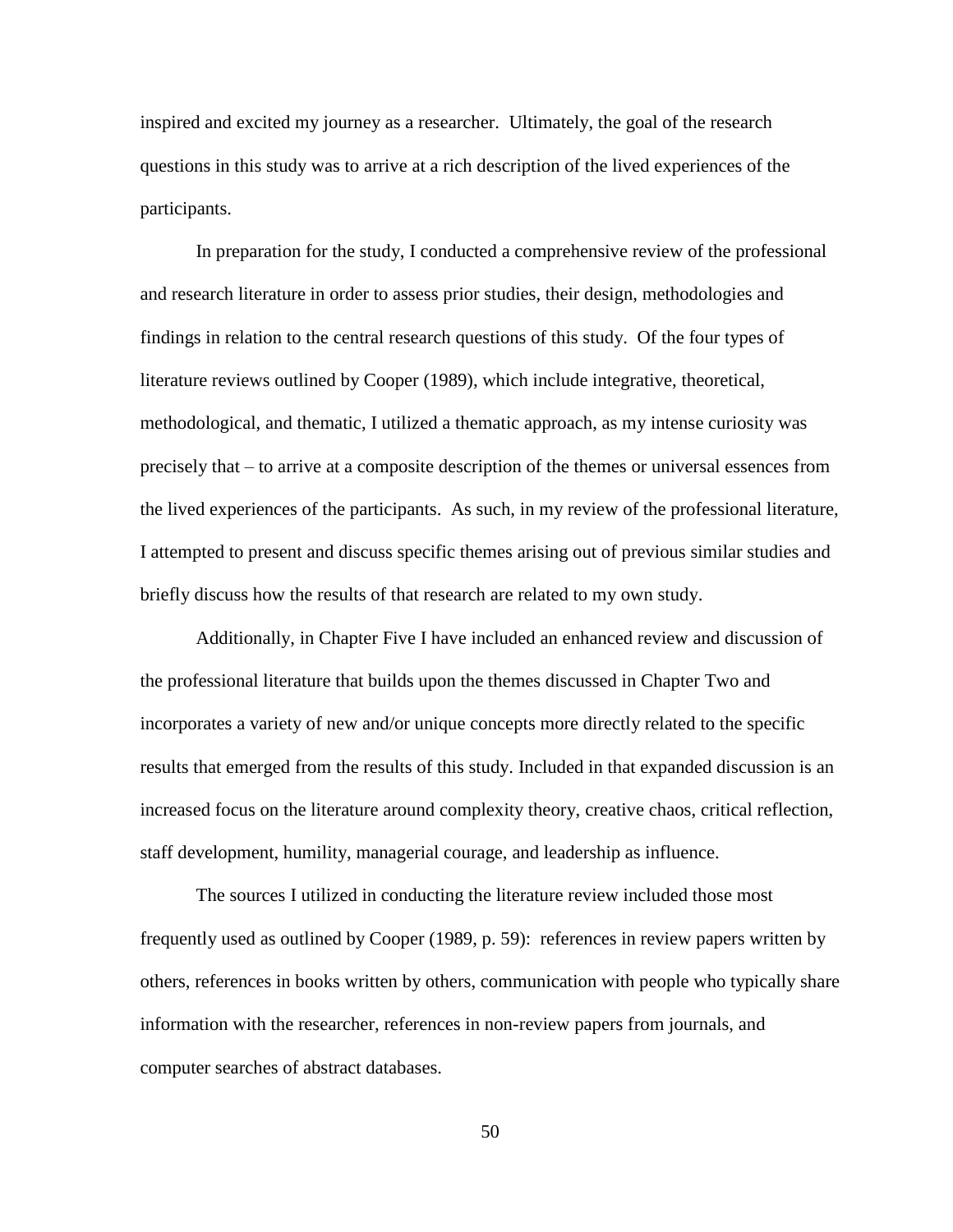# **Confidentiality and Ethical Concerns**

Regarding the adherence to the ethical principles of research, I have ensured that any and all agreements with the participants are clear and understood by all. Confidentiality has been maintained so that no personal, organizational or geographical identifiers appear in the presentation of data and/or its composites, and informed consent has been secured from all participants. Pseudonyms have been used for all participants, as well as names of organizations, cities and states. Only the *type* of organization has been referenced, such as high school, college, hospital, consulting firm, etc. I have provided a full disclosure to each participant as to the nature, purpose, and requirements of the research and informed each participant of his/her right to withdraw from the study at any time. Additionally, the design and process of data collection has been completely open for discussion with any and all participants.

# **Interviews**

Kvale (1996) explains the literal meaning of an interview as an exchange of persons' views on a similar topic. The interviews conducted in this exploratory study provided a rich description of the lived experiences of the participants from a social constructivism perspective. Through my experience of listening to the perspectives of the participants in their own words, I was able to develop insights on their interpretation of their experiences as leaders helping an organization to succeed in turbulent times.

After carefully reviewing the consent forms with each participant and answering any questions, I interviewed the six participants over a ten-month period. The individual interviews were audio recorded, with lengths of between 21 and 39 minutes. Those recordings were then transcribed and reviewed twice to ensure consistency. Each of the six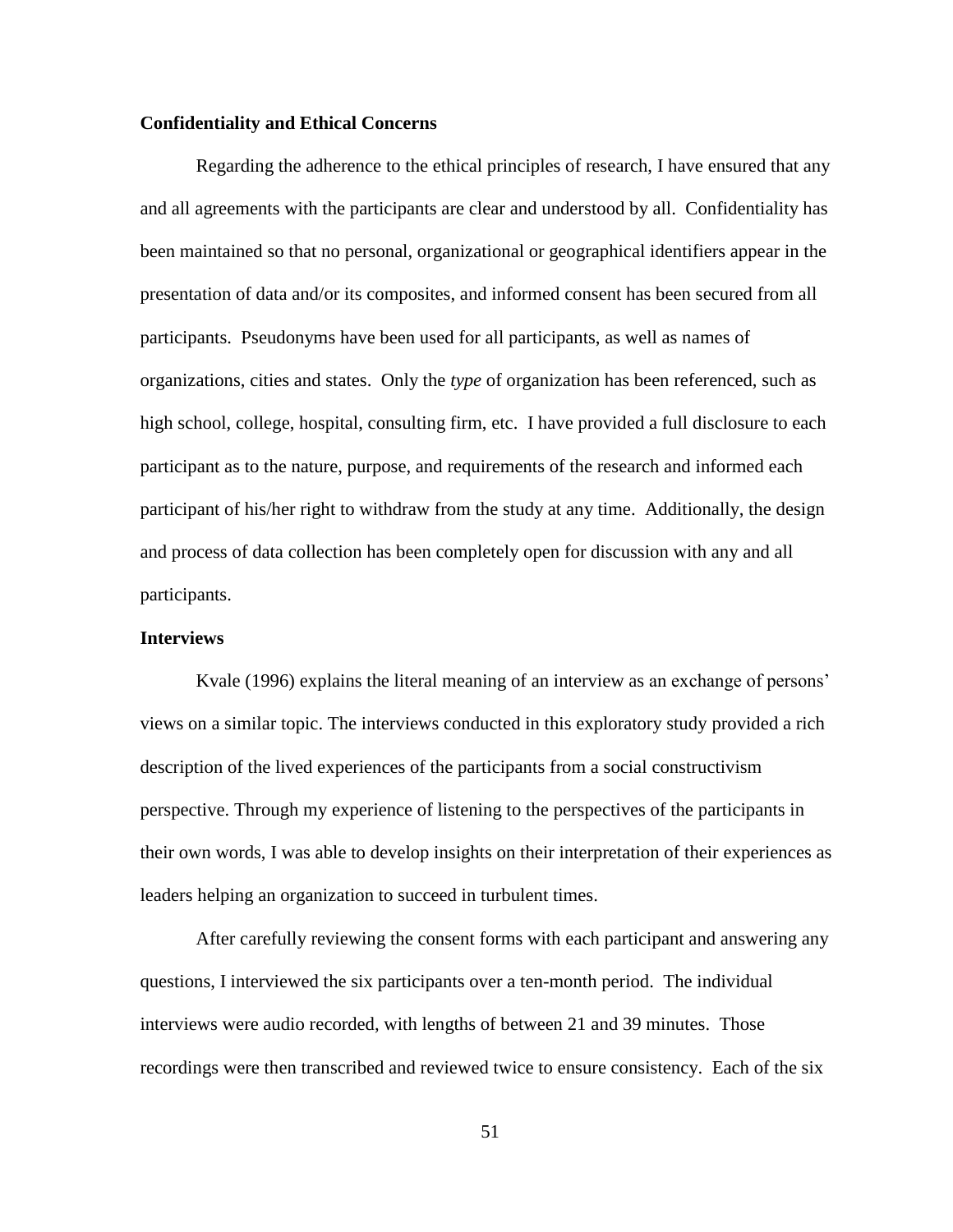completed transcriptions, totaling 60 pages, was analyzed in order to better understand any recurring themes that may exist and explain how leaders can help organizations to navigate and survive during periods of significant change. Six participants (two from healthcare, two from education, and two from private, for-profit industry) were interviewed. All participants were asked to describe the circumstances and experiences they had encountered in their role as leaders during periods of organizational change. The participants were equally divided between male and female, range in ages from 34 to 67, and included Anglo, Hispanic, and African-American backgrounds. All are high-income wage earners, hold graduate degrees, and continue to function in leadership positions today.

The interview questions that have been designed and presented in the personal interviews with the participants must also meet a certain standard. They grew out of an intense interest in the problem or topic being studied. My own excitement and curiosity has inspired this exploratory research study, and I have never forgotten that only personal history and experience can bring the core of the problem into focus. As such, the questions formulated for the interviewing process have met the following criteria:

- They seek to reveal the "essences" and meaning of the human experiences of the participants.
- They seek to uncover the qualitative factors in those behaviors and experiences.
- They engage the total self of the participant and sustain personal and passionate involvement in the study
- They do not seek to predict or to determine causal relationships
- They can be interpreted with careful, accurate and vivid descriptions not measurement, ratings or scores.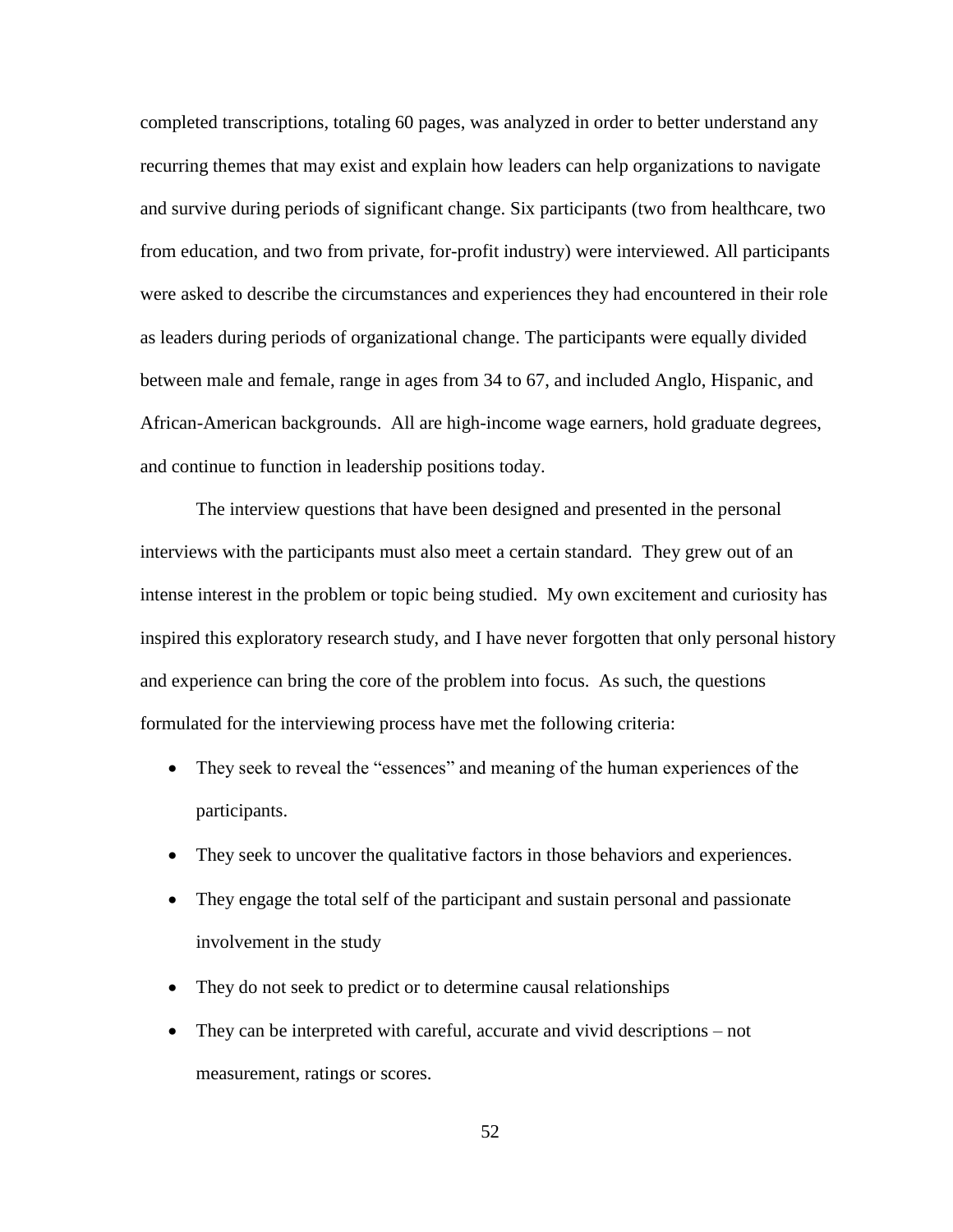The interview questions were structured to address the research questions, but additional

topics have also emerged through the process of analyzing the responses and descriptions

provided by the participants throughout the course of the exploratory study.

# **Interview Protocol**

|    | 1. Can you please describe what happened in the organization that<br>caused the change and chaos you had to deal with?<br>Probe 1. What was your reaction to these events?<br>Probe 2. How do you view change or uncertainty generally?                                                                                      |
|----|------------------------------------------------------------------------------------------------------------------------------------------------------------------------------------------------------------------------------------------------------------------------------------------------------------------------------|
|    | 2. How did you, as a leader, try to deal with these events and<br>circumstances?<br>Probe 1. How would you describe your leadership style?<br>Probe 2. What decisions did you need to make in order to deal<br>with the circumstances in the organization?<br>Probe 3. How did you address the concerns and fears of others? |
|    | 3. How did others in the organization react?<br>Probe 1. How did office politics affect peoples' behavior?<br>Probe 2. What role did power relationships play in decisions,<br>behaviors or reactions to events?<br>Probe 3. How would you describe the organizational culture?                                              |
|    | 4. How did this experience affect you?<br>Probe 1. What lessons did you learn?<br>Probe 2. How has your worldview changed as a result?<br>Probe 3. What would you do differently?                                                                                                                                            |
|    | 5. What is the current status of the organization?                                                                                                                                                                                                                                                                           |
|    | 6. Looking back, is there a common theme, idea, or approach that can<br>explain how you made it through this difficult experience?                                                                                                                                                                                           |
| 7. | Is there anything else that you would like to share regarding this<br>experience?                                                                                                                                                                                                                                            |

**Figure 3.1: Interview protocol for participants in exploratory research study**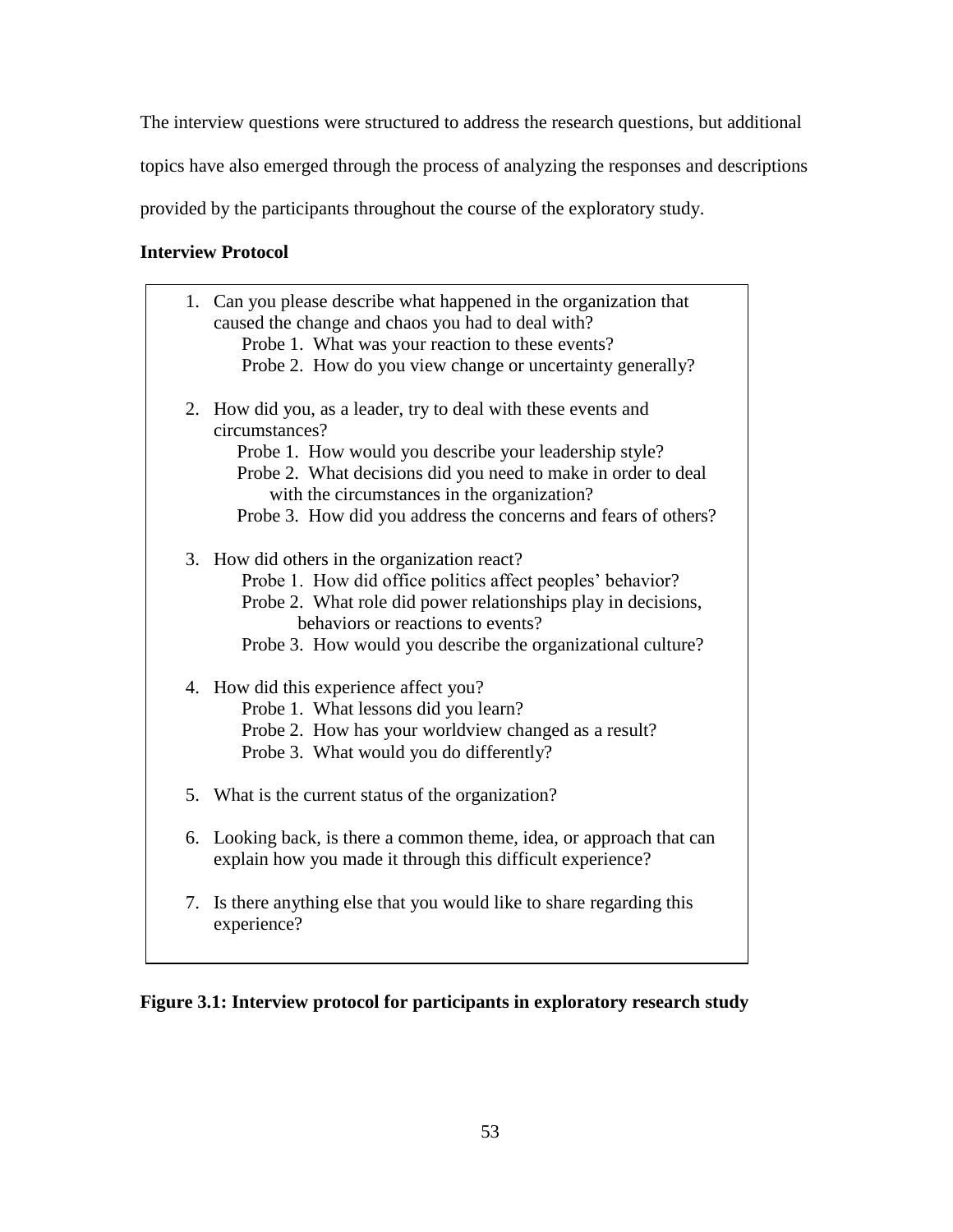# **Data Analysis**

After conducting the in-person interviews with all participants, the recordings were transcribed. I then twice verified the consistency of the written transcripts with the original digital recordings. I analyzed each individual interview transcript from the six participants using an interpretive phenomenological approach. A set of common themes emerged from the data after a series of readings and comparisons of the responses to the original interview questions. After sending the transcripts and preliminary individual thematic analyses to the participants for member-checking purposes, I conducted an analysis of the themes from the interview transcriptions in light of the major research questions of this exploratory study for each individual participant.

Each individual transcript was then emailed to each participant. I then confirmed via email response that the participant was in agreement with the content of the transcript. No corrections or changes were noted. I proceeded to create individual textural-structural descriptions of the experiences of each participant. Common themes or meaning units were clustered together in a separate document in order to organize the results of my interpretation of the individual lived experiences of each of the participants. Those separate documents were then emailed to each participant for review. Follow up emails, phone calls, and inperson conversations were conducted over the course of one month with each participant in order to ensure that I had captured the essence of each participant"s individual lived experience.

From those individual themes and experiences, I conducted a composite review in order to uncover any common themes and/or significant differences in the experiences of the participants overall. These themes were compared with the current literature on leadership,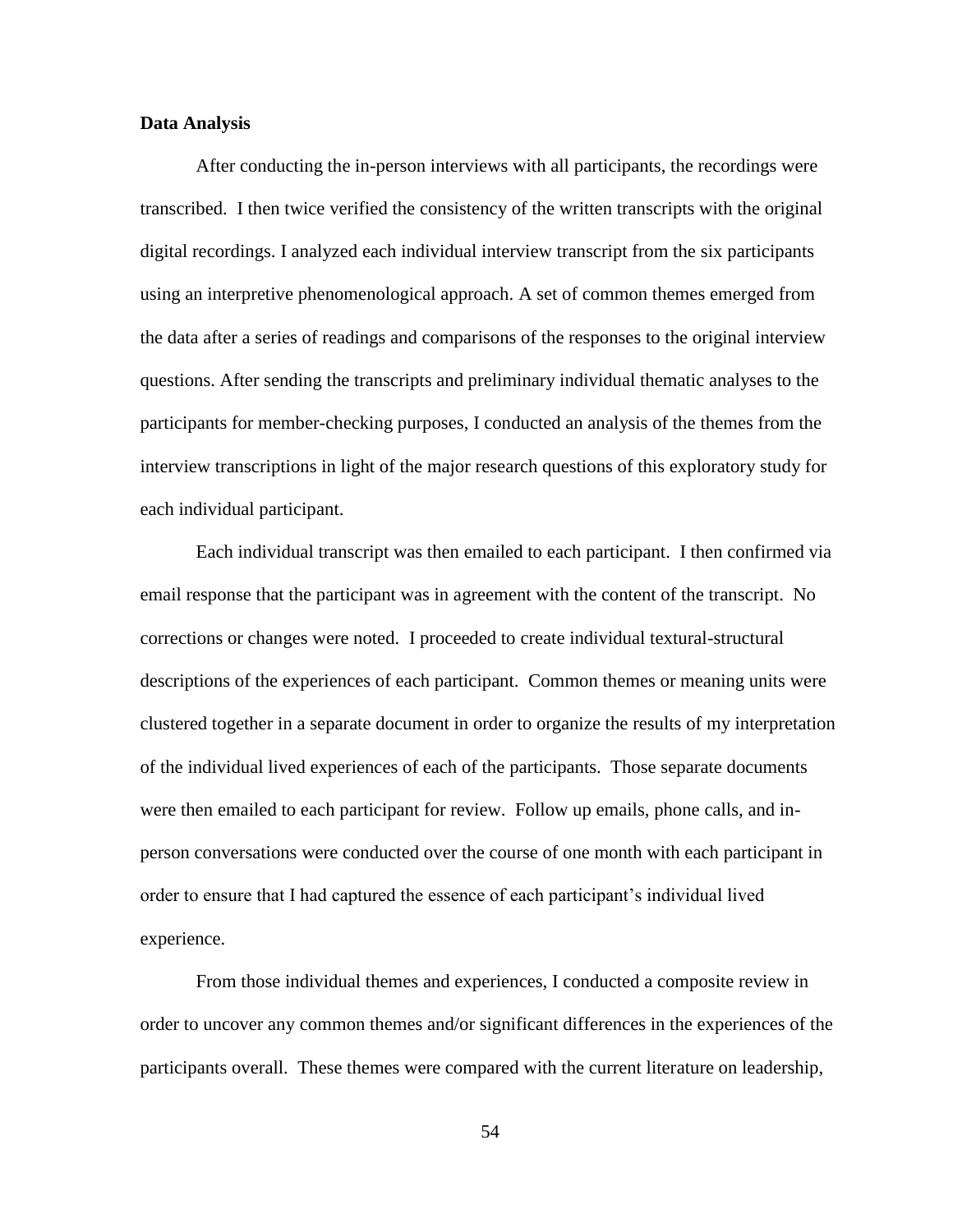organizational learning, complex adaptive systems theory, quantum physics, and selforganizing systems theory as outlined in Chapter Two and further discussed in Chapter Five. By using an interpretive phenomenological approach for the analysis of the interview transcripts detailed below, my interpretation of the universal essence of the experiences of the participants emerged from the data and is presented in Chapter Four.

Once I obtained a full description of the phenomena, I utilized the data analysis process described by Moustakas (1994), which is a variation of Stevick (1971), Colaizz (1973), and Keen (1975). The specific data analysis process I followed in this study is outlined as follows:

- 1. Carefully consider each statement"s significance with respect to the experience.
- 2. Record all relevant statements in a separate document.
- 3. List each repetitive, non-overlapping statement (meaning units).
- 4. Relate and cluster those meaning units into themes.
- 5. Synthesize the meaning units and themes into a description of the *textures* of the experience, including verbatim examples from the original text.
- 6. Reflecting upon the textural description, through imaginative variation construct a description of the *structures* of that experience.
- 7. Construct a synthesis of the two, or a *textural-structural* description of the meanings, or universal essences, of the experience.
- 8. Once a textural-structural description of the experience has been constructed for each participant, construct a *composite textural-structural* description, integrating the individual descriptions into a universal description representing the research group as a whole.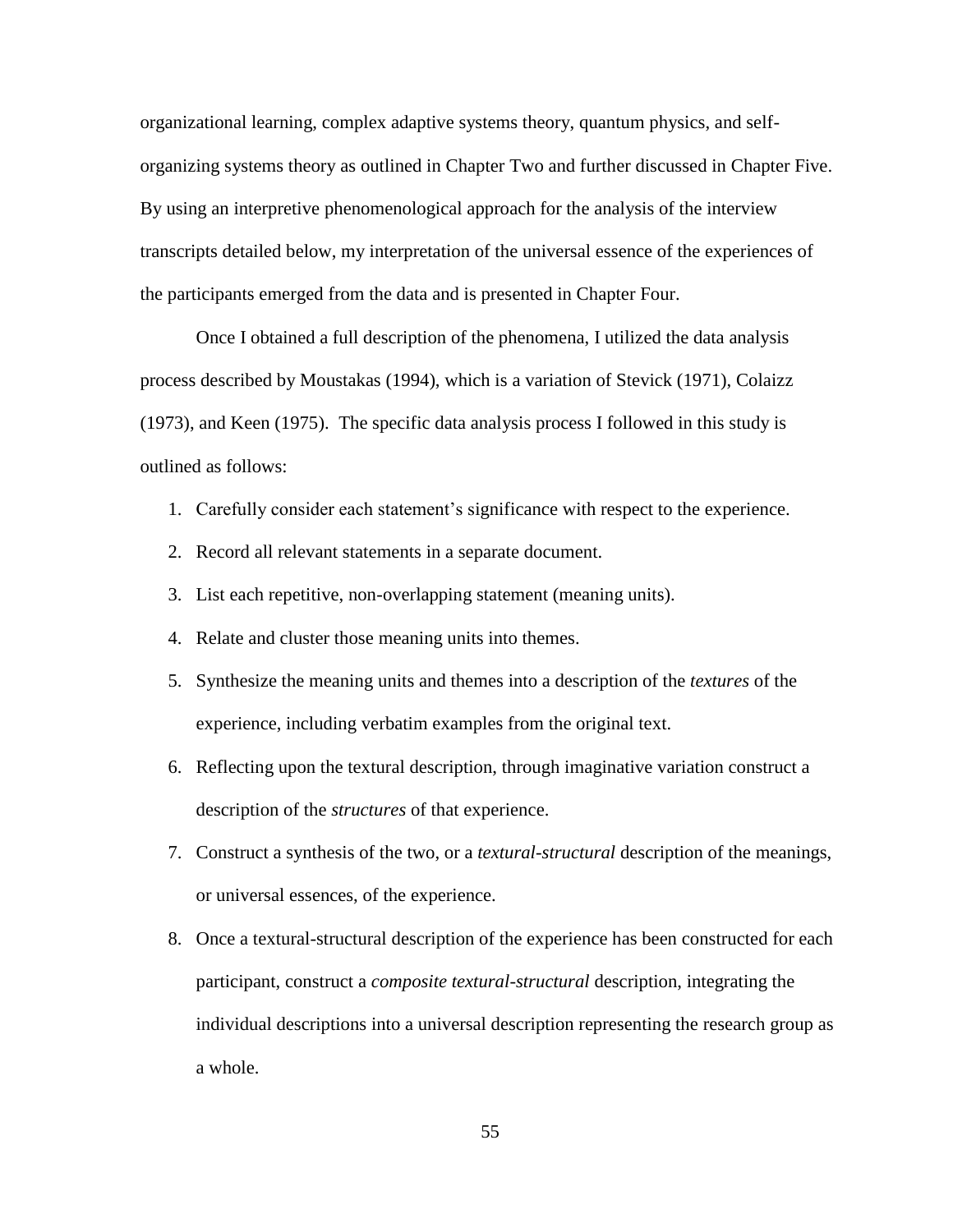As discussed above, I continually communicated with the various participants throughout the construction of each individual description – textural, structural, and textural-structural. The participants have had ample opportunities to examine and edit their own descriptions in order to ensure an accurate representation of each participant"s lived experiences. A transcriptionist was hired in order to accurately transcribe the audio recordings into precise, written electronic transcriptions of each interview. The actual data-analysis process was conducted manually using both electronic and paper documents.

#### **Validity and Reliability**

In an effort to validate the data collected during the course of this study, I sent copies of the transcripts from each interview to the participants in that interview. The interviewee was given the opportunity to review and revise the transcripts in order to ensure that he or she was comfortable that the transcript accurately portrayed the lived experiences of the participant. I welcomed the opportunity to review and examine the transcripts, as well as the textural-structural description for each participant. Changes, corrections, additions and deletions continued until the participant was satisfied that their own lived experiences were adequately presented. These conversations took place with each participant over the course of a one-month period via email, telephone, and in-person visits. Additionally, I triangulated data collection through third-party individuals. Triangulation addresses the lens of the researcher by collecting evidence through multiple methods and from multiple sources (Maxwell, 2005). Third-party observations of described events have served to validate the data collected through the initial interview process.

The final check on validity has relied on individuals external to the study, such as members of my dissertation committee and a qualified outside party who has reviewed the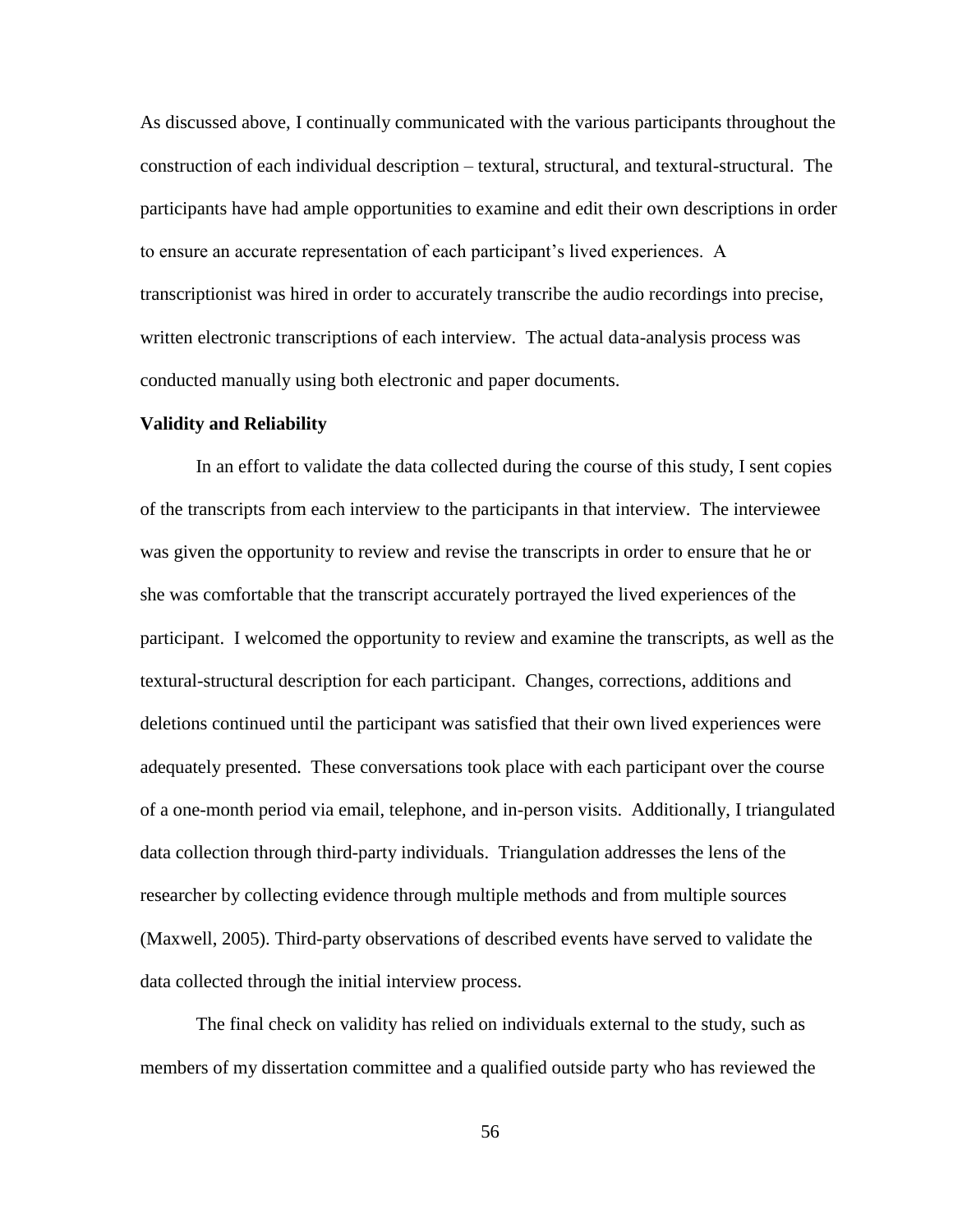composite analysis. The third-party, independent review of the composite analysis was conducted by a Master's prepared individual with over 20 years' experience as a professional educator and curriculum development specialist both at the state and local level. This process has helped to ensure that the reported results were consistent and further assess their accuracy and credibility.

#### **Summary**

Upon completion of the exploratory research study reported here, I have summarized the methods of the study overall and re-considered any possible limitations or issues I may have encountered along the way. I have returned to the literature review repeatedly in order to distinguish the findings of this study from those of prior research. One of the strengths of qualitative research is that it identifies areas of research that have not been previously investigated. The goal of this study was to provide insight into the role that leaders play in helping organizations to succeed in turbulent times. Individual and composite analyses of the interview data, as well as my own lived experience as a leader have provided insight into the interpretation of the lived experiences of the participants presented in this study. Ongoing reflection, curiosity, and investigation have served as driving forces throughout the data collection and analysis phases of this exploratory study. Qualitative analysis was the primary form of data analysis utilized in this study. Creswell (2007) and Moustakas (1994) provided the framework that was followed in order to establish validity in the research presented here. Chapter Four reports the findings for each research question and presents my interpretation of the data collected.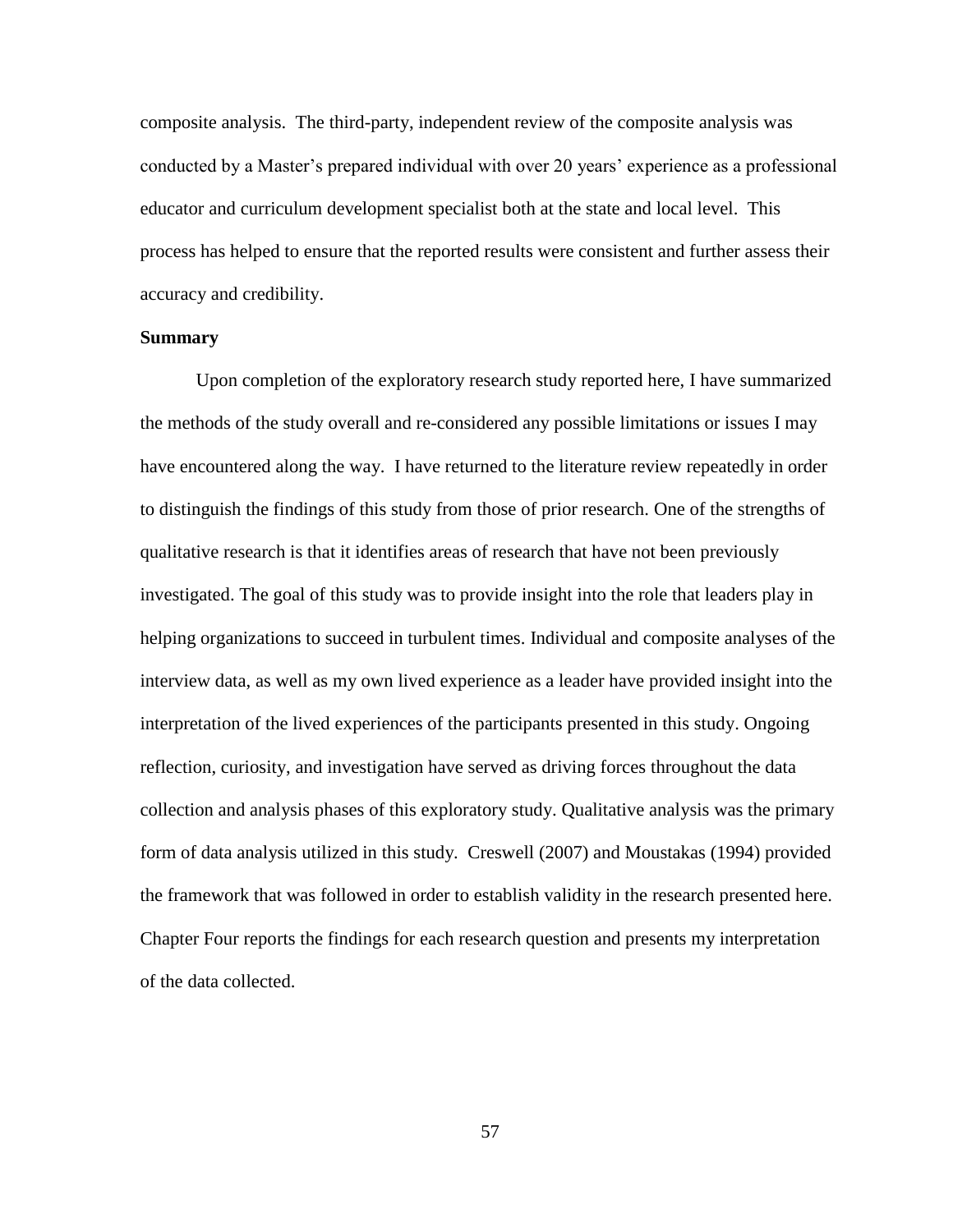### **Chapter IV**

### **Results and Discussion**

The purpose of this study was to arrive at a clearer understanding of the role that leaders play in helping organizations to succeed in turbulent times. One-on-one interviews were conducted with six participants, each of whom are or have been leaders in organizations that underwent periods of significant change or turmoil. The primary interviews and followup conversations were conducted throughout a ten-month period. The findings revealed that each participant"s individual experience as a leader during times of organizational change was unique; however, some interesting commonalities and differences emerged within the group. These similarities and differences are reported below and further discussed in Chapter Five.

In this chapter, quotations from the interview transcripts are used to illustrate the findings. All identifying information of participants was changed to ensure confidentiality; pseudonyms were used for any potentially identifying information. All quotations are presented as they were recorded and transcribed.

# **Primary Research Question**

The overall research question of this exploratory study asked: *What role does leadership in organizations play in successfully pushing an organization to the edge (embracing chaos or disequilibrium) in order to affect positive change and/or transformation?* In order to delve more deeply into this primary question, I focused on the following three sub-questions which are addressed in greater detail later in this chapter:

1. What qualities do leaders possess as they help guide the organization through periods of change?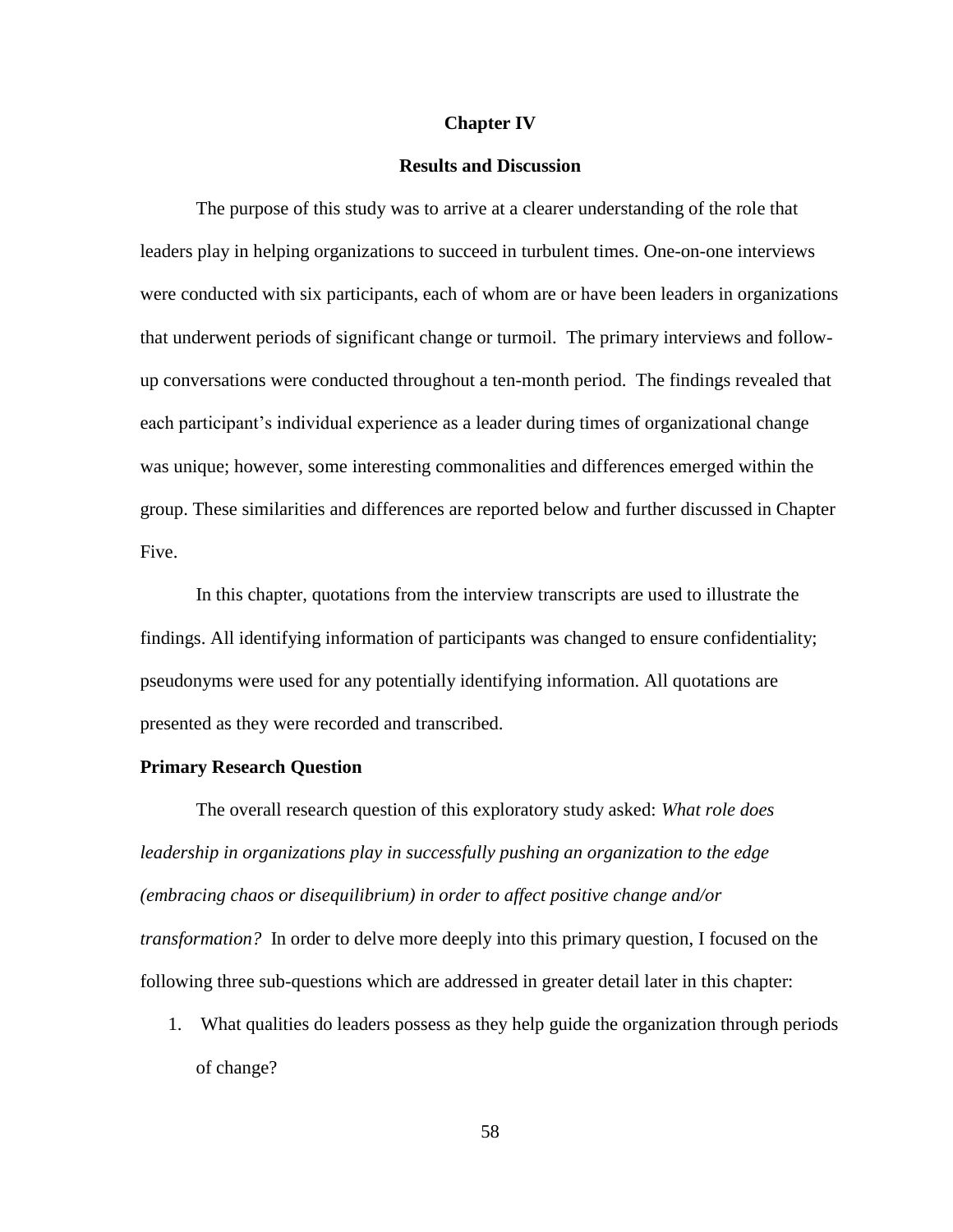- 2. What role do organizational culture, power, and politics play in leaders' experiences?
- 3. How can the theories of complex adaptive systems, quantum physics, and selforganizing systems help to explain, understand, and interpret those experiences?

The main findings of this study align with the sub-questions, each of which is discussed in this chapter. All six participants in this exploratory study had personally experienced a situation in which they were in a leadership role in an organization as it underwent significant periods of change and turmoil. The experiences of the participants were explained in detail during the in-person interviews, transcript reviews, and follow up conversations. All participants were given ample opportunities to review their interview transcripts for correctness, as well as the individual thematic analysis of each transcript. With some differences, depending on the personal style of each participant, a number of common themes emerged from the analysis of the data. In-person audio recorded interviews, transcript reviews, individual and composite analyses, and a third-party review of the analyses were used to respond to all of the research questions. A composite thematic analysis was used to review the individual themes of the six participants and compile them into an overall, universal essence of the experiences.

**Introduction.** The participants' worldview became the main determinant of their responses to the individual interview questions. All six participants expressed a generally positive worldview, indicating that they expected and embraced change in their organizations as an opportunity to grow and improve. After describing the events that each participant had experienced, they were asked about their personal reactions to those events and, more specifically, how they view change or uncertainty in general. Their responses were truly illuminating and permeated the rest of the interview. What emerged was a clear indication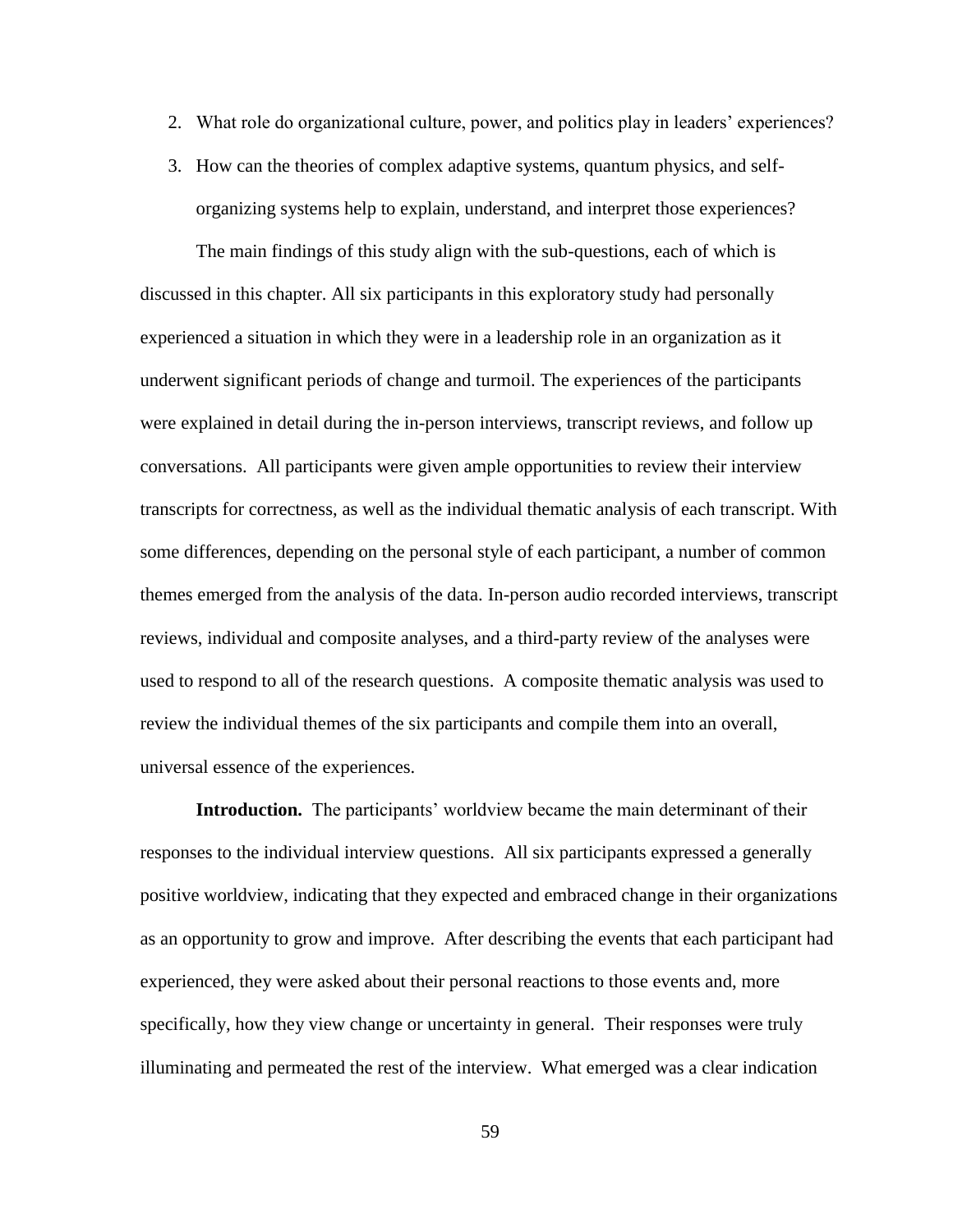that what drove and sustained each leader during the organizational upheaval they had endured was in fact their open, accepting, and positive attitude toward change. I will revisit the concept of *embracing change* again in the third sub-question below, as well as in Chapter Five.

**In their own words.** When asked about her view of change or uncertainty, Sarah, a well-respected business consultant, responded without hesitation:

I think as a leader you have to anticipate that change is going to occur, and as far as I'm concerned, I like to see a plan, a well thought out plan in place, for just in case, I guess a backup plan. If you don't have a backup plan, I don't think it's always going to be successful. But you have to know that change is going to come, and you have to not be afraid of change.

She indicated in her interview that one can never be frightened by the prospect of change because it is an inevitability in this world. The key factor for Sarah was not worrying about whether or not change was going to happen and to not fear it. Rather, she stressed that the leader must simply expect that change will happen and be prepared for it through careful planning of all options and scenarios. The emphasis on planning is particularly poignant for Sarah, as the organization she worked in ultimately went out of business, partially due to poor planning on the part of top leaders.

David was similarly upbeat and matter-of-fact when describing his view of change and uncertainty. He replied:

I don"t ever look at change as being something negative, and that, I think, is part of my personality. Change is inevitable for any organization, whether it's a national organization or a local mom and pop organization. I think that my personal reflection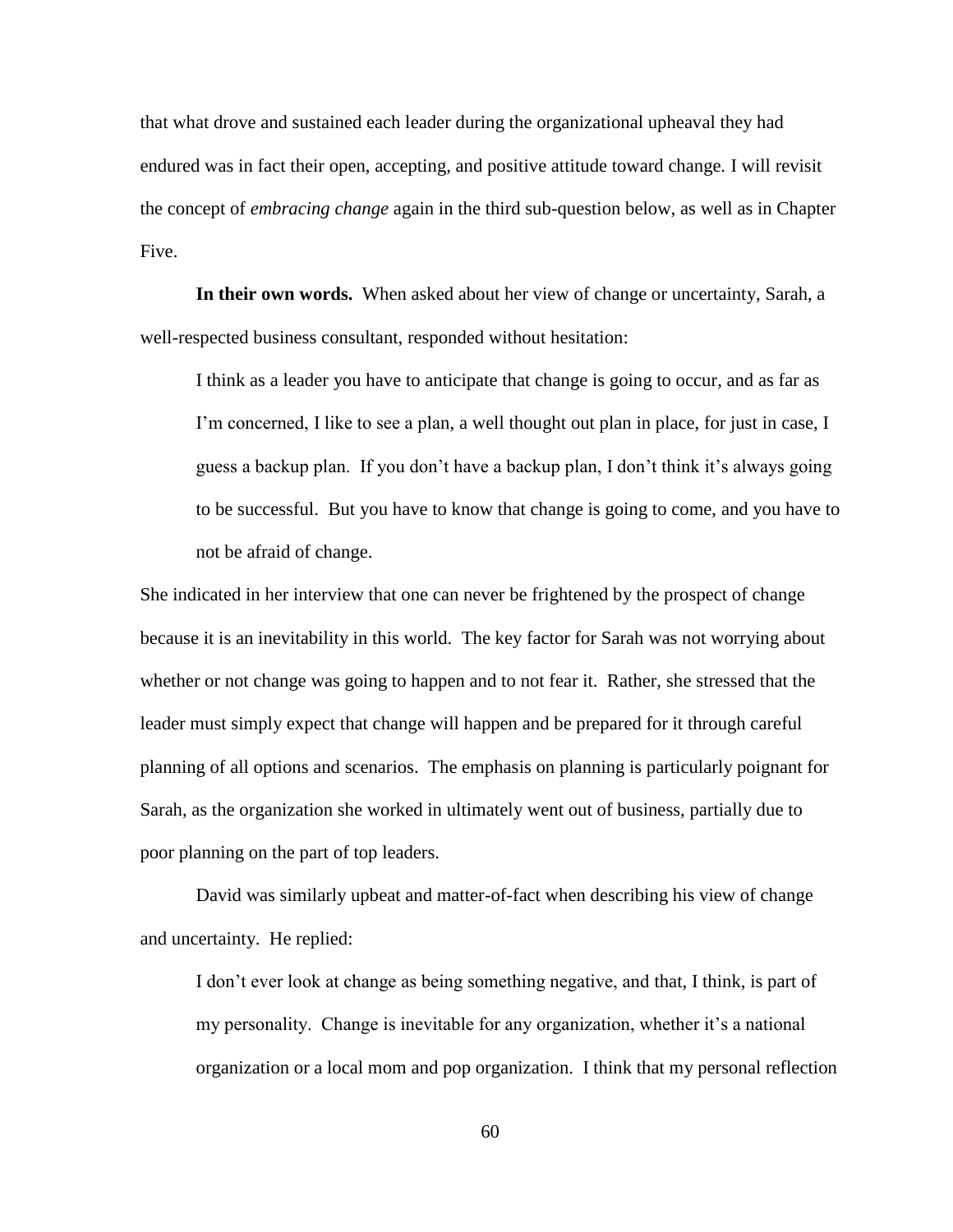on any change is going to be that it"s something that"s just part of life, and that you just have to go with the flow. I think my perspective is to always look at the much broader, bigger picture being a leader, instead of looking at the details. Try to look at it from a larger perspective.

In the experience that David shared in his interview, the organization was narrowly focused on a relatively minor policy with significant implications. The association had become deadlocked about professional membership criteria, sending the three membership boards into a state of anger, suspicion and apparent chaos. David, on the other hand, helped to successfully broker a settlement by reminding the other leaders and members of the organization of their broader vision – inclusiveness and growth.

In his role as Dean of a private college, Steve found himself suddenly confronted with a myriad of challenges from within and from outside the organization. Economic factors at the national level had combined to form the perfect storm along with a significant change in corporate leadership and organizational priorities for the college, which has over 100 campuses in the United States. Steve never flinched, however, as he responded in his interview:

I never worry about change. I never worry about whether or not we are going to make it. And the primary reason is that I work with this thunderous team and they are just going to make it happen. They all have integrity, they are all smart. We get our heads together and say, 'Okay, now what are we going to do?'

No matter what came his way, Steve maintained a belief that all would work out in the end. This belief was grounded not only in his own innate sense of optimism but also in a sincere faith in the abilities of his team.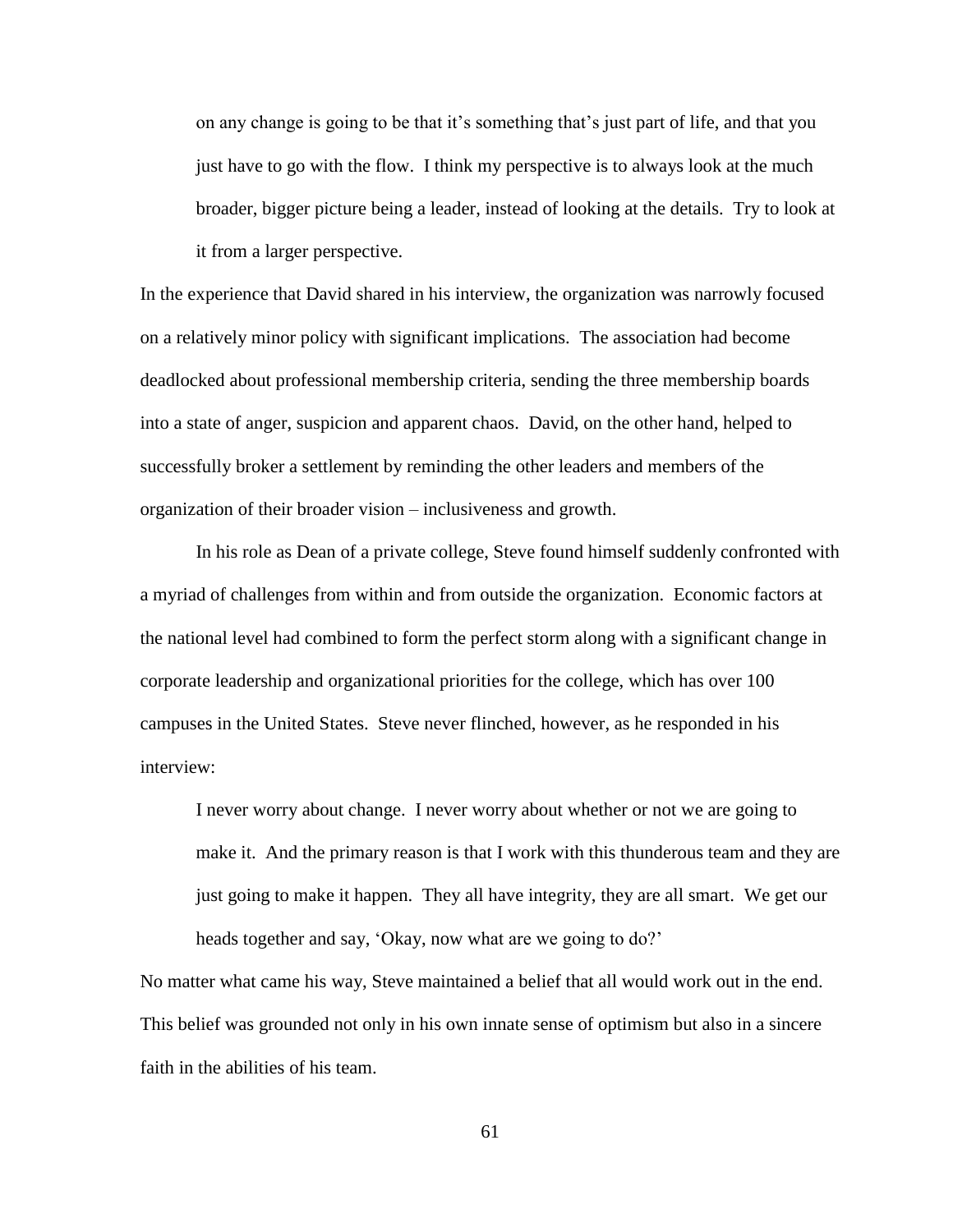For Diego, former Director of a treatment facility for the clergy, the change and turmoil he encountered came abruptly and without warning. After one of the former clients of the facility was arrested, a national media frenzy ensued. Literally over night, the organization was bombarded with media requests for information and interviews. The television crews camped out on their grounds, waiting for someone to step forward and answer their many questions. Diego took the lead and stepped up to the plate. Looking back on his experience, Diego commented:

Generally speaking, uncertainty and change is…I always view it as a challenge, I always invite it. …in some of the training programs that I"ve participated in the past, one of comments that has always been made about me is that I speak up and invite change as a way to challenge me. That"s the way I associate the two together. So, I see change as an opportunity for growth.

Diego exemplifies the intrinsic sense of optimism and positive view of change that successful leaders must have in order to successfully navigate difficult times in their organizations.

Next, we come to Miranda. The experience she spoke of happened about 15 years ago, when she was still quite a young leader. While the corporation she worked for eventually closed its doors, Miranda held her team of 4 offices together through the turmoil. When asked about her view of change, she replied:

I think the only way we actually grow as people, as individuals, as corporations, is that change has to take place because otherwise we become stagnant in our practices, we become comfortable in our procedures, and change is necessary in order to take any company to another level. So I am actually very comfortable with change. I keep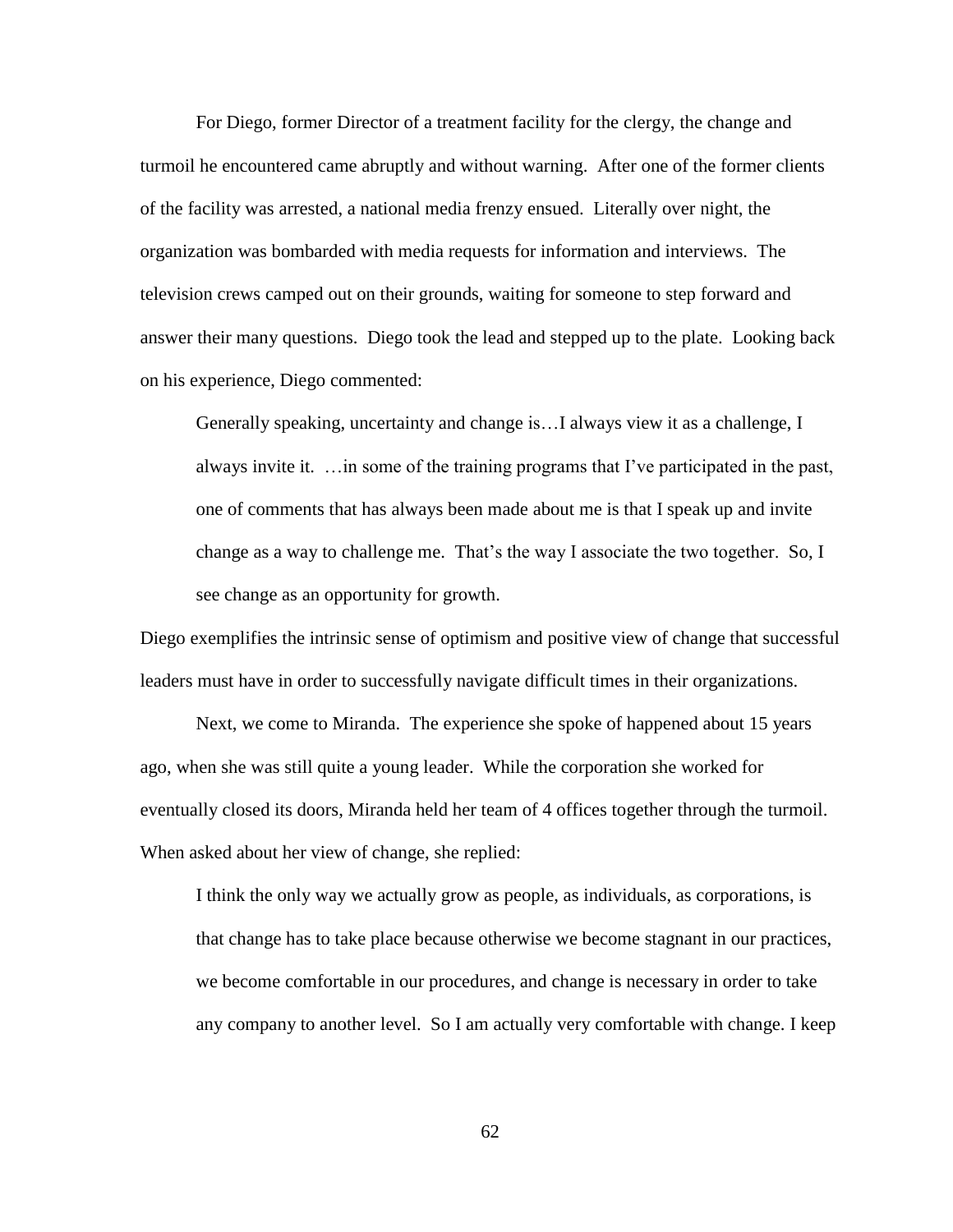a positive attitude about everything that I deal with and try to find what good can come out of any situation. So that"s how I personally feel about change.

Miranda indicated that, although she was quite young and initially stunned by the circumstances that confronted her, maintaining a positive attitude and optimistic worldview kept her and her team together. Looking back on this experience, Miranda felt that it was an incredible learning and growth opportunity for her. To this day, as Director of a college, she carries that lesson in her heart. She exhibited a sense of determination and curiosity about the future and what it might hold. Miranda is a leader who frequently says, "Bring it on! Let's see what exciting new adventure awaits us."

Another young leader who participated in this exploratory study is Dolores. Her attitude toward change echoed the others:

Me personally, I embrace change. I understand that it has to happen and I think that for every organization or department to remain fresh, to remain, you know, with fresh new ideas, it's important for change to happen. I mean, if change doesn't happen, things stay stagnate, so I embrace it.

While her attitude toward change is similar to the others in the study, Dolores continues to work for the organization today. Steve is the only other participant still employed with the organization they spoke of in their interviews. Dolores expressed a sincere desire to learn from her experiences as well. In the difficult experience of leading her department through a merger period, she has encountered a variety of very difficult situations. The common theme that consistently arose, however, is her innate belief that change is a positive and necessary part of growth. Today, her organization is viewed as one of the most successful and competitive in its market. The rebranding campaign led by Dolores has been a huge success.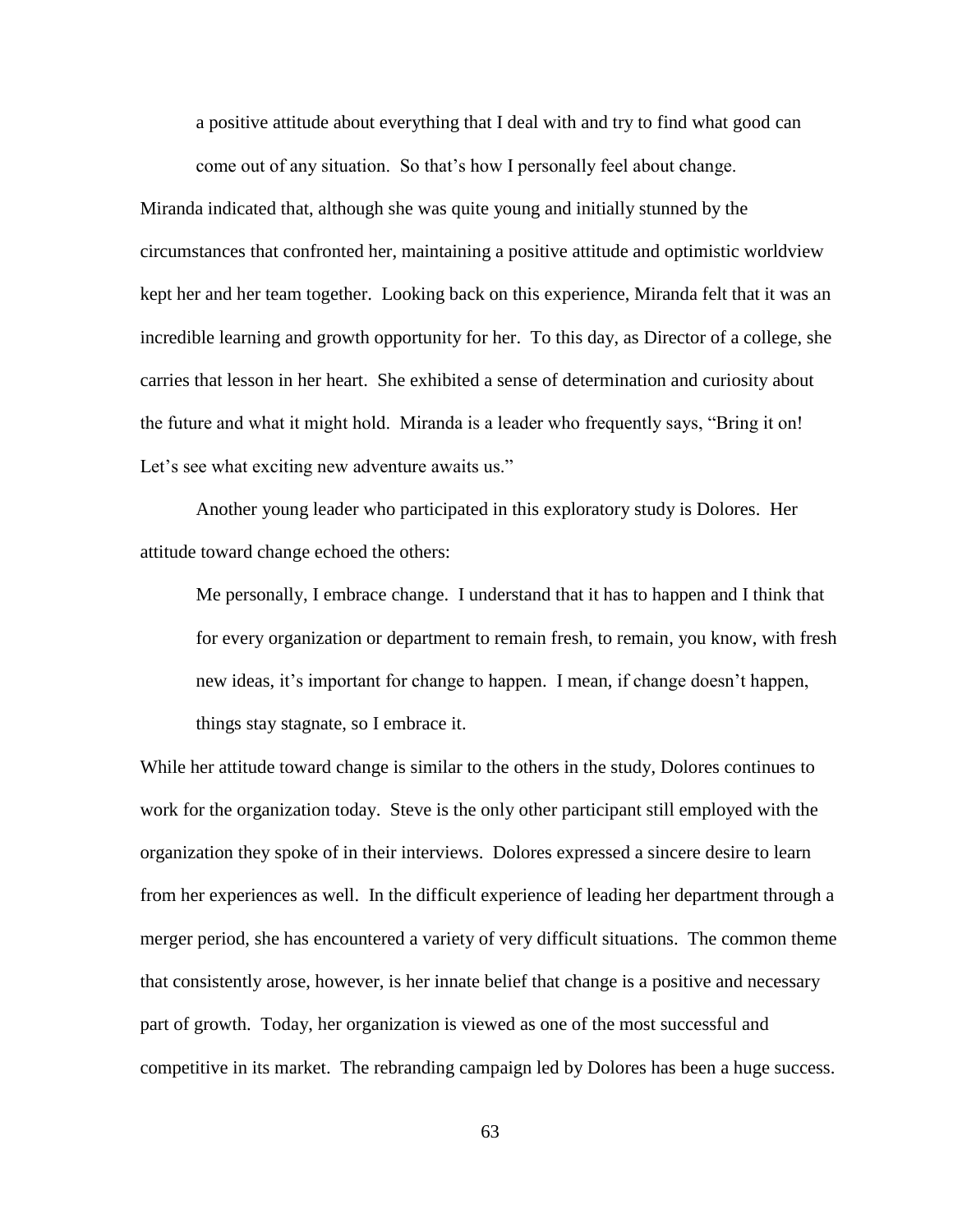## **Leadership Qualities**

**Sub-question One.** The first research sub-question asked: What qualities do leaders possess as they help guide an organization through periods of change? In the interviews, each participant was asked a series of questions about the experiences they had gone though, their reaction to those experiences, decisions that were made, and how they helped others to deal with the situation. The interview transcripts were then reviewed to look for key themes found in the responses from each individual participant. Those individual common themes were shared with each participant and discussed to ensure that the essences of the experiences had been captured. The individual analyses for each participant were then reviewed and a composite analysis was created in order to arrive at a close approximation of the universal experience for the overall study group. The composite analysis was then compared to the results of a composite analysis conducted independently by a qualified thirdparty.

In Figure 4.1, the common leadership qualities that emerged from this study are listed, along with some notable differences and corresponding participant quote. I did not visit again the overarching theme of *embraces change* below, as it was already discussed at length above as the primary theme that appears to run through every aspect of the study. What follows is a series of illustrative examples from the data addressing each of the remaining common themes identified in the composite analysis.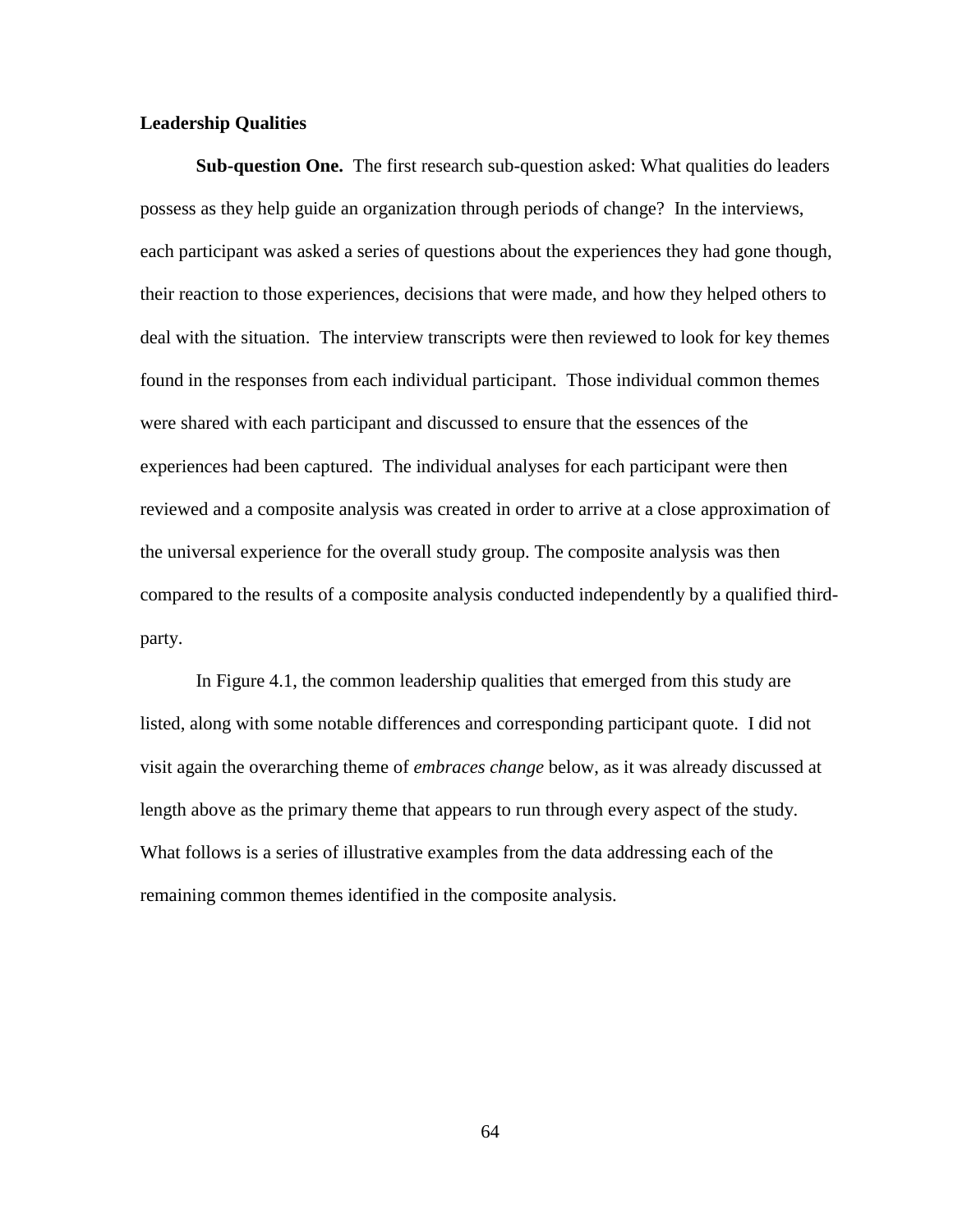|                | <b>Common Themes</b>      | <b>Significant Differences</b> | Participant Quote                                                      |
|----------------|---------------------------|--------------------------------|------------------------------------------------------------------------|
| $\blacksquare$ | <b>Embraces Change</b>    | Charismatic<br>$\blacksquare$  | You have to trust in your own                                          |
|                | Collaborative             | <b>Benevolent Dictator</b>     | spiritual center, and so I know who<br>I am, I know what I am doing. I |
|                | Good Communicator         |                                | know how to work with people,                                          |
| $\blacksquare$ | Thinks Globally           |                                | and when people are tearing their<br>hair out, I pull them back to the |
|                | Develops Others           |                                | basics so that they are reminded of                                    |
| ٠              | <b>Managerial Courage</b> |                                | what we are really all about.                                          |
|                | Reflection                |                                | <b>Steve</b>                                                           |

## **Figure 4.1: What qualities do leaders possess as they help guide an organization through periods of change?**

**Collaborative.** In reviewing the data, a common theme that emerged regarding what qualities leaders must have in order to help organizations to succeed in turbulent times was to be *collaborative*. Every participant in the study touched on this quality throughout the course of their interviews and follow up conversations. One response that stands out in regard to this question came from Dolores. She replied:

Well, when I was asked to take over the department I set up one-on-ones with all my staff which I religiously have every week. I also have a bi-weekly staff meeting, and at the staff meeting I told them, you know, that I was asked to run this department. I"ve been given this opportunity and I wanted them to know how much I appreciate them and how much I think how well they do not just for me but for being colleagues with them and peers with them, and how excited I was to take on this new challenge and really just let them know that I want to help lead them as best I can. I also want them to feel like they can come to me. I have an open door policy and they can come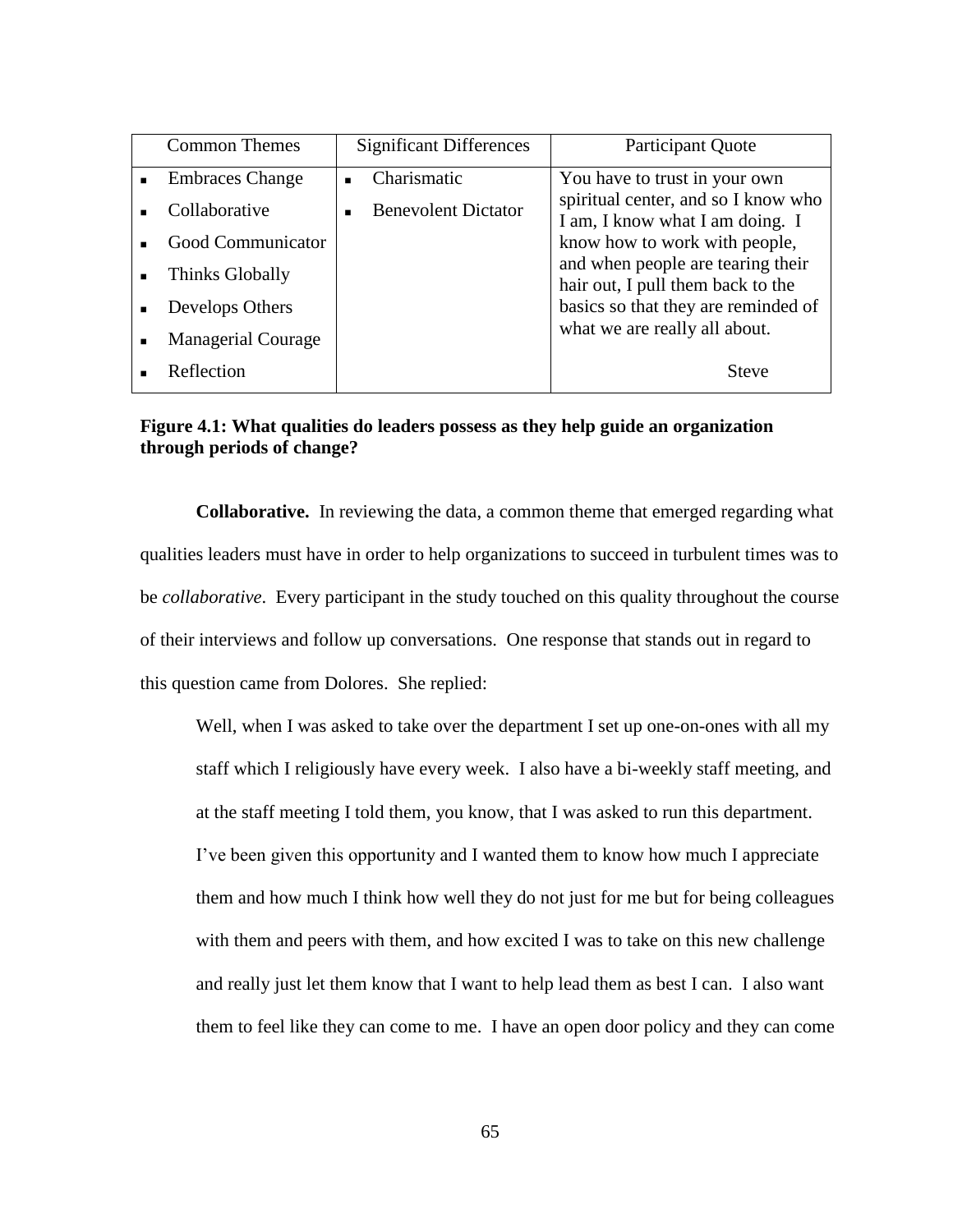to me with any questions or concerns. We have the same vested interest which is marketing the organization.

For Dolores, collaboration is a key to success. She readily acknowledged that the organization cannot be successful only based on the skills or knowledge of any individual, no matter their position, degree, or title. Such success can only come through a concerted collaborative effort on the part of everyone. As the leader, she focused much of her energy and effort on fostering and empowering such collaboration in her department as they went through the stressful period of the merger.

Similarly, David asserted:

Well, my leadership style is always, again, to look at the much broader implications of who it"s going to affect. I think one of my personality strengths is to make sure that we always include those who are either underserved or make sure we are including the voices of all those people who are not there, basically being a representative for people who are not there. Collaborative, optimistic, and inclusive.

For David, a slight nuance to the collaborative quality of leaders is to ensure inclusivity. Both Dolores and David stressed the criticality of being collaborative in one"s leadership style, with inclusivity being either explicitly mentioned as a part of that quality or implied as one of the characteristics of collaboration itself.

In other words, collaboration means more than working with others in the organization alone. Collaboration means that leaders work with others inside and outside the system in order to accomplish goals, making sure to include all people in the organization while empowering them to initiate their own ideas and proposals. A good leader collaborates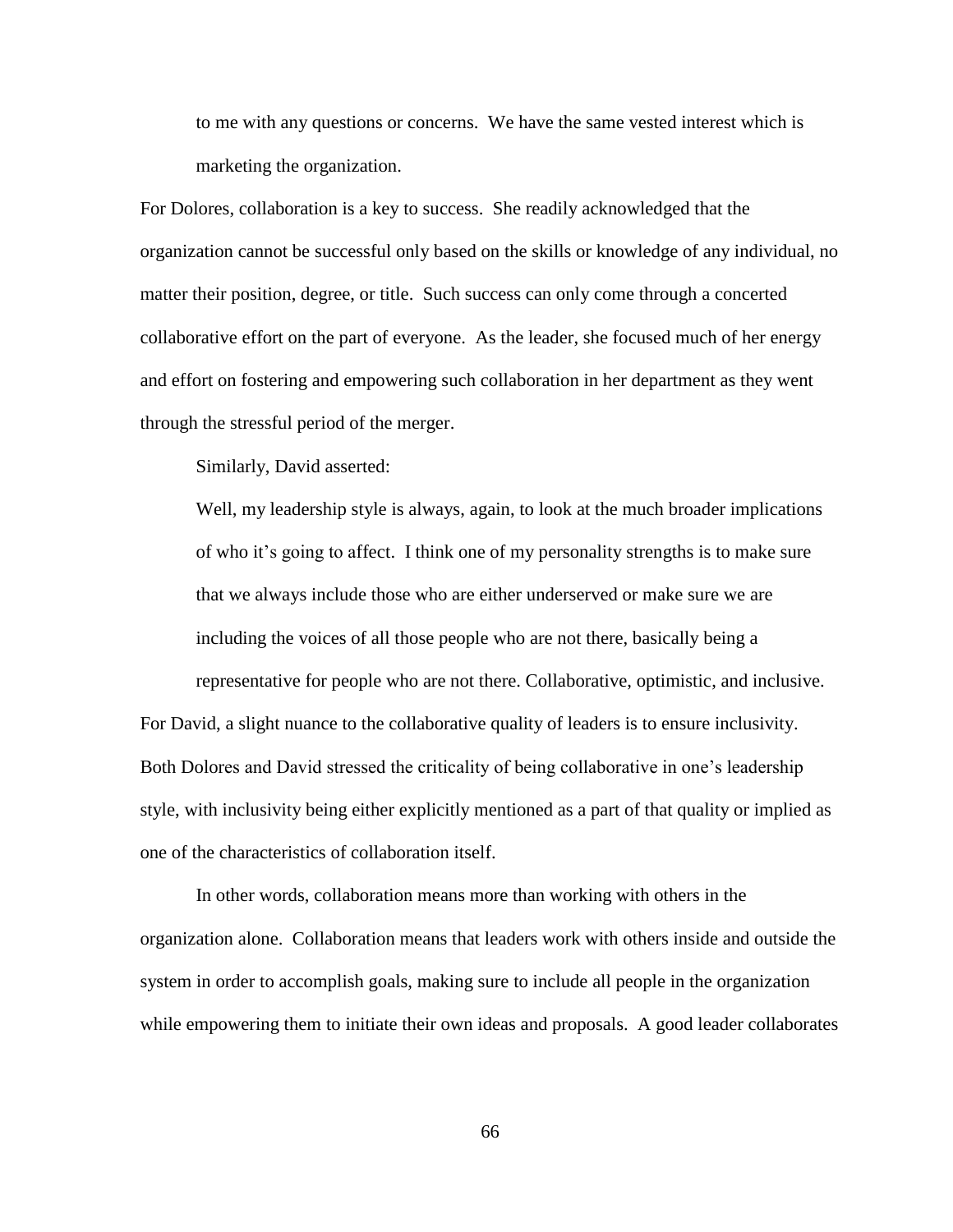across the spectrum or encourages others to collaborate in the organization and then trusts those teams to act (Slater, 2008). You can"t have one without the other.

**Good communicator.** Another key quality that leaders must possess in order to be successful is to be a *good communicator.* Collaboration requires that the leader demonstrate good communication skills as he or she builds teams or fosters and supports the ongoing collaborative efforts of others in the organization. In Miranda"s experience, she recounted:

We enjoyed our work; we enjoyed one another. So when I hear, you know, this type of immediate change that was going to happen it produced all types of emotions for everyone. So a lot of times, like I mentioned before, we would talk as a team in staff meetings, but then it was also as a leader, constantly meeting one-on-one with the different staff persons and addressing their individual concerns and, again, trying to bring out anything positive as possible. During that time we were all still there working, knowing that some people may be looking for other jobs and not sharing that information, but then knowing that still there was still work to do everyday and trying to create that type of positive environment to, you know, continue to be collaborate and be productive, while we were there at work on a daily basis.

While the organization Miranda worked for eventually did close its doors, she frequently stressed the importance of open and clear communication as a key reason why her particular region of the company stayed together to the end and continued to produce. This group of employees, under her leadership, made a slow and thoughtful transition out of the industry.

For Miranda, open and clear communication meant that information flowed freely within the organization. As the leader, she would ensure that every member of her staff had access to the information they needed to successfully complete their job. Since fear can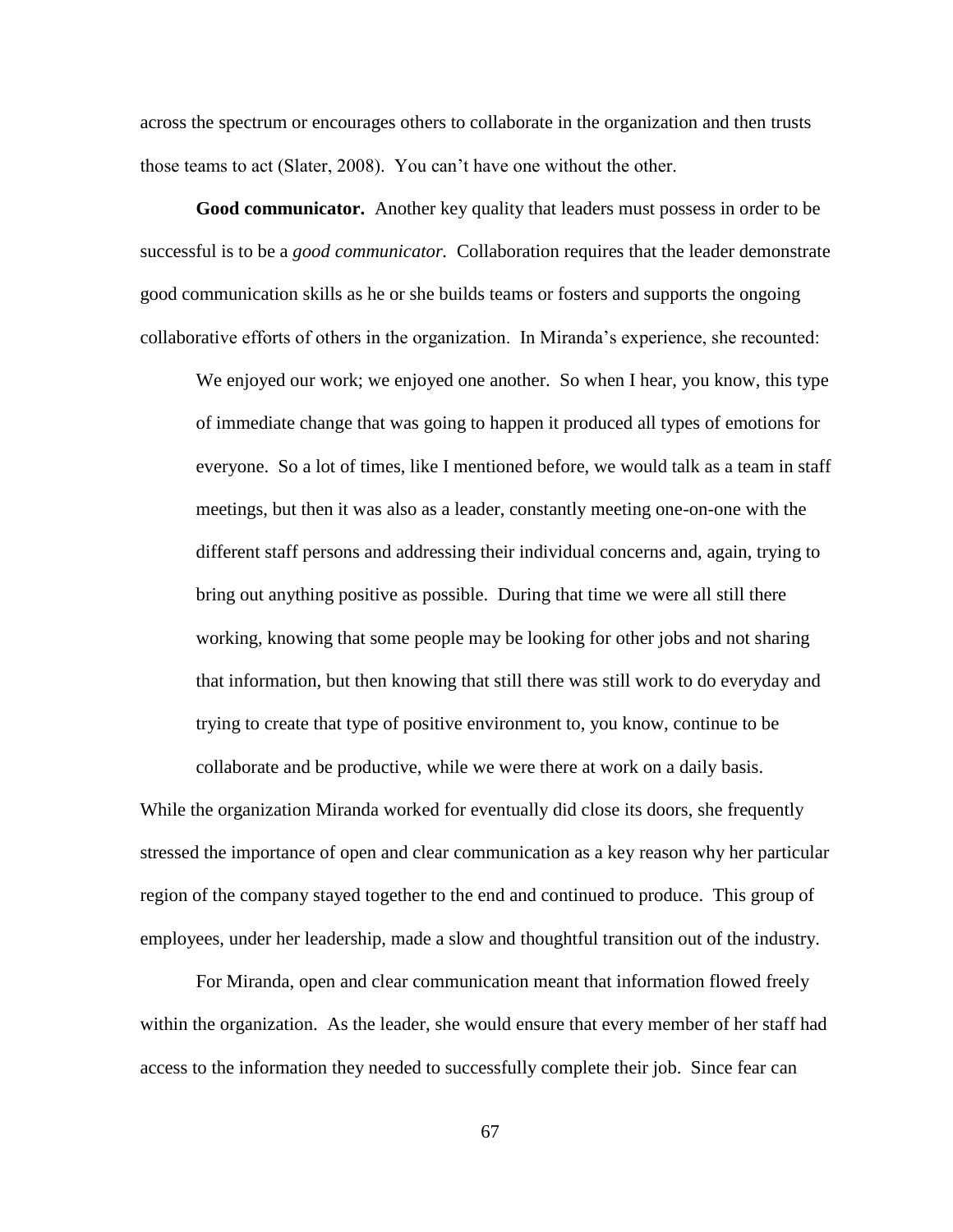easily result from not knowing, Miranda made every effort to make information known to her employees. Additionally, Miranda took the time in staff meetings, as well as in one-on-one meetings, to answer any questions members of her staff may have. Explaining and allowing for questions was a key technique for Miranda as she helped her organization to cope with the turmoil that confronted them.

Sarah"s organization underwent a significant and sudden change as a result of budgetcutting government legislation, virtually overnight. When asked how she tried to lead in those circumstances, she commented:

I think I just tried to let everybody know what was really happening. There was no sense of hiding. Other Directors weren't approaching it at all with their staff members and just not saying anything at all. And I think when you don't say anything at all, it just makes it worse than it has to be. So, I tried to give people a timeline, I tried to tell people what their alternatives were. I told them to jump on the bandwagon as soon as they could for the new services and to make themselves as

marketable as possible. I made sure the lines of communication were wide open. Sarah, unlike other leaders in the organization who opted *not* to communicate what was happening to the company with their own divisions, recognized the importance of open and honest communication in helping her staff to make it through this difficult time.

Just as was the case with Miranda above, Sarah indicated that knowing is better than not knowing, even if the news isn't good. As Sarah stated above, "I think when you don't say anything at all, it just makes it worse than it has to be." This belief led Sarah to strive for open and honest communication with her staff – good news or bad news. As a result, Sarah"s division made the transition in a much smoother fashion and survived longer than other areas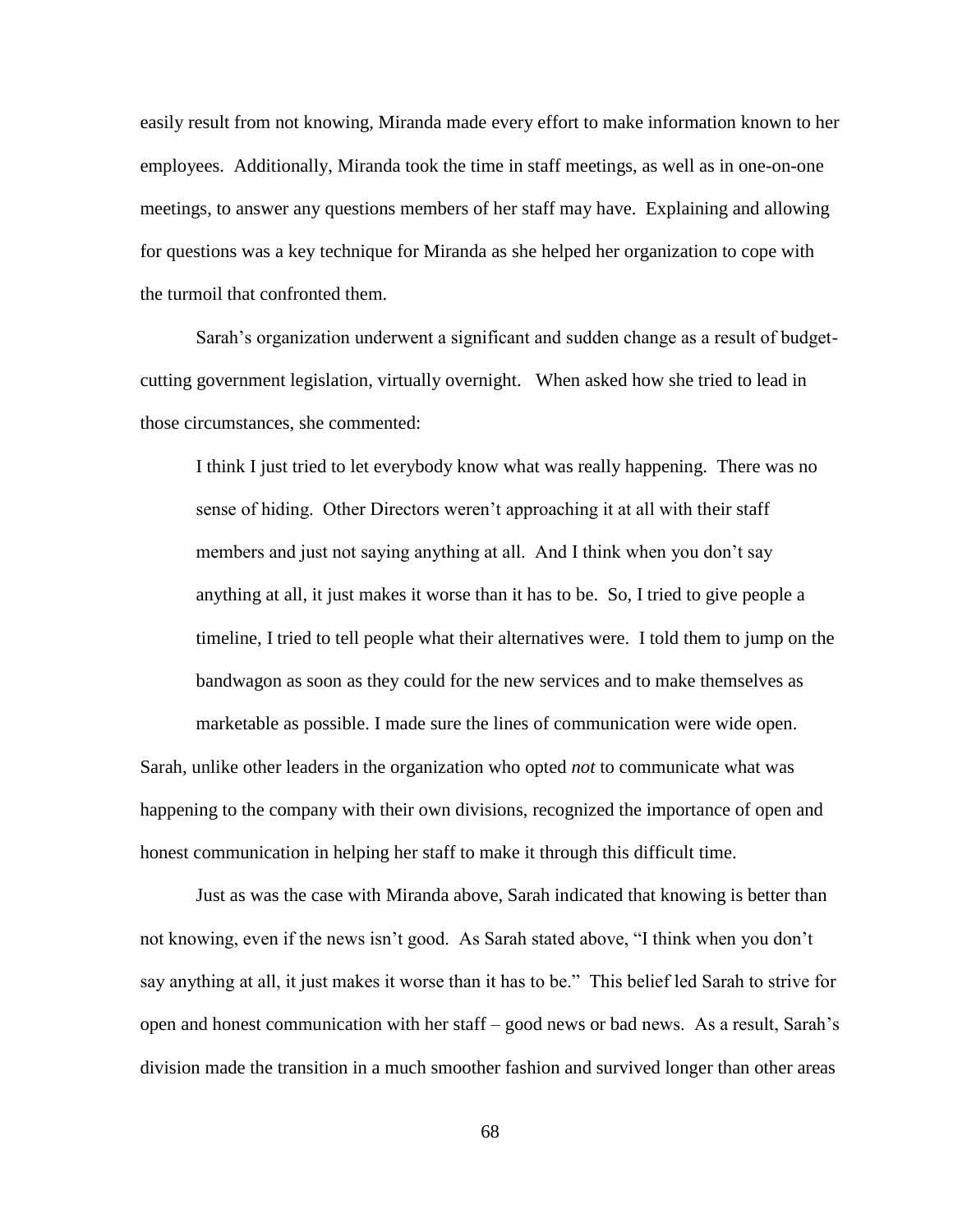of the company. And, as a positive side effect, her staff members were able to plan and transition to other organizations in a thoughtful and minimally disruptive manner. This made all the difference in the world.

**Thinks globally.** Another prevalent theme that emerged from the data in this exploratory study was a leader"s ability and proclivity to *think globally.* This quality incorporates other related values such as strategic thinking, optimism, and recognizing the interrelated nature of the universe overall.

Steve, Dean of a private technical college, expressed this idea in a profound and historically grounded way:

You know, my feeling about what we are going to do is that we are going to establish one world commonwealth, one world religion and so forth. There are going to be mega changes and this is going to happen exponentially over the next 100 years. So, when you look that kind of thing, you just always have to go with the flow. We are doing this thing right now at (name of college). We are creating the schedule. I have five classes that do not have rooms. And we are waiting; we have no room. We have outgrown the school. They are behind on situating us in a new place. They are looking at a thing whether we may stay there and they may remodel it and rebuild it. That will take a year, but in the interim, we have to find space some place ourselves for, you know, this is theory classes, okay. Well, but it hasn"t happened yet. We are in the cue for being looked at to say, "Okay, yes, we are giving you permission to spend the money." But at this particular point, people are getting really worried because we are three weeks away from the beginning of a new start and we have five classes without rooms! Now, I"m not, I"m not worried about it. People started to say,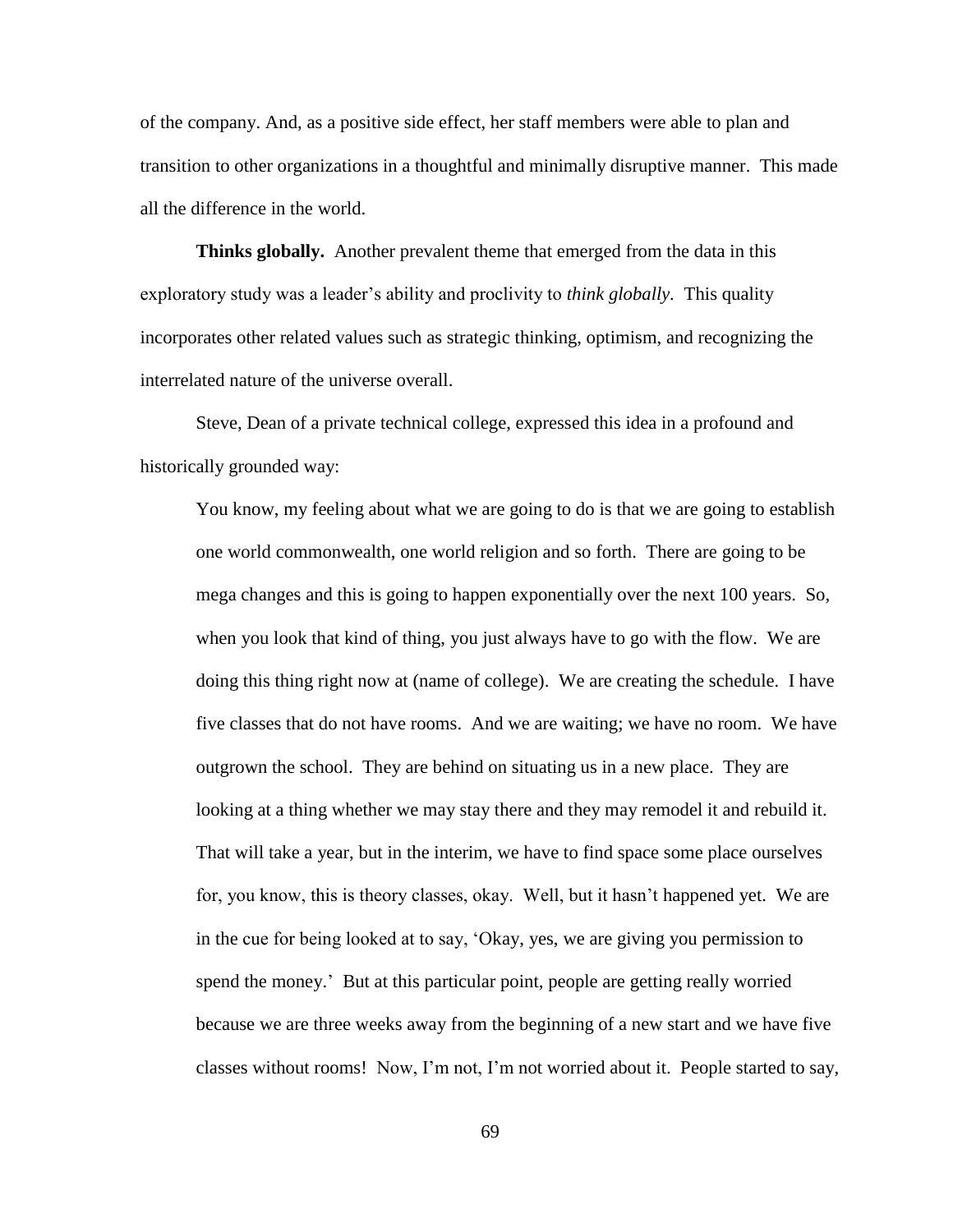"Well, what"s going to happen?" My feeling about it is, is that we have never failed and we never will. We will come up with something.

Not only is Steve not worried about the space issue at his organization, but he also demonstrates an innate and passionate belief that it will all work out in the end, because it always does.

This is not to say that Steve doesn"t brainstorm and collaborate with his colleagues to solve the problem, because he certainly did solve the problem. Rather, he expresses a profound certitude that the issue will be solved and that it"s really a small issue in the greater scope of things. With an innate ability and tendency to see the world as an intricately interrelated global system, Steve is better equipped to deal with relatively minor problems. As a global thinker, he can see the plight of his own organization in light of the larger picture. He thinks beyond his department, his college, or even his corporation. Steve frequently says, "You know, 100 years from now, this building won"t even be here anymore." Interesting reality check, indeed.

Dolores speaks of the importance of thinking globally as well, although with a more strategic or system-oriented perspective. As the Marketing Director for a healthcare system made up of several hospitals, she finds it very important to never lose sight of the bigger, global picture. As she put it, "I am the one who has to keep the system hat on and ask what"s best for the system. Although I wanted to help every CEO reach their monthly goals and their quotas and things like that, ultimately it's on my shoulders to make sure that it's cohesive as a system." Dolores warned that if a leader does not think globally, organizations can become divided and operate in silos. Such divisions can result in scattered goals, duplicated efforts, and an unhealthy competition between the players.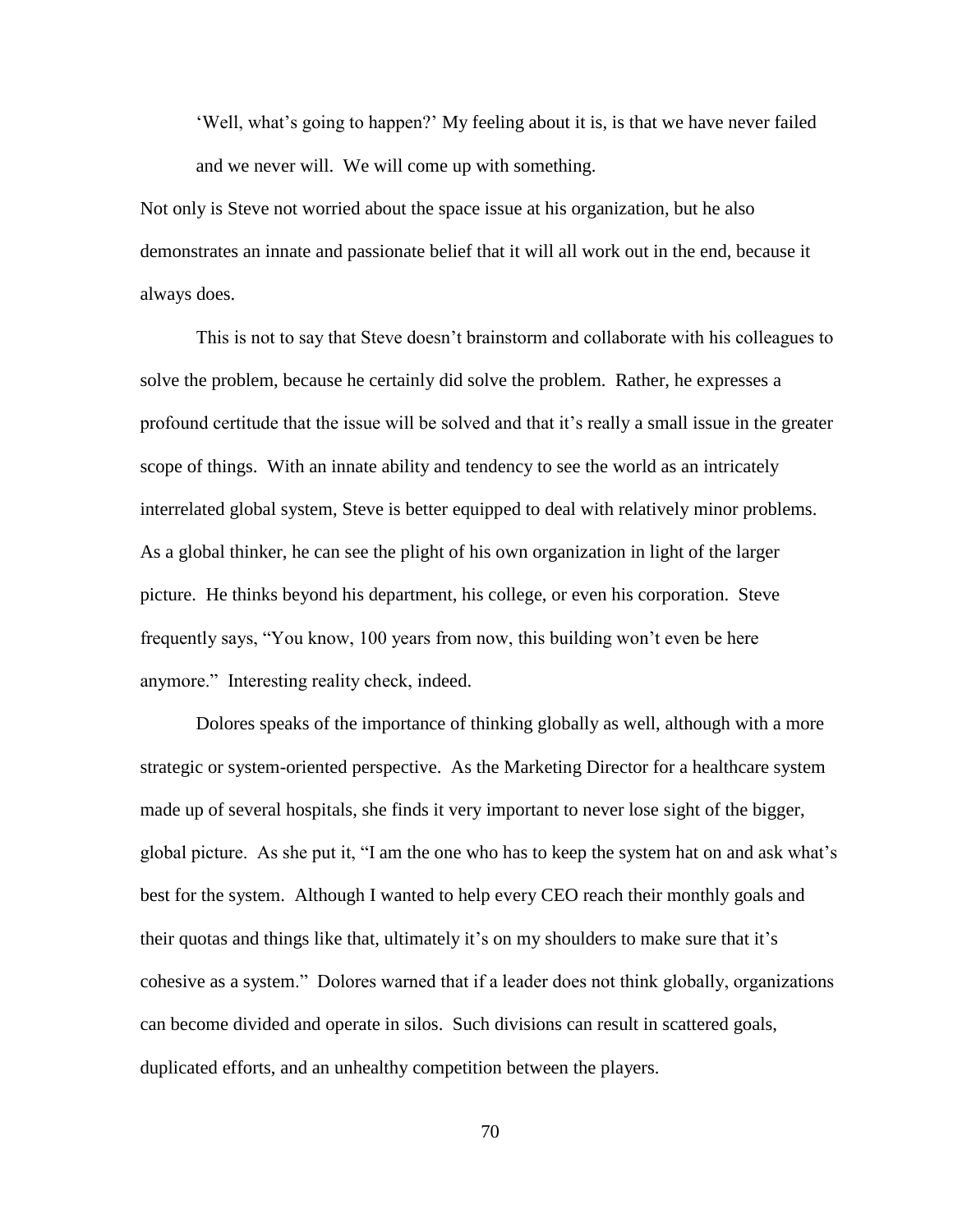Therefore, even if a leader is *collaborative* and a *good communicator*, the questions that then arise are: Where is that leader leading her organization? What"s the goal, the mission, and the vision? Why should anyone follow her? In order to answer these questions, an effective leader must also be a *global thinker.* 

**Develops others.** Building on the data presented above regarding what qualities leaders possess as they help guide organizations through periods of change is the ability to *develop others.* Each participant in this study spoke about the value and importance of leaders working to inspire, teach, and nurture their employees. As Miranda says:

So I think, one decision on the business side because we were branching into new territory, was to begin to set up different training, different training sessions, and have people come in to try to talk to us about moving in different directions. So it was just really training the staff how to move into a new direction with the company. Personally, I think during a time like that you can"t help but wonder, if your industry is going to change in a couple of years, what are *you* going to do with your *own* future. I used to always think we spent our everyday helping people decide what they were going to do with the rest of their lives, and I do remember thinking, "Now I have to apply that to myself and my staff, and what are we going to do with the rest of *our* lives.'

In her situation, Miranda shared the vivid recollection that, as a leader, one of her primary responsibilities was to work with her staff and develop them professionally in order to continue to produce during the transitional period. She encouraged and financially assisted her staff to pursue advanced degrees, attend trainings, workshops and conferences, and sharpen new and emerging skills identified as important for future growth and advancement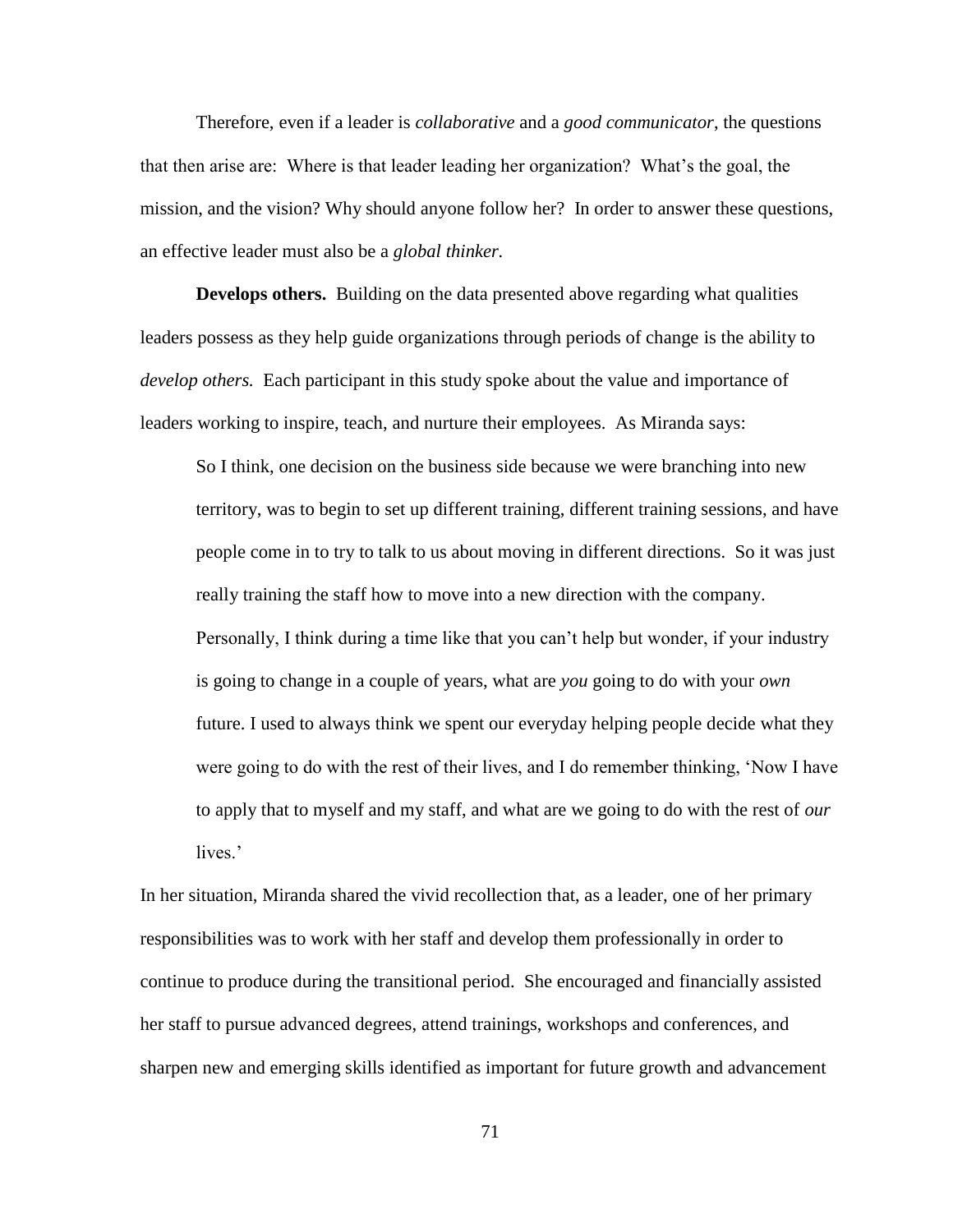in the industry. Additionally, and perhaps more importantly, she worked to develop her staff and prepare them for the future, whether that meant becoming skilled and proficient in a new line of services or moving on to other opportunities outside of the company or industry altogether.

While Miranda"s organization had some time to plan and respond to the change that they experienced, Diego"s situation was quite different. His organization was abruptly thrust into a state of turmoil, fear, and paralysis. As a result of being suddenly inserted into the national media spotlight, Diego recalls how he went about supporting and developing his staff:

I had both the professional and the support staff come up to me, as well as the residents. They were all in an emotional frenzy as I would describe it, regarding seeing news media parked alongside the roadway and film crews outside. Based on that, my response was to begin by having a series of staff meetings in which one by one for each population of those represented, I"d listen to their concerns and their projections of what the scenarios were - they were all negative that they were expressing at the time. Then I had another series of staff meetings in which I then formulated a response based on their particular issues. So that any new information or any new emotional response or a further fantasy expectation that they might have had in the meantime between the first series of staff meetings and the second, then I would listen to those again and then began to meet with the individual populations over a period of time until the organization seemed to be comfortable.

In Diego"s situation, he was dealing with a highly educated group of employees whose professional credentials were already quite impressive as licensed clinicians. The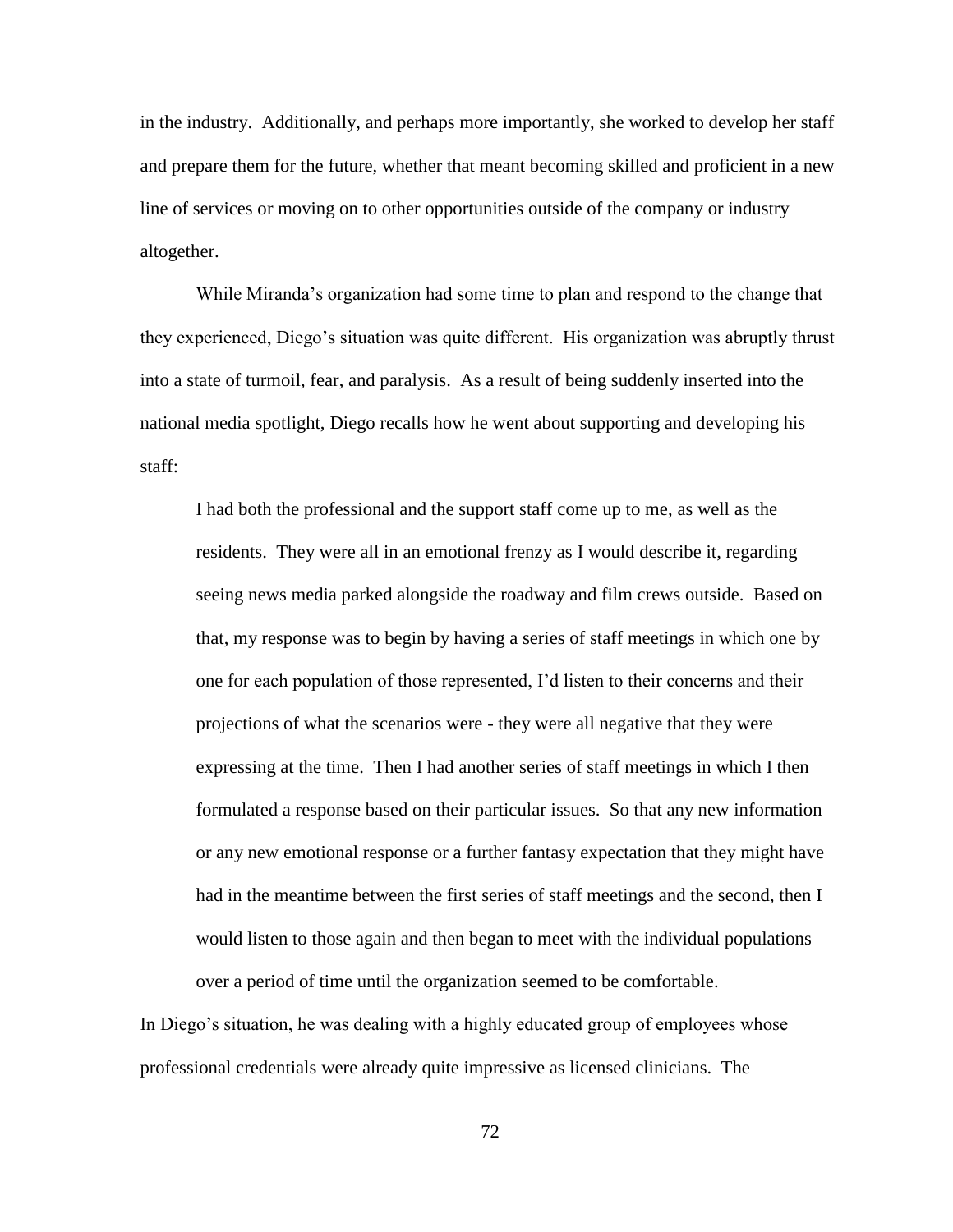development he focused on with his staff was primarily in the affective domain. In order to make it through the trauma of their situation, Diego methodically and intentionally focused on helping the staff to emotionally and psychologically adapt and grow through the turmoil the organization faced.

How was Diego able to accomplish this task? He took the time to meet at length with each member of his staff, at which time he called upon his skills as a therapist to determine their individual needs. Once he had done that, Diego then met with the entire staff – professional and administrative – in order to identify the group dynamic of his team overall. Not only did he develop an improvement plan for each person individually but he also created and implemented a plan for his entire team collectively. Diego proceeded through several iterations of this process, continually adjusting and refining his approach as the changing circumstances warranted.

After all, what good is a leader who can collaborate, communicate, and think globally, if those who follow her are not up to the challenge? As such, it is vital that effective leaders possess the skills, desire, and willingness to put forth as much energy in developing their staff as they spend on advancing their own professional and personal expertise. To this end, an effective leader is also a teacher, coach, cheerleader, and mentor. Anyone, formal leader or not, who has attempted to fulfill one of these roles will tell you that it is no easy task.

As discussed at length in Chapters Two and Five, the "softer" skills of a leader, such as the ability to develop others, appear to be lacking in most leadership training today. Truly effective leaders must not only be skilled at how to "run" an organization from the structural and policy perspectives but also from the perspective of growing and developing others.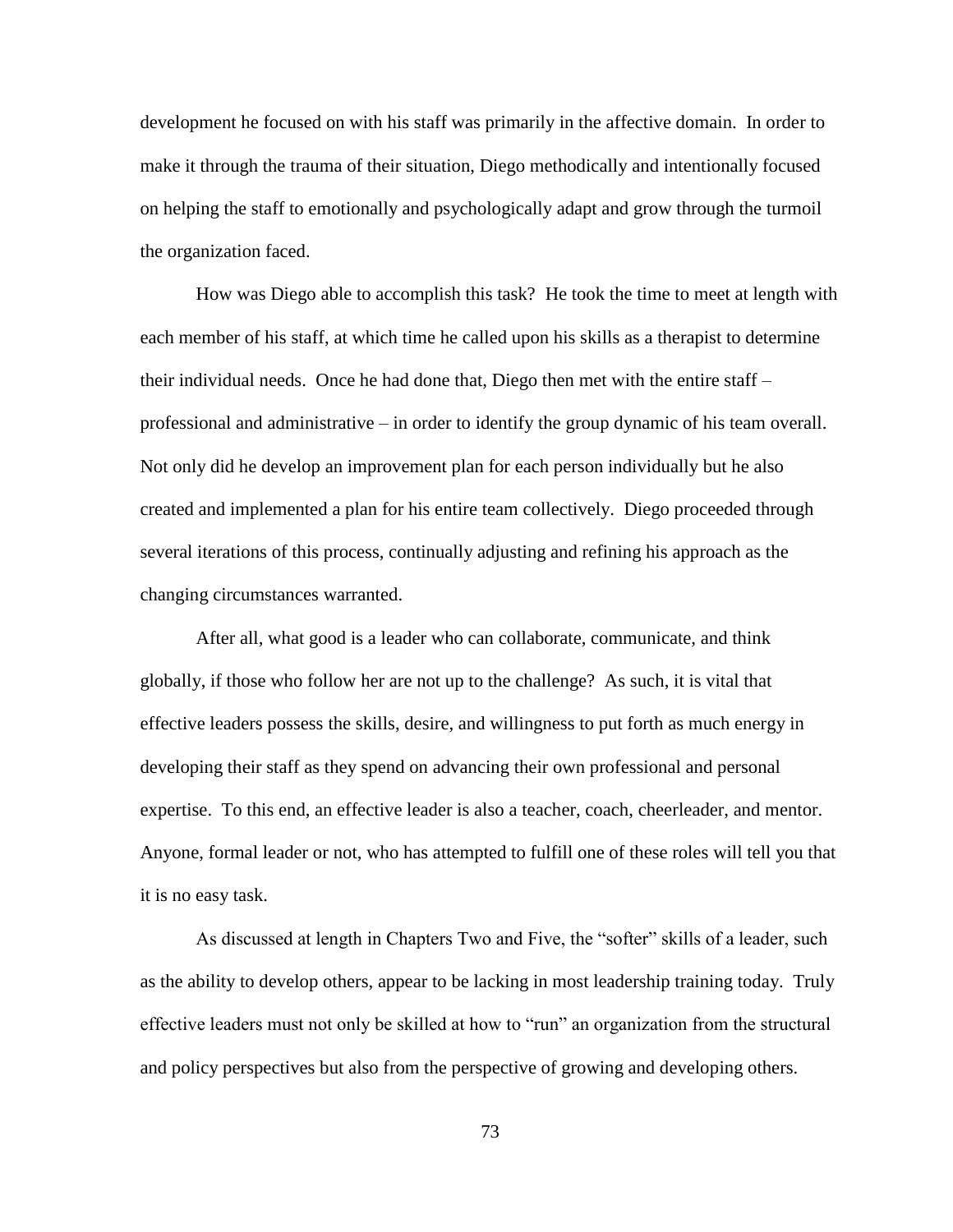Effective leaders don"t create followers in the organizations in which they serve; they create other leaders. Such a task requires the ability to identify and address the various needs of the staff, with the goal of developing and preparing people for advancement. Some leaders may tend to shy away from such an approach due to a concern for self-preservation, which leads us to the next common theme in this study.

**Managerial courage.** An important concept that emerged from the data analysis in this exploratory study was that of *managerial courage.* Every one of the participants touched on this leadership competency during the course of their interviews and follow up conversations in one way or another. Some participants stressed the importance of exercising managerial courage in pushing an organization to succeed, while others spoke of the damage that can be done when leaders fail to show courage in the face of challenges. On the effective and positive side, Steve shared the following enlightening example:

Every week we go over the numbers, we look at students" gross drop numbers. We look at net drop numbers. Well, I just had the Department Chair meeting with six chairs. We went round robin, and I went down through a consecutive absence report. I went down through the new census report, which is in the aggregate, but it's already busted out by program. So, I"m able to go around and say, "You are doing good, you"re doing good." And I told (Name) and (Name), the IT Chair and the Electronics Chair, that this doesn"t look good. We are okay in the aggregate, okay, but (Name) numbers are 5.69 compared to the school average of 3.42. If he got off his butt, and he knows it, we would be at 3 instead of 3.42 because he was dragging us down. And I don"t make any bones about this. I told (Name) also a similar kind of thing, okay. I said, "The days are gone when you could just coast because all those studious nerds of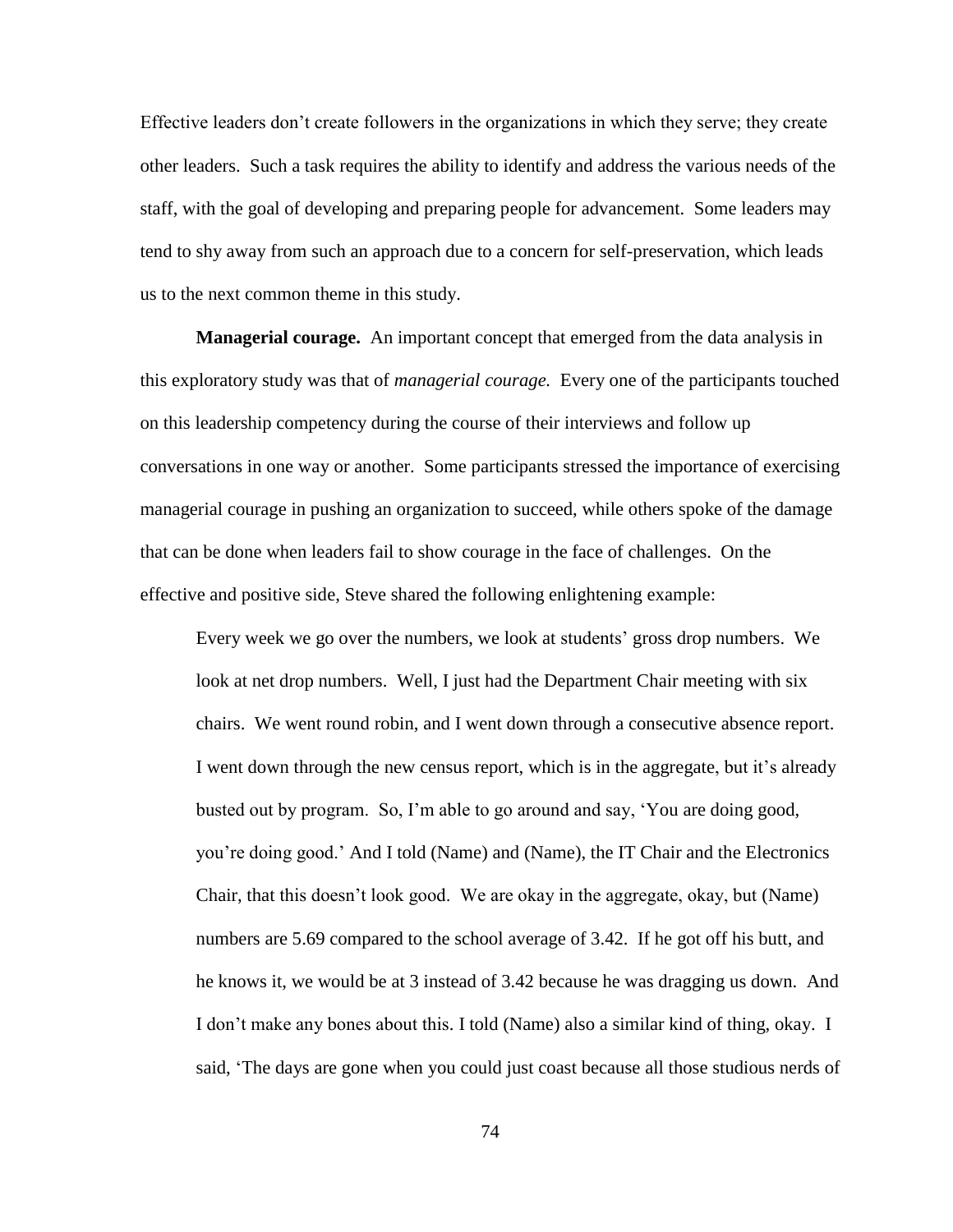yours would just show up and succeed. It doesn"t work that way anymore. You"re going to have to work harder." But I say that in front of everybody. So, it"s a fair game. It"s not mean-spirited, but you can"t dance around the elephant in the room and succeed. You can't do that.

While his blunt and direct language on the printed page may seem somewhat harsh at first glance, Steve"s style and personality relay a different tone in person. A very pleasant person in the sunset of his career, Steve is both humorous and sincere. For him, managerial courage means the ability to have difficult conversations that are open, honest, and behavior-focused (as opposed to judgment-focused). For Steve, it seems to come naturally, and his staff appreciates it. From third-party conversations, it was apparent that Steve"s style is most effective because everyone knows where they stand, everyone is held accountable to the same standards, and everyone knows that there is no hidden agenda. Accountability, one important consequence of managerial courage, is about what"s best for the students and the organization. It is bigger than any one ego. It"s a team effort.

From a different perspective, Sarah expressed regret that she had *not* shown more managerial courage as the tumultuous events in her organization unfolded. As she expressed it in her interview:

So the one thing I think I would do differently was probably be a little more forceful in not allowing people to be placed in the positions that they couldn"t do. I think that sometimes what we had were people placed in their positions just because we needed a position filled and they weren"t the best performer and it was going to be a detriment overall. Sometimes I went in a little bit too Pollyanna, thinking that they could perform the function because I didn"t always want to rock the boat.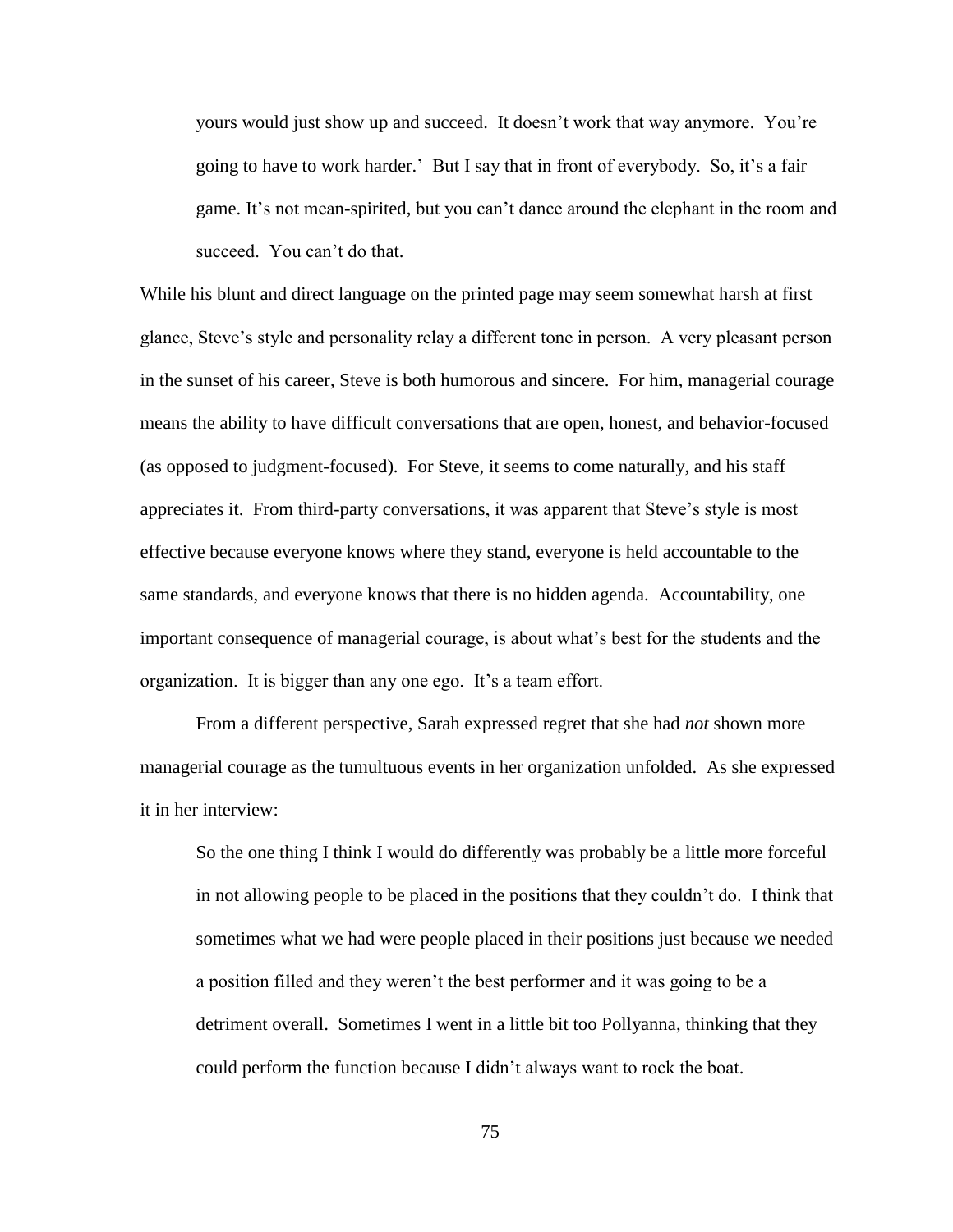In her situation, Sarah failed to exert managerial courage with the senior leaders at the corporate office. As a result, employees were placed in positions throughout the company for which they were not well-qualified. She indicated in the course of her interview that this ended up being one of the major reasons the organization eventually folded and went out of business. It's interesting to note that Sarah, like Steve, had no problems showing managerial courage with their subordinates and equals. In Sarah"s case, the difficulty arose in a failure to show managerial courage when faced with ill-conceived decisions by superiors.

**Reflection.** As the universal experiences of our participants around leadership qualities emerged from the data, it became apparent that *reflection* was also very important for the leaders who participated in this exploratory study. Each interviewee indicated at some point in their one-on-one interviews that taking time to separate, pause, and reflect during their experience was vital to successfully navigating the storm that enveloped their organization. David, who served as a leader on one of the boards for a nationally recognized professional association, was very specific in describing how he took the time to separate, pause, and reflect:

I do know one thing, for me personally, investing so much into the interactions and trying to be the person that"s always putting out positive information to the opposition, and I think for me, personally, what I have to do is I have to draw back. Once it was finished, I had to tell my board like I need some more alone time, you know, and I had to spend time in my hotel room alone just, you know, I just needed this separation. And part of it was just, I think, the emotional piece, it was emotionally draining, very emotionally draining. We were talking about eight to ten hours that we spent in a board meeting trying to go through all of the stuff and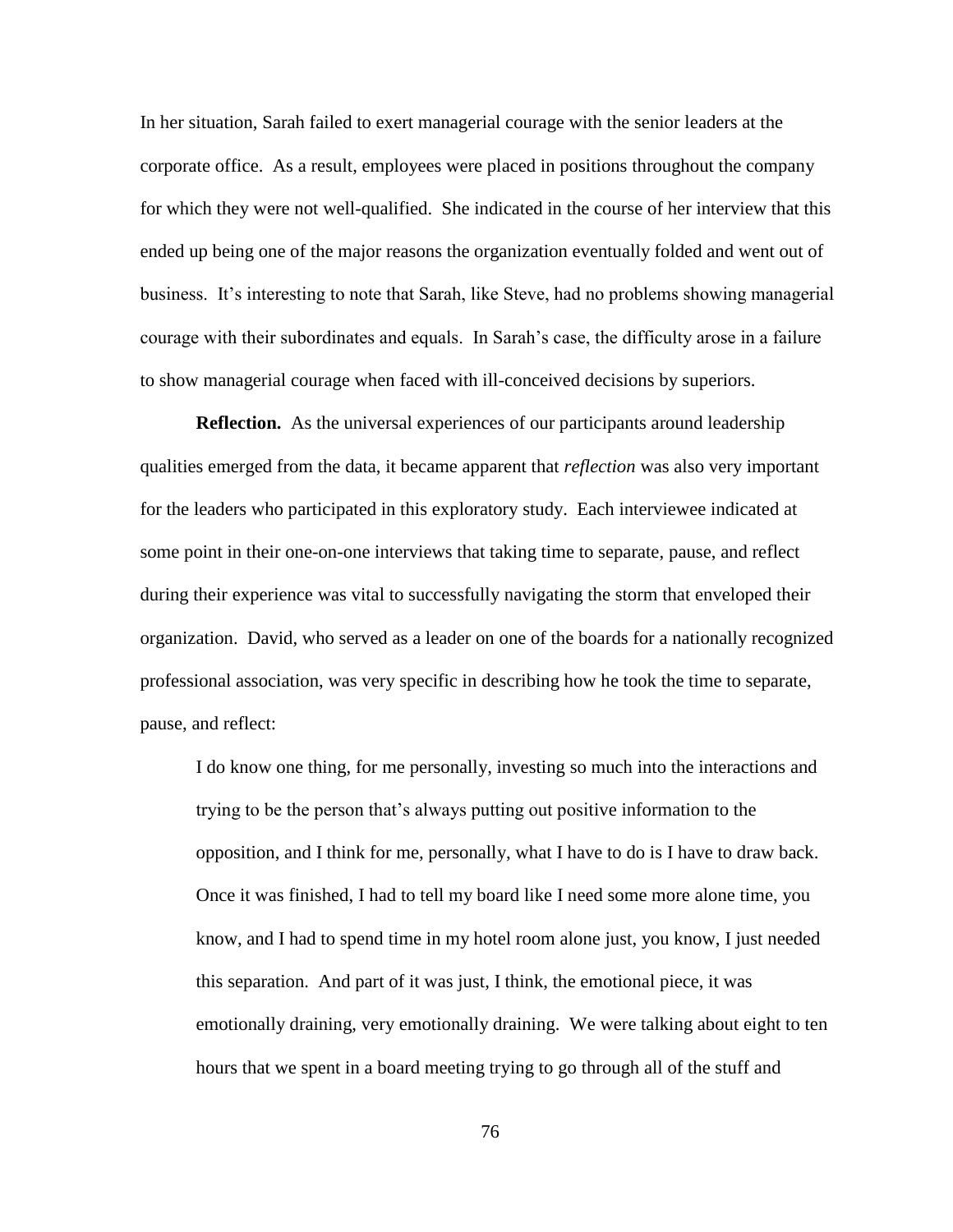having, you know, sub committees and different groups that were trying to figure out different things. Emotionally, it was very draining and so I had to, I found myself wanting to separate and I have done that a number of times. ... I just need that alone time and I feel like I can kind of collect my thoughts. I think that"s really how it affects me is that I have to separate myself from the situation and become real with myself.

David stresses repeatedly how important it is for him to find time to reflect and become "real" with himself. This implies more than just physical separation or alone time for rest and recreation, although that is important as well. Rather, he expressed the urgent human need for leaders to take time to reflect on their situations, decisions, and options in order to remain spiritually centered. Change can be a very upsetting experience for even the most grounded and experienced leader, which makes it all the more necessary that they take time to reflect and maintain that spiritual balance internally.

Steve, our college Dean participant, also speaks frequently about the need for successful leaders to take time to reflect on what they are doing and who they are – spiritually speaking. In an interesting response to the question of how he manages as a leader during difficult times, he replied:

Well, primarily, I just tell everybody it's going to be all right, because it always is. I mean, you have to have faith in that. You have to trust in your own spiritual center, and so I know who I am, I know what I am doing. I know how to work with people, and when people are tearing their hair out, I pull them back to the basics so that they are reminded of what we are really all about. They get upset about salary. They get upset about not getting textbooks in on time and all those kinds of things. And I just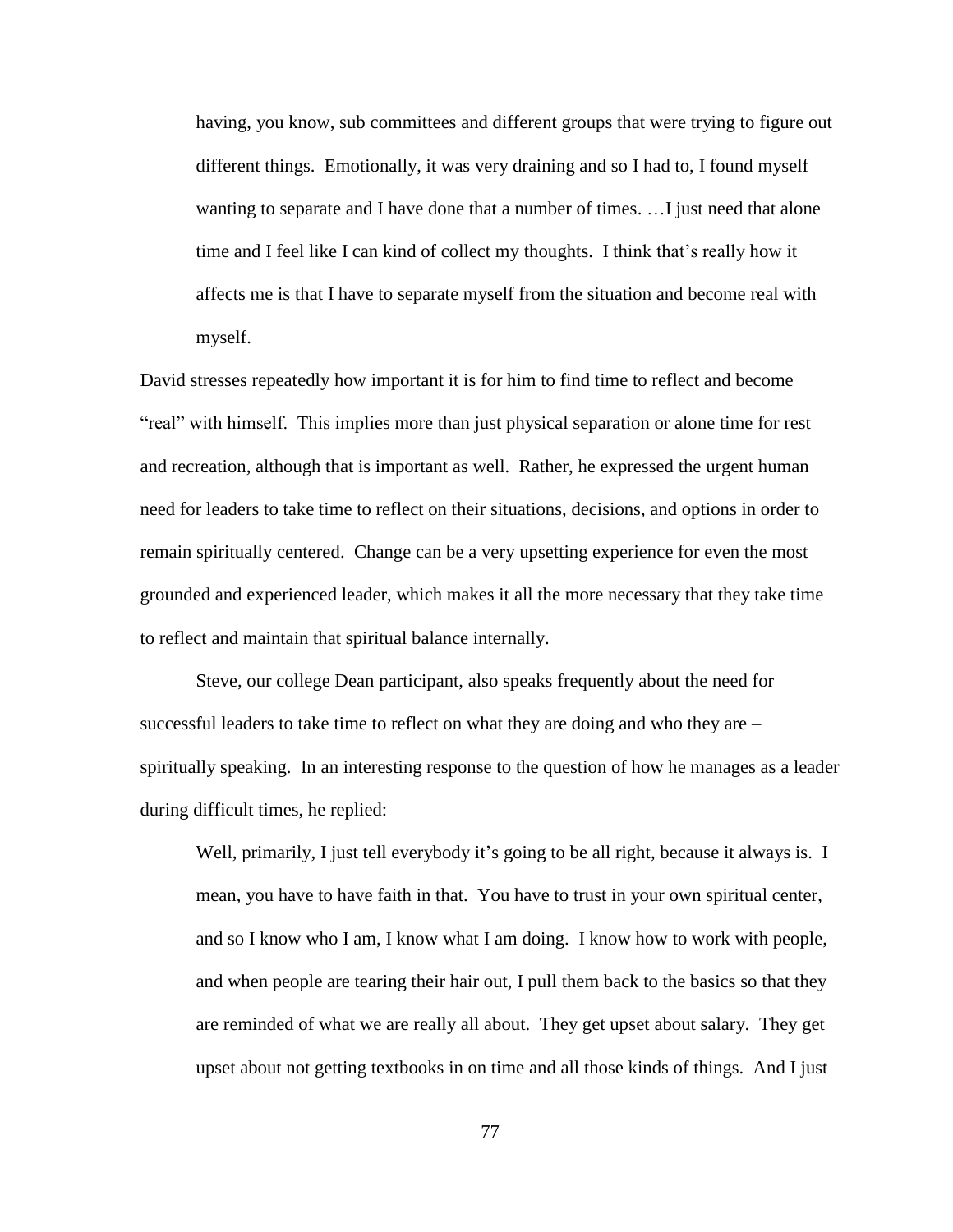keep reminding them that the essence of what we do is *student success,* and we don"t need textbooks to do that. Okay, we really don"t need large salaries to do that. We just need dedication to these people. And if we understand that centering, and you understand in the field of education that what you are doing is a moral issue for the wellbeing of other people, then I don"t believe we can go wrong. I mean, I tell the teachers when they are writing a lesson plan that they are making spiritual decisions for the lives of other people.

Steve eloquently describes his earnest belief in the value and importance of reflection for a leader. For him, a successful leader takes the time to ponder and remember who they are and what their mission really is  $-$  in his case, to serve the students entrusted to his care. In the midst of trials and tribulations, effective leaders need to step back and remind themselves of what is most important at their core. Who are they as individuals? What is their leadership credo? Who are they there to serve? Students? Clients? Patients? Through reflection, the answers to these questions will direct and guide leaders as they make difficult decisions and plan complex courses of action for their organizations (Watkins & Mohr, 2001).

**Significant differences.** At this point, it is important to pause and take note of two significant differences that also emerged in the course of this study regarding leadership qualities that are important during periods of organizational change. One of those unique concepts that surfaced during the data analysis phase of the study is that of *charisma.* While all participants spoke about the need for collaboration and inclusiveness on the part of leaders, one participant suggested that it is also important for a leader to be charismatic. None of the other five touched specifically on this quality. In fact, a charismatic approach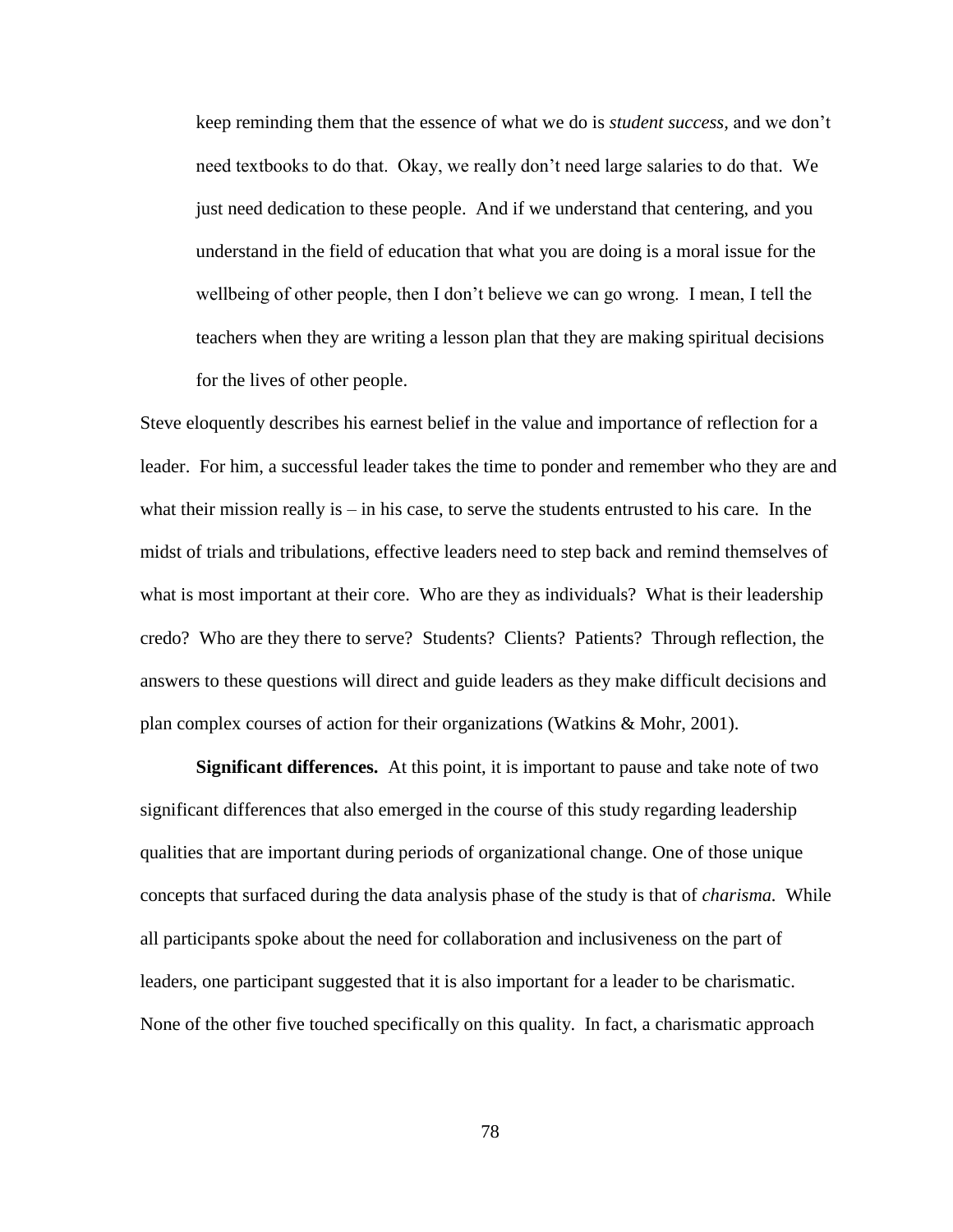was generally viewed as counter-productive when leaders are trying to collaborate, communicate, develop others, exert managerial courage and reflect.

Diego, former Director of a treatment facility for the clergy, was the sole participant to point out the importance and value of charisma:

I would take a leadership role to actually be the spokesperson for the organization, and if anyone else was approached, I would ask them to defer to me and then I would either appear for them, ask the individual to appear with me and we would have a joint kind of a press conference or whatever regarding the issue. Everyone in the organization knew that as Director of the facility, I was the Director, and I was the ultimate authority, and it stopped there.

He frequently recounts how important it was for the staff in his organization to have someone in authority to look to for protection, emotional support, and encouragement during the challenging period he described. There is definitely a "protective" or even "paternalistic" aspect to how he describes his leadership style. This is not to say that Diego did not discuss the importance of collaboration, as he surely did. Rather, he tended to emphasize the charismatic approach to leadership.

As the Director of the facility, very high expectations were placed upon him to almost single-handedly shepherd the organization out of the period of darkness in which it found itself. In a follow up conversation regarding this interesting difference, Diego explained:

My leadership style is very direct and engaged, but collaborative. I"ll listen to everyone's input and then, based on that input, I try to incorporate people's views and respond to whatever the issue may be based on my perspective as the leader of the particular organization. So, I"ll incorporate people"s ideas, and sometimes they can"t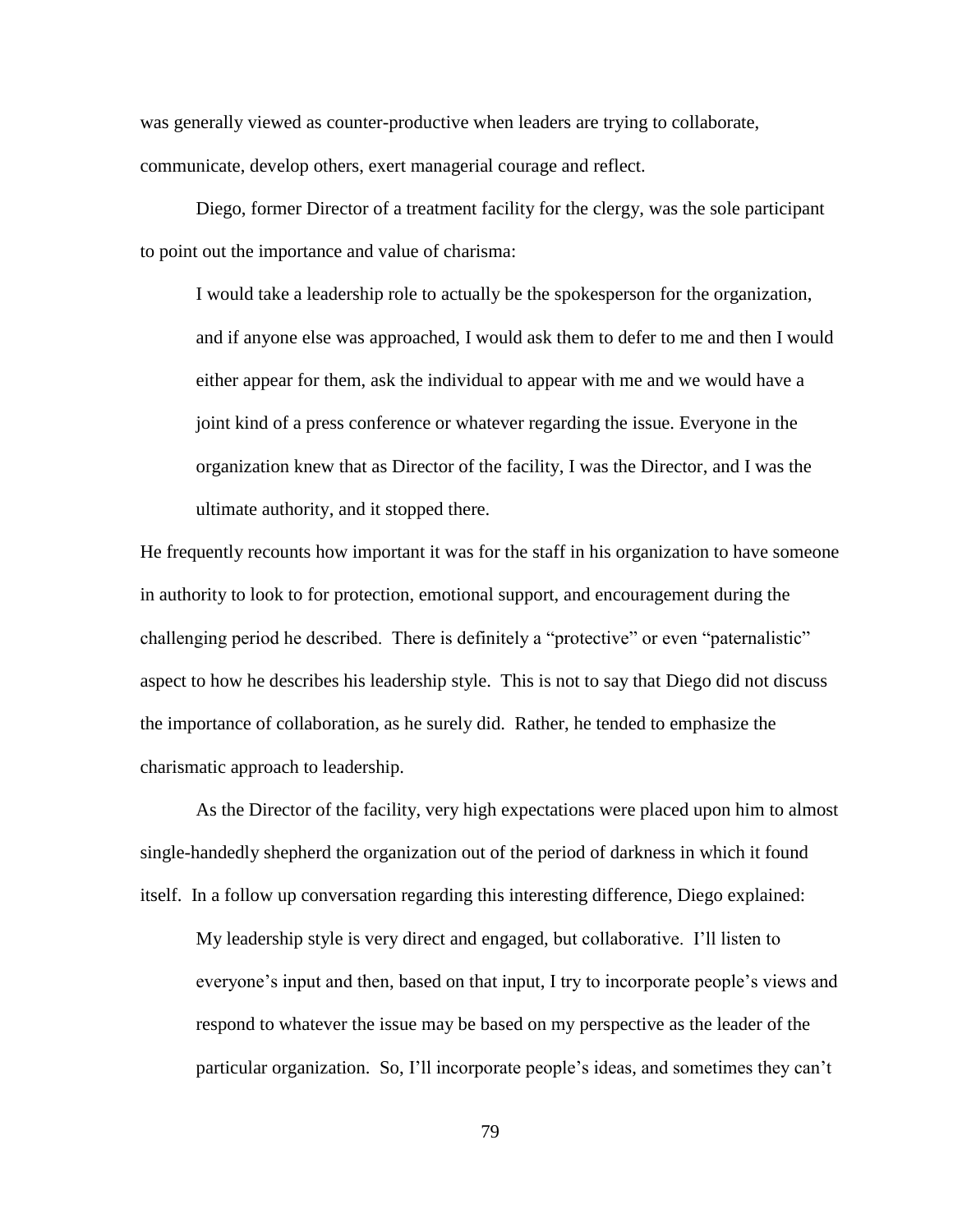be incorporated, but as much as possible, and then I"ll formulate a response based on my role within the organization.

Again, though Diego clearly does profess to value and strive for collaboration, he seems to place significant value and importance on his own role and perspective. Perhaps this is a function of the culture of the organization, which served and was staffed by many current and former members of the clergy? Or, it may be a function of Diego's own personality and leadership style. In either case, it is a notable exception in this study.

Another notable exception surfaced in the interview and follow up conversations with Steve, Dean of the technical college. This concept emerged in a striking way when Steve was asked whether or not there was anything else he wanted to share about the experience he has had as a leader in education for over 30 years. In a thoughtful and matter of fact way, he replied:

I think sometimes you have to be a benevolent dictator. Once you get it flowing well, and you can work together well, and you have people educated enough to understand how to manage in small groups, then you can move into small groups. Okay, but first you have to shape things up. And that happens when you look spiritually at the world with all the prophets. That's exactly what they did, okay. Jesus did it, Buddha, Mohamed, Moses, Abraham and all the prophets that I believe in, okay. They all came with a book of laws. They didn"t ask anybody, "Do you agree?" They said, "This is the law of God. This will raise up your civilization, and then you filter it down." Once people get it, then they can start working as a collective, but sometimes they have to be ordered to do it first.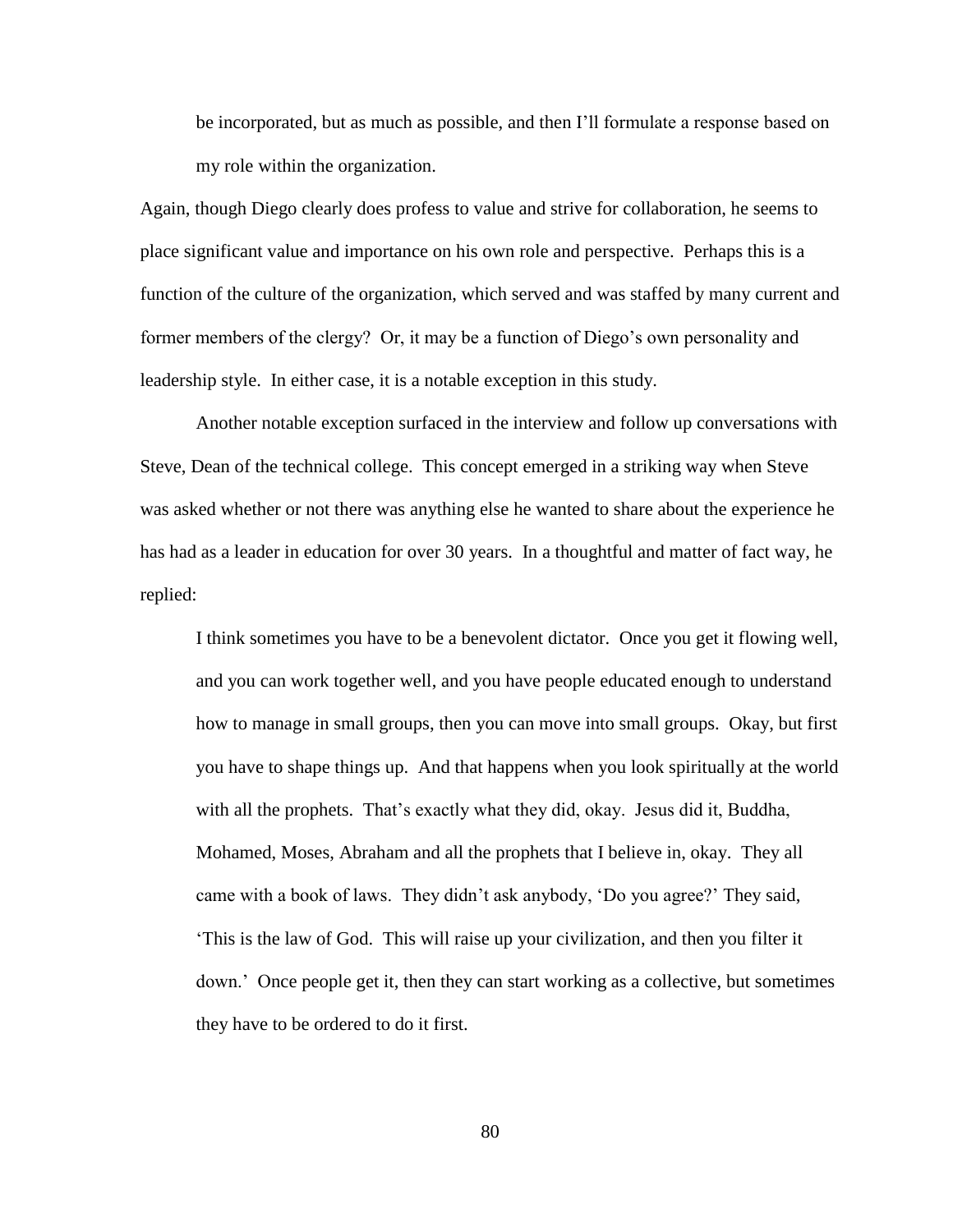Steve asserts that, although collaboration and small group decision-making is the goal for organizations, sometimes people just need to be directed – at least initially. Upon further discussion with Steve in the follow-up conversations following the initial interview, he made it clear that collaboration is always his preferred method of operating as a leader. However, he noted that when times are rough and time is short a leader does sometimes need to direct without taking the time to get input from everyone affected. In his usual big picture, historical view of reality, our Dean sees interesting parallels between how people behave in societies and their behavior in organizations.

From his point of view, employees don"t always have a say in what the rules or expectations are. We don"t necessarily ask them if they agree. Rather, leaders set those expectations, communicate them to their staff, and monitor their progress. How they meet those expectations is open for discussion in this tight-loose-tight approach to management – prescribed expectations, flexible about creative means to meet those expectations, and strict accountability for those expectations. He sees collaboration as a quality all leaders definitely need to have and strive for; however, Steve also believes that the *benevolent dictator* approach must be used from time to time.

## **Culture, Power, and Politics**

The second research sub-question asked: What role do organizational culture, power, and politics play in leaders" experiences? In the interviews, each participant was asked a series of questions about the experiences they had gone though, what the culture of the organization was like, the role power relationships played in the events described, and whether or not office politics played a significant role in those events. The interview transcripts were then reviewed to look for key themes from each individual participant.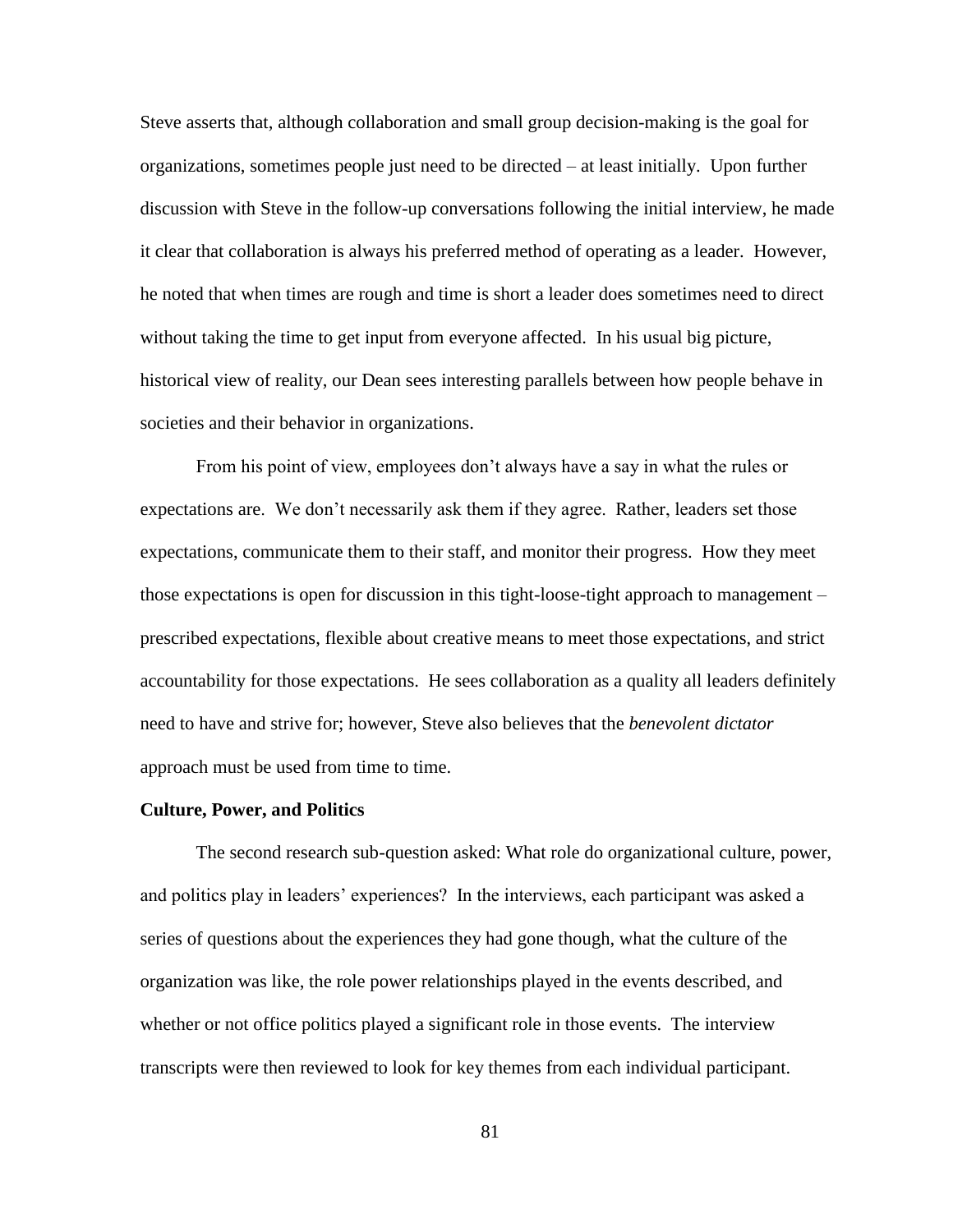Those individual common themes were shared with each participant and discussed to ensure that the essences of the experiences had been captured. The individual analyses for each participant were then reviewed and a composite analysis was created in order to arrive at a close approximation of the universal experience for the overall study group. The composite analysis was then compared to the results of a composite analysis conducted independently by a qualified third-party.

In Figure 4.2, the common themes, significant differences, and select corresponding participant quotes from this study regarding the role of culture, power, and politics are outlined.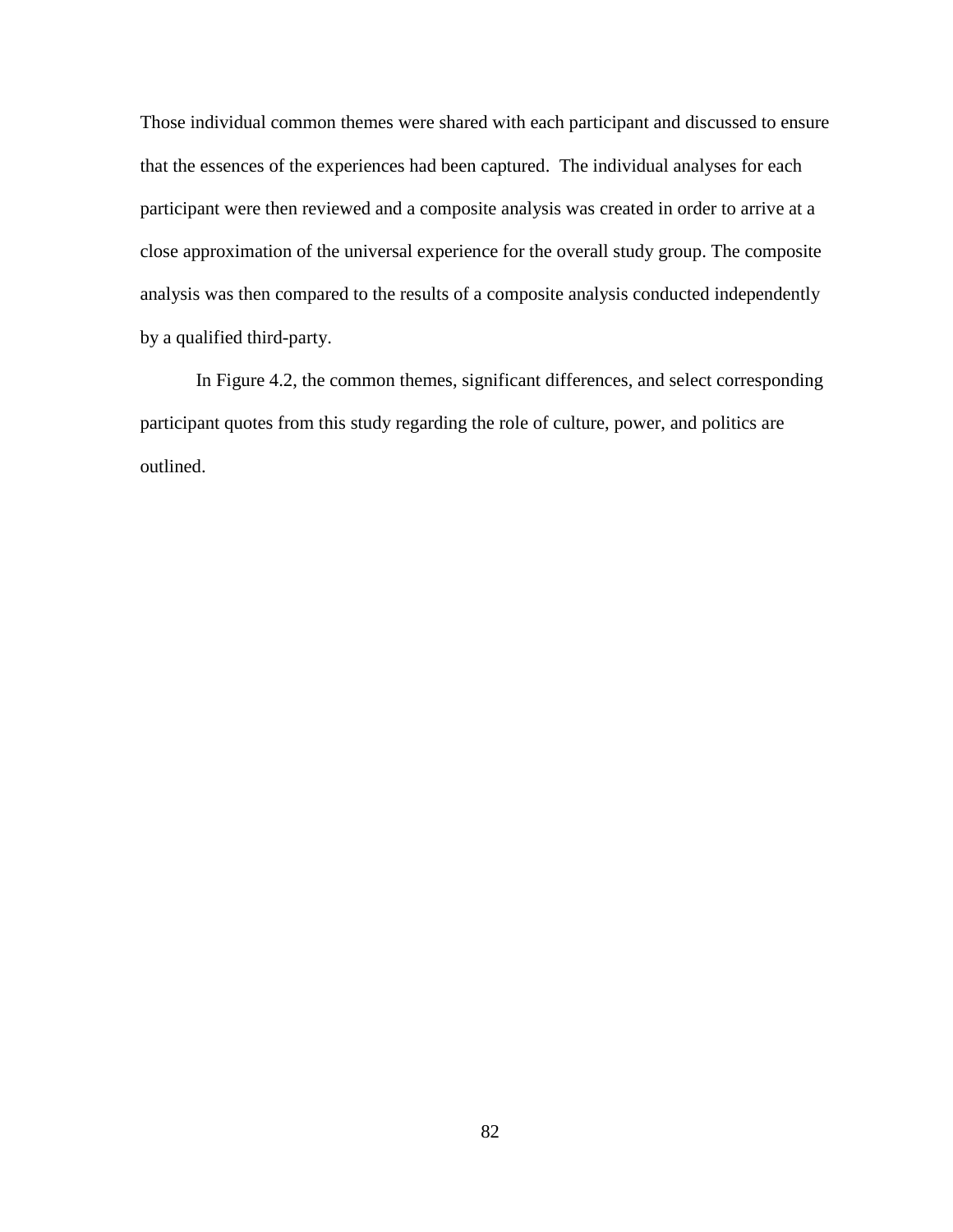| Culture                                                          |                                                                     |                                                                                                                                                                                                                                                                                                  |  |  |
|------------------------------------------------------------------|---------------------------------------------------------------------|--------------------------------------------------------------------------------------------------------------------------------------------------------------------------------------------------------------------------------------------------------------------------------------------------|--|--|
| <b>Common Themes</b>                                             | <b>Significant Differences</b>                                      | Participant Quote                                                                                                                                                                                                                                                                                |  |  |
| Transparent<br>Team-oriented<br>Mission-centered                 | <b>Silos</b><br>Reactionary                                         | We were all self-motivated, our culture<br>was, I mean, everyone on our staff was<br>a go-getter. We enjoyed winning, we<br>were competitive, we cared for one<br>another - genuinely cared for one<br>another.<br>Miranda                                                                       |  |  |
| Power                                                            |                                                                     |                                                                                                                                                                                                                                                                                                  |  |  |
| Competitive<br>Unified Leadership<br>Debate/Discussion           | Concentrated<br>$\blacksquare$<br>Profit-focused<br>$\blacksquare$  | It was very hierarchical and with no<br>room for collaboration on either side.<br>So, that was the organization that I<br>came into, and then I tried to establish a<br>little bubble at my level in which we<br>spread out and developed a more<br>collaborative effort at that level.<br>Diego |  |  |
| Politics                                                         |                                                                     |                                                                                                                                                                                                                                                                                                  |  |  |
| Accountability<br>Inclusivity<br>Safe/Caring Work<br>Environment | Cliques/Alliances<br>$\blacksquare$<br>Favoritism<br>$\blacksquare$ | The organization wanted inclusiveness.<br>They came out with a national<br>campaign, almost like a political<br>statement that went out to every<br>member in the organization. And the<br>statement was, 'We value, we honor, all<br>of our members.<br>David                                   |  |  |

## **Figure 4.2: What role do organizational culture, power, and politics play in leaders' experiences?**

**Culture.** The first theme that emerged from the analysis of the data in this

exploratory study regarding the culture of the organization in question was that of

*transparency.* The participants indicated during the course of their interviews that a culture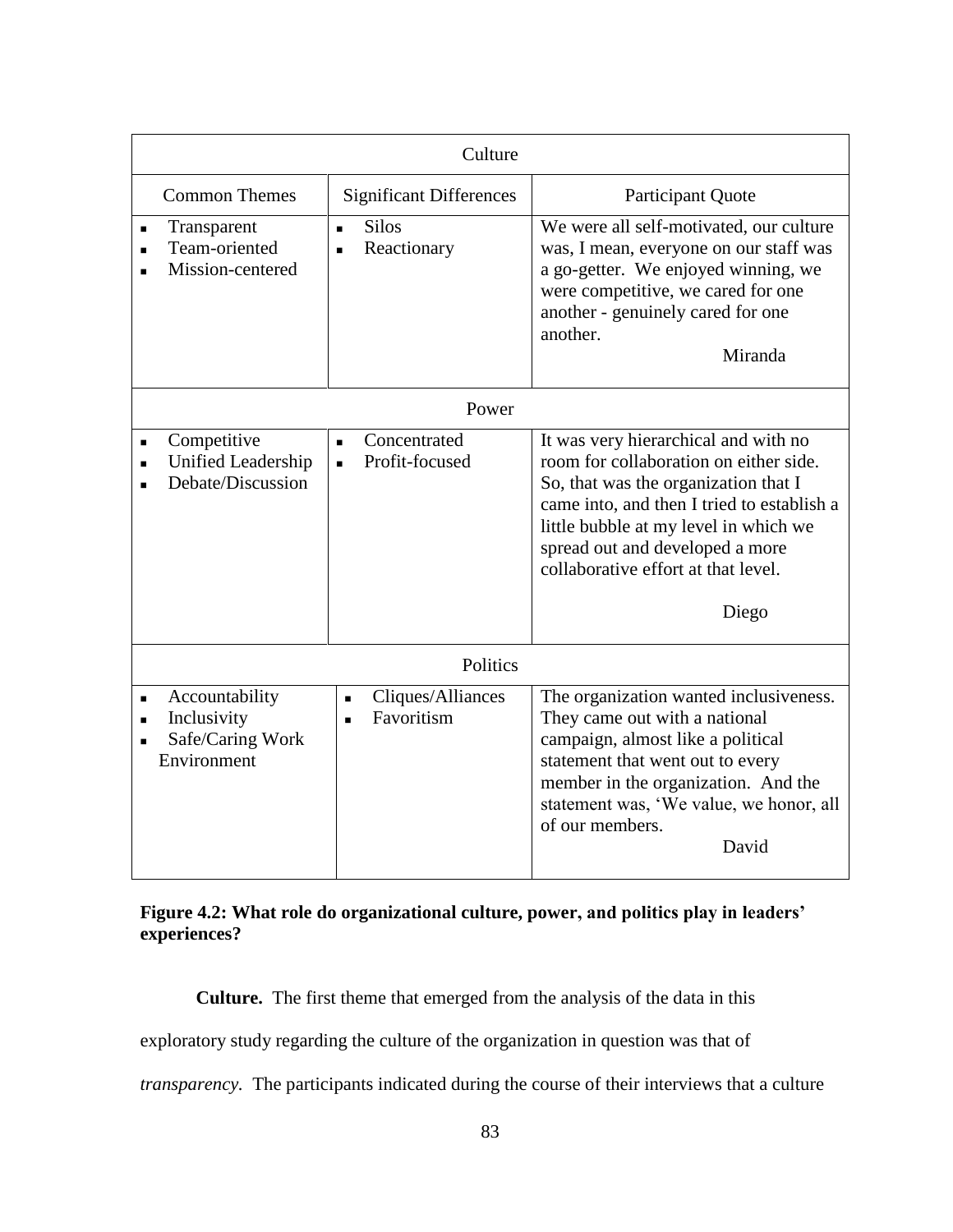of transparency was very important in order for the organization and the staff to successfully navigate the rough waters that had enveloped them. Miranda speaks of the importance of a culture of transparency as follows:

I believe we had like 25 offices. I really believe, probably from office to office and location to location, it was a different culture locally. Globally, the management style and from our corporate office probably was lacking, just in terms of their own communication, their own being on the same page, as they moved forward. But, I think on the local level, our offices were the best in the company, and it was because of the staff that we had, the ability to actually produce. We were all self-motivated, our culture was, I mean, everyone on our staff was a go-getter. We enjoyed winning, we were competitive, we cared for one another - genuinely cared for one another. So, I think we were transparent with one another.

While the company Miranda worked for did not survive, she makes a critical distinction between the "corporate culture" and the culture at the local level where she was in a leadership role. Those local offices continued to operate and produce longer than any other area of the company, largely due to the culture that had evolved in those offices. Miranda used a transparent approach to communications, decisions, and changes with her staff in the offices where she was the leader.

Secondly, I found in this study that a *team-oriented* culture was identified in the various experiences of the participants. Each of the leaders indicated that their success was very much tied to the close relationships and camaraderie that existed in their departments and/or organizations. As David described it: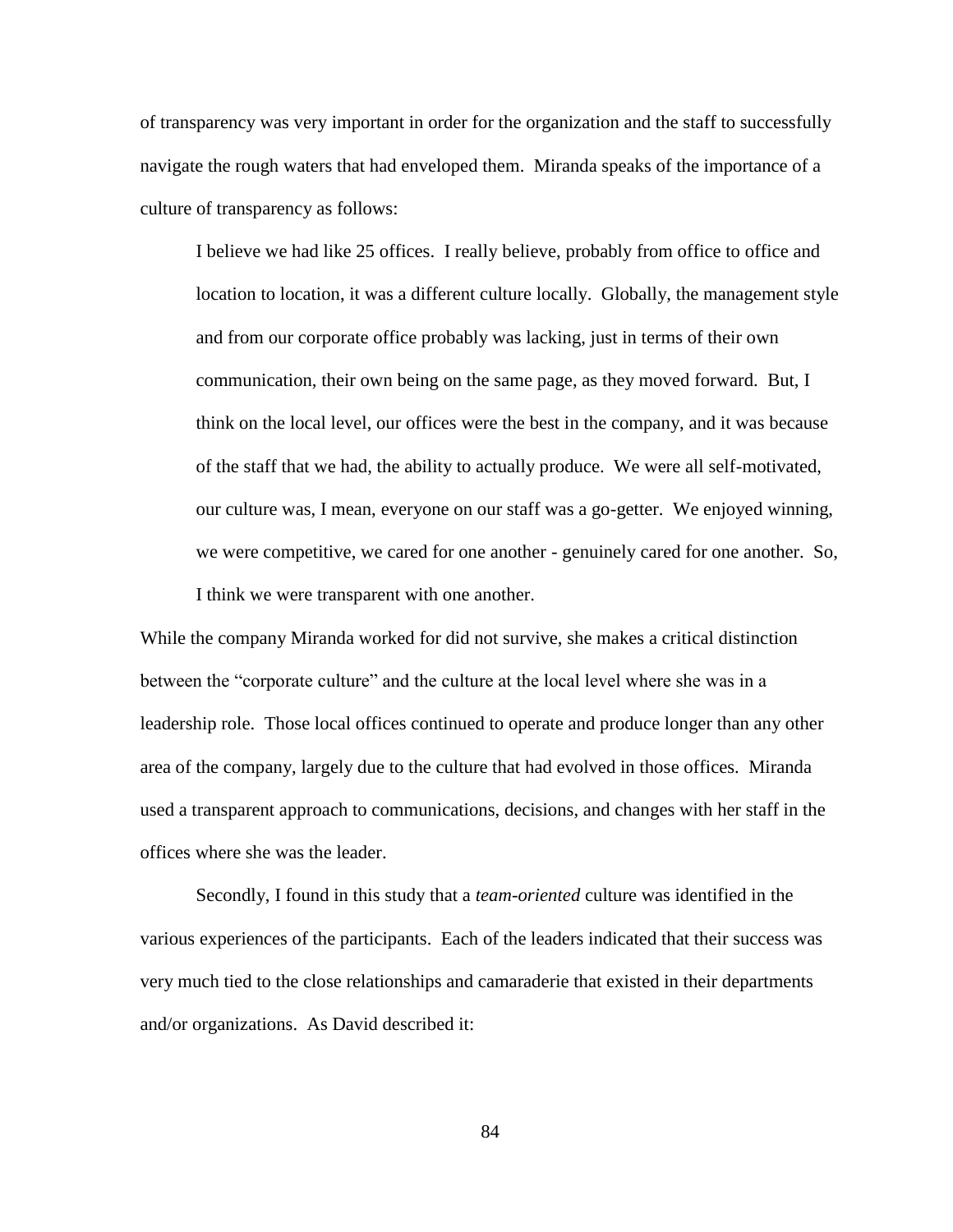I think relationships would be number one. If you are going through any major changes in any organization, whether big or small, you have to have relationships with the people that you are working with. I mean, not necessarily go out and have fun necessarily, but you need to know, you need to be able to have the time to where you have an opportunity to get that, get to know the other people. I had lots of opportunities to do that, so I knew people really well on my particular board. So, that same group, we have been connected together now for over ten years and so we email each other almost on a daily basis and so we developed a strong relationship during that process and we have continued to keep that relationship for now over ten years since we were encountering this major change with the organization.

The members of the board on which David served as a leader were a close, cohesive team that operated in a collective manner. Those relationships, as he described it, were central to the success of the endeavor. Without this team-oriented culture, they may not have successfully worked through the period of change that overtook them. David and his colleagues functioned as one unified group – almost family-like.

Thirdly, the data from this exploratory study suggested that a *mission-centered*  culture is crucial in order for an organization to adapt and grow during periods of turmoil and significant change. Without a consistent focus on the mission, vision, and values of the organization, leaders cannot lead effectively. Steve touched on this theme in a direct way:

The culture is all student-centered at our particular site, okay. And, by and large, we are a corporation with like a 127 campuses right now. We go every year to a central management team meeting some place in the nation. They have a major meeting and then the CEO, the President, sends a video to everybody for everybody to watch it.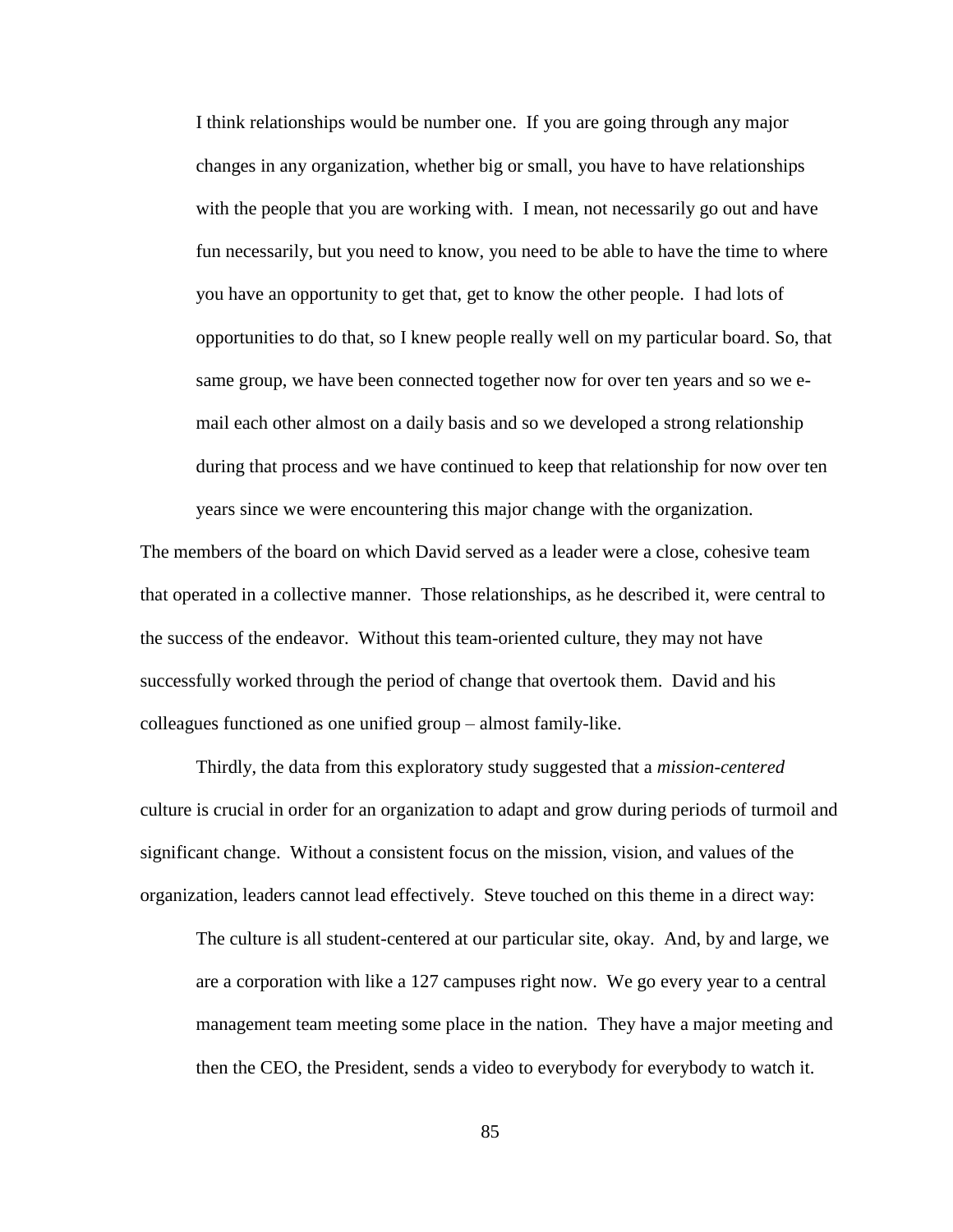And so, this last year"s was very good. The number one issue on the agenda was student success. And so, yes, we are on the New York Stock Exchange. Yes, we have to have money, we have all of these metrics that we have to follow, but the leader of the band is saying, "The way we get there is student success." So, you have to analyze what you are going to do with that.

For Steve, as Dean of his campus, every decision and action must be looked at in terms of how it contributes to the mission of the organization – student success. Everything else is secondary. Even though the organization is a for-profit enterprise, they have not lost sight of their mission. As such, the culture of the organization is nourished, sustained, and guided by that unwavering focus and vision.

In regard to significant differences that emerged from the data, I found that Sarah, Miranda, and Dolores either personally experienced or warned of an organizational culture that operates in *silos.* That is, the organization was not mission-centered or team-oriented. Rather, the various departments and divisions only looked out for their own interests. Dolores explained this concept as follows:

The culture at (Name) is that a lot of the facilities tend to operate in silos. (Name) has setup the organization to, they give out rewards, the Cup Award, CEO of the Year, CFO of the Year, things like that, Chief Nursing Officer of the Year, and basically, I think because they set it up that way, everybody wants to win, you know. So you"ve got these competing facilities, but to the community, (Name) is (Name) is (Name). If I go to (Name), I go to (Name), people do not distinguish really in their minds, the west side hospital has this, or the women"s hospital has these services. They assume (Name) is (Name) is (Name), and so it"s hard because the culture is to protect your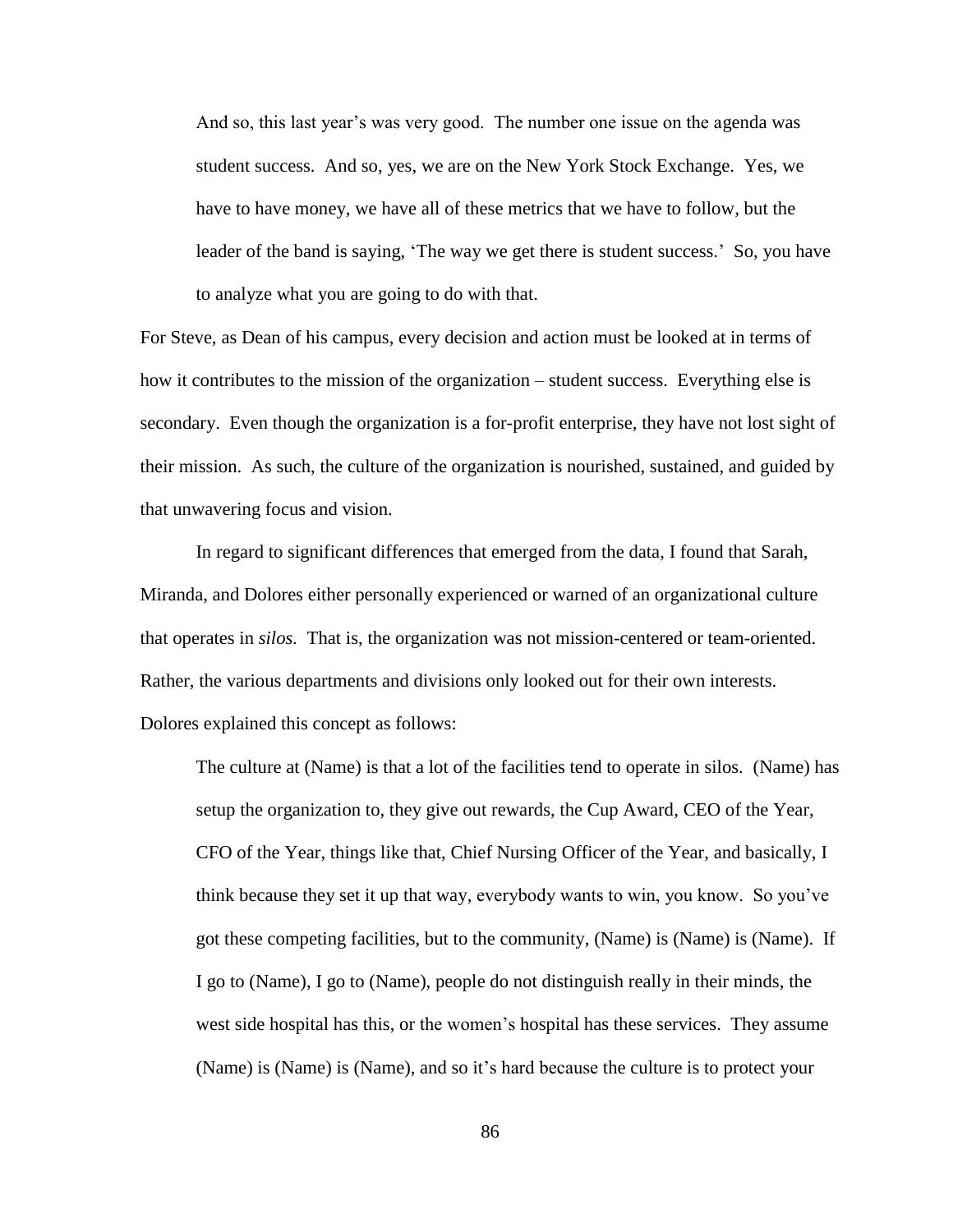own; each facility is very protective of themselves. So, I think like any organization, change is probably the area that is difficult, especially, like I said, because the culture is to operate in silos.

For Dolores, one of the toughest challenges was to deal with this silo-driven culture. In this particular healthcare system, the various divisions and facilities tend to focus only on their own best interests. The goals are facility-specific in the minds of many of the CEO"s and other local executives. Dolores" goal and focus, as a marketing director for the entire system, is to always ask what"s best for the system. This causes some friction with the local leaders, however, who tend to look only at their own facilities.

Another significant difference I found in this study was the tendency by some leaders in the organization to behave in a *reactionary* fashion. Rather than making an effort to see events in the context of the bigger picture, some leaders simply reacted to change in a reflexive manner, not pausing to ponder the meaning of those events and formulating a strategic, long term plan. Sarah put it this way:

Well, the leaders ahead of me, the President and Vice-President, just handed everything to us and said we had to go and do something. They gave us no plan. They didn't have any idea what we would be doing, but they wanted us to answer all the questions that they had. So, we turned around, another person and I, and said, and tried to develop a plan how we were going to move forward, and assume different responsibilities, and try to train our staff as quickly as we could to move forward with the company and try not to lose that much profit.

In her case, Sarah was frustrated by the senior leaders of the organization who failed to think strategically and globally. Instead, they simply reacted to events without much rhyme or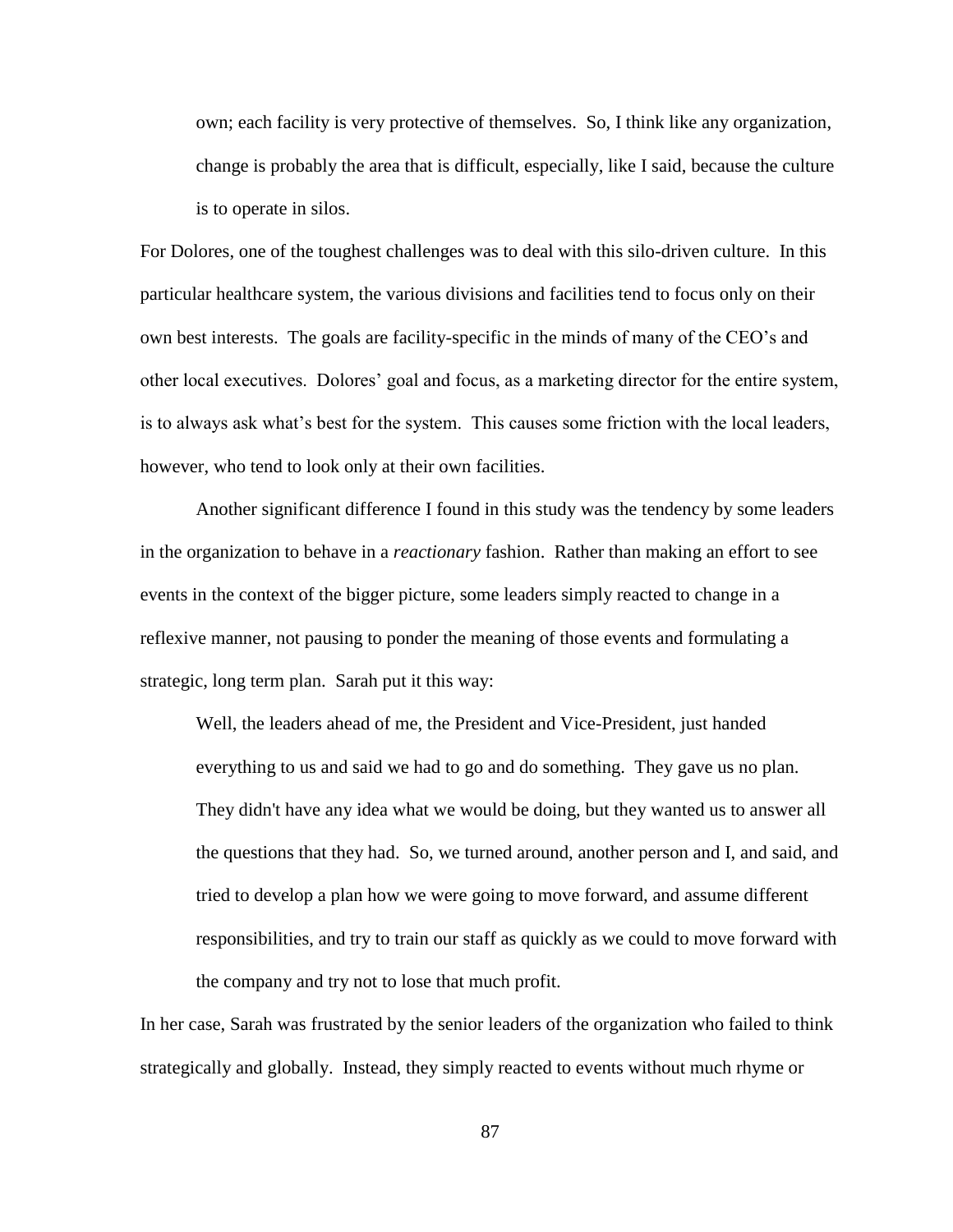reason. In fact, these particular leaders preferred to simply pass the buck down to Sarah and her colleagues in middle management. Luckily for Sarah's staff, she did think globally and took the time to formulate a long term plan to deal with the problems. While the corporate leaders of the organization behaved in a reactionary manner, Sarah clearly did not. This likely prolonged the life of the organization and certainly allowed her employees time to make a smoother transition out of the company altogether.

**Power.** It became clear in the analysis of the data in this exploratory study, regarding the concept of power, that *competition* was a key element. Each of the participants spoke about competition when asked about the role of power relationships in decisions, behaviors, or reactions to events. As Dolores described it:

We've got seven people (CEO's) telling us how they want things to go, and so me, as the local director of the marketing team, I have to decide what"s actually going to be best. I am the one who has to keep the system hat on and ask, "What"s best for the system?" I have to keep my staff onboard and on track. There are so many power struggles that go on, I think, as they don"t operate as one facility; each hospital is in competition with one another.

Dolores explained in the course of her interview that this healthy competition was good for the organization, as long as it was kept in check. Her role, as the regional marketing director for the organization, oftentimes called upon her to do just that – remind the various local leaders of the overall mission of the system. Competition can be very useful in encouraging people to meet and exceed goals, as long as it does not devolve into a win-lose proposition for the organization overall.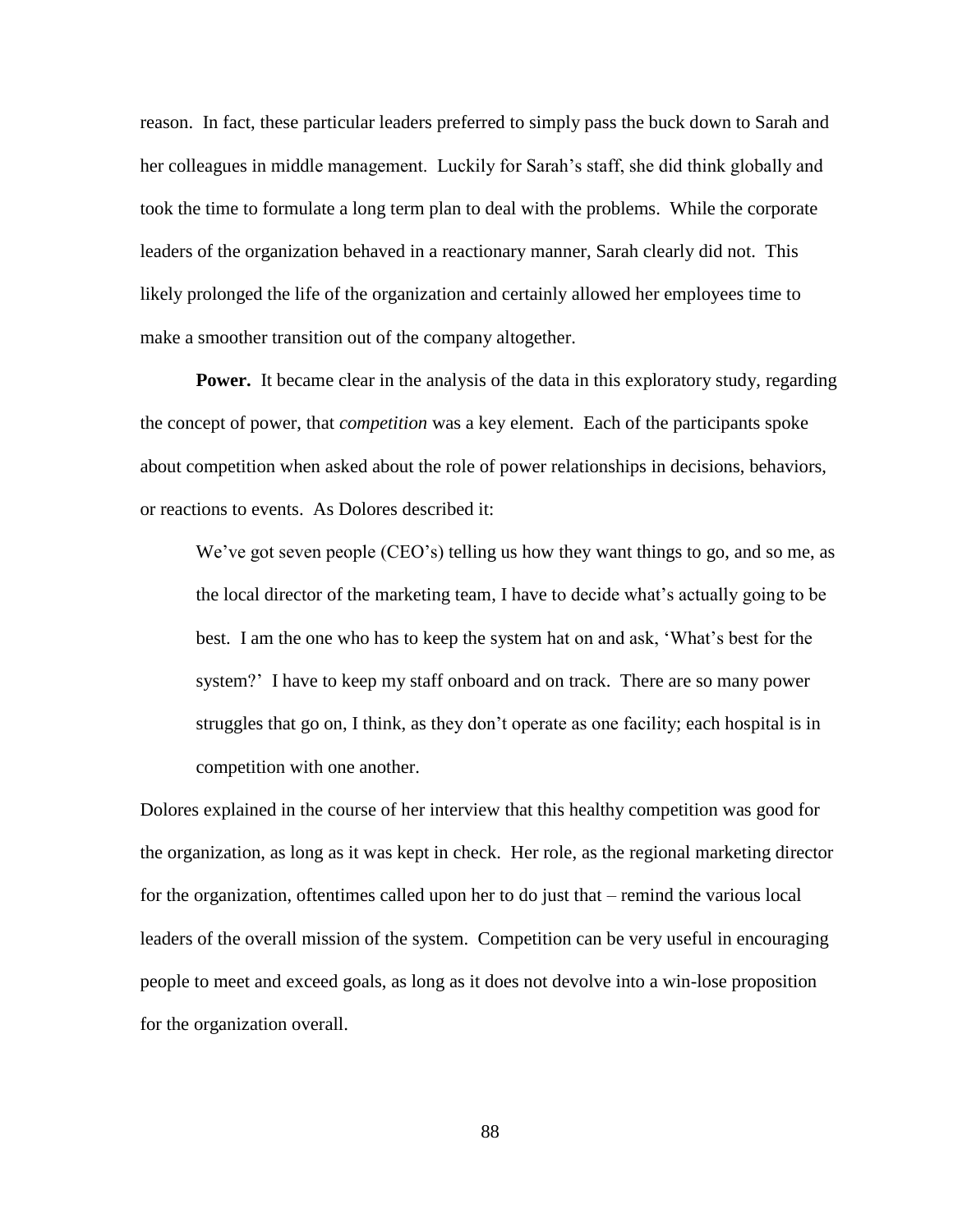Another similarity that emerged from the data regarding power relationships in the organizations described by the participants is that of *unified leadership.* In order for organizations to be effective, their leaders must all be on the same page. This is not to say that healthy disagreements won"t occur. On the contrary, they should be encouraged. It means that, ultimately, leaders must coalesce around the common goal and mission of the organization. As Steve said, "So, we just have to work it out. But, again, we are all pretty blunt with one another. And I don"t, you know, I don"t try to sidestep any issues. Because of the new director we have, he shares the same view. He is not going to put up with it either." Our Dean stressed the fact that this sort of unified leadership is critical to success. The ship won"t get anywhere if leaders are all paddling in a different direction. They will simply go in circles.

This leads us to the central role of *debate and discussion* regarding power relationships. As noted above, unified leadership does not mean that there is no room for disagreements or differing ideas about how to proceed. Debate and discussion is an important tool that leaders can use to arrive at creative and innovative solutions to problems, especially in times of crisis. Once again, our Dean lays it out plainly when he says:

We are all comfortable with one another. Everybody"s vocal and they have the right to disagree with me and, in the end, they know that I hold the right to make the final decision and sometimes it's 'no.' And, I don't want to hear it about because, I mean, I'm pretty blunt about that kind of stuff. I'm blunt, I'm honest with people but, like I

say, I have such a wonderful team that I don"t have to worry about that a whole lot. Steve is open to debate and discussion with his team. He doesn"t shy away from conflict; he embraces it with an open mind. However, once the decision is made, he does expect that the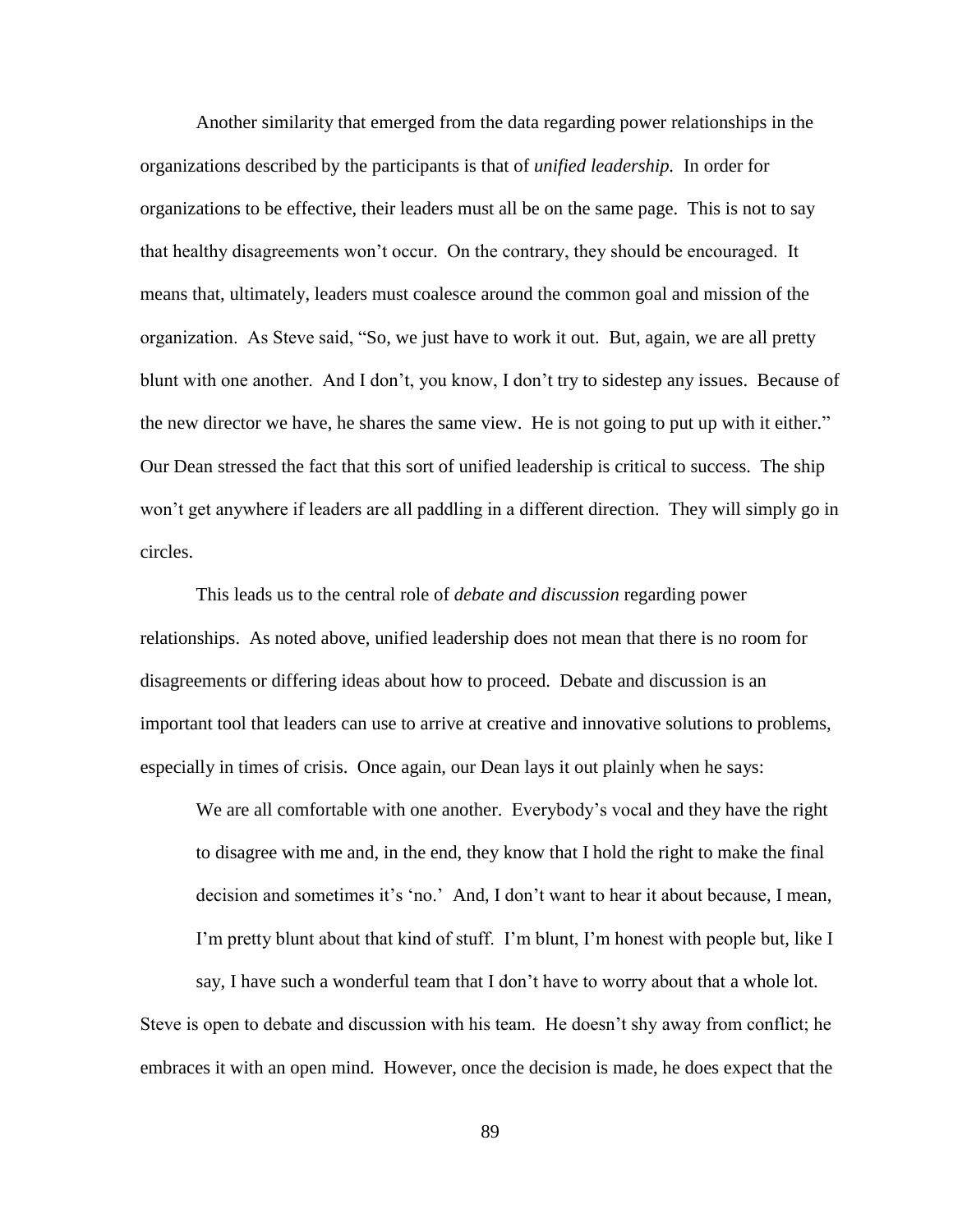team will support that decision. By all means feel free to disagree and debate, but once a decision has been made every employee is expected to support it and follow through as agreed.

In terms of significant differences that emerged from the data around the question of power relationships, the first would be that power was *concentrated,* or hierarchical in nature. While all of the participants demonstrated the common leadership quality of collaboration personally, it did become apparent that some had experienced the negative consequences of concentrated or top-down power relationships as well. When asked about power relationships at the treatment facility where he had served as the director, Diego replied:

It was very hierarchical and with no room for collaboration on either side. So, that was the organization that I came into, and then I tried to establish a little bubble at my level in which we spread out and developed a more collaborative effort at that level. And that helped the ultimate, let's say the ultimate CEO of the organization. He also explored for himself a different type of organizational style for the future, as a result

The distinction drawn by Diego between his own view of power and that of the hierarchy of the organization is interesting to note. As he states above, the power relationships in the organization were clearly hierarchical, with power concentrated at the top. Diego, on the other hand, came into the organization and proceeded to affect a shift away from this structure to a more collaborative and shared use of power, at least at his own level or "little bubble." Apparently, largely due to Diego's efforts and the turmoil and publicity that befell the organization, the "ultimate" CEO also began to experiment with this less hierarchical,

of the type of publicity and the response that was being given at the time.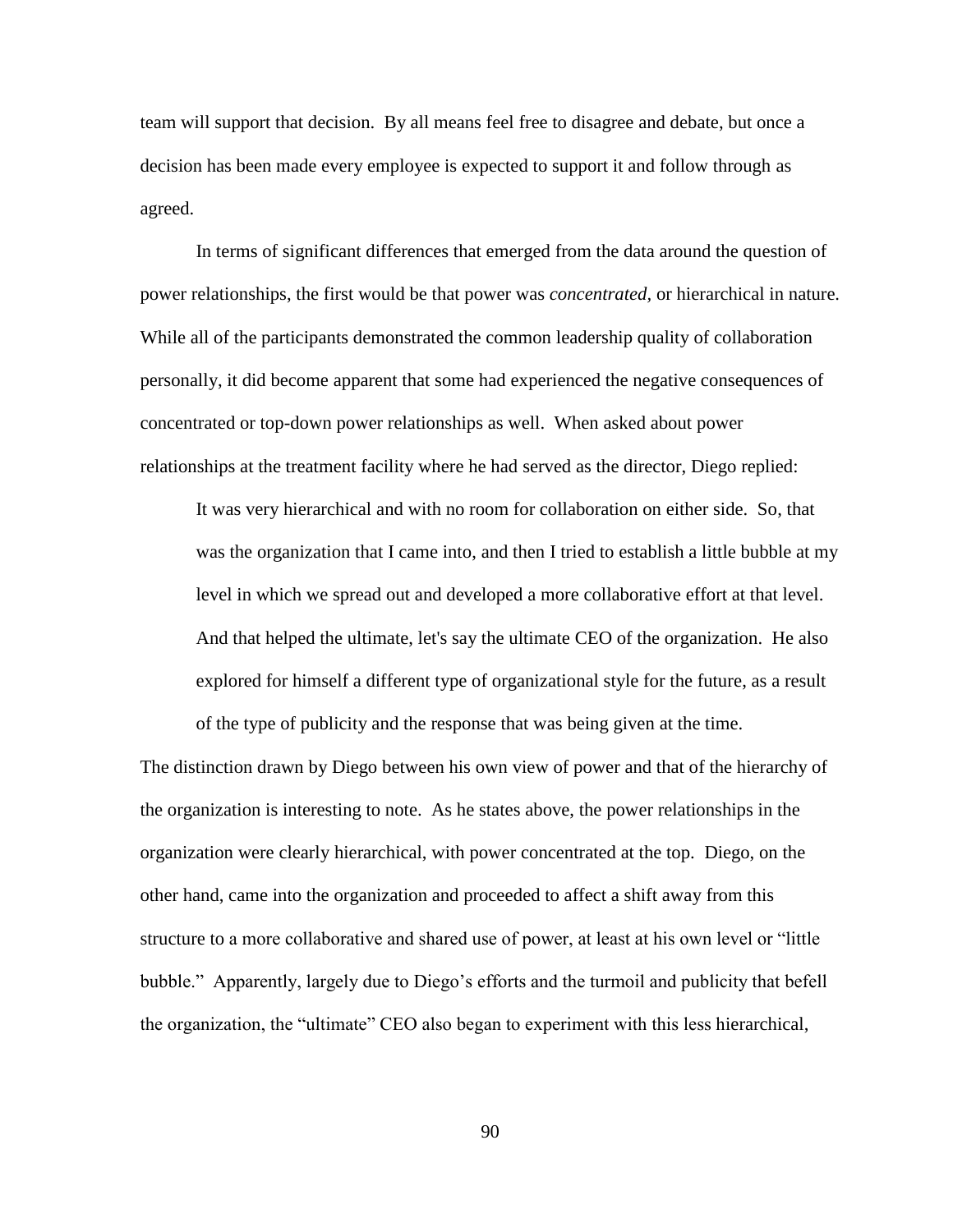concentrated use of power. This is a refreshing thought, indeed, as Diego was able to initiate a cultural change regarding power organization-wide.

The second significant difference that emerged from the data analysis in this study is that power may be used in a primarily *profit-focused* way. In other words, the organizational power relationships and leadership structure are aligned in such a way that the pursuit of profit outweighs every other consideration, including staff. This was clearly the case for Sarah, where the senior leaders in her organization based every decision on purely financial considerations. As Sarah explained:

The first time that we were told that the company was going to change and we"re going to be looking at different profit margins, the choices of this company came down to financial decisions. It was definitely not staff decisions. So, when the accountant told us we needed to cut our budget immediately, then we had to immediately determine which people were going to be let go, and that was tough because there were some people, we knew that the lowest performers were going to be the ones that were let go, and some of those I knew needed their jobs, but it had to happen. So, it was very difficult for me to go through and go to the offices and terminate folks.

For Sarah, it was obvious that the top leadership of the organization based all decisions, especially during this period of significant change, on how to maximize their profit. As she describes above, the well-being of the staff was not a serious consideration for those senior leaders in the corporate office. This was a painful experience for Sarah in that she was the one who had to carry out those decisions and terminate many members of her staff. Throughout her interview and follow up conversations, Sarah visits this theme with regret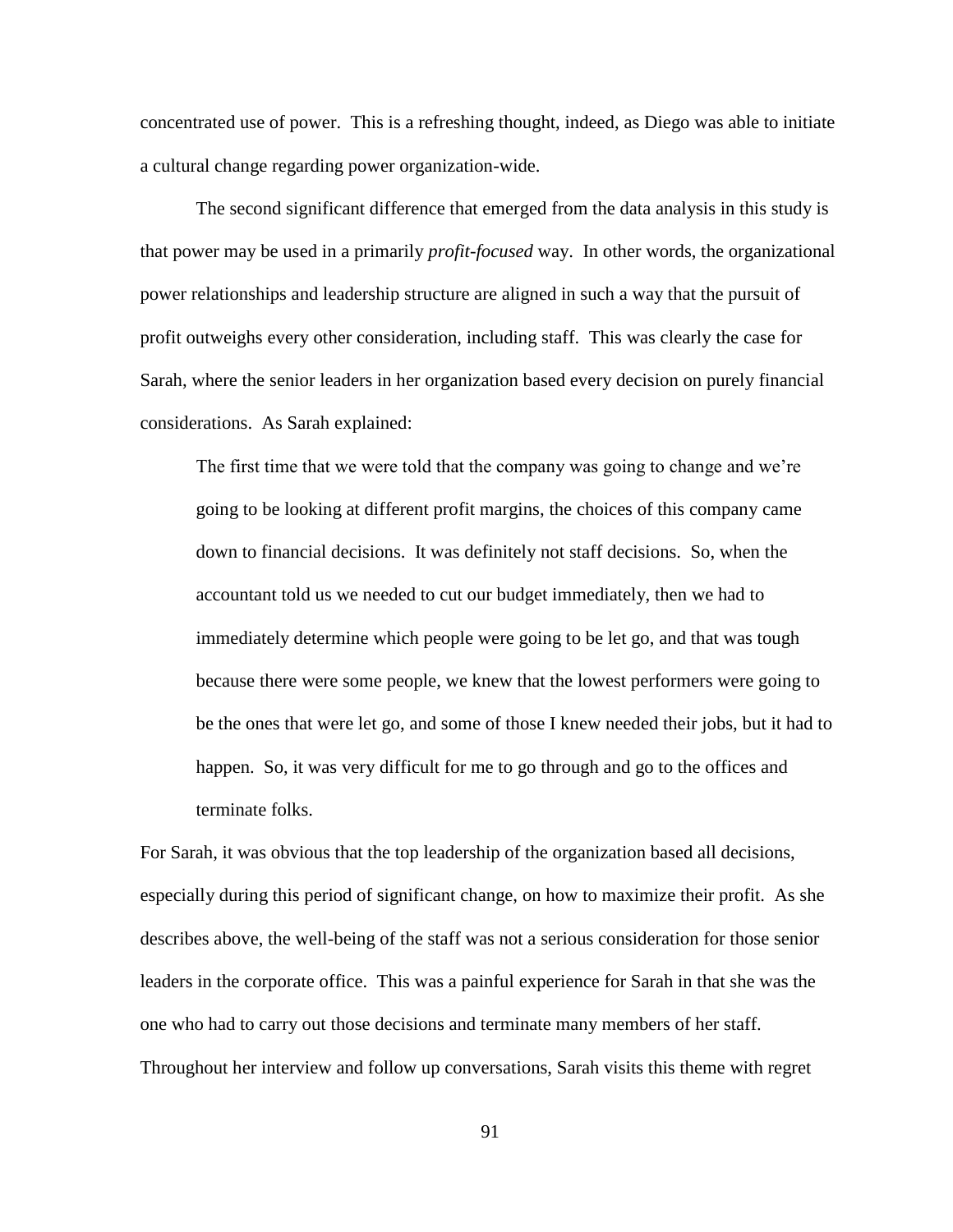that the senior leaders in the organization failed to think strategically and adapt to the events rather than react based on short-term financial considerations. In the end, Sarah was right, as that organization slowly withered and died.

**Politics.** The first common theme that surfaced in this exploratory study regarding the role of politics in the experiences of the participants is that of *accountability.* Each of the participants spoke of this theme during the course of their interviews, with particular emphasis on the importance of fairness and having common goals. Steve, our Dean, put it this way when asked about the role of politics in his organization:

Not within the education side, but we have to mix it up with five other, four other departments, and there the politics can give somebody some angst. Okay, and when we work with marketing, the head of marketing can be very difficult to deal with, but we are all responsible. We are all responsible for everybody else"s goals. So, we just have to work it out, but, again, we are all pretty blunt with one another. And I don't, you know, I don"t try to sidestep any issues because of the new director we have, he shares the same view. He is not going to put up with it either.

In this organization, people are held accountable in an open, fair, and transparent manner. Although there may be some competition or difficult relationships among leaders and departments, everyone has the same primary goal – student success. As Steve indicates in his typically blunt style, it's understood throughout the organization that everything else is secondary and political games will not be tolerated. The senior leader of the organization has set the tone regarding accountability. There is clearly no ambiguity as to what the expectations are for his directors, chairs, faculty, and staff.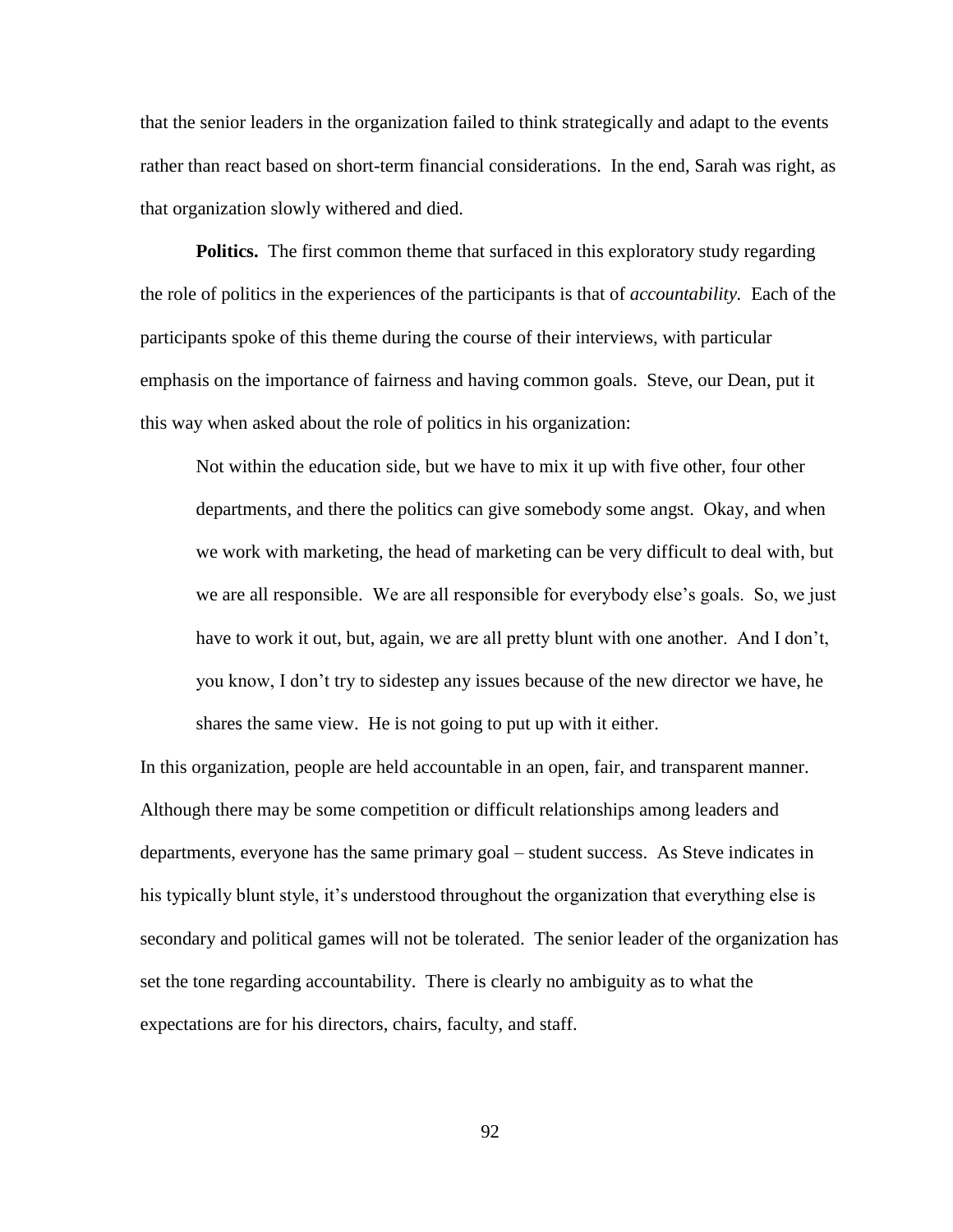The importance of *inclusivity* became apparent as well in the data analysis process. Most of the participants indicated that a collaborative and inclusive approach was the way in which they operated as leaders. This theme is slightly different from the common leadership quality of collaboration discussed above, as it really focuses on the importance of ensuring that everyone is invited to participate on teams, projects, and decision-making entities. David expressed the importance of inclusivity as follows:

The organization wanted inclusiveness. They came out with, I think, it's been four years ago, with a national campaign, but almost like a political statement that went out to every member in the organization of about 80,000 people. And the statement was, 'We value, we honor, all of our members, regardless of their membership status: students, PT's, PTA's, it doesn't matter what their membership is; we value all of them." So that"s what came out, I think, what has evolved from some of those initial discussions of making substantial changes.

As David explains, inclusivity is more than collaboration; it goes an important step further. After all, you could collaborate with the same people over and over again, leaving others out. For this organization, inclusivity meant that everyone was guaranteed the right to full participation, benefits, and membership – no matter their status or title.

The next significant similarity that emerged in this exploratory study regarding the role of politics is the importance of a *safe/caring work environment.* In order for leaders and their staff to function effectively, it is vitally important that the organization provide a work environment that is supportive, nurturing, and appropriate for the tasks at hand. Miranda touched on this concept in describing the offices where she served as manager: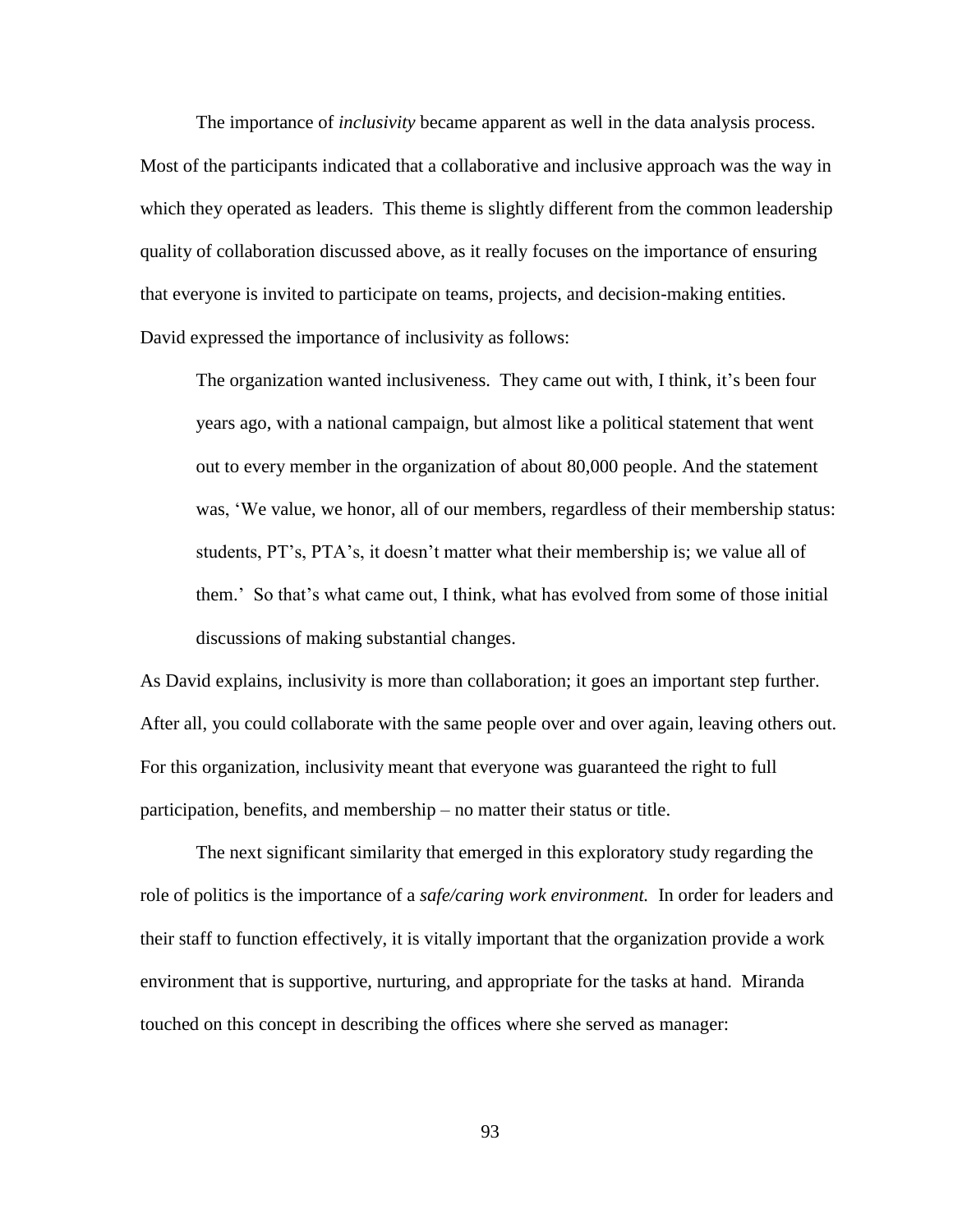We cared for one another, genuinely cared for one another. We had a safe place to voice our concerns and, I think because of that, we were able to move forward and actually reach our goals, assist one another, and work as a team. There was a lot of camaraderie within our local offices around all of these different aspects. Overall, we had a positive attitude. I think the collaboration, the transparency, and the competition allowed us to thrive through all of those years in those offices.

While the corporate office and other divisions of the organization did not sustain such environments, Miranda"s offices prided themselves on their safe/caring work environment. Very much like one"s home life, the nature of the work environment will have an enormous impact on one"s happiness, creativity, and productivity. In order to maximize each of these characteristics, the work environment in an organization must be safe, caring, and supportive. It is one of the primary responsibilities of every leader to help establish, protect, and sustain such an environment.

As we have seen thus far in regard to the role of politics, the universal themes that were gleaned from our research included accountability, inclusivity, and a safe/caring work environment. While these were discussed to some extent by each of the participants, one significant difference that emerged was that of *cliques and alliances.* This was apparent for Sarah as she described the senior leadership in her organization"s corporate office, especially in regard to the role of the mysterious accountant. Diego, director of the treatment facility, described his experience with cliques and alliances as follows:

Some people, consciously or unconsciously, used the opportunity to ingratiate themselves with either myself or form alliances with other individuals in terms of if this scenario or that scenario was going to happen, whether that was true or not. The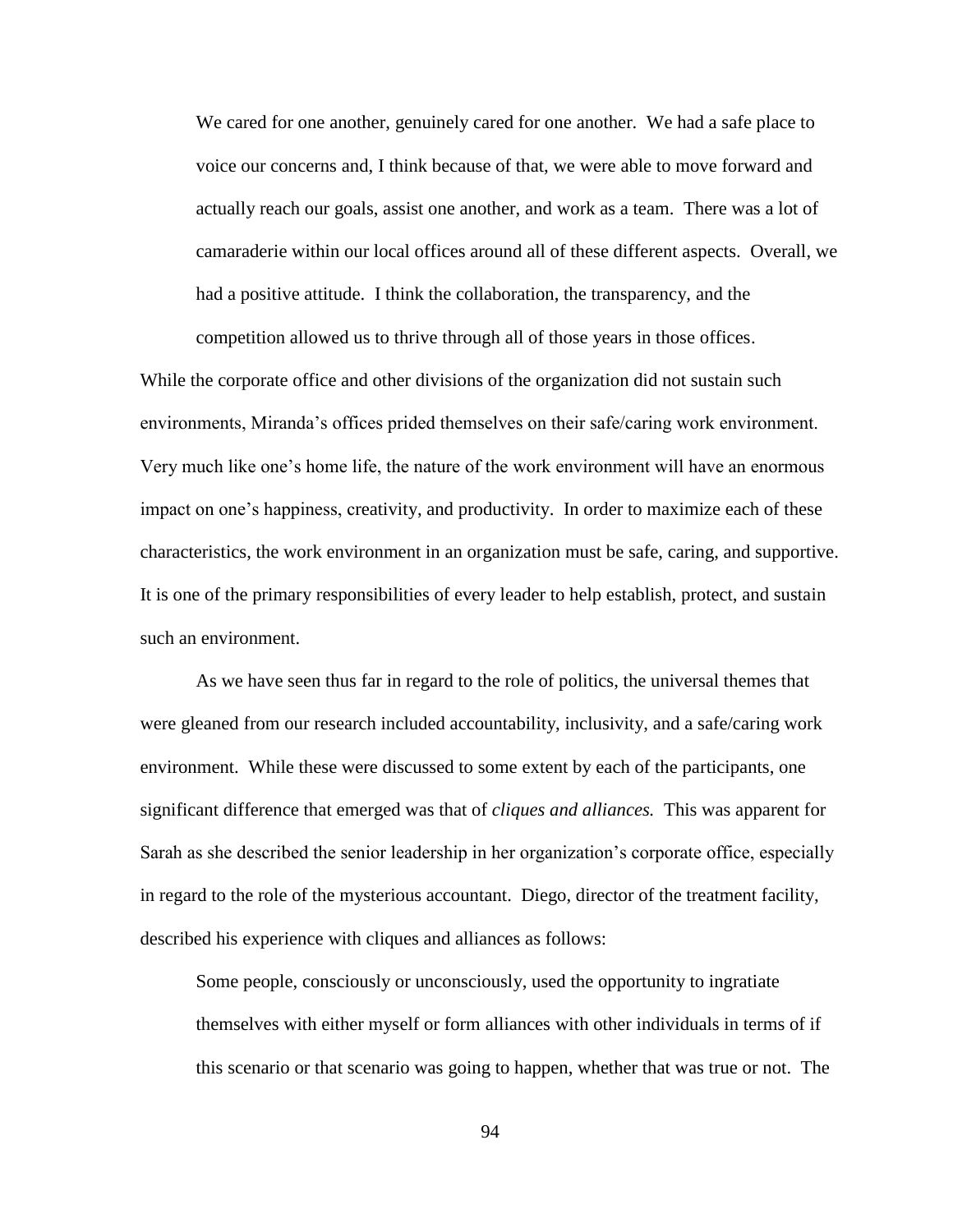politics involved was that it depended on who was perceived to have the most power. People were clustered along the lines of power, or that perception of power, within the organization. So, I tried to consolidate the energy that"s expended in terms of cliques or gossip or those kinds of office politics, so that everything ultimately comes to me, and then I can respond directly to that.

As Diego recounts his experience, it was clearly a struggle for him to confront the existence of cliques and alliances in his organization as it strove to withstand the chaotic swirl of publicity that surrounded it. These groups, aligned along lines of perceived power, threatened to derail Diego"s efforts to lead the organization during this difficult period. The overall goal and mission of the facility could have easily been eclipsed by the self-interest, divisiveness, and jockeying that classically accompaniers the formation of cliques and alliances. As the Director, Diego was astute enough to recognize this phenomenon and work to block and defuse it in his organization. Listening to Diego"s recollection of his experience, it is hard to imagine how they could have weathered the storm otherwise.

Another significant difference that I found in this exploratory study around the question of politics is the problem of *favoritism*. While Diego indicated that he intentionally worked to avoid and dispel any whiff of favoritism in his organization, Sarah had quite a different experience. She illustrated her point using the following example:

It is a very interesting story. About the time we were opening a (Name of City) office, and we had – I had – made great inroads into some great accounts out there, and we really needed to get a full-time person out there. So we were hiring a fulltime person, she was at our executive office, and we were trying to find a bigger spot. We made a big deal of the VP and me going to (Name of City) and interviewing a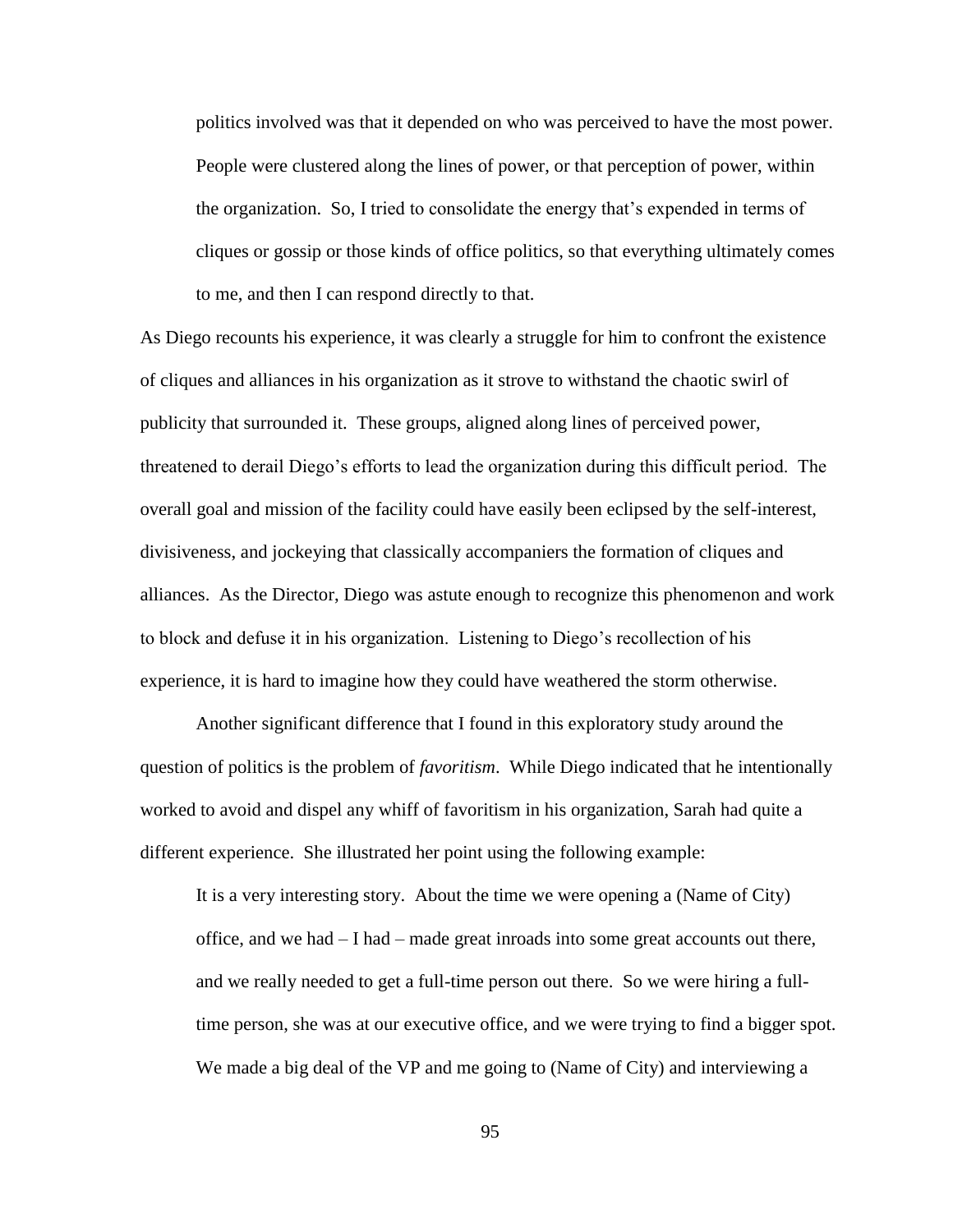potential secretary for the office out there. I remember meeting her at a restaurant, and the VP and I we had a regular interview for about an hour. She seemed lovely, so we were thinking about hiring her, going through checking references, etc. So, we come back home, go through the rigmarole and hired her and she ended up being a fine secretary. When the company was slowing down and going under, the truth came to fruition, which was that the VP had met this girl long before we interviewed her. She (the VP) had met her through the realtor of where they bought their home out in (Name of City) and had told her to pretend that the VP didn"t know her, and

just go through the interview with me. So I think that pretty much tells the story. While this story may demonstrate one of the more extreme displays of favoritism, Sarah indicated that she had witnessed many more subtle acts of favoritism throughout her time in the organization – especially around family members of top executives. This favoritism existed primarily in the corporate office and was practiced mainly by the senior leadership of the organization.

For her part, Sarah made it clear that no such favoritism existed in her region of the company. On the contrary, when it came time to let people go, Sarah based those decisions purely on performance and productivity. As she said, "As far as favoritism, I don't think that even if somebody was somebody"s best friend, if they weren"t performing, I don"t think they would have been allowed to stay." This is one lesson the senior leadership of the now defunct company could have clearly learned from one of their regional directors.

## **Complex Adaptive Systems, Quantum Physics, and Self-organizing Systems**

The third research sub-question asked: How can the theories of complex adaptive systems, quantum physics, and self-organizing systems help to explain, understand, and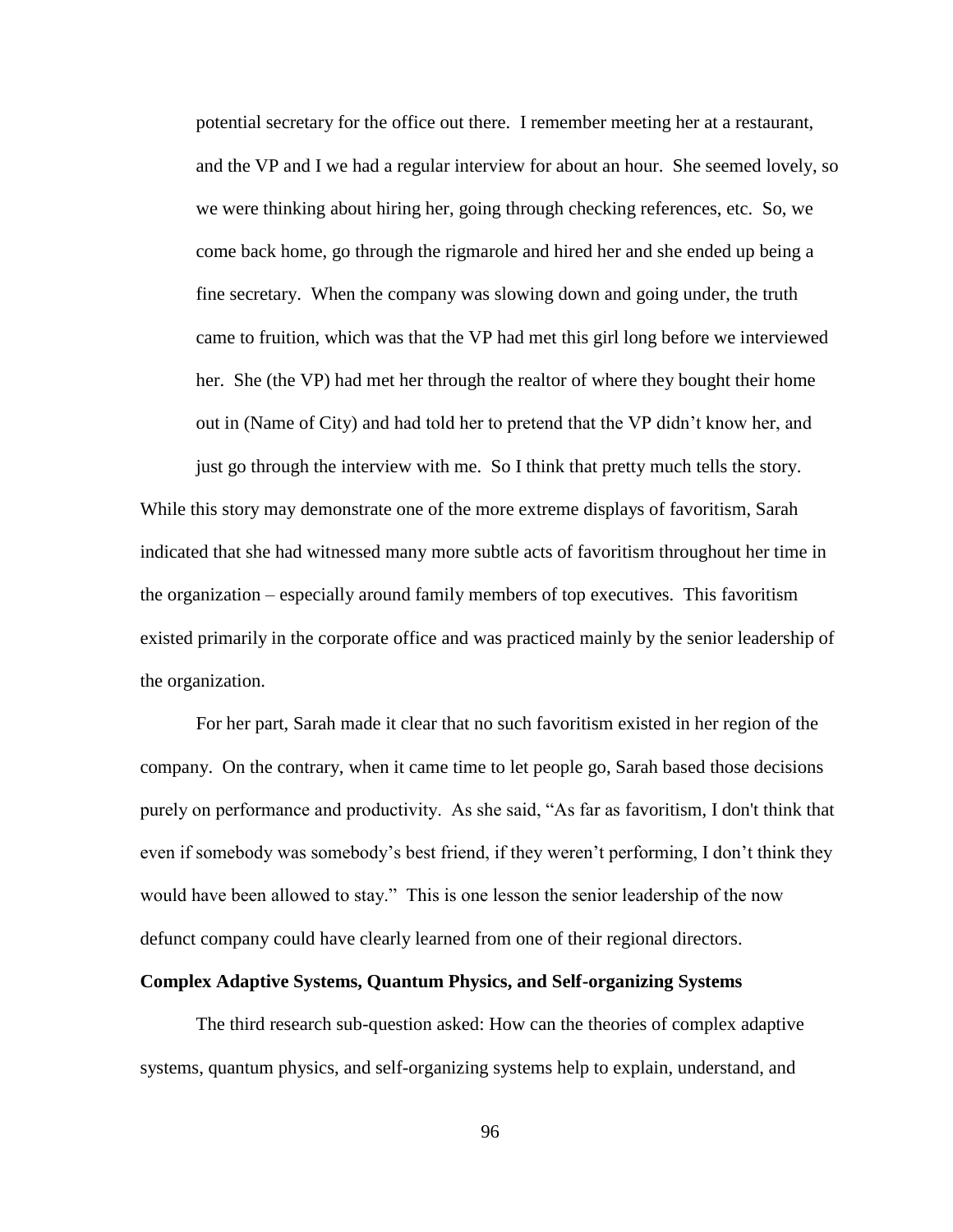interpret these experiences? In the interviews, each participant was asked a series of questions about the experiences they had gone though, how they tried to deal with the situation, how they addressed the concerns of others, how they were affected by the experience, and whether they saw a common theme in retrospect. The interview transcripts were then reviewed to look for key themes from each individual participant. Those individual common themes were shared with each participant and discussed to ensure that the essences of the experiences had been captured. The individual analyses for each participant were then reviewed and a composite analysis was created in order to arrive at a close approximation of the universal experience for the overall study group. The composite analysis was then compared to the results of a composite analysis conducted independently by a qualified third-party.

In Figure 4.3, the common themes, along with an interesting participant comment, that emerged from this study regarding the role of complex adaptive systems theory, quantum physics, and self-organizing systems theory are outlined. It is important to note that no significant differences were found among the participants in relation to this research question.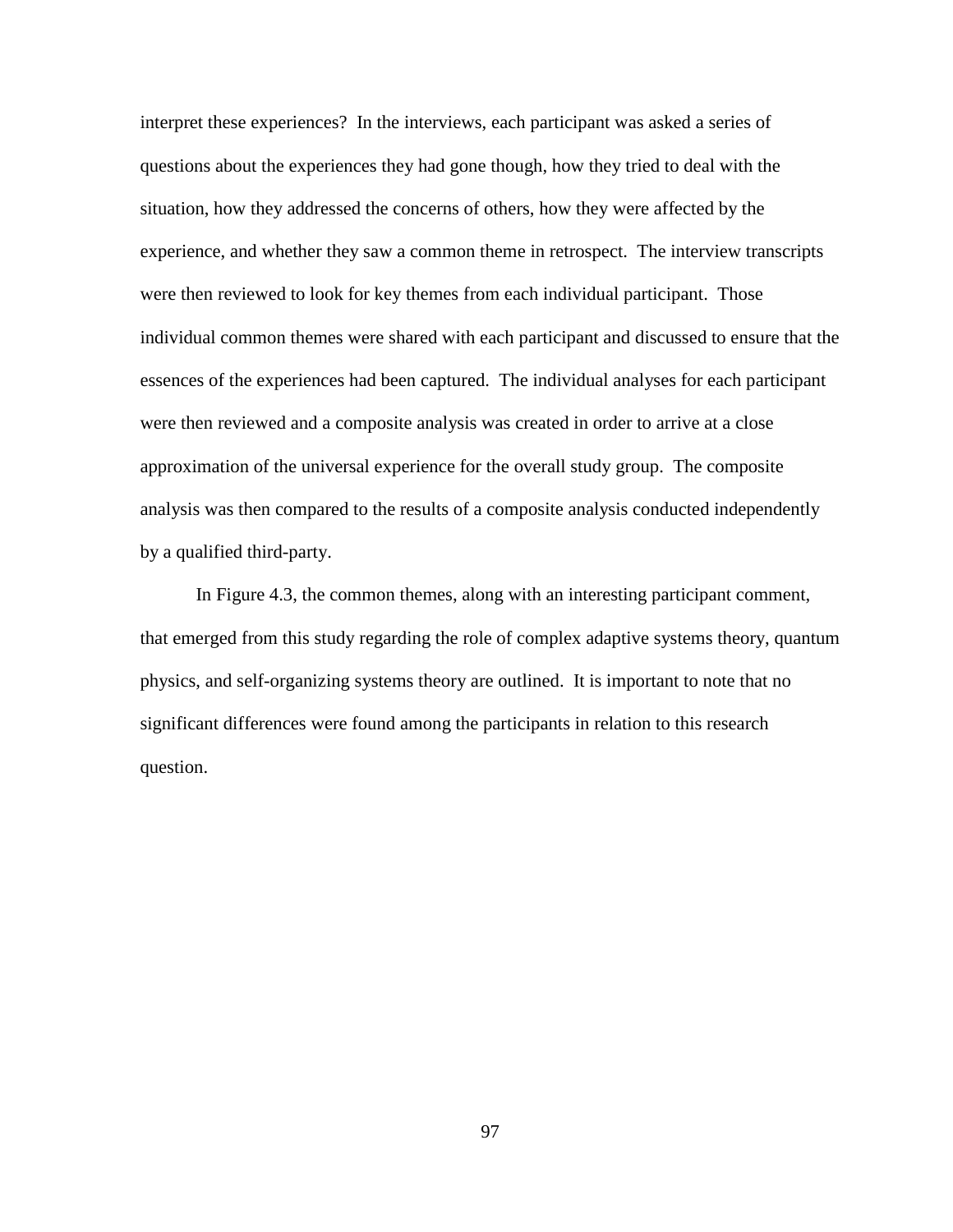|                                  | <b>Complex Adaptive Systems</b>                             | <b>Participant Quote</b>                                                                                                                                                                                                                                                                                                                                                                                                                                                                                                                         |
|----------------------------------|-------------------------------------------------------------|--------------------------------------------------------------------------------------------------------------------------------------------------------------------------------------------------------------------------------------------------------------------------------------------------------------------------------------------------------------------------------------------------------------------------------------------------------------------------------------------------------------------------------------------------|
| $\blacksquare$<br>$\blacksquare$ | Networking<br>Empowerment<br>Systems thinking               | Another thing I learned is that to be a manager you<br>don't have to be a micro-manager. Sometimes you<br>have to be with certain people and you have to learn<br>who those people are, but I think the most important<br>thing is you're helping them manage their own<br>projects.<br><b>Dolores</b>                                                                                                                                                                                                                                           |
|                                  | <b>Quantum Physics</b>                                      | <b>Participant Quote</b>                                                                                                                                                                                                                                                                                                                                                                                                                                                                                                                         |
|                                  | Interrelatedness<br>Perception<br>Willpower                 | I don't think of things as fearful; I actually embrace<br>all changes whether I expect them or don't expect<br>them. I ask, 'Why is this change coming forth?' It<br>basically means it's time to move to another level.<br>So, now I just embrace those changes and it has<br>created just so much fun for me. It literally has<br>created fun about what's next in your life, you<br>know, and to move into that and see what things that<br>you may have had inside you that have been<br>dormant, or you don't even know existed.<br>Miranda |
|                                  | Self-organizing Systems                                     | <b>Participant Quote</b>                                                                                                                                                                                                                                                                                                                                                                                                                                                                                                                         |
|                                  | Necessity of Change<br><b>Apparent Chaos</b><br>Flexibility | I think that I am a different management style as the<br>environment requires me to be. So, I think if there<br>is something where you need a stronger leader than<br>that's what I'm going to be. But, I try to read my<br>staff and see what type of management style works<br>best for them. Maybe I'm more of a chameleon that<br>way.<br>Sarah                                                                                                                                                                                              |

# **Figure 4.3: How can the theories of complex adaptive systems, quantum physics, and self-organizing systems help to explain, understand, and interpret these experiences?**

**Complex Adaptive Systems.** The first prominent characteristic that surfaced in this

exploratory study regarding complex adaptive systems theory in the experiences of the

participants is that of *networking.* As is central to the premise of this theory, relationships are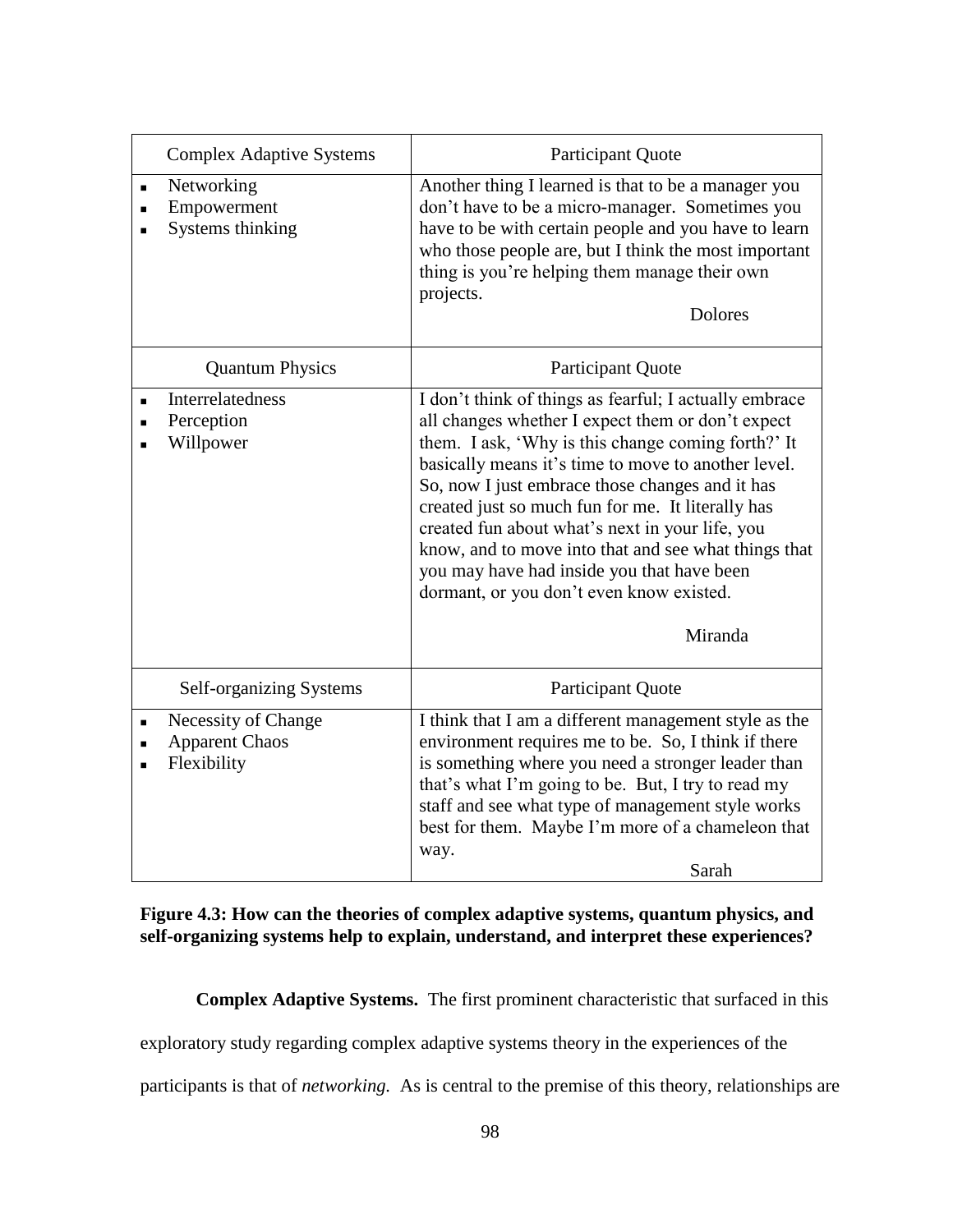absolutely critical to the success of any leader in an organization. This would correlate with the common themes presented above of collaboration, communication, and team-orientation. As David described this concept in his interview:

I think relationships would be number one. If you are going through any major changes in any organization, whether big or small, you have to have relationships with the people that you are working with. And, by relationships I mean not necessarily go out and have fun necessarily, but you need to know, you need to be able to have the time to where you have an opportunity to get to know the other person. I had a lot of opportunities to do that, so I knew people really well. On my particular board we have lots of retreat types of things, and some were outside of the organization.

For David, the establishing and nurturing of interpersonal relationships proved to be number one on his list of requirements for success. This focus on the importance of networking with his colleagues, in and out of the work environment, can be found throughout his interview. Ultimately, the bonds formed through this networking process proved to be strong enough to withstand the attempt to tear apart the professional association where he served as a board member. Due to those relationships, the people in the three different boards simply could not bring themselves to separate or disenfranchise other members of the association. Networking laid the solid foundation that could not be broken, even by the intense pressure that was placed upon them.

Another result regarding the implications from complex adaptive systems theory that emerged from my research involves the idea of *empowerment.* Not only do effective leaders need to be able to network with others in the organization, but they also need to allow a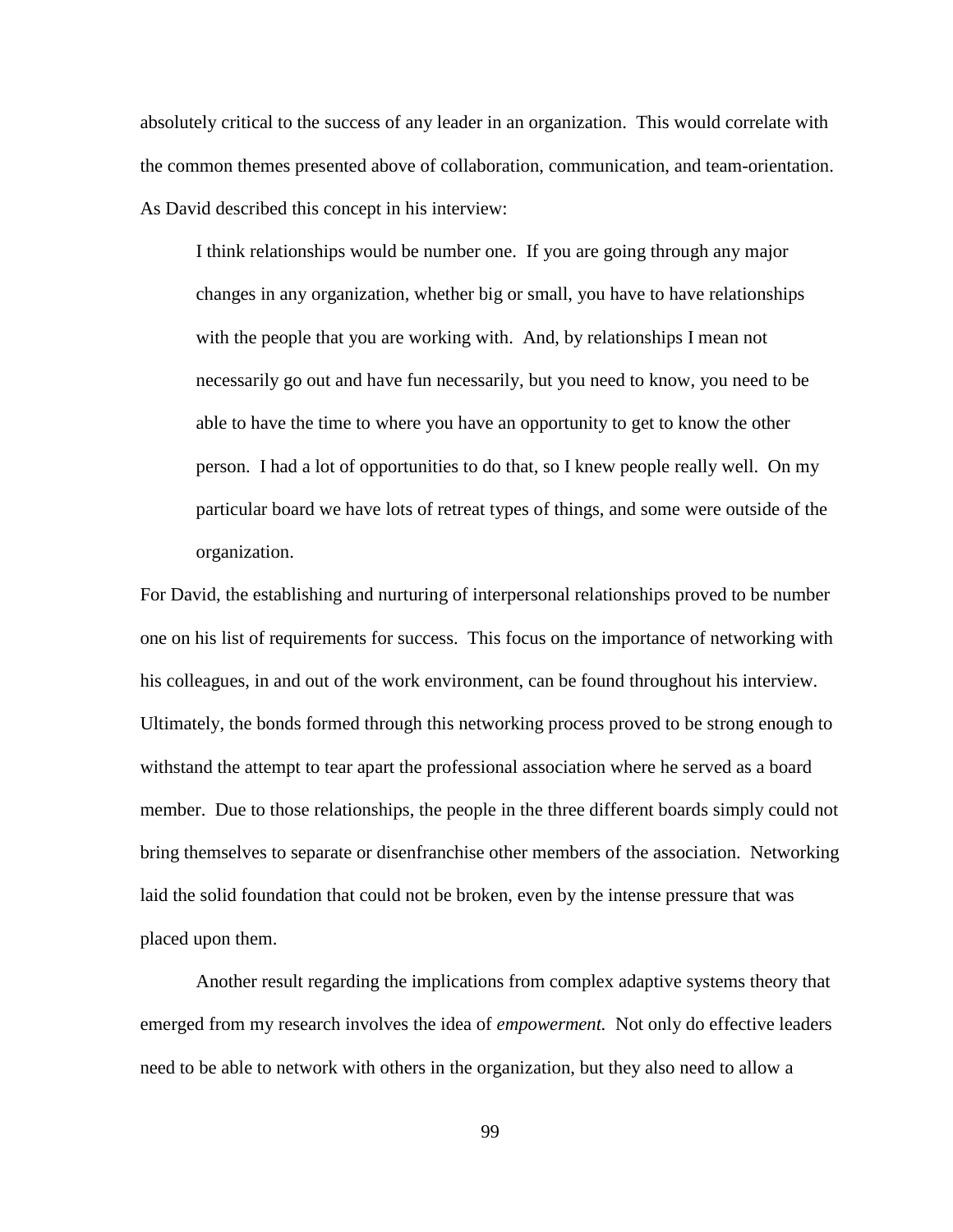certain degree of freedom and creativity *in* those relationships. This theme is closely related to the ideas of developing others and a safe/caring work environment as presented above.

When employees feel empowered to make decisions, formulate plans, and take action, they tend to be more effective in their work. The leader, then, must encourage this creativity and autonomy whenever possible. As Dolores indicated from her experience;

Another thing I learned is that to be a manager you don"t have to be a micro-manager. Sometimes you have to be with certain people and you have to learn who those people are, but I think the most important thing is you"re helping them manage their own projects. So that"s something that I have learned as well, is helping them manage their projects and helping them not be stressed out when things are crazy, helping them determine what's important, what could be shifted down on their list of things - walk them through that, you know.

As Dolores explained in her interview, a significant lesson for her was to shy away from micro-managing and allow her staff to function independently as much as possible. She empowered and supported her employees in their job duties and, in the process, developed a happier and more creative staff. Such an approach will also prevent the leader from taking on additional tasks herself, which is not an insignificant side-effect by any means.

The importance of *systems thinking* by leaders in organizations, especially during turbulent times, also emerged from the data in this exploratory study regarding complex adaptive systems theory. This theme aligns nicely with the common theme of thinking globally discussed above. Systems thinking is required in order for the players in any complex adaptive system to successfully understand, manipulate, and navigate that system.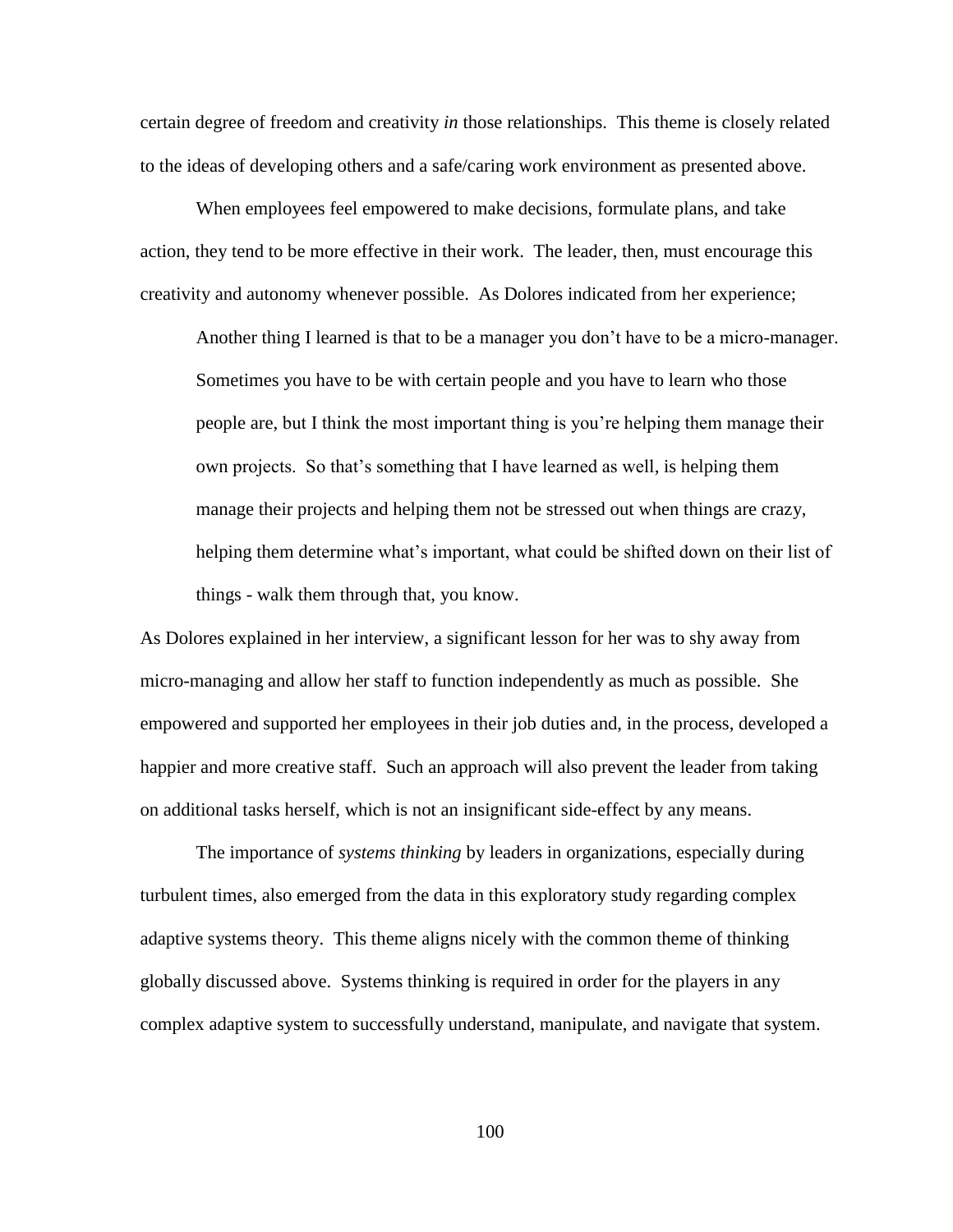While not the only players involved, leaders are very important "tags" or catalysts in this regard. As Steve, our Dean, put it in his own *really* big picture perspective:

There are all kinds of ripple effects. What happened to the world because of Buddha and Krishna and Jesus and Mohammad, what ripple effect happened? What ripple effect is happening right now because of Benedict being Pope, okay? When you look at all those kinds of things and you draw it back from the whole thing, I have personal faith that the whole thing is going to come out alright and the world is going to be united, okay, because that"s our next spiritual step, and we will be refining it for the next 1000 years. And so, given that, you know, you just have to work harder, like we know what we are doing. I tell this to people and, you know, this is a moral issue with us. We are responsible for this, and I tell this to the students. We are responsible for the spiritual wellbeing of these students so that they will succeed. So that they will have a life and, if they"re first generation college student, they are going to raise up their children now to be college students or go into a trade school or whatever. What we are doing right now with our handful of people is going to create this domino effect for the next thousand years in those families. I am the eternal optimist.

As such, Steve sees the connection between what he and his staff are doing at the college with the well-being of an entire generation of people and their descendants to come. This is an excellent example of systems thinking. A "Level Five Leader" (Collins, 2001) must be able to see well beyond the current project, dilemma, or state of the organization. If leaders are able to think in a system-oriented way, they will never lose sight of the far reaching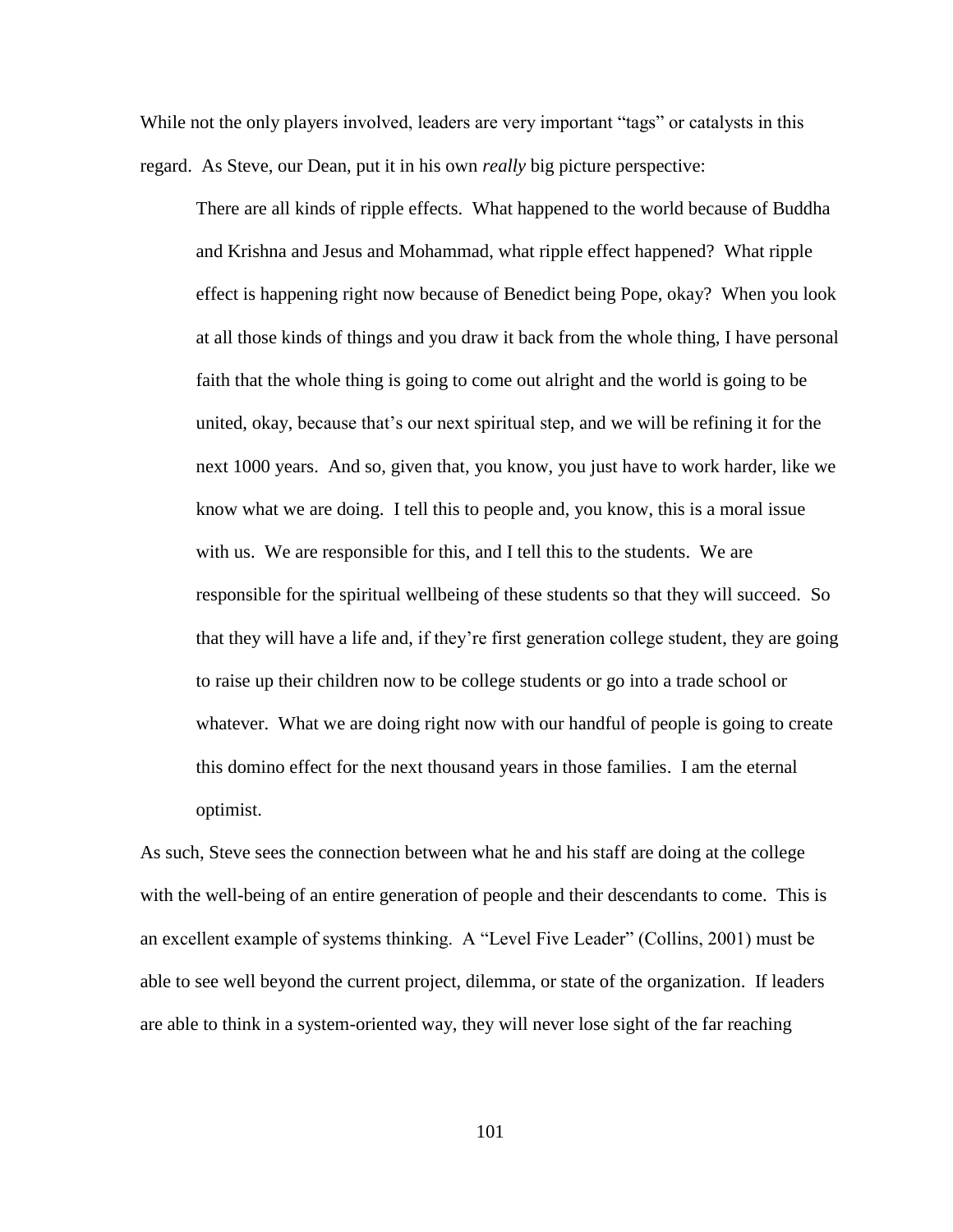implications, ripple effects, and interrelatedness of their existence. This is true for leaders in healthcare, private industry, and education alike. Remarkable, if one thinks about it.

**Quantum Physics.** In relation to the central concepts of quantum physics in the experiences of the participants, the concept of *interrelatedness* proved to be of significance. A major assertion made in quantum physics studies is that an invisible force surrounds everything in the universe and that everything, therefore, only exists in relation to everything else – regardless of proximity. Relationship is the key determiner of *everything.* Similarly, each participant indicated through the course of the study how important it is for a leader to realize the strong connections that exist within an organization (internal and external) and how those relationships can be used as a tool or, if not appreciated, lead to disaster.

Sarah, whose company did not survive, suggested that a failure by the organization to recognize the interrelatedness of the staff and different offices throughout the company helped speed its demise:

I think that within our company, we had seen this. That it was as if we almost had many companies, because the divisions were run so differently. And some were collaborative, one was fearlessly dictatorial, and one just ran a muck and didn"t have a lot of supervision at all, so that the culture was confused, I would say, at best. And I remember, particularly, the most confused area"s people calling into the corporate office all the time, trying to figure out what was going on because nobody ever thought to include them in any of the decisions.

In Sarah"s case, it is abundantly clear that the leadership failed to realize the interrelatedness of the organizational system in which they operated. As such, each division was run differently by its leadership. With no sense of connection and a common function, the staff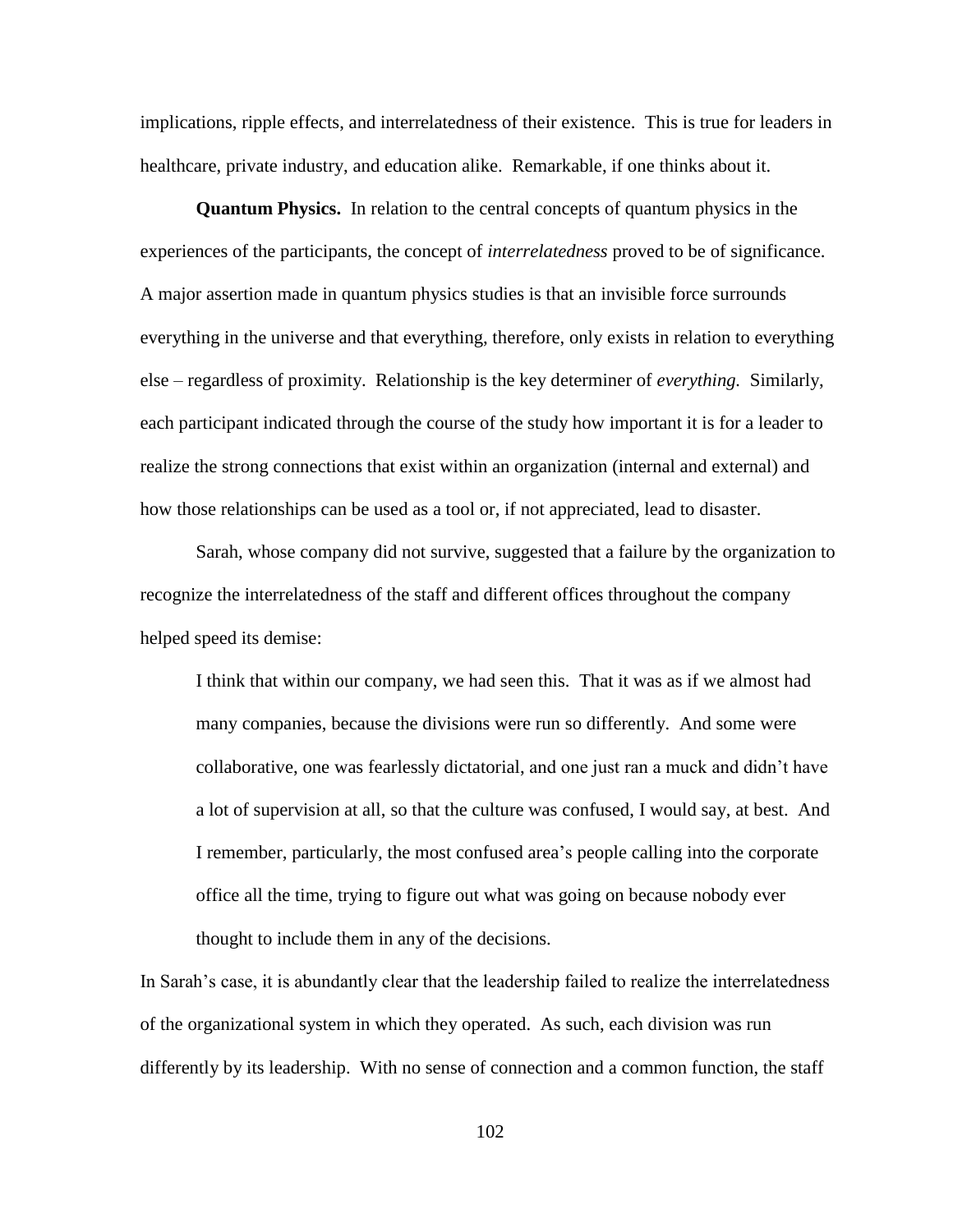in many parts of the company became disconnected, confused, and frustrated. This engendered a culture of fear and suspicion, which in turn helped to seal the fate of the organization. It simply could not and did not survive the challenges that it faced.

The second commonality that emerged from the data regarding the implications of quantum physics in the experiences of the participants is that of *perception.* As quantum physics theory asserts, nothing exists independently. Reality does not exist until it is perceived to exist by someone. As such, perception is reality, and every leader must be cognizant of that fact. Diego, director of the treatment facility, shared a very interesting story emphasizing precisely this point. When asked about how others in the organization reacted to the apparent chaos that confronted them, he recounted how it all depended on the individual perceptions:

Yeah, the non-professional staff, which would be like what I"d like to call the support staff, typically develop correlated to education, to their educational level, would respond more negatively or more in terms of a catastrophic result, thinking like the worst case scenario. The other, the professional staff would respond again quite negatively and wanted to shy away from whatever the issue might have been, and even the people higher up beyond my level in the organization or in the parent corporations that I was under their umbrella, they typically were running away also. There was not a, there was a lot of fear and a lot of a, let's see, what would we call that behavior, not wanting to respond positively or affirmatively, but rather waiting for negativity to come and seek them out or in a very objectified fashion. So, that"s how people around me were responding, and I thought I would turn it around and have them work for me rather than against me. So, sort of turning it around and then,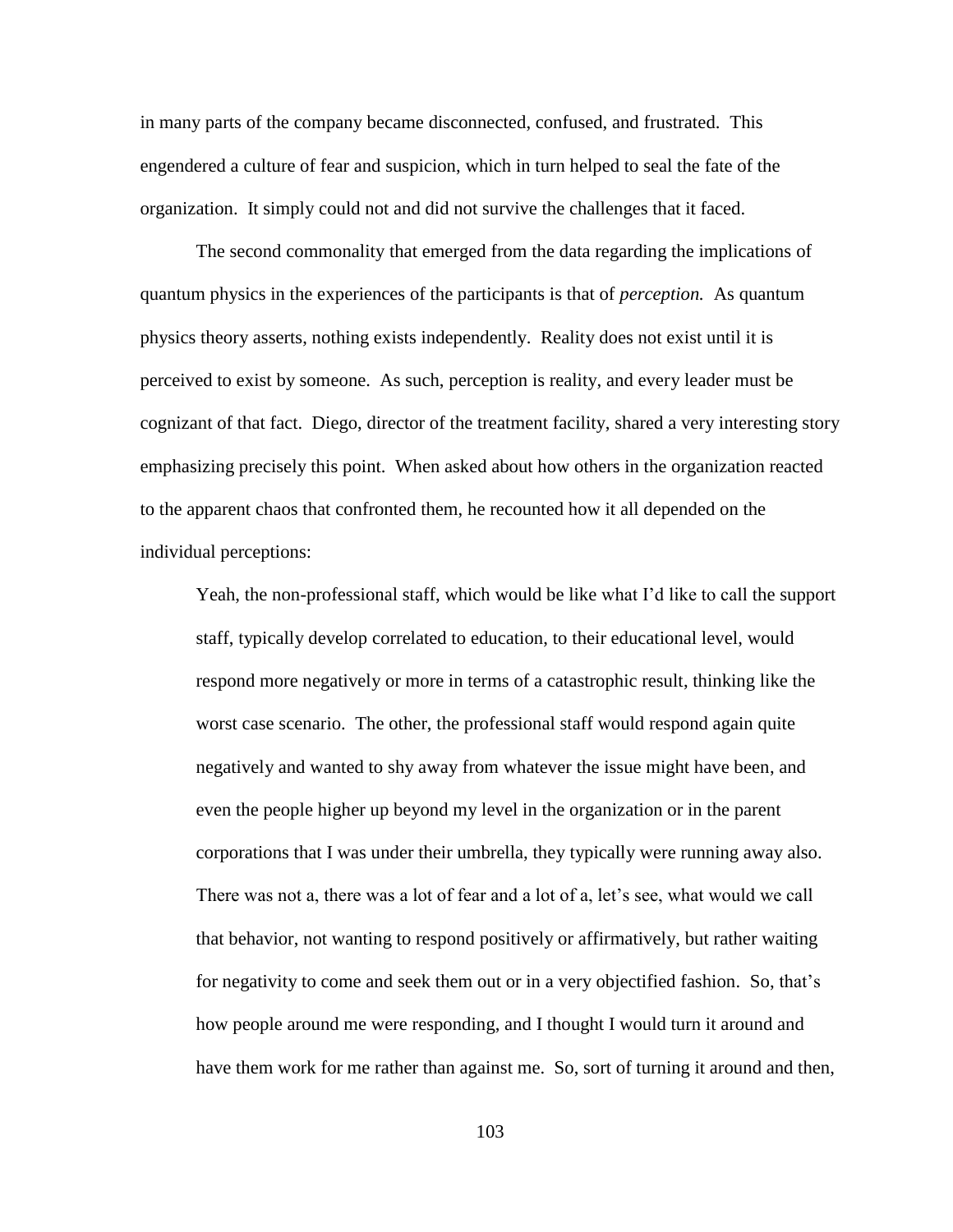again, that was my response in order to respond to it directly and that way allay the fear in terms of the fantasy because, again, I had found that any kind of negative fantasies allowed to simmer overtime would then affect morale and then there is a lack of success in terms of the organization, individual, and on a staff or department level. So, that was my response anyway.

As Diego illustrates in his response above, the perceptions of the staff and others in the organization directly determined the realities he had to deal with as the director. Diego recognized that people"s perception *was* their reality. Once he had identified what those perceptions were, Diego could then go about discussing, challenging, and even changing those perceptions. In the end, as perceptions changed, so did reality. This phenomenon is at the core of how Diego was able to successfully lead his organization through the crisis they faced.

The next significant result identified in the composite analysis conducted in this exploratory study as relates to quantum physics theory is that of *willpower.* As quantum physics would suggest, we are able to change, affect, and influence reality by using our positive, yet powerful, thoughts. We can quite literally will events and transformations in our reality; in fact, we are physically hard-wired in our brains to do so. Miranda talks about how her appreciation and faith in willpower not only carried her and the staff through the turmoil they faced but ultimately led her to newer and more exciting opportunities:

The biggest lesson I learned is the one I spoke of, which was fear. Because fear, fear immobilizes us, you know, it actually can paralyze you and so until, with anything, you have to then step out on faith to keep moving, you have to, when we don"t know. The unknown is the scariest thing ever for anyone, but sometimes you need to step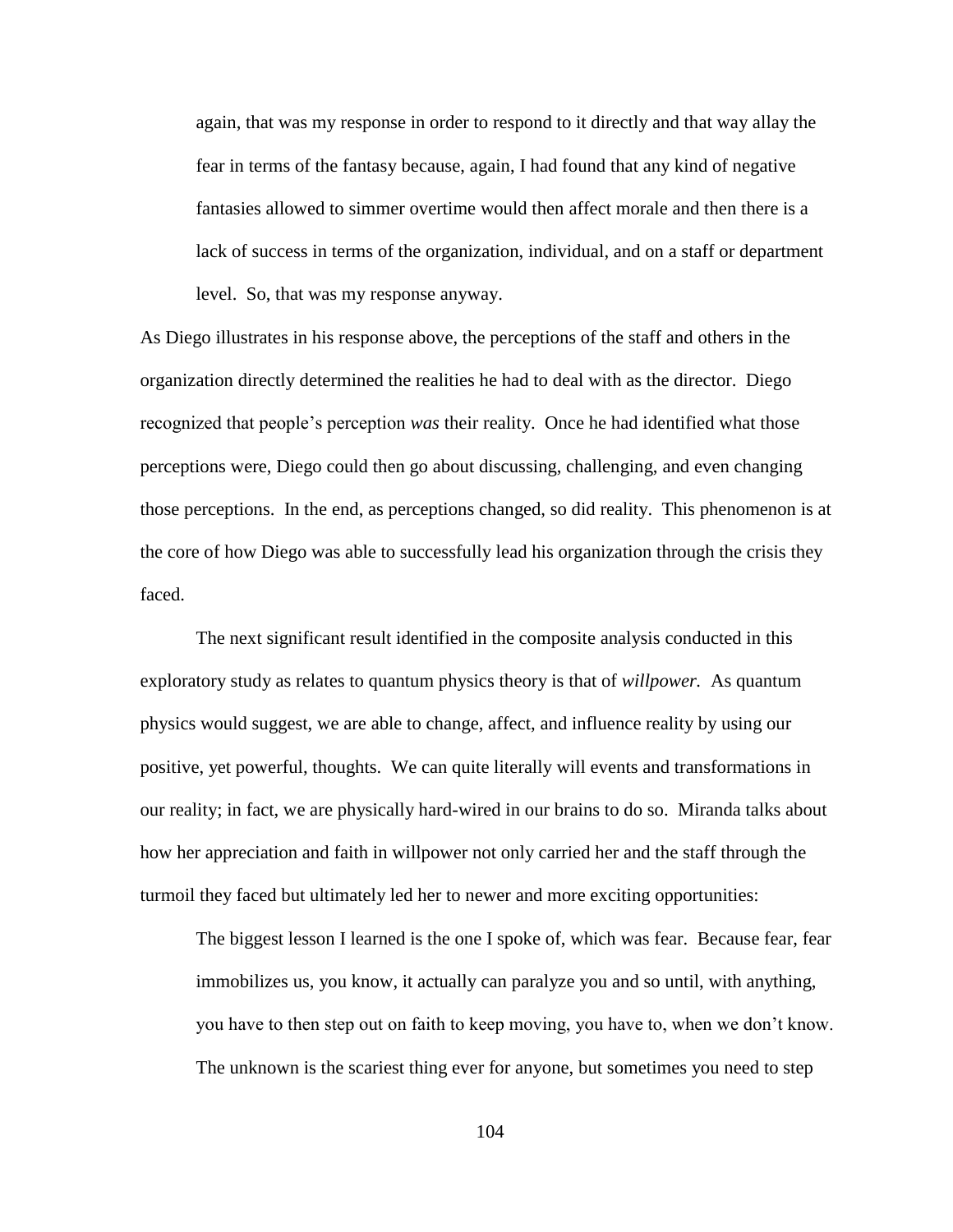out into the unknown to find those answers, and it pushes you, it makes you grow, you have no choice but to grow in the face of fear, to actually confront that fear and move forward. So that was the biggest lesson for me, and it played out then on the rest of my life, on different choices I had to make later in life. I don"t think of things as fearful; I actually embrace all changes whether I expect them or don't expect them. I ask, 'Why is this change coming forth?' It basically means it's time to move to another level. So, now I just embrace those changes and it has created just so much fun for me. It literally has created fun about what"s next in your life, you know, and to move into that and see what things that you may have had inside you that have been dormant, or you don"t even know existed. They can come forth based on change that you never knew was coming your way.

As Miranda so eloquently describes, the greatest lesson she took away from her experience was an appreciation for and deep faith in her own intrinsic willpower. Rather than allow the negativity of the situation to destroy her, Miranda literally chose to see the opportunities for growth that were also present in that situation. Through an incredible willpower, Miranda changed her own reality and created a new and lucrative career for herself, even as the organization crumbled around her. Today, she looks back on this very difficult experience, what Mezirow (2000) would call a "disorienting dilemma," as a precious gift from the universe. Amazing.

**Self-organizing Systems.** The first prevalent idea that surfaced in this exploratory study in relation to the key principles of self-organizing systems theory in the experiences of the participants is that of the *necessity of change.* As self-organizing systems theory suggests, change is an absolute requirement in order for any system to survive, grow, and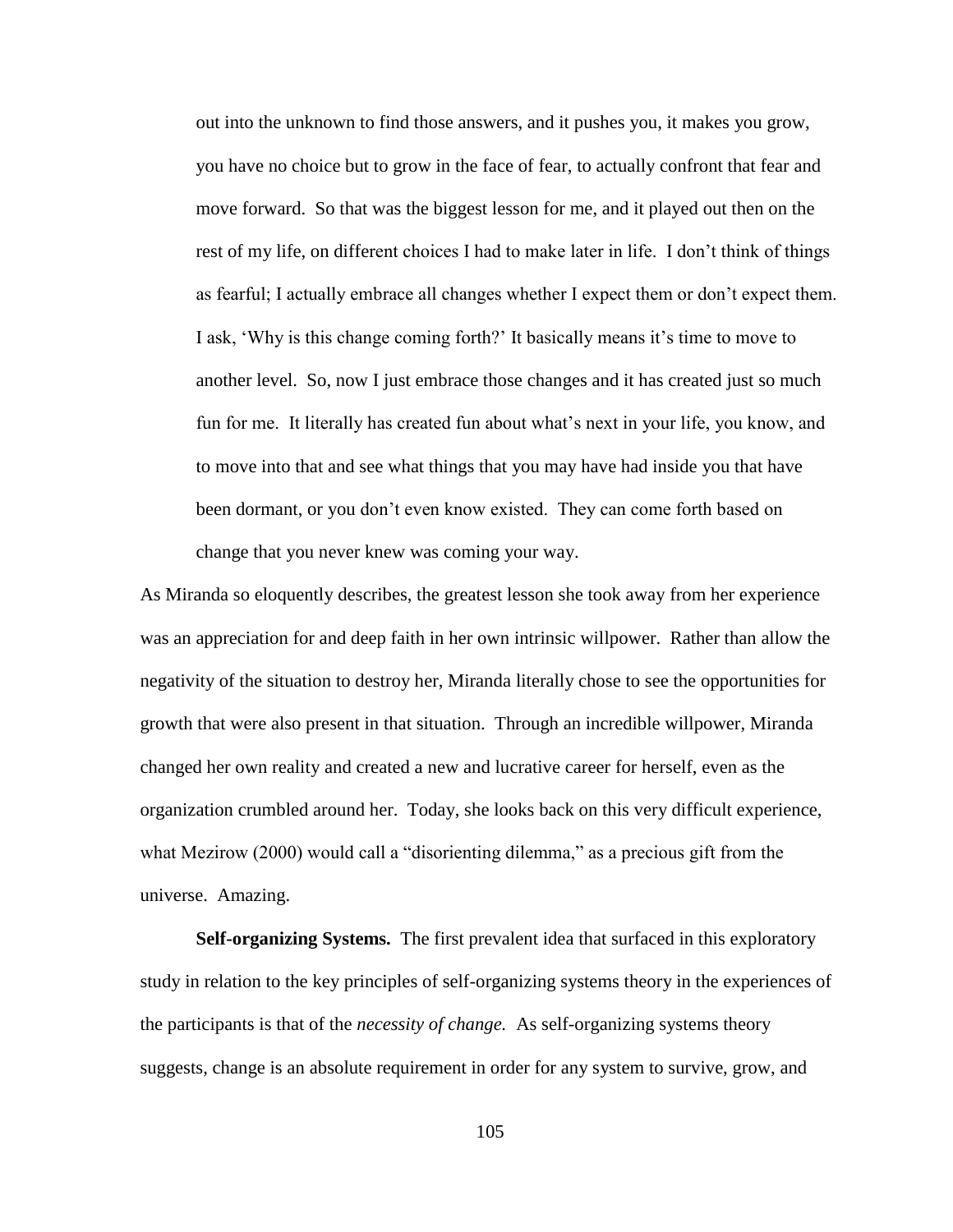thrive. Without change, a system would simply stagnate, decay, and die. This can be seen in nature, for example, with a lake or body of water. Without a continuous in-flow and outflow of water, occasional drought and floods, or churning storms, lakes and ponds would die.

Miranda frequently commented on the necessity of change in her participation in our study. When asked how the experience had affected her, she replied:

It was probably one of the best experiences I could have gone through at that point in my life, and like I said for myself, I had been with that company for 12 years, and so in that 12 years, it does create a comfort zone, and so in that comfort zone we get comfortable in all aspects. So when that change happened, it actually forced me to move, it forced me to think more about my future and what the next phase of my life was going to be. The beauty of it for me was being in there for 12 years, I always did and still say that it was one position that incorporated everything, that just, gosh, it improved every skill I have. I was working with different populations and the different multitasking and learning about different vocations, networking, marketing - I mean it really allowed me to learn and get skilled initially in all of those areas, which I think was the best thing that could have happened to me, as I moved into the next aspect of my life.

Once again, Miranda does an excellent job of illustrating the point. Without the change that was thrust upon her and the organization, she would not have moved on. She had grown comfortable, stagnate. However, as a direct result of the change that occurred in her organization, Miranda was able to recognize just how much she had grown and could then continue to learn, expand, and thrive. As Miranda suggests, this would never have happened if it weren"t for the turmoil that befell the organization.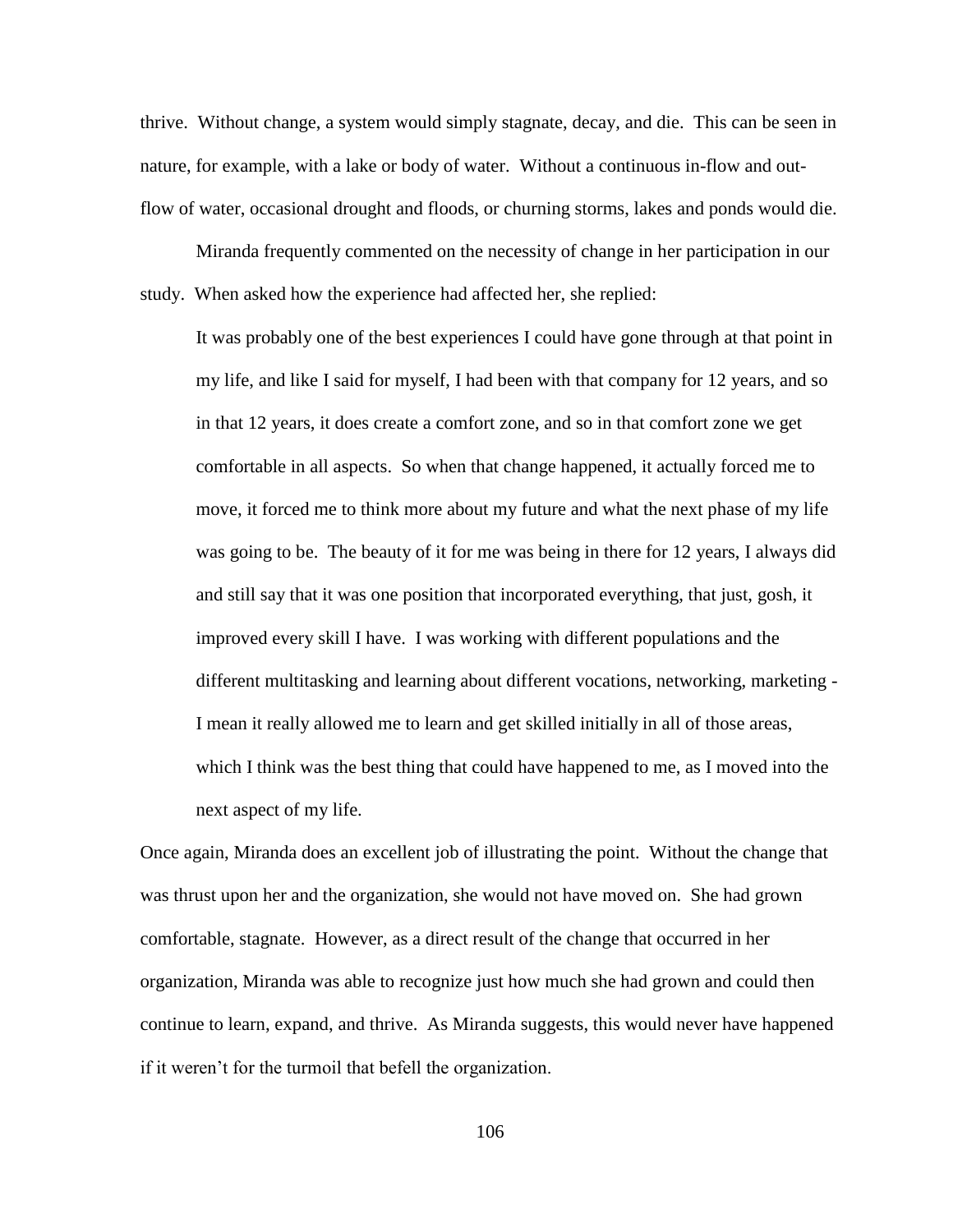Another central concept that emerged from the data in terms of self-organizing systems theory is that of *apparent chaos.* The key word here is "apparent," as selforganizing systems theory would suggest that the survival and growth of systems (from the universe to the Earth, to nations, to organizations, and even an individual organism) is sustained by a few key principles that express the system"s overall identity combined with high levels of autonomy for individuals within that system (Wheatley, 2006). Any open system has the capacity to respond to change and disorder by reorganizing itself at a higher level of organization. Disorder becomes a critical player, an ally that can provoke a system to self-organize into new forms of being. The various ice-ages are examples of this in action at the planetary level. The same is true in any open system, such as an organization.

Steve, Dean of a technical college, repeatedly emphasized throughout his interview the nature of chaos as only apparent to us, but with a grander scheme in the end. When asked directly about chaos, he replied:

Well, it's something I look forward to, is nothing to shy away from. We are going to be, I mean, you know, my feeling about what we are going to do, that we are going to establish a world commonwealth and there is going to be one world religion and so forth. There is going to be mega changes, and this is going to happen exponentially over the next 100 years. So, when you look that kind of thing….now, I"m not, but I"m not worried about it. Because people started to say, "Well, what"s going to happen?" or 'This was going to happen.' My feeling about it is that we have never failed and we never will. We will come up with something. Every time we turn around we come into a new design and resolve it.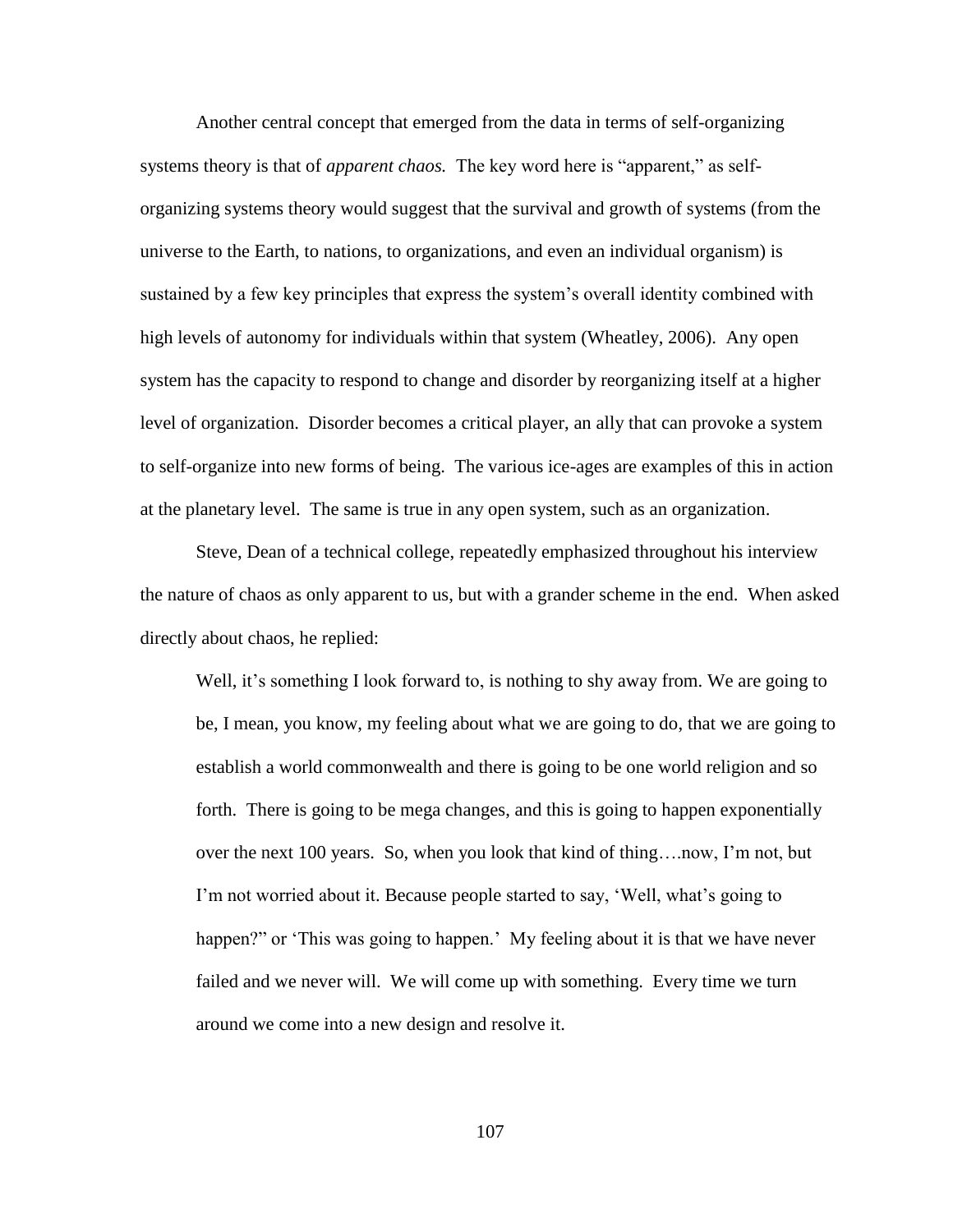As Steve indicates above, any open system must experience periods of change and apparent chaos in order to grow and thrive. The role of the leader is to embrace this phenomenon and see it as necessary and temporary, with a higher level of order in the end though not always readily discernable. Such is the case whether he is discussing his college, national politics, international relations, or world religions. Steve is a consistent systems thinker.

Lastly, *flexibility* surfaced as an important characteristic regarding self-organizing systems theory in the composite analysis of the data*.* In order for any open system to live and grow, change is necessary. While this change may appear to be disorganized chaos, there is a certain level of order nonetheless, though not always visible to those involved. As such, it is important that the actors in such an open system remain flexible and willing to adapt. In an organization, leaders serve as influential actors who must demonstrate such flexibility.

In her role as district manager, Sarah spoke about the importance of flexibility for her:

I'm a meld of different leadership styles. I'm definitely not, I don't think I fall under any particular management style. I think that I am a different management style as the environment requires me to be. So, I think if there is something where you need a stronger leader than that"s what I"m going to be. But, I try to read my staff and see what type of management style works best for them. Maybe I'm more of a chameleon that way. So, I can see what I need to be to fulfill that management supervision for a particular staff member.

While Sarah"s company did not eventually survive, her division proved to be the most resilient and productive until the end when the corporate leaders closed the doors. She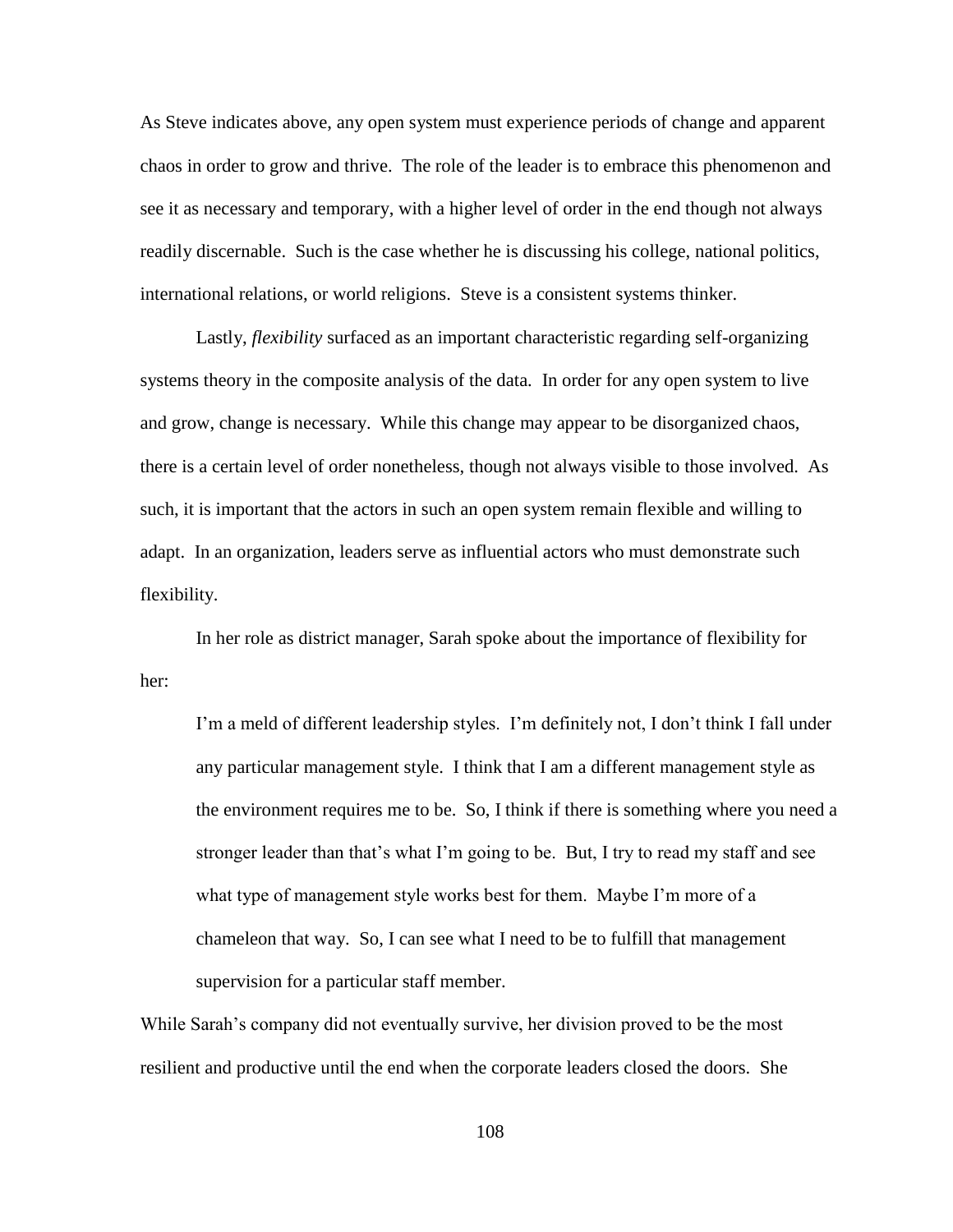continuously references her ability to be flexible and to always have a number of options and plans ready for any situation as one of the main reasons for her personal and professional success as a leader.

#### **Summary**

Chapter Four has reported the results of this exploratory study, as well as a discussion of the common themes and significant differences that emerged from the data. I addressed each research question through an analysis of the interview audio recordings, written transcripts, and follow up discussions. Those individual analyses were reviewed and discussed with the participants in order to ensure their accuracy and validity. A composite analysis of the individual data was then conducted, which resulted in the common themes and significant differences presented in this chapter. Additionally, third party observations were collected and documented when possible, and a second composite analysis was conducted by an independent third party in order to ensure reliability.

The participants" worldview became the main determinant of their responses to the individual interview questions. All six participants expressed a generally positive worldview, indicating that they expected and embraced change in their organizations as an opportunity to grow and improve. Common qualities that leaders must possess as they help guide an organization through periods of change were presented and discussed. The roles of culture, power, and politics in the experiences of our participants were also addressed. Finally, we discussed how the theories of complex adaptive systems, quantum physics, and self-organizing systems might help to explain the universal experiences of our participants. Interrelated themes and significant differences, where appropriate, were presented to illustrate the essence of the universal experience of the participants who took part in this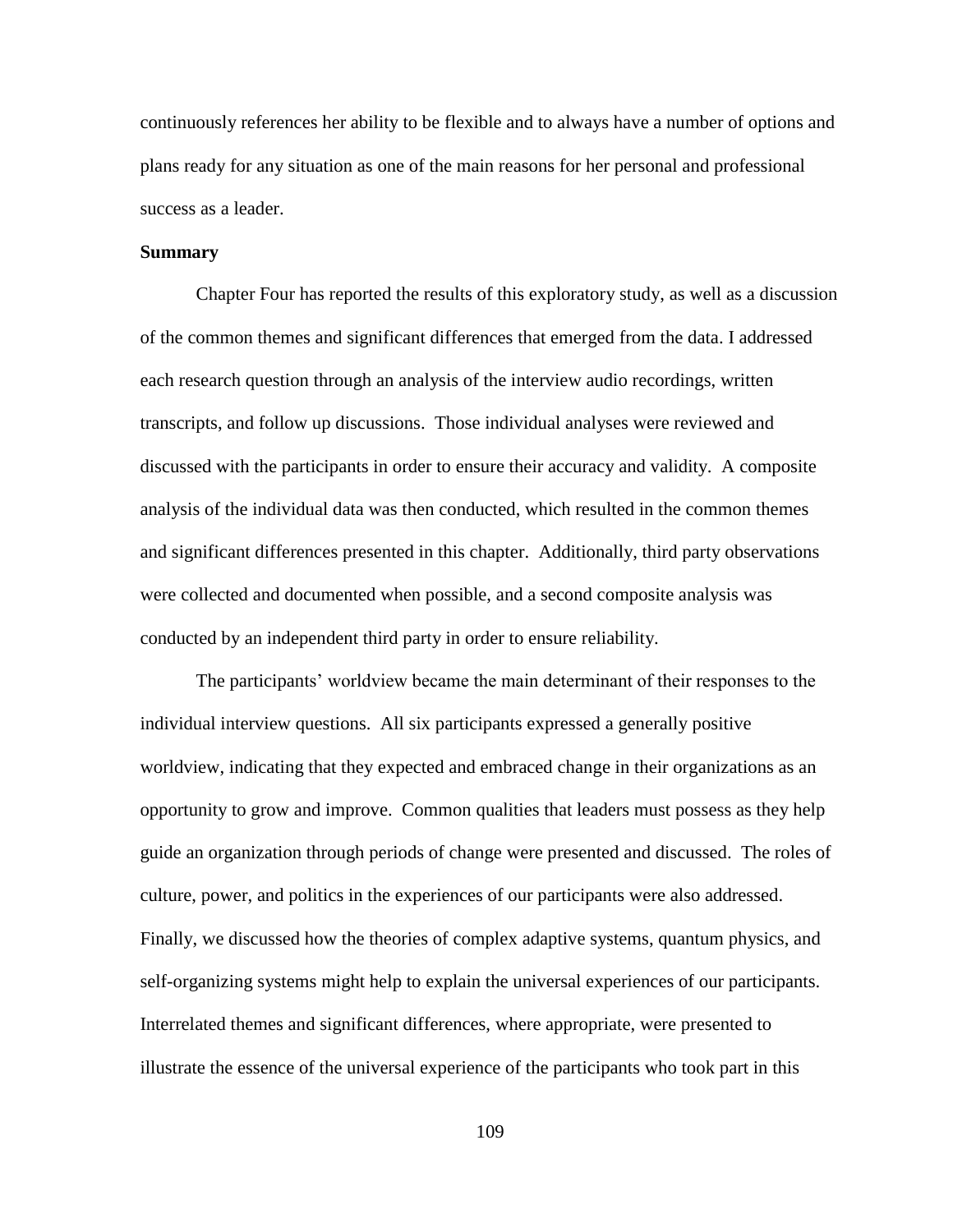study. Chapter Five addresses what these finding mean in the larger research context and presents some concluding comments.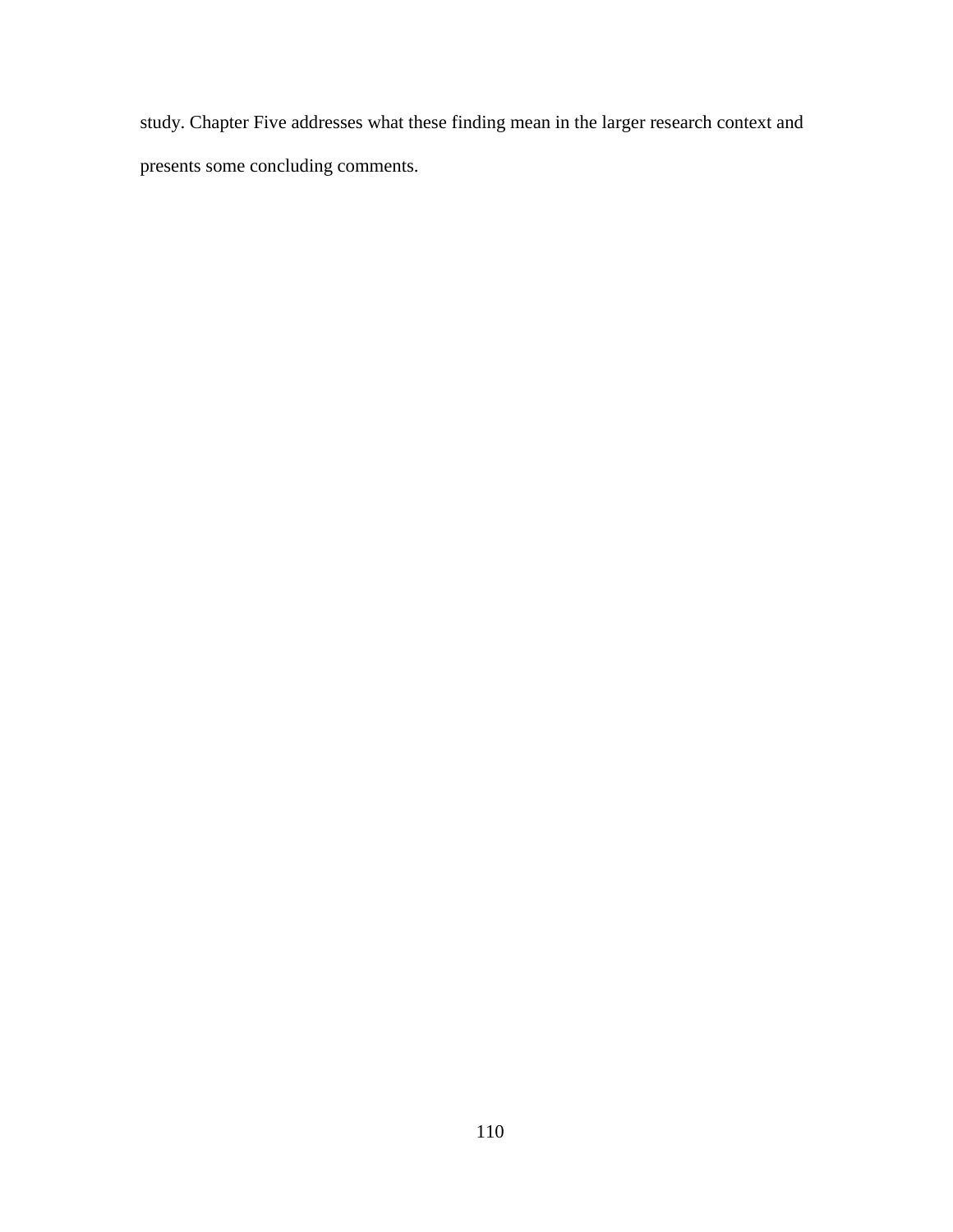### **Chapter V**

### **Conclusions**

The purpose of this study was to construct a rich and accurate description of the "universal experience" of individuals who have had similar experiences as leaders in organizations during periods of change, chaos, and turmoil. I hoped to shed some light on the complex and unique role that leadership plays in those experiences and develop a better common understanding of different approaches that leadership has used during those challenging times. In addition to adding to the body of knowledge related to organizational leadership, this research study was conducted in order to add in some way to the theories of complex adaptive systems, quantum physics, and self-organizing systems. The findings of the study were presented and discussed in Chapter Four. Chapter Five summarizes the findings and compares them to the current literature on organizational leadership, complex adaptive systems, quantum physics, and self-organizing systems. Additionally, implications and recommendations for future research are discussed.

The primary question guiding this exploratory research study asked:

*What role does leadership in organizations play in successfully pushing an organization to the edge (embracing chaos or disequilibrium) in order to affect positive change and/or transformation?* 

In relation to this overall question, I collected and analyzed the data from the study participants considering the following sub-questions:

- 1. What qualities do leaders possess as they help guide the organization through periods of change?
- 2. What role do organizational culture, power, and politics play in leaders' experiences?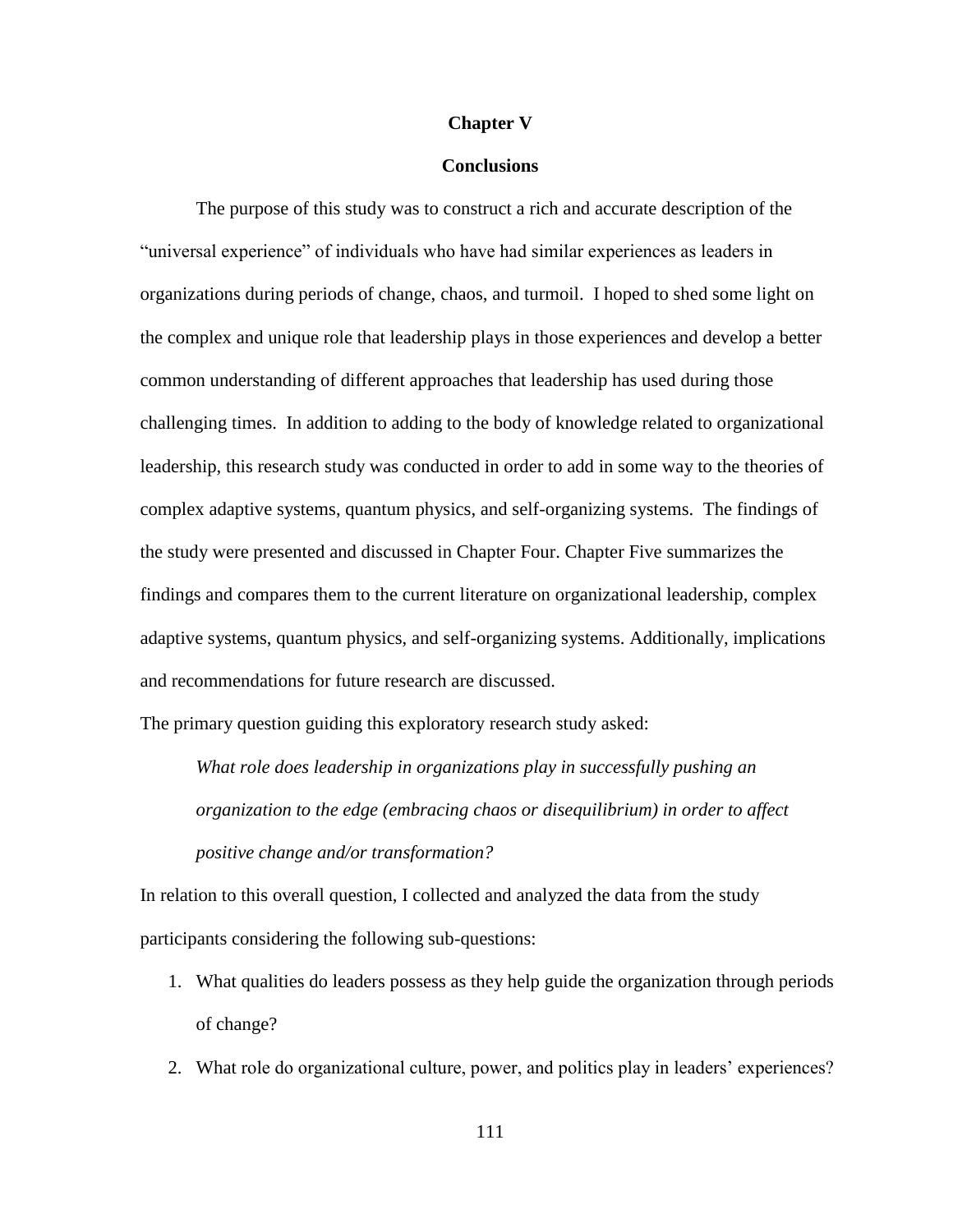3. How can the theories of complex adaptive systems, quantum physics, and selforganizing systems help to explain, understand, and interpret these experiences?

This chapter will accomplish two objectives: First, I will present a summary of the study, along with a discussion of how those findings are set within the context of the literature. Second, I will discuss the implications of the findings for current practice, the contributions of the study to research, limitations and reflections on the methodology used, and suggestions for future research.

#### **Summary of Study**

The findings revealed that each participant"s individual experience as a leader during times of organizational change was unique; however, some interesting commonalities and differences emerged within the group. After conducting the interviews with all participants, the recordings were transcribed. I then verified the consistency of the written transcripts with the digital recordings. These interview transcripts from the six participants were analyzed using an interpretive phenomenological approach, as described in Chapter Three. Common themes emerged from the data after a series of readings and comparisons of the responses to the original interview questions. Subsequently, an analysis of the themes from the interview transcriptions was conducted in light of the three major research questions of this exploratory study for each individual participant. From those individual themes and experiences, a composite review was conducted to discover any common themes and/or significant differences in the experiences of the participants. These themes were compared with the current literature on leadership, organizational learning, complex adaptive systems theory, quantum physics, and self-organizing systems theory discussed in Chapter Two.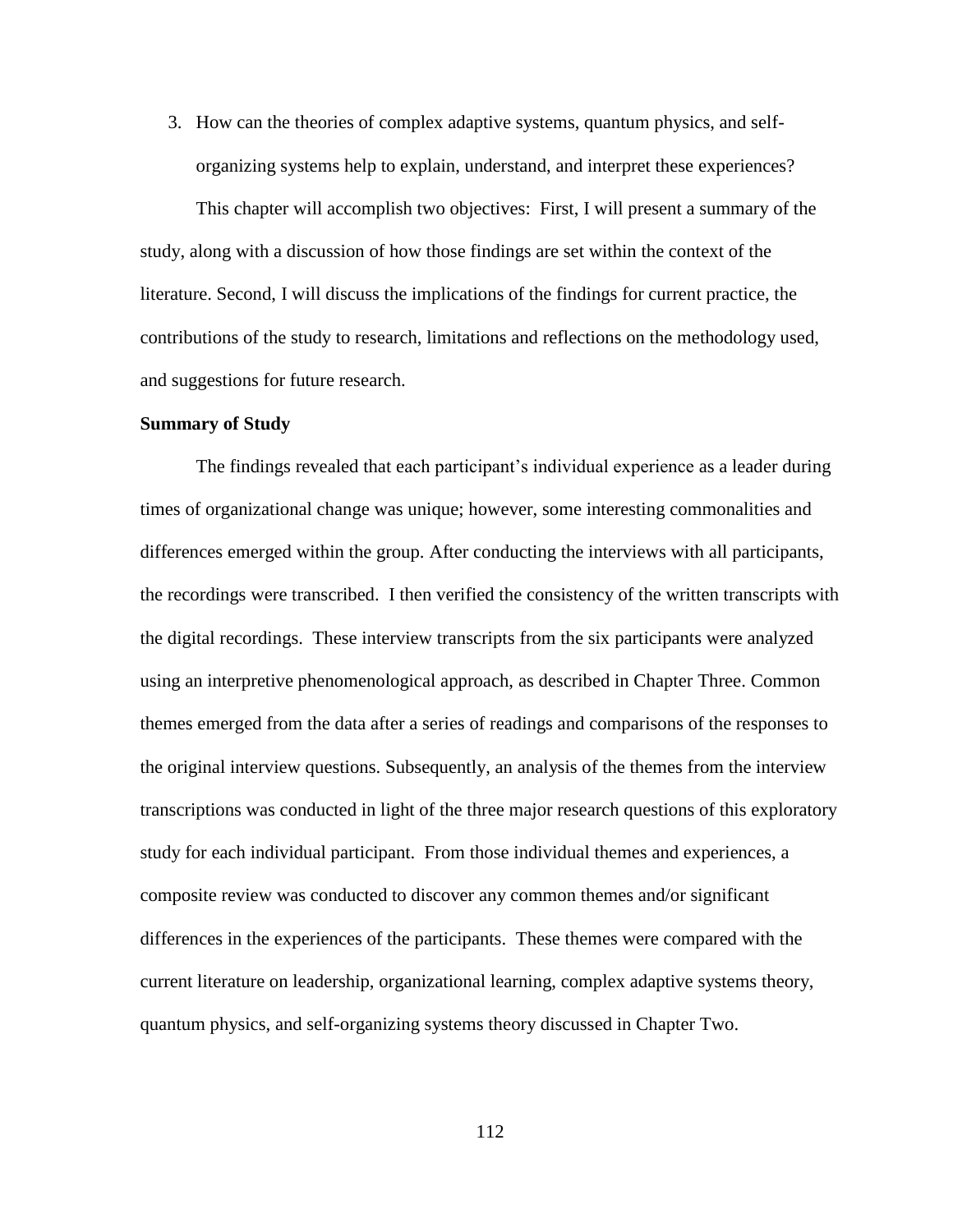After sending the transcripts and preliminary individual thematic analyses to the participants for member-checking purposes, I completed the composite thematic analysis described above. By using an interpretive phenomenological approach for the analysis of the interview transcripts, the universal essence of the experiences of the participants emerged from the data.

**Universal Theme: Worldview.** In reviewing the data, the participants' worldview became the main determinant of their responses to the individual interview questions. All six participants expressed a generally positive worldview, indicating that they expected and embraced change in their organizations as an opportunity to grow and improve.

The optimistic worldview and willingness to *embrace change* expressed by the participants in this exploratory study confirms the assertion made by Goleman & McKee (2003) that a leader"s intrinsic skills and qualities, or emotional intelligence, even more than their intellect, is the primary driver of whether or not that leader can successfully encourage the creation of an organizational culture that responds positively to change and is able to adapt and grow in response to that change. In the words of these authors, "The fundamental task of leaders, we argue, is to prime good feeling in those they lead. That occurs when a leader creates *resonance* – a reservoir of positivity that frees the best in people" (p. 9). Each of our participants indicated that they possess an intrinsic sense of optimism about the future and welcomed change as an opportunity for growth and improvement.

Similarly, these findings appear to be consistent with the work of Deal & Peterson (1999) suggesting that the primary focus of leaders must be on creating a positive, empowering, and encouraging atmosphere in the organization. What they termed "atmosphere" might also be called "culture" for the purposes of this study. An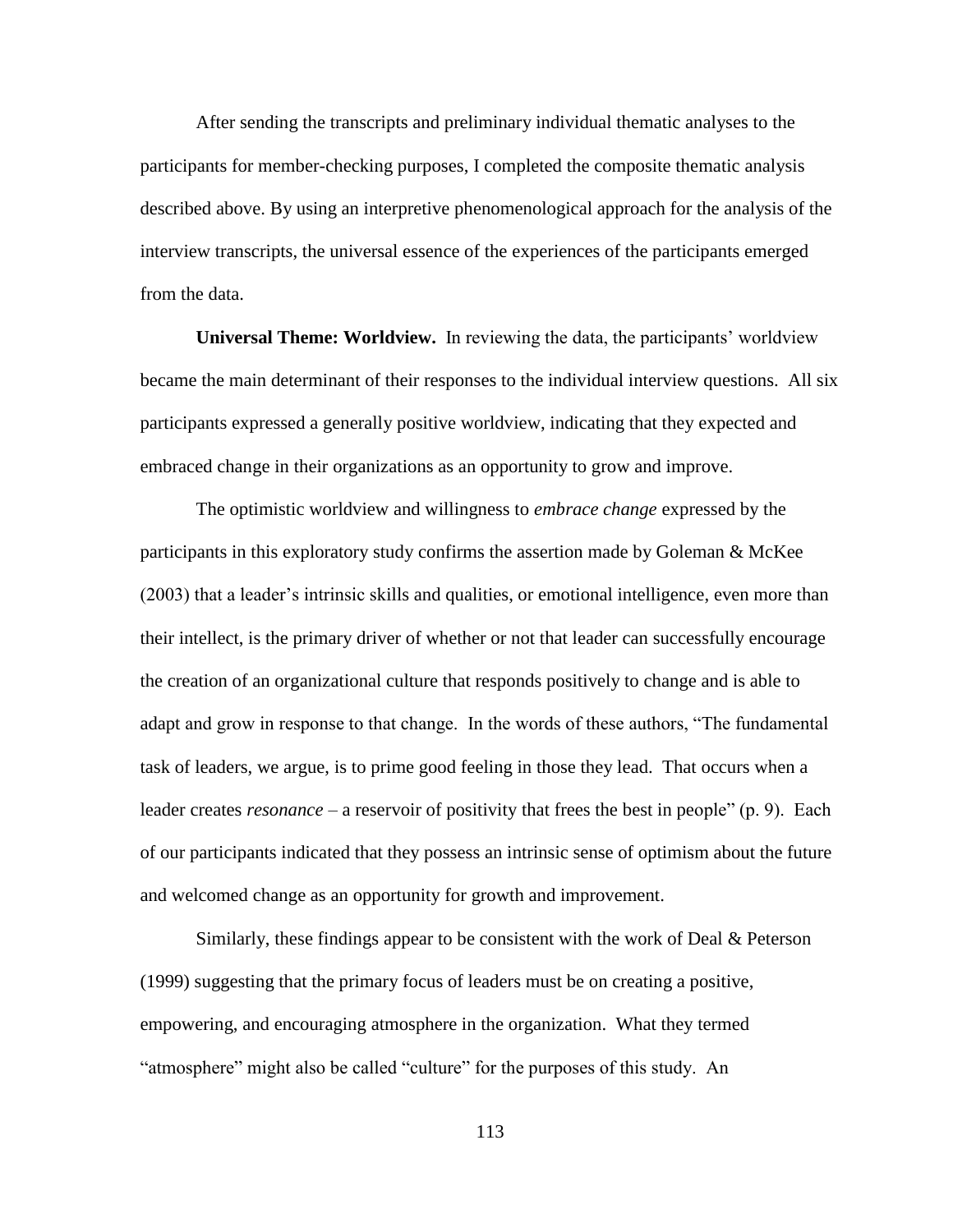organizational culture that is moving away from the all too typical command and control model of organizational structure based on organizational charts or chains of command cluttered with boxes, rows, and solid or dotted lines.

As leaders, the participants in this exploratory study shared their optimistic view of change with other members of their organizations, much like a virus is passed from person to person. It permeated their leadership style, behaviors, words, and strategic planning. That positive attitude is, in fact, infectious. It was particularly palpable in the interview process during the course of this study. As Bolman & Deal (2006) suggest in their work *The Wizard and the Warrior: Leading with Passion and Power,* in order to be successful, leaders must shift their primary focus. While leadership has traditionally put most of its energy into the structural aspects of organizations, it must now shift towards the political and the symbolic "frames" that make up organizations.

This is not to say that the participants' experiences were not difficult, challenging, or even painful. Rather, they each recognized the necessity of the struggles and hardships associated with change in order for organizations to survive, grow, and thrive. And sometimes, as was the case for three of our participants (Sarah, Diego, and Miranda), the organization will die. But even then, something new and exciting will come from that experience. As such, the results of this exploratory study confirm the assertion made by Bolman & Deal (2006) that a greater focus on the political and symbolic frames of an organization will be a significant determining factor in the fate of that organization.

**Leadership qualities.** In Figure 5.1, the common leadership qualities that emerged from this study are listed, along with some notable differences. In Chapter Four, I presented a detailed and vivid illustration of each of these qualities and how they were described in the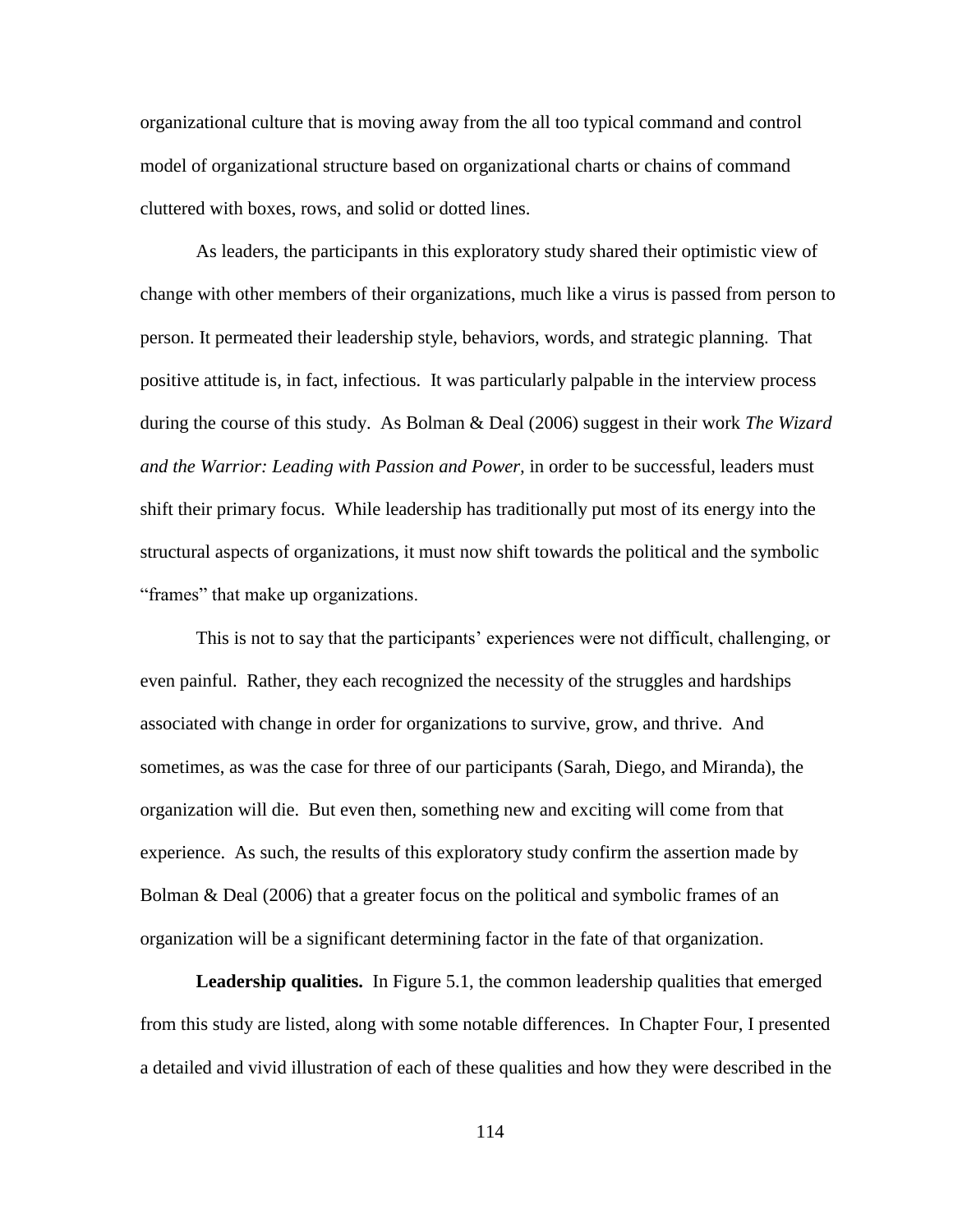words and experiences of the participants. What follows is a discussion around how these themes relate to existing literature regarding leadership theory.

| <b>Common Themes</b>                        | <b>Significant Differences</b>               |
|---------------------------------------------|----------------------------------------------|
| <b>Embraces Change</b><br>$\blacksquare$    | Charismatic<br>٠                             |
| Collaborative<br>$\blacksquare$             | <b>Benevolent Dictator</b><br>$\blacksquare$ |
| Good Communicator<br>$\blacksquare$         |                                              |
| Thinks Globally<br>$\blacksquare$           |                                              |
| Develops Others<br>$\blacksquare$           |                                              |
| <b>Managerial Courage</b><br>$\blacksquare$ |                                              |
| Reflection<br>٠                             |                                              |

## **Figure 5.1: What qualities do leaders possess as they help guide an organization through periods of change?**

In regard to the common leadership theme of *collaboration* identified in the data analysis for this exploratory study*,* I found a significant correlation with the current literature. Uhl-Bien, Marion & McKelvey (2007) have been at the forefront in this area of leadership studies, advancing the line of thinking they termed Complexity Leadership Theory (CLT), based on their previous work on Complex Adaptive Systems Theory. As was illustrated in chapter four using the verbatim responses from the participants, collaboration through the building, empowering, and supporting of relationship networks is crucial for leaders to be successful – especially in times of change or turmoil.

As Uhl-Bien, Marion & McKelvey (2007) suggest, "Much of leadership thinking has failed to recognize that leadership is not merely the influential act of an individual or individuals but rather is embedded in a complex interplay of numerous interacting forces" (p. 302). Collaboration is a key quality that successful leaders must possess. Only then can they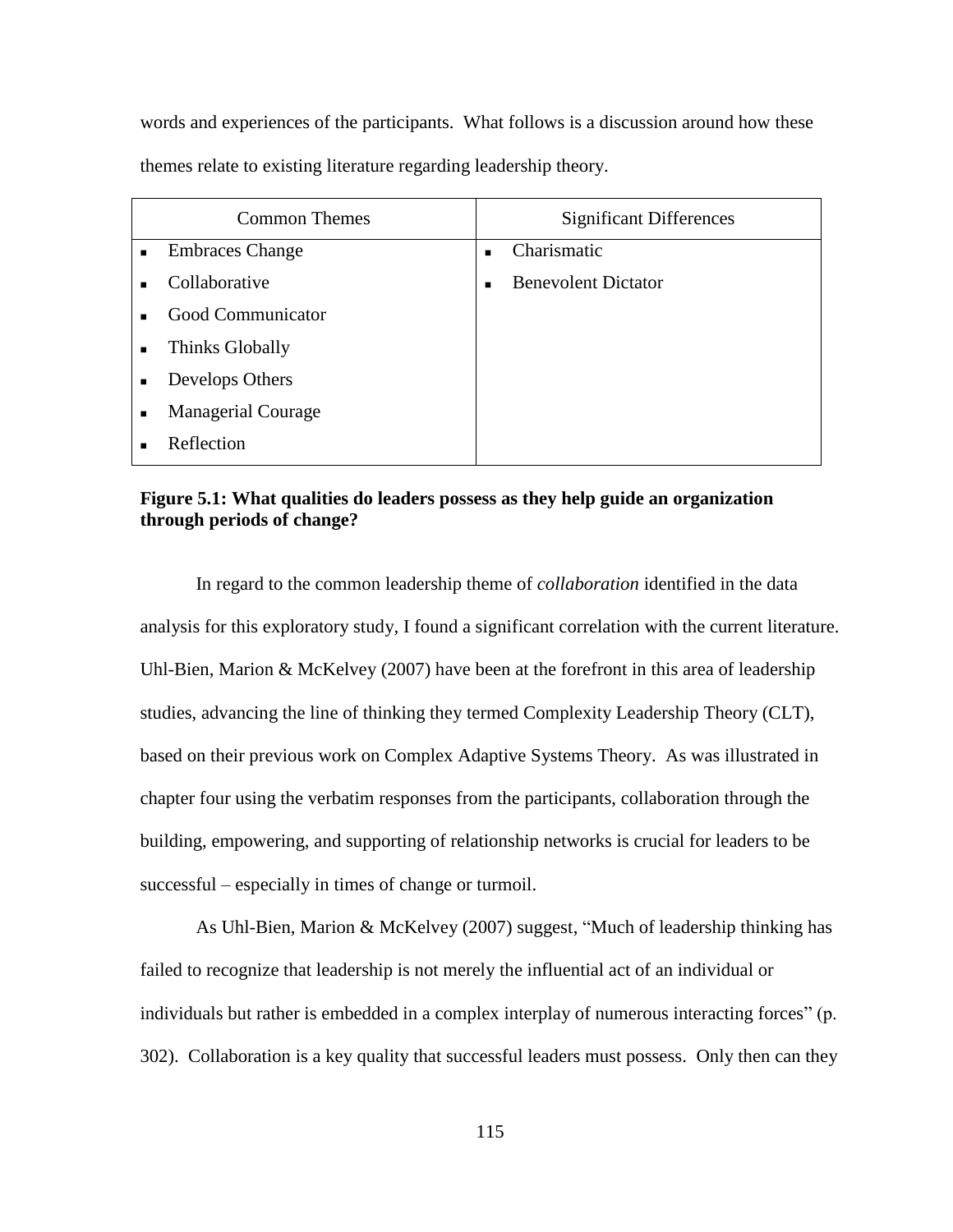serve as the "tags" or catalysts whose primary function is to build relationships and foster the creation of complex networks throughout an organization. As was demonstrated in this study, each of the participants relied heavily on collaboration, relationship-building, and networking in order to navigate the choppy waters in which they found themselves. Not one of the participants suggested that they were able to go it alone. Collaboration and teamwork formed the bedrock of their leadership strategy.

It also became apparent in the data that, in order to be successful in this critical role of encouraging the creation of collaborative networks, a leader must be a *good communicator.*  In her research on leadership theory, Slater (2008) focuses on describing how school leaders use communication strategies and skills in order to "foster the empowerment" of other members of the organization by using very specific communication techniques. While the purpose of this study is not focused only on the leadership quality of communication, I did find certain similar elements (or subsets) below the surface of the common leadership quality termed here as *good communicator.* Specifically, they included effective listening, articulate speech, good writing skills, excellent non-verbal skills, approachability, and transparency. Each of the participants not only exhibited these qualities during their one-on-one interviews and follow up conversations, but alluded to them frequently as important qualities related to their experiences.

In order to further stress the importance and value of collaboration and communication, it is worth noting the work of Bensimon and Neumann (1993). They would suggest, and the results of this study confirm, that in order to foster collaboration one must be a good communicator. The data from this study identified specific leadership competencies that are necessary in order for leaders to successfully foster collaboration. Included in these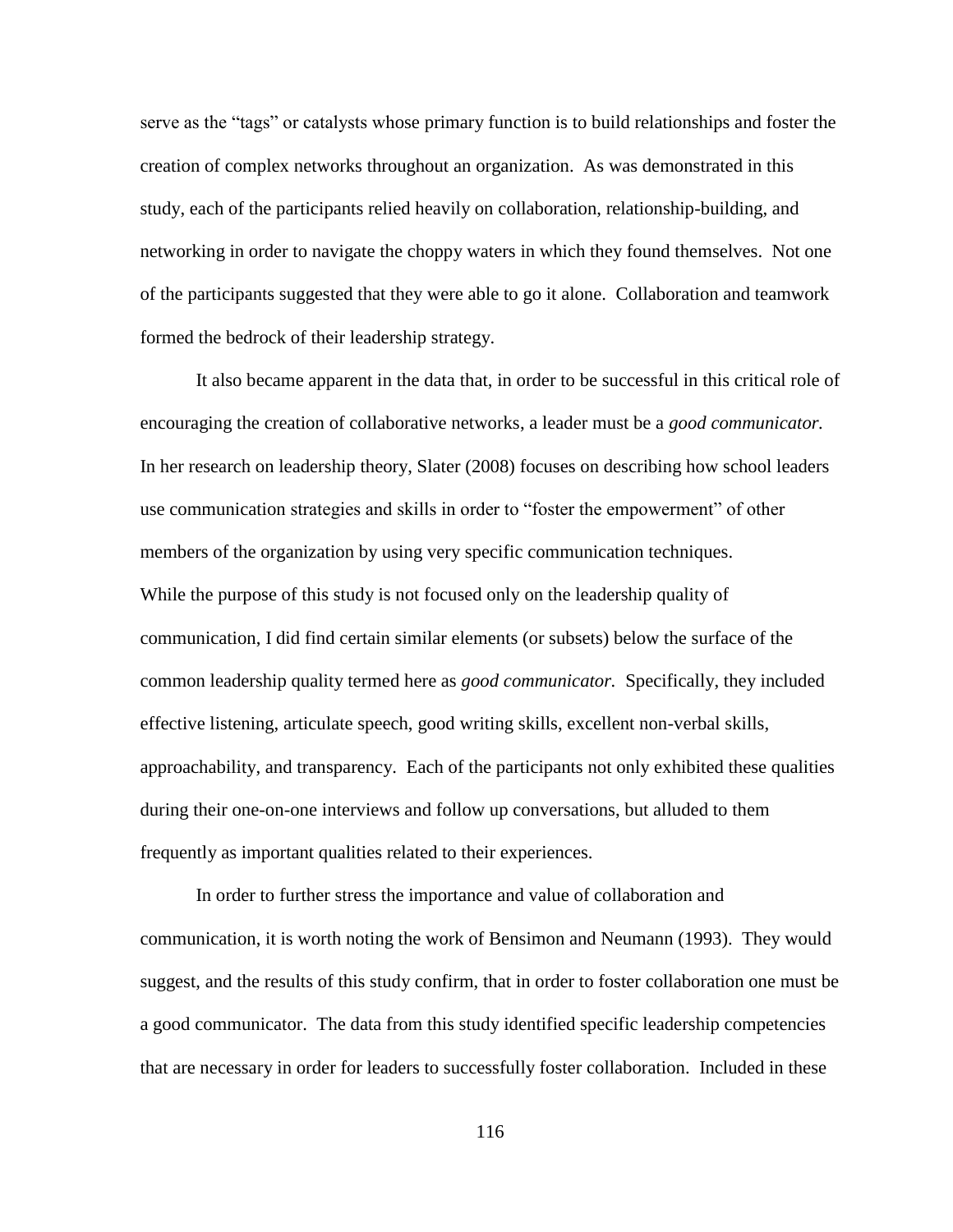important leadership qualities are the ability to relate to and appreciate the perspectives of others, the ability to demonstrate good social skills, the ability to engage in difficult dialogue, and the ability to learn through ongoing critical reflection. Each of these competencies relates directly or indirectly to a leader"s ability to communicate effectively with others. All are very personal and internally focused, reaffirming the premise that the leadership qualities that are most critical during times of change are in the realm of the affective domain, not necessarily the structural frame.

As Deal & Peterson (1999) describe it, effective leaders are visionary, working with others and the community to define a value-focused picture of the future. This vision is not static, however. A leader must have a vision that is ever-evolving and adapting to the organizational culture and business environment. Similarly, the participants in this study all spoke of their ability to think globally and see the bigger picture, especially in the midst of their change experiences. Whether it was David"s ability to never lose sight of what his professional association stood for (inclusive membership and greater power in numbers), or Steve"s not so delicate reminders that everything the college does is for the good of the students entrusted to its care. I found this mission-centered theme in Miranda"s persistent focus and concern for the clients and staff no matter what happened to the organization, and Dolores' focus on what's good for the entire healthcare system above the desires of any particular local facility. Each shared the importance of thinking globally as they led their organizations through difficult periods.

In this exploratory study, the participants all spoke of the importance of *developing others* as an important leadership quality. Sarah was constantly concerned "about her people" and making sure that they knew what was happening and provided opportunities to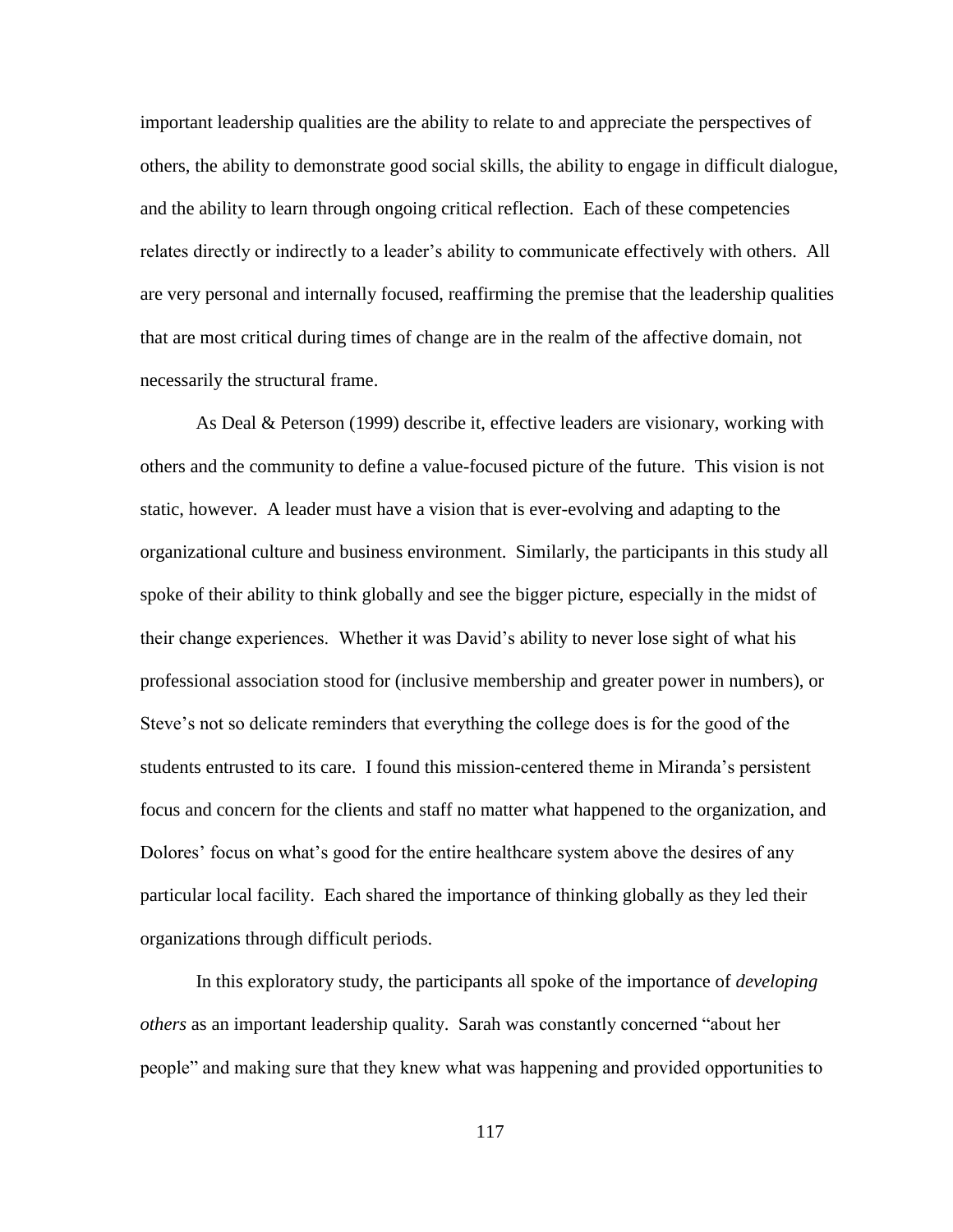grow and develop into new potential service lines in order to adapt to the organizational change. Similarly, Miranda consciously focused not only on her own professional development but also on that of her staff so that they might be able to transition to gainful employment as the organization slowly fell apart. Dolores constantly encouraged and supported her staff to grow and move out of their comfort zones as her organization went through a challenging merger process, giving them new and difficult assignments. Additionally, every participant spoke of frequent and regular one-on-one meetings with their individual employees as well as full staff meetings as central to their leadership style. As Slater (2008) summarized this concept, it is the true role of a leader to "build human capacity and self-knowledge in order to develop human potential" (p. 55).

At the same time, a leader must be skilled at having difficult conversations not only with his subordinates but also with his equals and superiors, with generally greater risk entailed in the latter. As Sarah recounted in her interview and follow up conversations, she was called upon to demonstrate *managerial courage* in her conversations with her subordinates who needed to be informed of the impending changes in the organization, some of which would affect them in a very real and personal manner. While she didn"t flinch at having what Senge (2003) would call "difficult dialogues" with her staff, Sarah did express regret that she did not demonstrate such courage in her conversations with the senior leaders at the corporate office. As she said, "I didn"t want to rock the boat." Steve, on the other hand, prided himself that he was not fearful or timid about having difficult conversations with his staff, equals, or superiors.

In the end for Steve, all that mattered was the mission of the organization – service to the students. Or, for David, all-inclusive membership in the professional association was the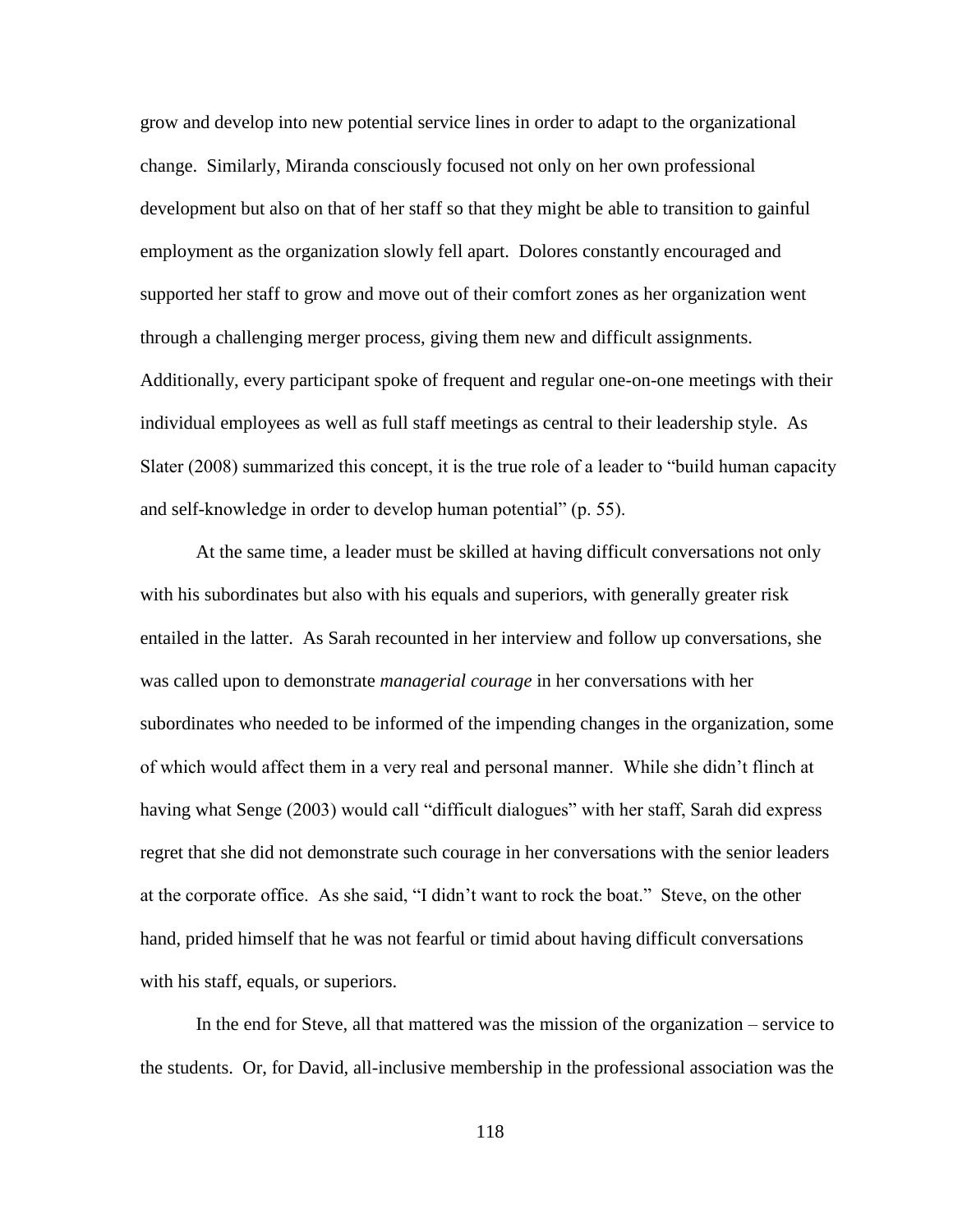mission. All other concerns, while important, were secondary to the mission of the organization. Exerting such managerial courage does not always mean playing the role of the "warrior," as described by Bolman & Deal (2006), although there are definitely rare occasions that will call for the warrior leader to emerge. Rather, in most instances, managerial courage will be required in the daily conversations leaders have with their subordinates, equals, and superiors. Conversations and difficult dialogues aimed at how best to achieve the organization"s mission.

As we have seen in the preceding pages, the results of this study suggest that an effective leader must foster collaboration, be a skilled communicator, think globally, develop others, and demonstrate managerial courage. While these characteristics and the various skills and behaviors that each entails are quite the challenge for anyone, none is possible without *reflection*. This is particularly important in today's rapidly changing world, where knowledge and technology are advancing exponentially. In this environment, leaders are called upon more than ever to keep the pace. According to Bateson (1994), survival in a rapidly changing world depends on learning that results in adaptation and improvisation, learning that occurs through reflection on experience.

Among the participants in this exploratory study, Sarah indicated that she frequently reflected on the status and direction of her organization. When she found herself in a position of having to give very bad news to her staff regarding the future of the company, Sarah took the time to reflect on the circumstances and chart a course of action in response to those rapidly changing and threatening events. As Gonzalez-Sullivan and Wiessner (2010) concluded in their study of reflection for college presidents: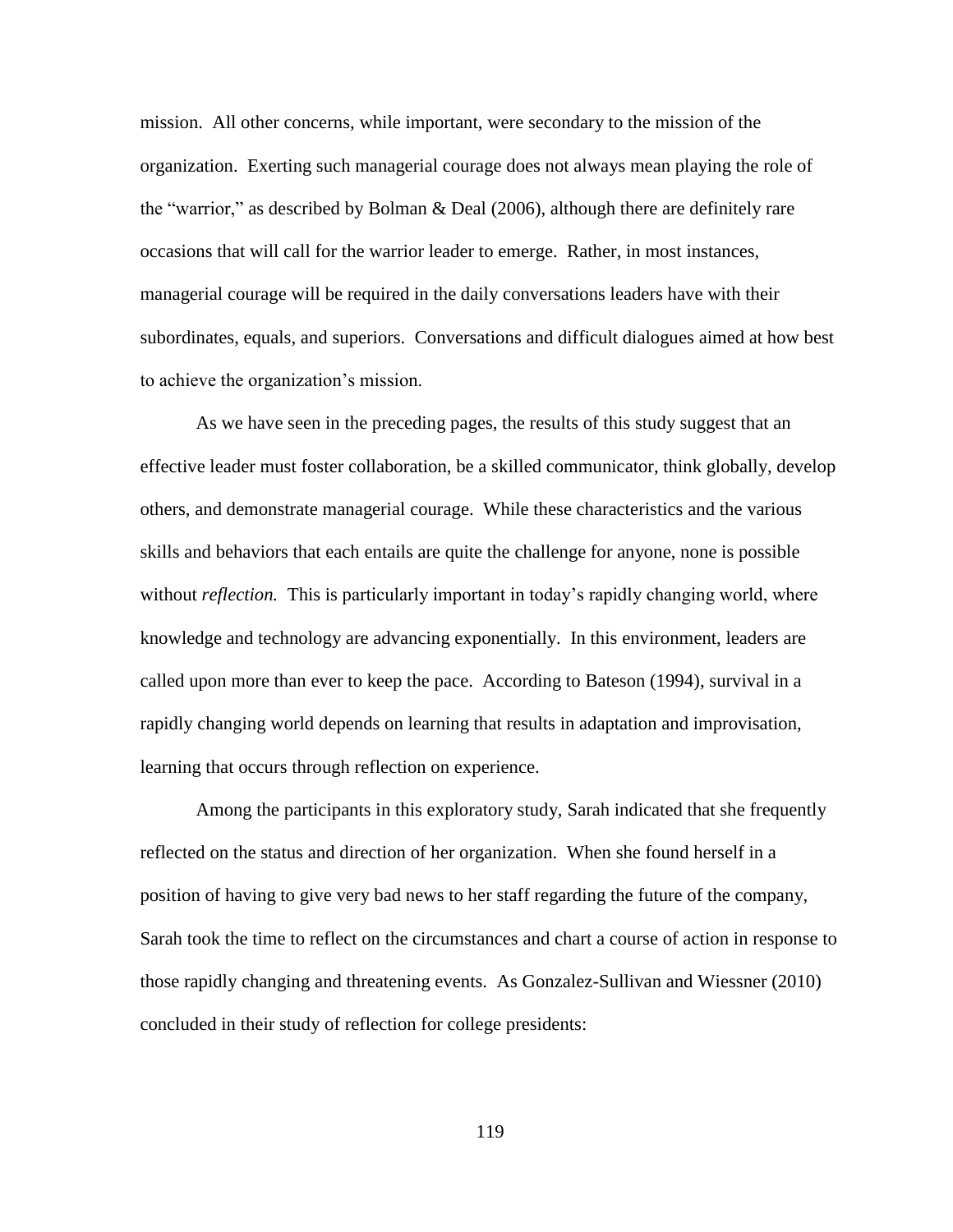Reflection seems to be a natural process for some, while for others it must be learned and practiced. It may begin as an apparently extraneous activity, almost artificial, but needs eventually to become internal, a continuous process, a life-long disposition, and a consciously applied means for greater effectiveness in leadership. Reflection can be hard work, extra work, but its benefits are immeasurable in both personal and professional terms. (p. 49)

For Sarah, the reflective process was something she identified in retrospect rather than a consciously initiated act. Nevertheless, Sarah clearly relied on reflection in order to survive the tumultuous events that befell her and the organization.

David, on the other hand, was very specific about his need to pause and ponder as he helped to lead the organization through a period of difficult choices. He recounted his need and desire to "separate himself" from the situation, retreating to his hotel room in order to reflect on the challenges that the association faced. His colleagues even made fun of David and his predictable need to "escape." Steve, our Dean, stressed the importance of reflection and the need for leaders to "remain spiritually grounded" as they attempted to deal with difficult situations in their organizations. He takes the time to reflect and meditate on a daily basis, never losing sight of the bigger picture and how he and his organization fit into that global picture. Diego, former director of the treatment facility for clergy, shared that he alternated between periods of intense one-on-one and group discussions with his staff and personal time for reflection on his own experiences, perspectives, and action plans. Like the other participants, he also needed to slow down and reflect prior to taking action.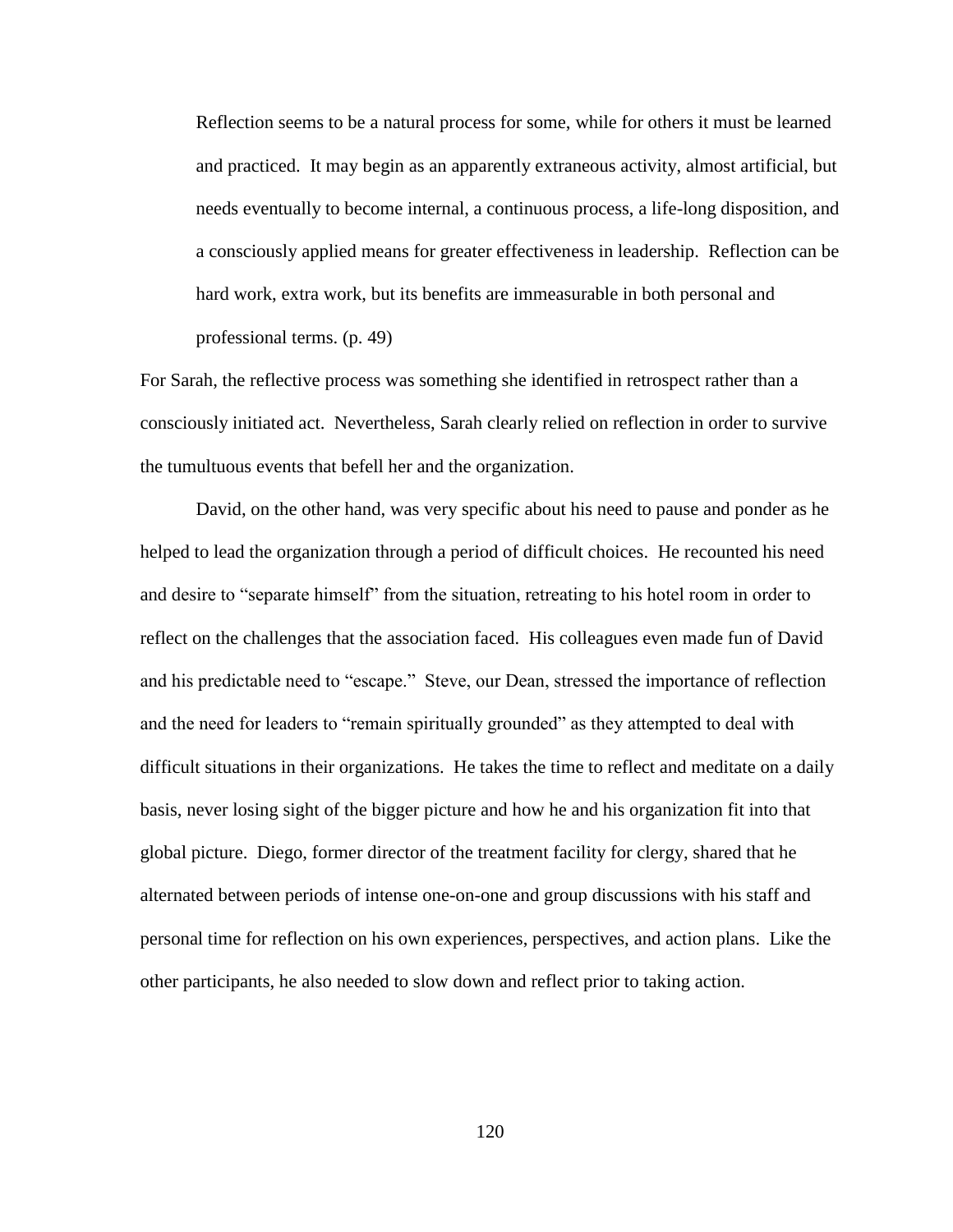**Culture, Power, and Politics.** In Figure 5.2, the common themes and significant differences that emerged from this study regarding the role of culture, power, and politics are outlined.

Slater (2008) asserts that "creating an environment or *culture* that unleashes the creativity and energy of people, that supports their natural desire to make a contribution, and that motivates them to want to contribute is a challenge for leaders today" (p. 56). As I found in this study, the culture must include certain common characteristics such as transparency, a team-oriented atmosphere, and a mission-centered purpose. Only then will the people in the organization be able to unleash the wonderful creativity necessary to adapt, grow, and thrive. Without these qualities, an organization and its leaders will degenerate into isolated and selfcentered silos with leadership that reacts to change rather than embraces change. As Deal & Peterson (1999) point out, this is no easy task, since the culture of an organization encompasses an enormous arena. Culture permeates everything else in the organization, much like the air surrounds our world or water fills the sea. This approach takes the old view of *power relationships* in organizations and turns it on its head. As we see in any complex adaptive system, leadership relies on organizational identity, apparent chaos, social networks, and interdependent emergent outcomes.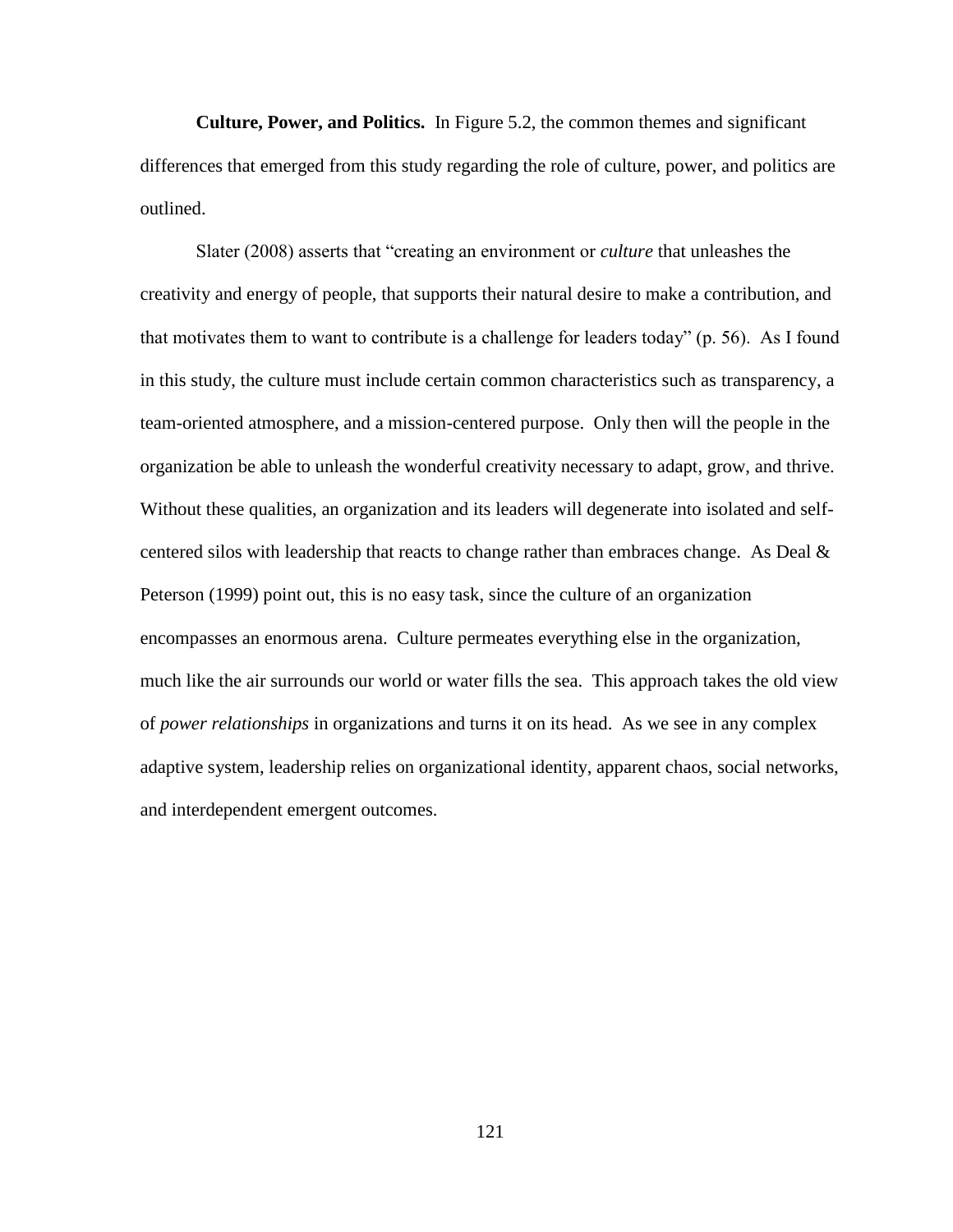| Culture                                                                         |                                                                       |  |  |
|---------------------------------------------------------------------------------|-----------------------------------------------------------------------|--|--|
| <b>Common Themes</b>                                                            | <b>Significant Differences</b>                                        |  |  |
| Transparent<br>$\blacksquare$<br>Team-oriented<br>٠<br>Mission-centered<br>٠    | <b>Silos</b><br>$\blacksquare$<br>Reactionary<br>$\blacksquare$       |  |  |
| Power                                                                           |                                                                       |  |  |
| Competitive<br>п<br>Unified Leadership<br>$\blacksquare$<br>Debate & Discussion | Concentrated<br>$\blacksquare$<br>Profit-focused<br>$\blacksquare$    |  |  |
| Politics                                                                        |                                                                       |  |  |
| Accountability<br>п<br>Inclusivity<br>п<br>Safe/Caring Work Environment<br>٠    | Cliques & Alliances<br>$\blacksquare$<br>Favoritism<br>$\blacksquare$ |  |  |

# **Figure 5.2: What role do organizational culture, power, and politics play in leaders' experiences?**

According to Schneider & Somers (2006), the more traditional role of leaders as independent directors and dictators of events has evolved into a model in which leadership affects change and transformation in an indirect and often uncertain fashion:

…leaders serve as tags and influence other persons and processes. They frequently lead without authority and often do so in a temporary capacity. Leaders might consciously initiate their leadership role, or might accept the role that has been given to them. Leaders might be unaware of their role, as others might also be unaware, but nonetheless leaders might emerge. As tags are associated with action and outcomes, not necessarily with individuals or positions, one might co-function as leader, sharing the role in tandem. (p. 356)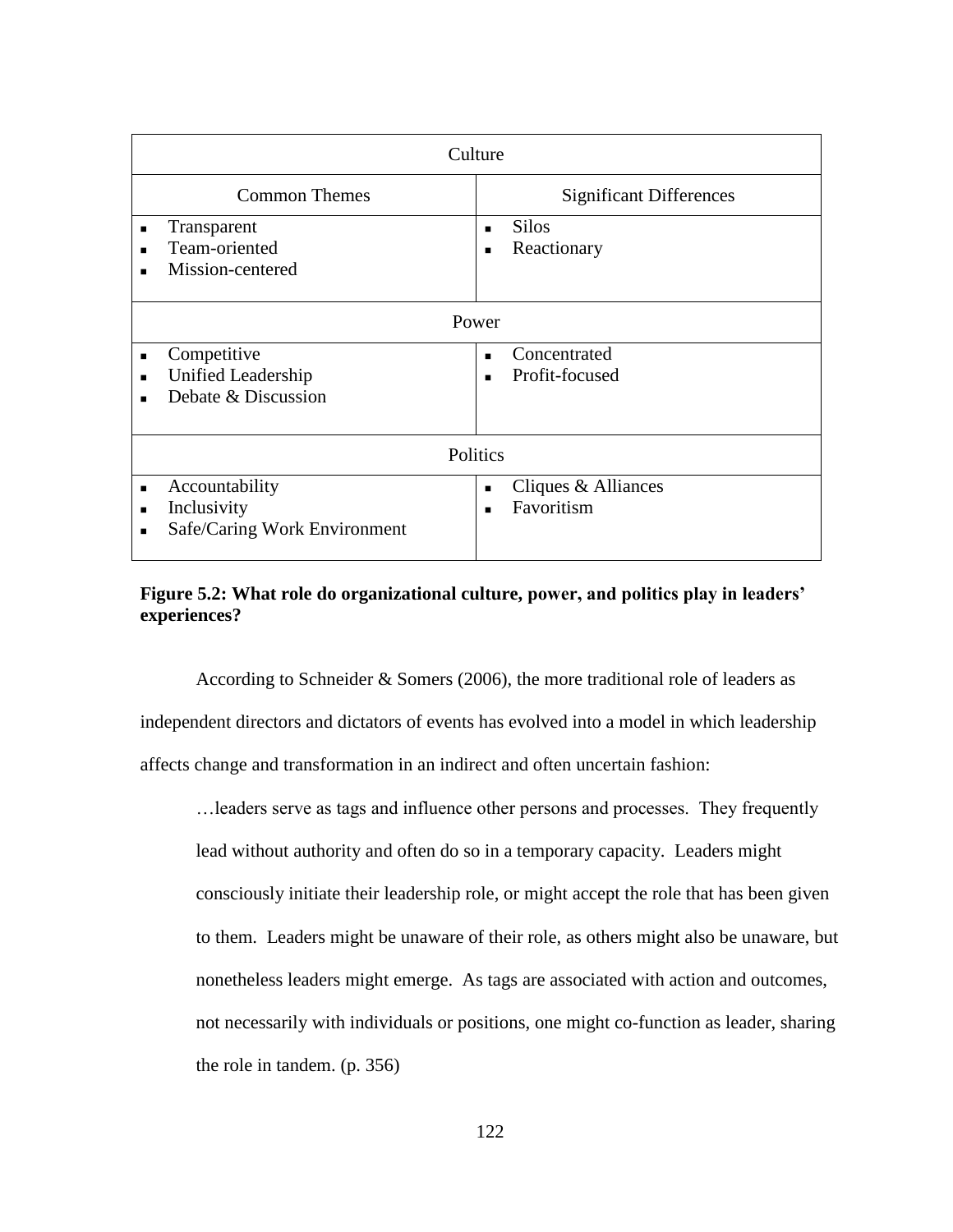Leaders, then, are change agents that encourage and support a healthy competition among their staff while never losing sight of the mission and vision of the organization. Through rigorous debate and discussion around decisions and potential courses of action, a sense of unified leadership can emerge. Power is shared, not concentrated or hierarchical. Decisions are mission-centered, rather than purely based on profit margins and other financial considerations. As outlined above, the organizations that managed to survive through significant turmoil in this study clearly embraced this broader view of power.

Pertaining to the role of *politics*, it is interesting to recall the importance of culture, power and politics in organizational learning theory. As described in *Reframing Organizations: Artistry, Choice and Leadership,* by Bolman & Deal (2003), what is needed in order for an organization to be effective are *effective leaders* who are "benevolent politicians" (p. 204). This characterization, though complex and wide reaching, would include such key skills as the ability to set a positive agenda, map the political terrain, effectively use negotiation and bargaining skills, and build influential networks and coalitions. For this study, I would include the key concepts of accountability, inclusivity, and a safe/caring work environment as outlined in chapter four. Combined, these leadership skills can and will have a major impact on the ability of an organization to learn, grow, and embrace change.

This symbiotic relationship between organizational politics and organizational learning is a vital pre-requisite in order for a complex system, such as a company, to adapt, grow, and thrive. In *Managing the Unknowable: Strategic Boundaries between Order and Chaos,* Stacey (1992) asserts: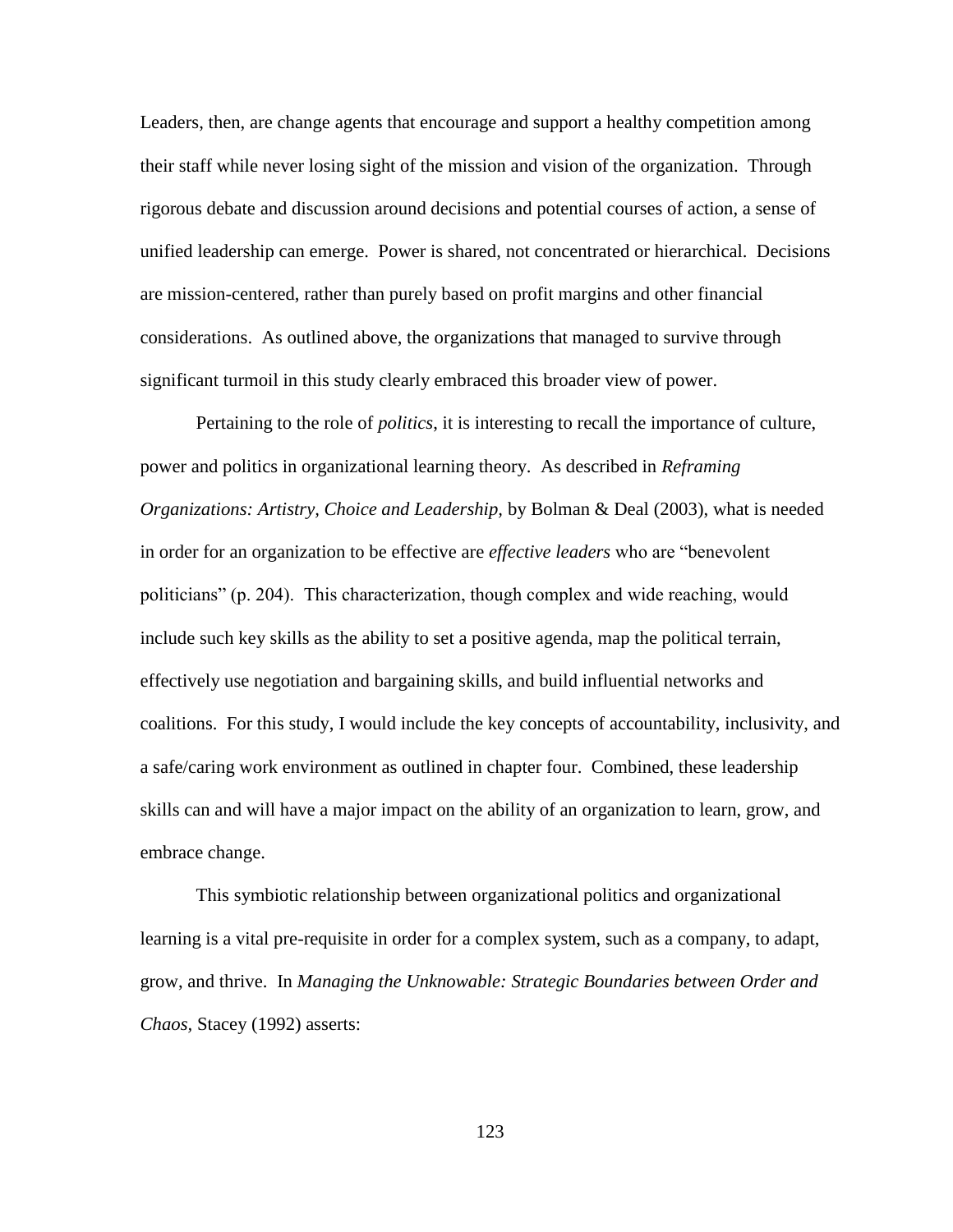Since the long-term future of a dynamic system is unknowable because cause-andeffect links are lost in the detail of what happens, the long-term control of a business has to take a form different from that pictured by the received wisdom. These forms are political interactions and complex learning. They are essentially self-organizing forms of control, and those at the top of the organization contribute to these forms of control indirectly, by creating a climate in which complex learning and healthy political interaction can thrive. Political interaction and complex learning are the only forms of control suitable for handling open-ended change, which dominates the long-term future of a business. (p. 149)

As I have found in the data derived from this exploratory study, the participants repeatedly stressed the importance of a leader"s ability to understand and influence organizational culture, power relationships, and political interactions. In so doing, the organization is more likely to focus on the long-term mission and goals, rather than reactionary, short-sighted, or self-interested approaches (what Stacey calls "received wisdom"). Strategic planning and success demand fair and open accountability, inclusive collaboration, and a safe/caring work environment. Cliques, alliances, and favoritism will derail this process and push an organization down the path of divisiveness, decay and destruction.

**Complex Adaptive Systems, Quantum Physics, and Self-organizing Systems.** In Figure 5.3, the common themes that emerged from this study regarding the role of complex adaptive systems theory, quantum physics, and self-organizing systems theory are outlined. It is important to note that no significant differences were found among the participants in relation to this research question.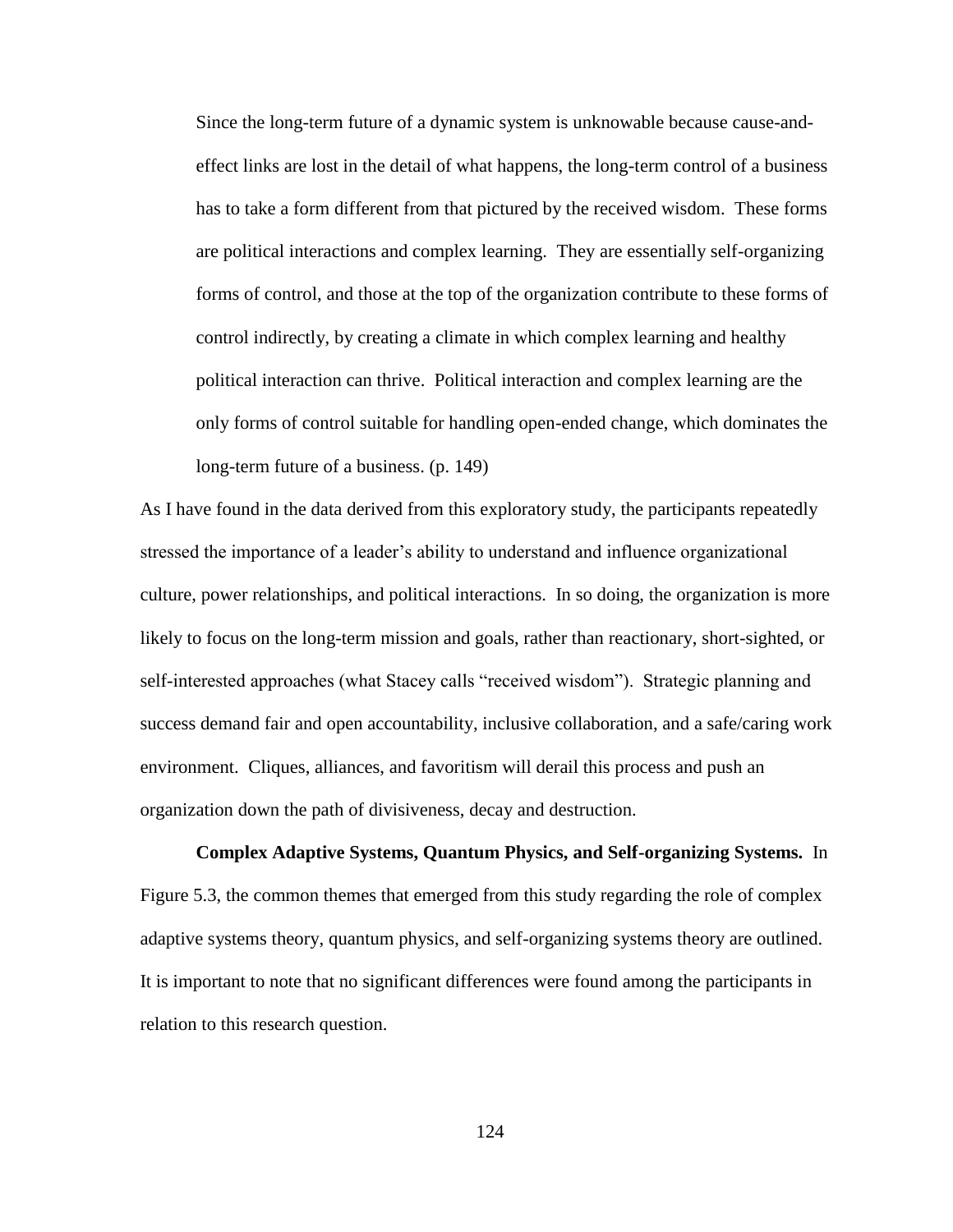| <b>Complex Adaptive Systems</b>                                                         |
|-----------------------------------------------------------------------------------------|
| Networking<br>$\blacksquare$<br>Empowerment<br>п<br>Systems thinking<br>п               |
| <b>Quantum Physics</b>                                                                  |
| Interrelatedness<br>$\blacksquare$<br>Perception<br>$\blacksquare$<br>Willpower<br>п    |
| Self-organizing Systems                                                                 |
| Necessity of Change<br>$\blacksquare$<br><b>Apparent Chaos</b><br>п<br>Flexibility<br>п |

## **Figure 5.3: How can the theories of complex adaptive systems, quantum physics, and self-organizing systems help to explain, understand, and interpret these experiences?**

According to complex adaptive systems theory, leaders within an organization are encouraged to serve as catalysts, or tags, who consistently push the organization to the edge of chaos, which is where true change and transformation can happen. In that zone of complexity, organizational identity and social movements can serve as mediating variables between leadership and organizational emergence. Leadership might come to affect other variables as well, in the iterative interactions of variables which characterize dynamic systems (Schneider & Somers, 2006). The more traditional role of leadership as an independent director and dictator of events has evolved into a model in which leadership affects change and transformation in an indirect and often uncertain fashion. In this exploratory study, I identified the common themes of networking, empowerment, and systems thinking as crucial for success.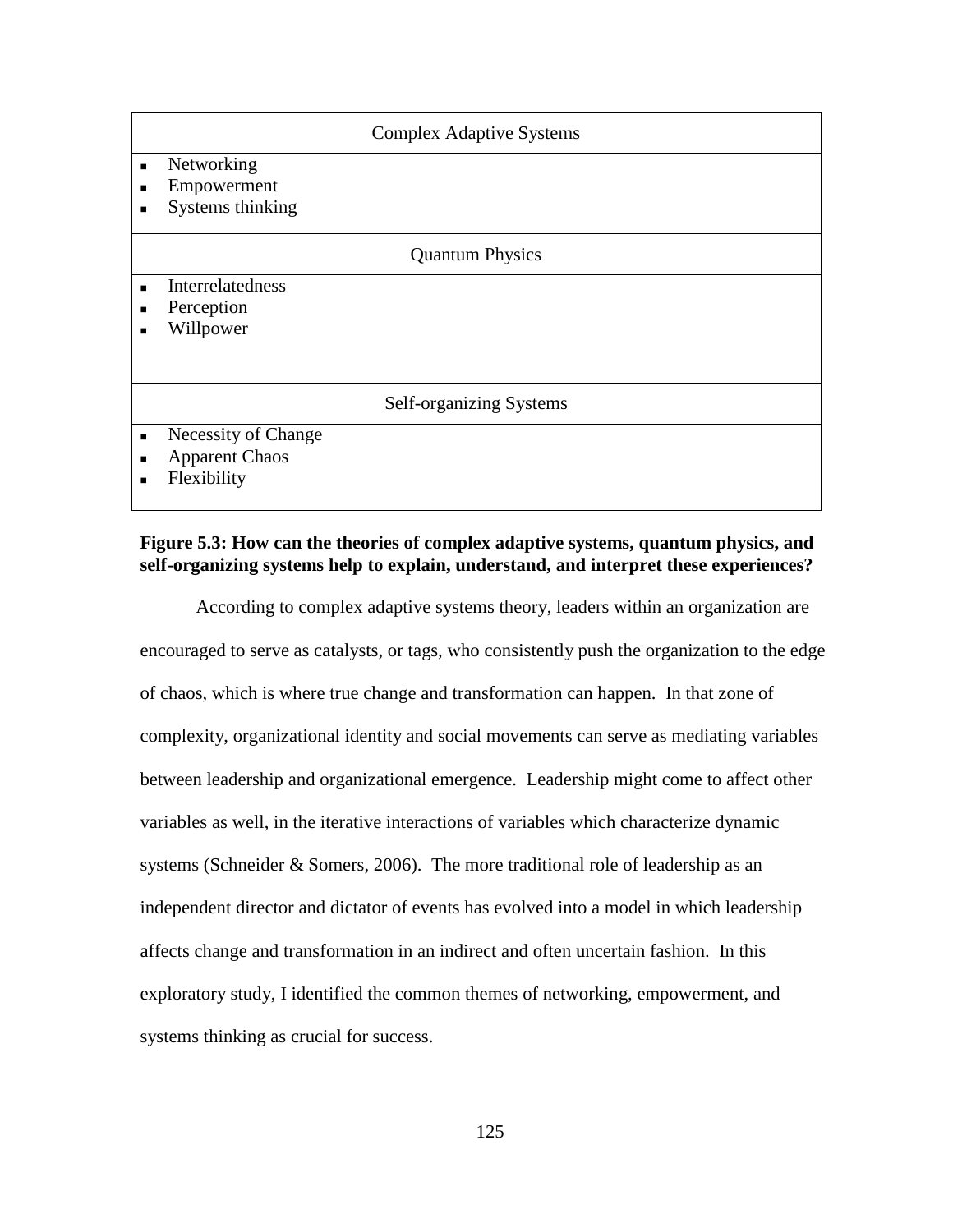Uhl-Bien, Marion & McKelvey (2007) have taken this idea even further. They talk about Complexity Leadership Theory (CLT) as a new model to describe the true complexity of the continuous and unpredictable interactions that take place in organizational systems where leadership serves as catalysts (tags) for change, growth and adaptation:

Under conditions of knowledge production, managers should *enable,* rather than suppress or align, informal network dynamics….This new perspective is grounded in a core proposition: *Much of leadership thinking has failed to recognize that*  leadership is not merely the influential act of an individual or individuals but rather *is embedded in a complex interplay of numerous interacting forces.* (p. 302)

Hence, as the participants in this study observed, leaders must be exceptionally skilled at networking and relationship-building in order to help organizations to succeed in turbulent times. Leaders do not serve merely as directors or dictators; rather, they must strive to empower their staff to think creatively, engage in difficult dialogue, and take action. Only through a systems approach, where the leader is capable of seeing well beyond the immediate concerns, will this occur.

As the data have shown, it is imperative that leaders recognize, appreciate, and utilize the incredible power of interrelated connections, perception, and willpower. This approach to leadership theory refuses to delineate definite conclusions, case studies or exemplary practices, however. Rather, it strongly asserts that every organization has a different and unique reality. We must look internally in our organizations to affect change and bring about improvement. As Wheatley (2006) says, "There are no recipes or formulas, no checklists or expert advice that describes reality. If context is as crucial as the science explains, then nothing really transfers; everything is always new and different and unique to each of us"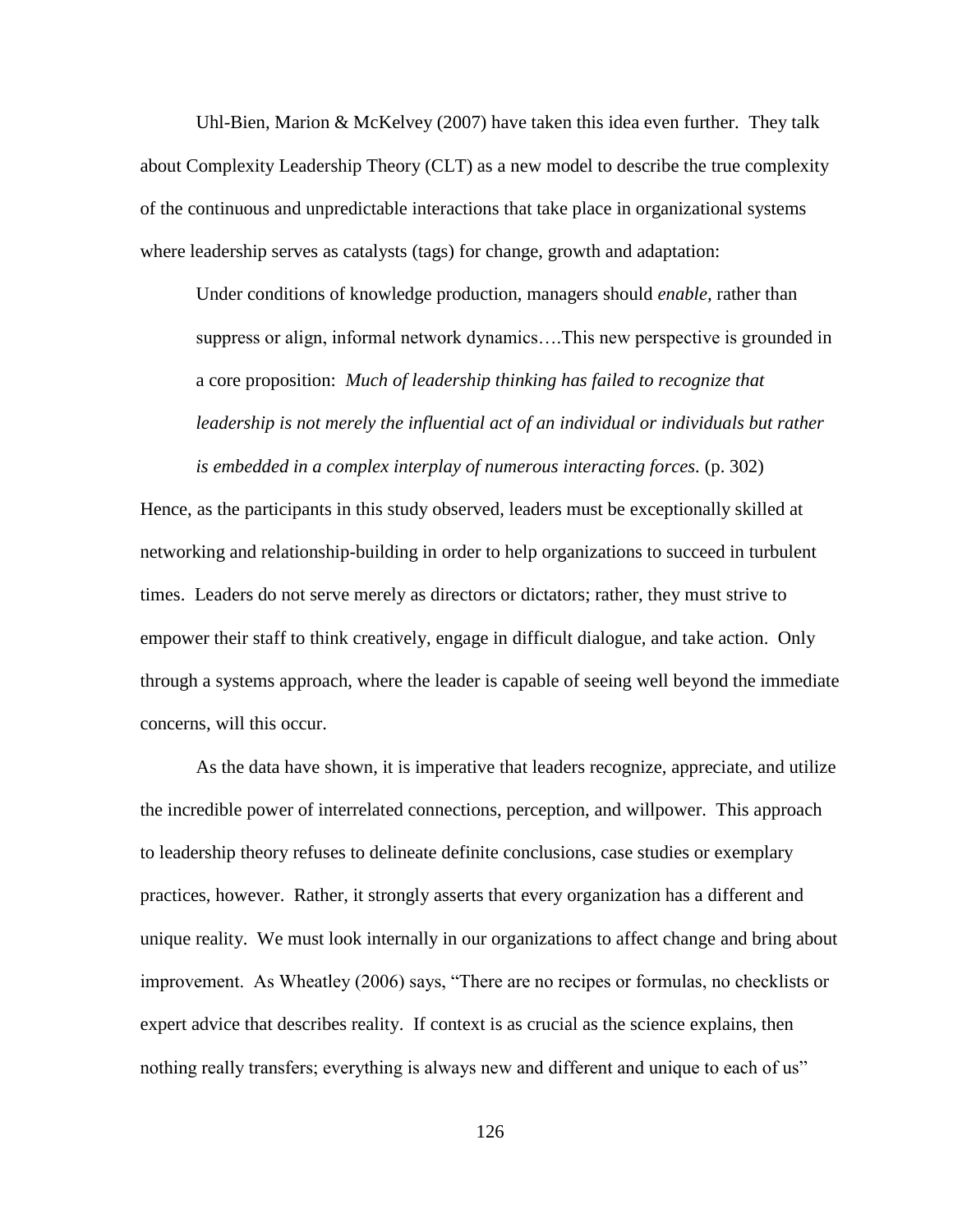(p. 9). As stated previously, this is a key reason why I opted to use the qualitative method of phenomenology in this exploratory study.

The central point, then, regarding the implications from self-organizing systems theory on my research, is that change is an absolute necessity in order for any organization to survive, grow, and thrive. Change, though apparently chaotic at times, can help transform organizations into new and wonderful entities, stronger and better than before. As Wheatley (2006) suggests, this has led to a new appreciation of the relationship between order and chaos. The two forces are now understood as mirror images: two states that contain the other. A system can descend into chaos and unpredictability, yet within that state of chaos the system is held within boundaries that are well-ordered and predictable. Without the partnering of these two great forces, no change or progress is possible.

### **Contributions**

**Implications for practice.** One implication of this study would be that while leaders are generally well-schooled on how to "run" organizations with a focus on power, authority, policies, procedures, and business models, perhaps leaders need additional resources, tools, and instruction on how to develop organizations with an increased focus on the following:

- **Empowering people**
- **Encouraging creativity**
- Fostering collaboration
- Rewarding risk taking

These suggestions would provide current and future leaders with the vital information, skills, and abilities needed to more effectively guide their organizations. Each of the recommendations above is critical in order for an organization to develop and sustain a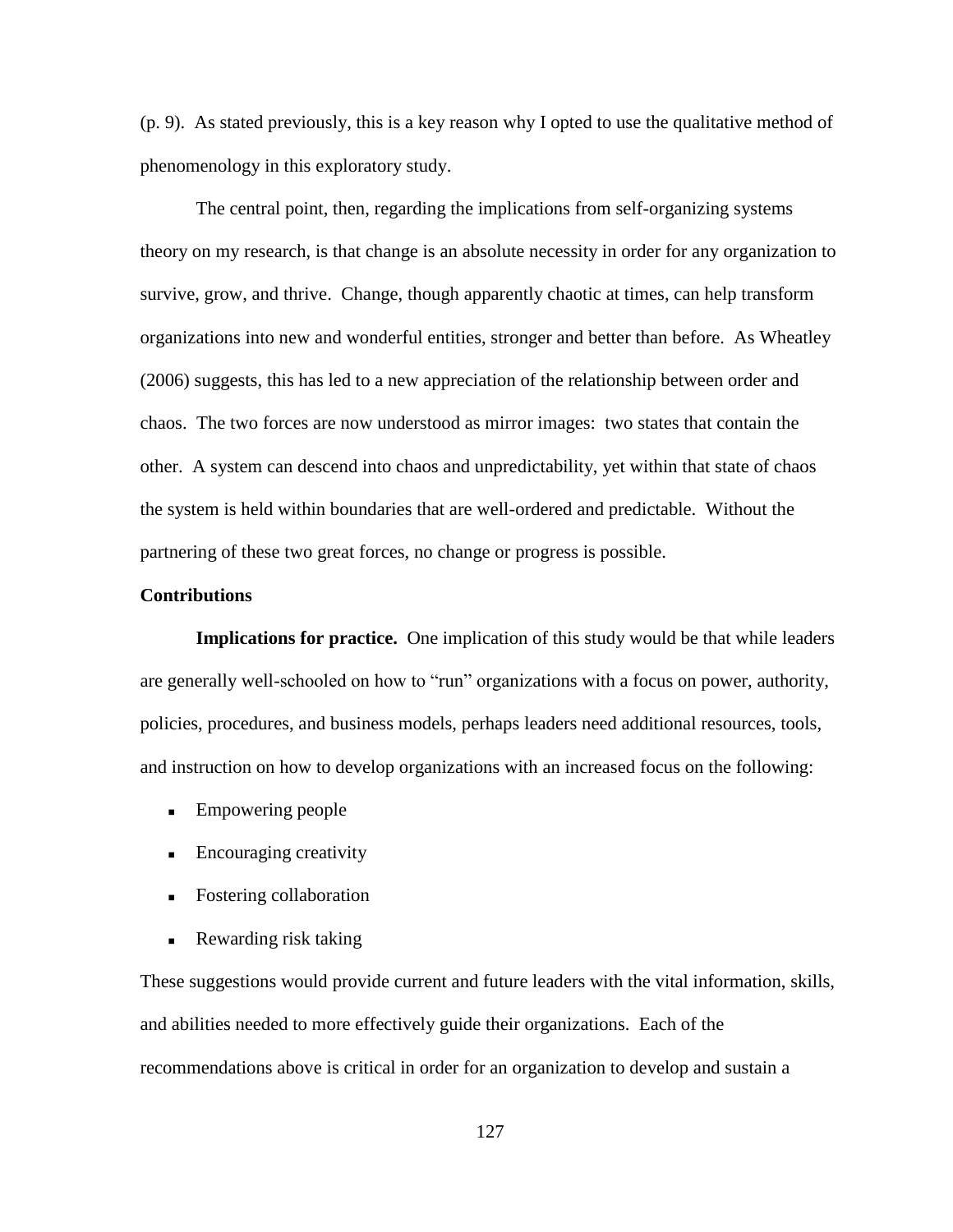culture that will not only be better prepared to survive turbulent times but also be able to grow and flourish during the relatively calm periods.

As Uhl-Bien, Marion & McKelvey (2007) point out in their discussions about Complexity Leadership Theory (CLT), a more appropriate model to describe the true complexity of the continuous and unpredictable interactions that take place in organizational systems is where leaders serve as catalysts (tags) for change, growth and adaptation:

We address this challenge by developing a model of leadership grounded not in bureaucracy, but in complexity. This model focuses on leadership in contexts of dynamically changing networks of informally interacting agents….the premise of complexity leadership is simple: Under conditions of knowledge production, managers should *enable,* rather than suppress or align, informal network dynamics. (p. 302)

The key is for leaders to serve as *enablers* within the organizational system. This includes empowering employees to make decisions and take action, encouraging staff to come up with new and creative ways of doing things, fostering collaboration among employees and between departments or outside entities, and rewarding folks when their carefully calculated risks pay off.

Slater (2008) stresses the critical need for leaders to use communication strategies and skills in order to "foster the empowerment" of other members of the organization by using collaborative techniques. I would agree that it is the true role of a leader to "build human capacity and self-knowledge in order to develop human potential" (p. 55). In so doing, the leader becomes the change agent and catalyst needed to spur growth and creativity. This is a very different approach, indeed, than the more traditional authority-based models of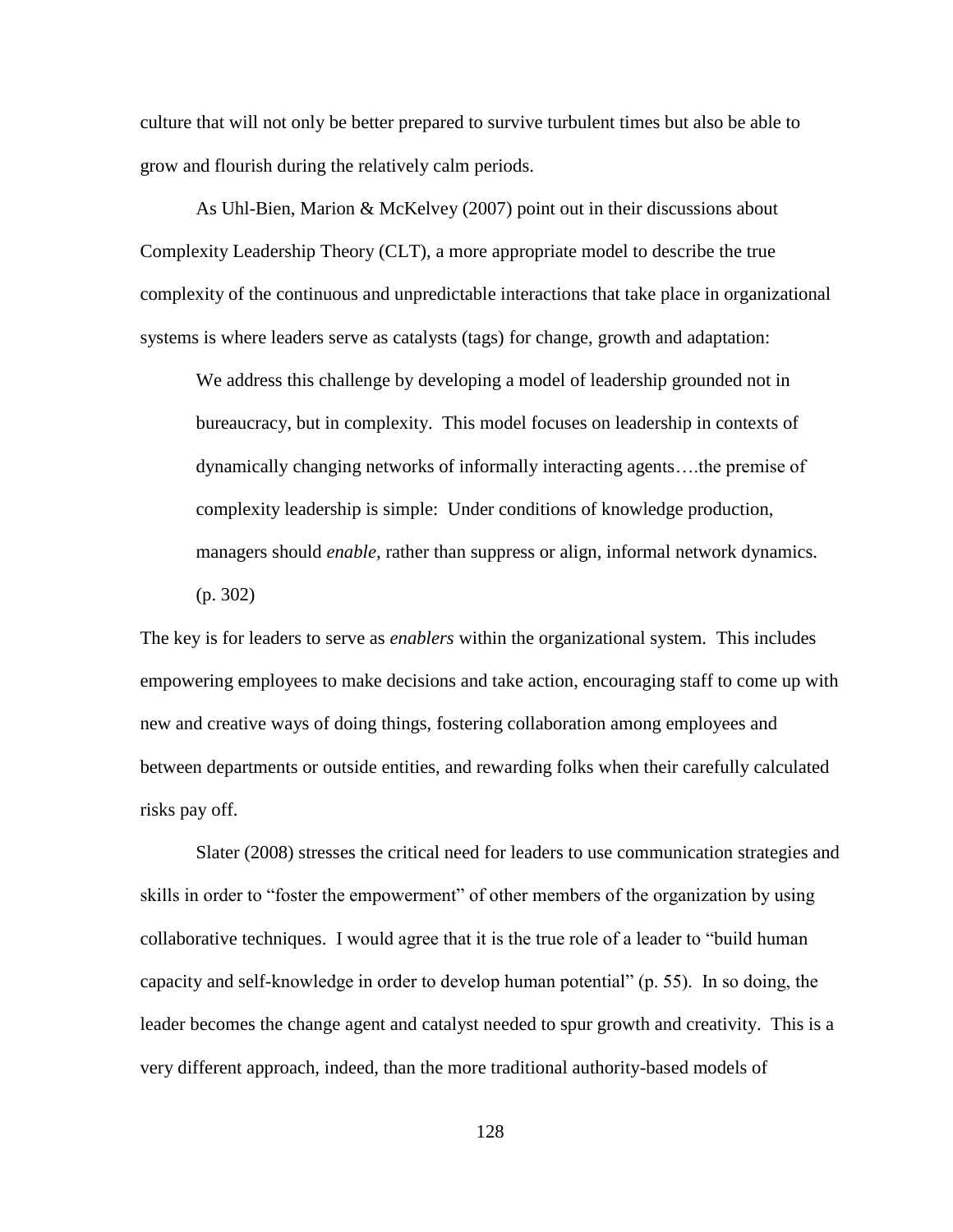leadership exemplified by most organizational charts. As Bolman & Deal (2006) illustrate in their work, leaders are actors in a starring role in their organizational systems. Those systems are complex and ever-changing. In order to be successful, leaders must be quick to adapt and eager to enable others to act. I would argue that we need more warriors and wizards, and fewer bureaucrats or caretakers.

Another implication would be the need for leaders to fully appreciate the importance of *developing others.* While much has been said, studied, and written about leadership development, the skill of developing one's staff is sadly absent or underrepresented. Mastering this competency will pay significant dividends to any leader who is willing to invest in the process, not only for the employees and organization but also for the leader herself. Such an endeavor will require substantial investments of time, resources, and spirit. Once again, the leader must serve as the catalyst to bring these three forces together in a way that empowers and enables employees to develop their professional and personal skills.

In *FYI: For Your Improvement,* by Lombardo & Eichinger (2006), the criticality of investing time, resources, and spirit into the vital task of developing others is expressed as follows:

Development and preparation is a three-part harmony. The person needs to be ambitious and willing to do what"s required to grow and progress. The organization has to have a process in place to help those who want to grow. Those two are usually true in all organizations. The last part of the harmony is usually the problem: The boss has to be an active player in the three-part harmony or development won"t happen. Without the boss's time, interest and effort, people will not grow much. People can"t develop themselves without help. People won"t grow if they don"t want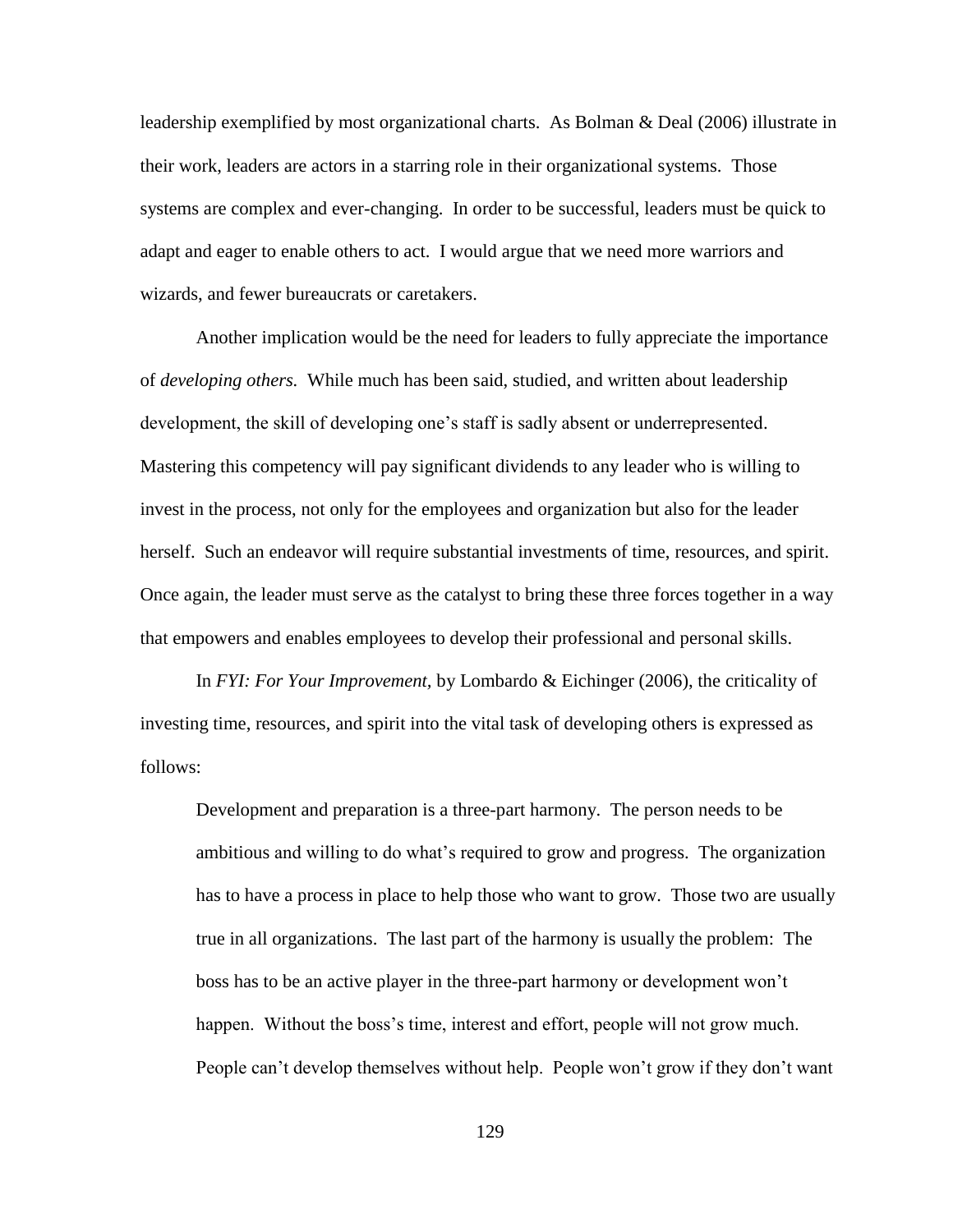to. People won"t grow if the organization shows no interest and offers no support.

People won't grow if you don't make it a priority. (p. 114)

Yet, this is apparently where many leaders and organizations fail. They are so focused on the traditional "school of business" theories and principles, that they neglect their most valuable asset – their staff.

A final implication focuses on the suggestion that, in order to be successful, a leader must also possess *managerial courage*. As Lombardo & Eichinger (2006) point out, this particular leadership competency includes a variety of skills and tactics including:

- Stepping up to conflict and seeing them as opportunities
- Reading situations quickly
- Being good at focused listening
- Being able to hammer out tough agreements and settle disputes equitably
- Finding common ground and getting cooperation with minimum noise

A leader who exhibits managerial courage does not avoid conflict, but rather sees debate as an opportunity for growth. From this perspective, the more competing and creative ideas that are on the table, the better. Open debate and discussion is welcomed and encouraged.

I would suggest that current and future leaders need to add conflict resolution skills to their toolbox. Such training will help leaders to become more adept at exerting managerial courage when called upon to do so. In today"s complex world, ethical dilemmas and competing interests permeate the workplace. Only though open and honest dialogue will leaders be able to assess, address, and resolve the myriad of complex situations that await them in their organizations. Managerial courage can no longer be relegated to the category "other duties assigned as necessary" on the leader"s job description. An effective leader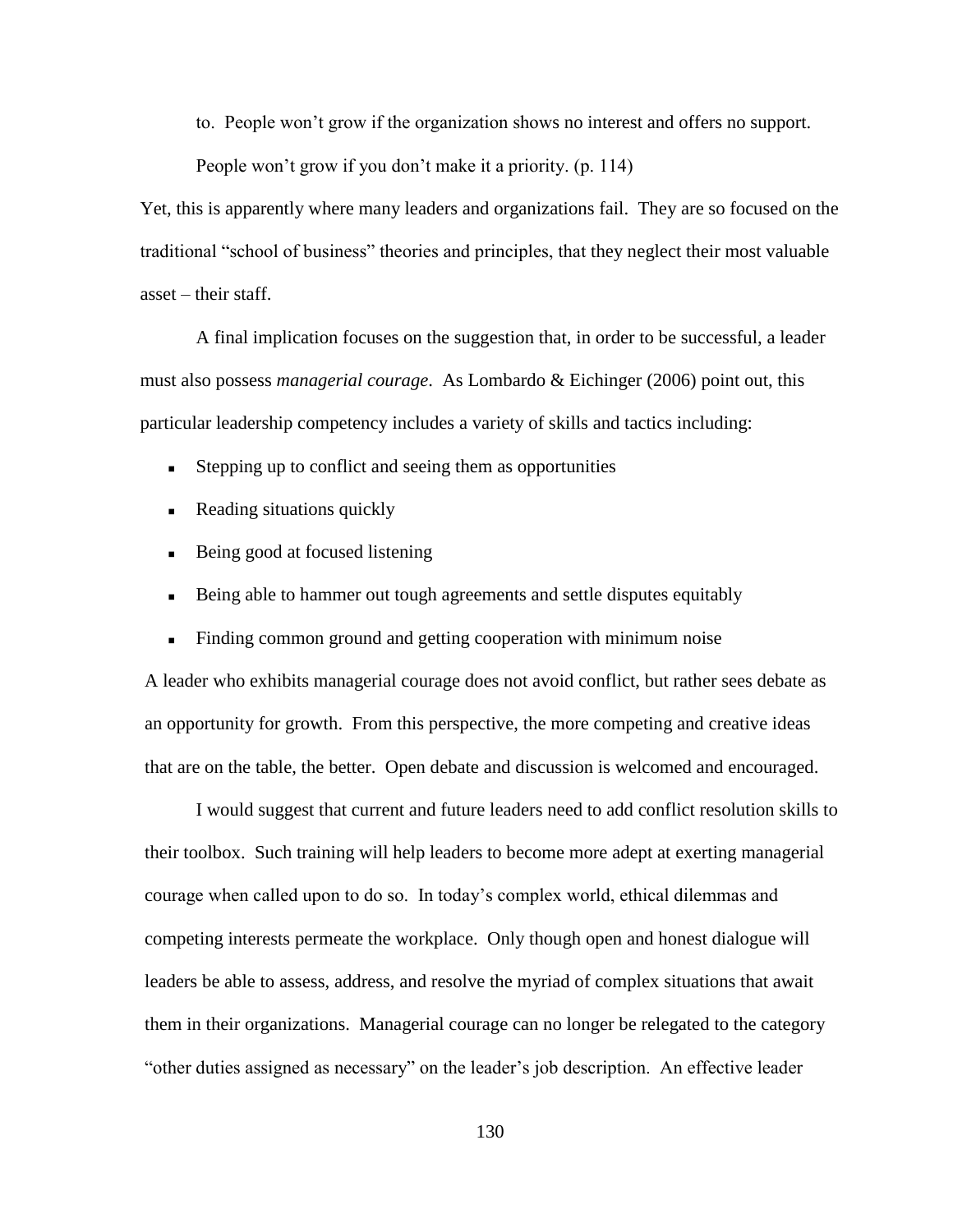must be able and willing to have those difficult conversations with their employees, colleagues, and superiors. The cost of not doing so is simply too high.

**Significance of the study.** This study provides insight into the role leaders play in helping organizations to succeed in turbulent time. The findings provide current and future leaders with some suggestions on how to achieve and sustain such success, based on the individual and universal experiences of the participants as well as the current literature on leadership, complex adaptive systems, quantum physics, and self-organizing systems.

One significant insight that emerged from this study is the vital role that *reflection*  plays in the experiences of effective leaders. Critical reflection is important as a means for identifying and questioning assumptions, which opens the door for leaders and organizations to learn from experience and history. Only through this process can a leader pause and ponder who they are, where they are going, and what they need to do to get there. As Chapman and Anderson (2005) suggest:

An experienced reflective practitioner establishes a clearly articulated goal for the reflective practice, makes disciplined use of a personally satisfying method for reflection selected from the many varieties available, regularly assesses what they learn from their reflections, and, above all, makes a commitment to make changes to their practice, professionally and professionally, based upon that learning. (p. 542)

Reflection provides an opportunity for a leader to step back and consider all viewpoints, options, and consequences. Through the reflective process, effective leaders can assess the current status of their own learning process, their staff, and their organization in comparison to where each should be moving toward. Gaps and opportunities, strengths and weaknesses, needs and resources can all be identified and evaluated through reflection.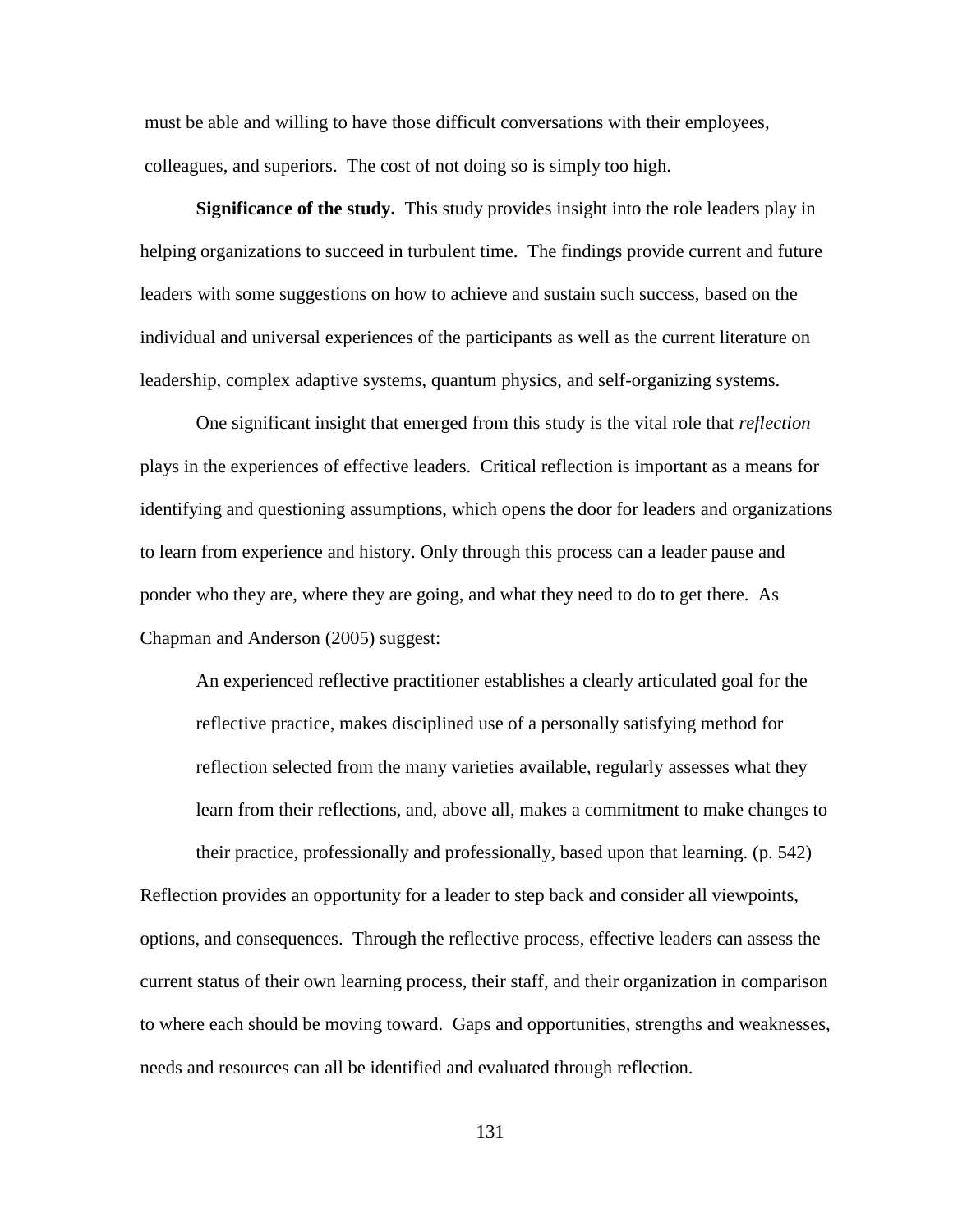In relation to the leadership quality of reflection, another important insight is that embedded in the reflective process is a sense of *humility* on the part of the leader. Each participant in our study indicated that a primary reason to pause and reflect was an intrinsic acknowledgement that they did not have all the answers. In *Gandhi, CEO: 14 Principles to Guide and Inspire Modern Leaders,* Axelrod (2010) writes:

Effective managers use whatever works for them. *Exceptionally* effective managers absorb what they find, making it their own. Instead of merely lifting, exploiting, and discarding an idea you encounter, try revolving it in your mind, so that you might examine it from every angle in search of more applications. A given idea may not be original with you, but if you create original applications for it, you can bring something new and powerful into the world. (p. 74)

Reflection provides an opportunity to peacefully arrive at the realization that one does not have all the answers and cannot succeed alone. Through reflection a leader can learn not only from her own life experiences but also from those of her staff, colleagues, and the accumulated knowledge and wisdom of her predecessors. Through ongoing reflection, each participant in this study came to see that their positive and welcoming view of change is what will ground them and sustain them, come what may – beyond their degrees, salaries, and titles. This realization is most refreshing, indeed.

An additional contribution is the focus on a system-oriented perspective that effective leaders must maintain. Jim Collins (2001), in his book *Good to Great* which chronicles his extensive study of twenty-eight Fortune 500 companies and their leadership, illustrates the importance of being a *global thinker* in a remarkable way. He compares global thinkers and those who are more short-sighted with the hedgehog and the fox: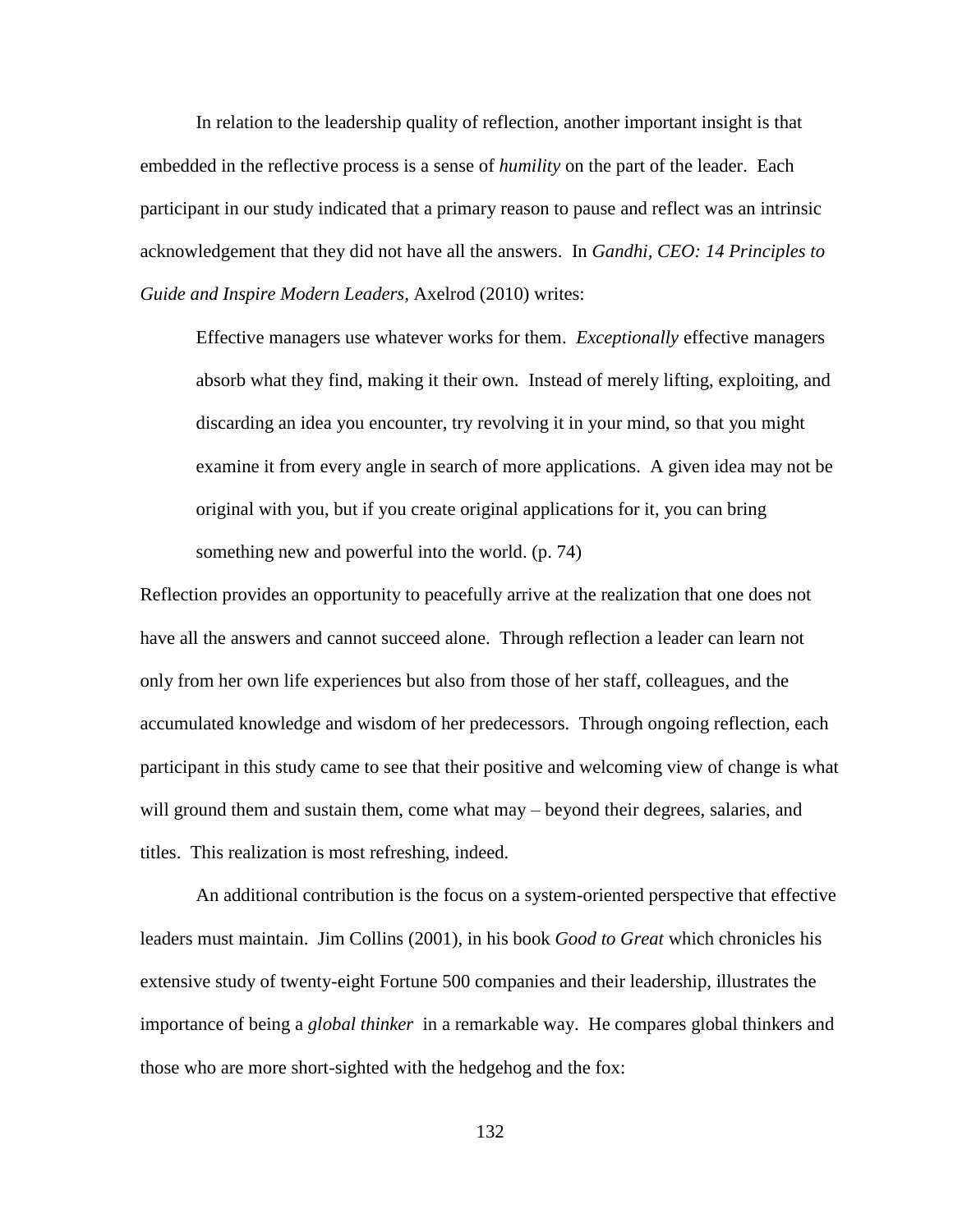Foxes pursue many ends at the same time and see the world in all its complexity. They are scattered or diffused, moving on many levels, never integrating their thinking into one overall concept or unifying vision. Hedgehogs, on the other hand, simplify a complex world into a single organizing idea, a basic principle or concept that unifies and guides everything. Freud and the unconscious, Darwin and natural selection, Marx and class struggle, Einstein and relativity, Adam Smith and division of labor – they were all hedgehogs…No, hedgehogs aren"t simpletons; they have a piercing insight that allows them to see through complexity and discern underlying

The truly great leaders, who Collins refers to as "Level 5 Leaders," are able to look at the big picture with all its apparent complexity and focus in on what is most important. These leaders are not deterred or derailed by relatively minor bumps in the road; rather, they never lose sight of their purpose, goal, and mission. In common business jargon – they have a vision that is elegant, easy to articulate, and unwavering. They are truly global thinkers.

patterns. Hedgehogs see what is essential, and ignore the rest. (p. 91)

The final contribution is the proposition that not every leader is equally capable of seeing the interrelatedness of existence, or the power of perception, or the incredible possibilities of willpower. I would suggest that, as a result, each and every organization or system is unique due to the varied levels of leadership ability. Quantum physics theory would agree, which is precisely why it is vital that leaders view each situation and dilemma differently. As Stacey (1996) states:

We can see a direct causal link between being at the edge of chaos, engaging in the messy self-organizing processes of creative destruction, and competitive survival. What cannot be postulated, however, is a link between a particular kind of overall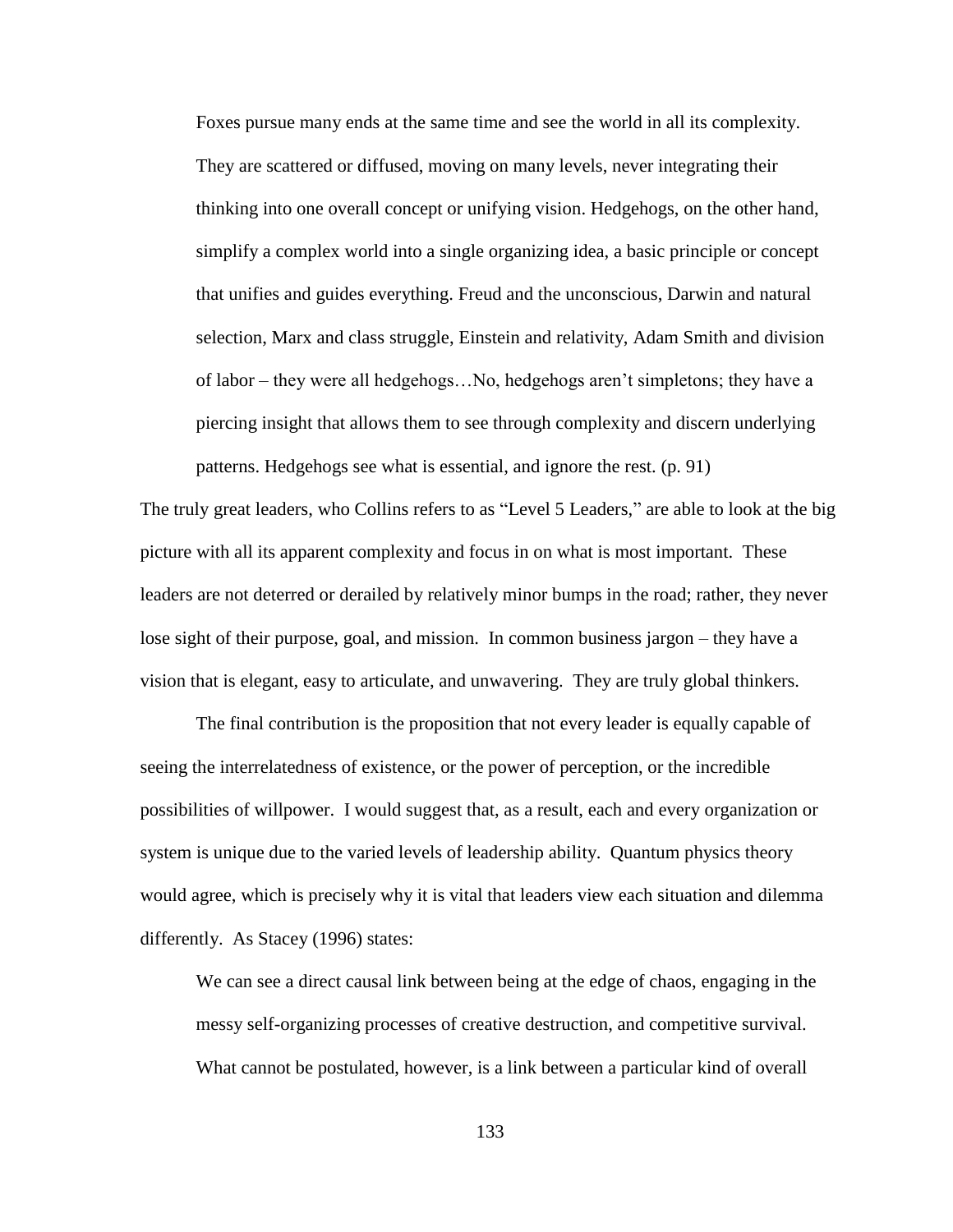decision-making process and a successful outcome, because such links get lost. All we can say is that when a system operates at the edge, it is capable of creative and innovative behavior. We cannot say exactly what processes this requires, nor can we claim that being at the edge guarantees success, because it all depends on what the other systems the organization is interacting with are doing. (p. 251)

Such a proposition in terms of organizational learning theory would support the concepts held up by quantum physics theory as discussed here. Organizations are complex systems, and leaders must learn how to navigate those systems based on a complex view of the universe as a series of interrelated systems.

Apparent or occasional chaos, then, is a necessary ingredient for the new creative ordering of any open system. Leaders must recognize this phenomenon and be flexible if they are to be successful. Perhaps it is only fitting to recall the teachings of Gandhi when discussing the implications of complex adaptive systems theory, quantum physics, and selforganizing systems theory for leaders striving to help organizations to succeed in turbulent times. As Axelrod (2010) wrote in *Gandhi, CEO: 14 Principles to Guide and Inspire Modern Leaders:*

No enterprise ever simply arrives at its goal as a ship arrives at its dock. The idea of "maintaining" an organization's status is an illusion. It cannot be done. There is, as Gandhi explained, always movement, always change. The great leadership issue, therefore, is one of navigation: the creation of purposeful, productive movement within an environment of movement. This requires continual vigilance and planning as well as a high level of energy. Gandhi embraced these requirements of leadership, from which, in any case, he saw no escape. "Happiest are those that plunge in the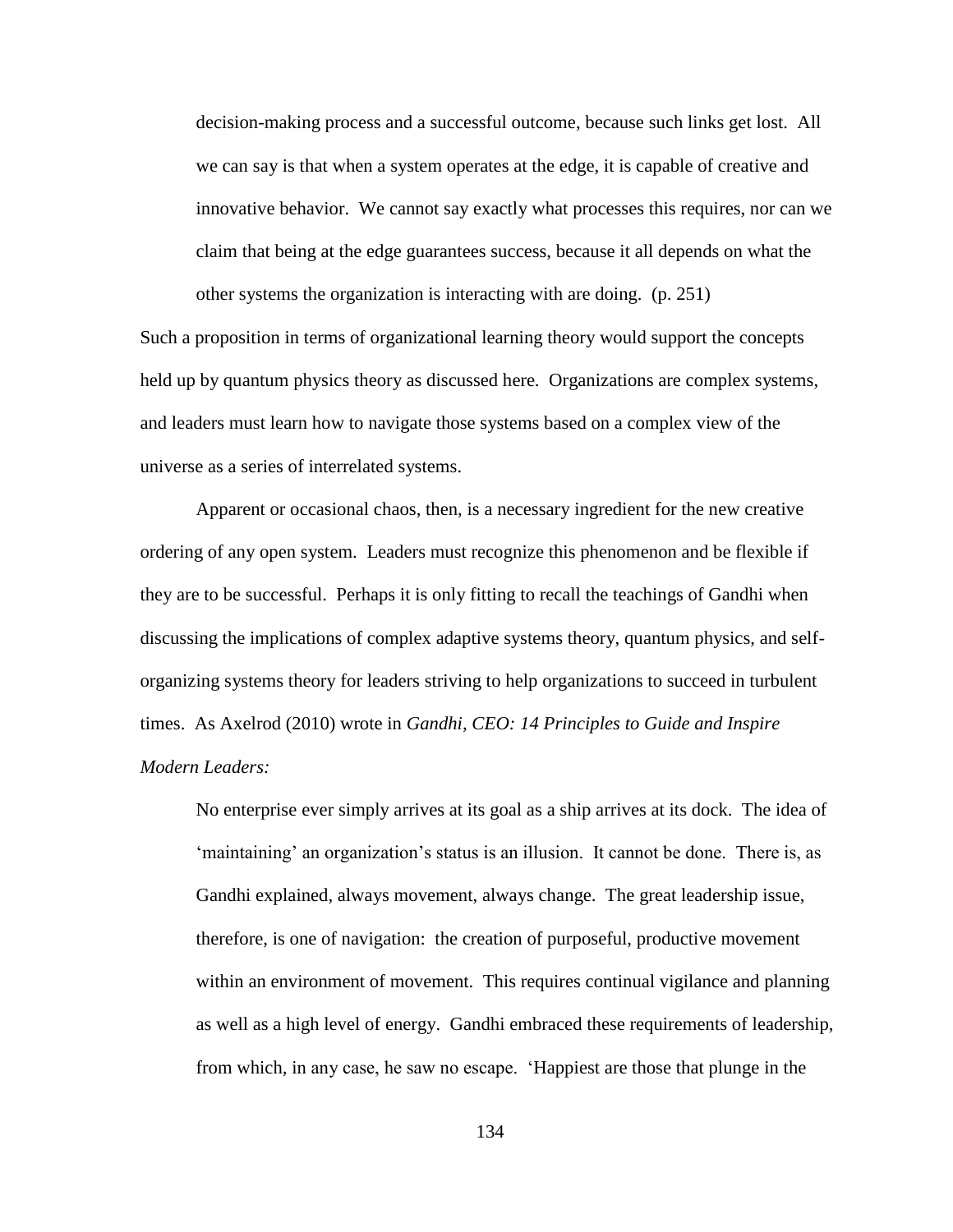fire,' he wrote, citing the words of a traditional Indian poet. 'The lookers-on are all but scorched by flames." Either enter the fray, thrusting and parrying, or stand still and be consumed. (p. 86)

Wise words from a systems-thinker long since departed from this world. Leaders today would do well to listen to these profound words.

**Limitations and reflections on methodology.** When discussing the results of her research, Charmaz (2004) cautioned the conference attendees not to underestimate the role of the researcher in qualitative studies. She suggested that, "No one talks of how we (the researchers) may be transformed" (p. 991). Having now presented the findings, results, and implications of this study, I will now discuss the limitations of my research along with some personal reflections on the research process itself.

The primary limitation of this exploratory study"s results is in the population used in the study. The participants included in the study were not randomly selected. As such, they are not a truly representative sample of leaders who served during times of turmoil and change in an organization. Nevertheless, purposeful sampling is a common practice in qualitative research. Such an approach is often warranted when the researcher is looking for a specific type of individual with a certain kind of experience as indicated in this study. This targeted group of participants is not likely to emerge from a random sample (Creswell  $\&$ Miller, 2000).

All participants in this study were contacted twice with invitations to participate. The first contact was via telephone approximately one month before the interview process was scheduled to begin, and then again via email two weeks later. All of those individuals who were invited agreed to participate soon after the second contact. There is a possibility that the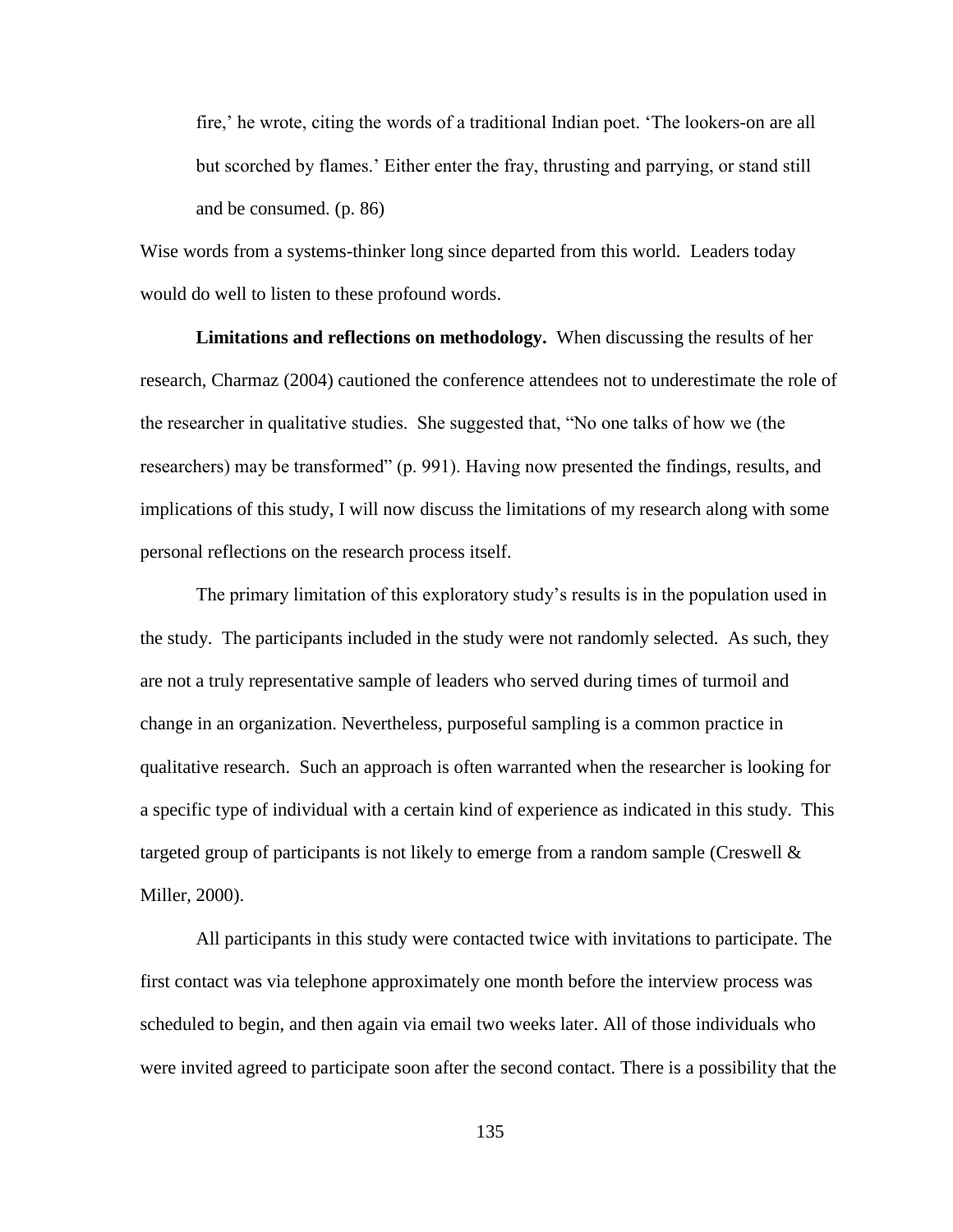participants initially had varying understandings about the premise and objective of the study due to my relationships and prior conversations with them. However, once the Consent to Participate document was distributed to the participants, reviewed, and discussed individually, I believe that everyone had a full and equal understanding of the purpose and process of the study. Despite the small sample size, this exploratory study provided significant and unique insight into the roles leaders play in helping organizations to navigate through periods of change and turmoil. A larger sample representing a greater variety of industries, organizations, and experiences may have generated a wider array of observations, or even different interpretations of those experiences. Regardless, I believe that this study achieved its objective of contributing to and furthering the quest for a better understanding of the role of leaders in organizations, especially during periods of apparent chaos.

Given my own previous life experiences and philosophical beliefs, I have personal opinions and feelings that may have affected my research on how leadership can successfully help organizations survive in turbulent times. I have significant personal experience with leaders and organizations that have both flourished in difficult times as well as those who have failed miserably. I feel that valuable insights were gleaned from both. While these personal experiences inevitably influenced the interpretation of the data collected, I continually strived to recognize issues of differing worldviews, as well as my own personal relationship with each of the participants. Moreover, the triangulation of data collection through the collection of artifacts has substantiated the information provided by the participants in the interviews, as well as observations from third-party individuals.

Due to the variety of professional experiences and educational expertise that I brought to this study, I was acutely aware of those experiences that were new to me and always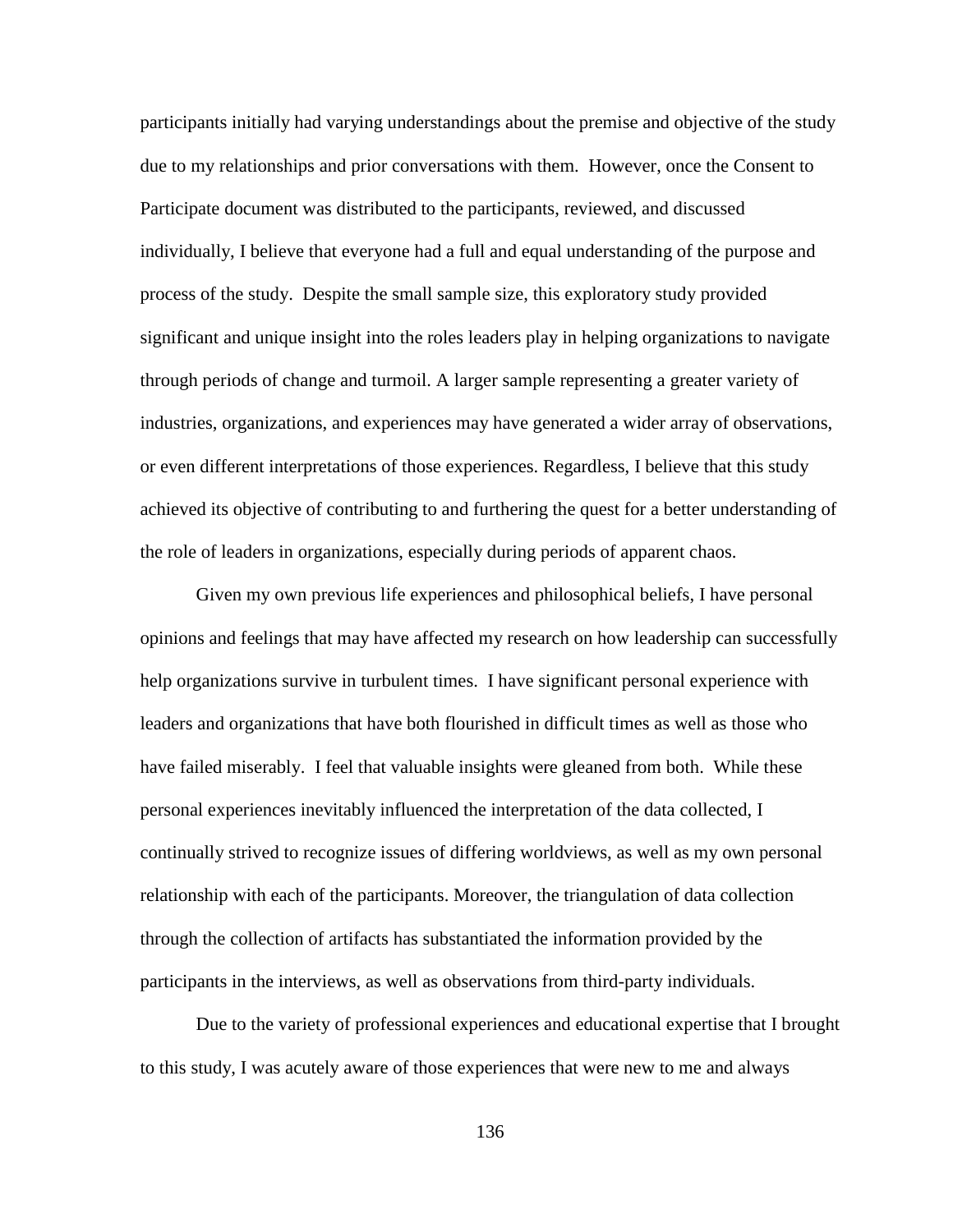remained intensely curious when collecting, analyzing, and interpreting the data. This previous knowledge and experience provided me with added insight when asking probing or follow-up questions in order to develop a rich and accurate description of the universal experiences of the participants. My openness to acknowledge these potential biases and to continuously question myself throughout the research process helped ensure a fair and honest collection and presentation of the data. Finally, the study was regularly reviewed by members of my dissertation committee, as well as an extensive independent review of the composite analysis by a qualified third-party.

**Suggestions for future research.** I recommend further qualitative research with a larger sample of participants representing a wider diversity of industries and change events. If possible, it would be most informative to include participants from outside the United States or multinational organizations. In so doing, the researcher may find that there are cultural influences that affect the role of leaders depending on their geographical location. Since the methodology utilized in this exploratory study was outlined in great detail, I would suggest that it could be easily duplicated. The research plan outlined in chapter three could act as a guideline for future research.

Specific areas that are ripe for further investigation that would build upon the results of this study include the central findings listed as follows:

- The importance of *enabling* employees through empowerment, encouraging creativity, collaboration, and rewarding risk-taking
- The value of *developing others* for leaders and organizations
- The increasing need for leaders to exercise *managerial courage* in the workplace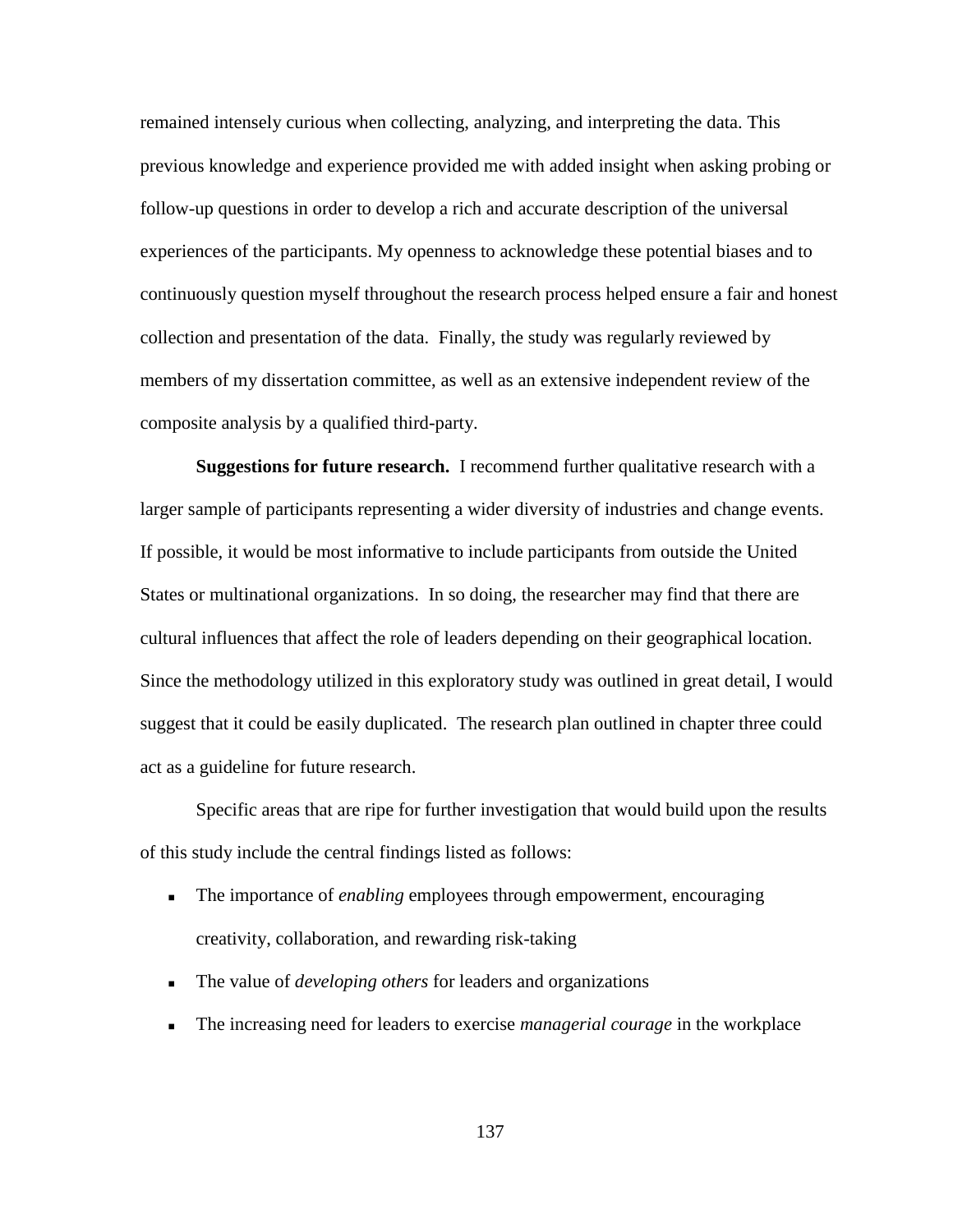- The central role of *reflection* as leaders strive to understand and adapt to rapidly changing organizational systems and more complex interactions between systems
- The growing emphasis on *global thinking* as leaders are called upon to recognize and manipulate the interrelatedness and interconnectedness of all systems
- A greater understanding and appreciation of the tremendous creative potential that apparent *chaos* can have on organizational systems

Some potential questions to be explored might include:

- Why/When is it most appropriate and desirable for leaders to empower/enable their staff, and when is it not appropriate? How can a leader recognize the difference? What are the limits regarding empowerment, creativity, collaboration, and risktaking? What does empowerment look like?
- How does a leader go about securing cooperation from their superiors and staff to set up employee development opportunities and programs? What do these programs look like? What incentives/rewards are there for participation in employee development plans? How can these programs assist in succession planning?
- What specific skills are recommended for leaders in order to encourage increased demonstrations of managerial courage in the workplace? How does a leader know when it is appropriate to initiate difficult conversations? What are the differences, if any, among how a leader demonstrates managerial courage with their employees, colleagues, and superiors? When should a leader take on the role of the "warrior"?
- How does a leader go about constructing a healthy work-life balance that allows for and encourages time for reflection? What role does the practice of humility play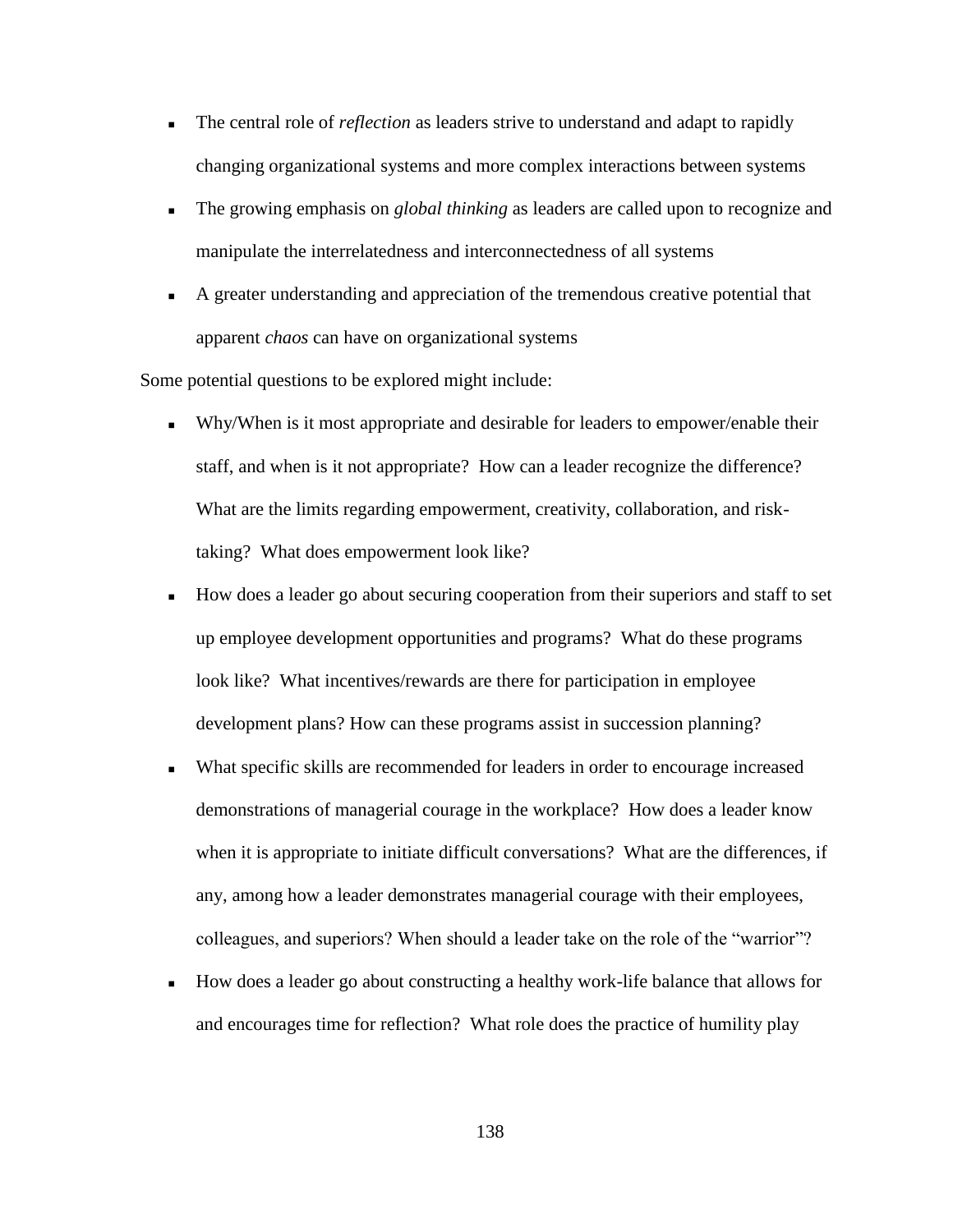when engaging in critical reflection? How do leaders translate the valuable insight gained through reflection into actionable goals and objectives?

- What can a current or future leader do to further develop his/her ability and skill at global, systems-thinking? What are the differences between acting in a directing versus a catalyst role? What influence can willpower, attitude, and worldview have on a leader"s effectiveness, especially during periods of turmoil?
- How can a leader take advantage of apparent chaos in order to encourage creative self-organization in an organizational system? How can a leader tell the difference between healthy, self-organizing chaos and destructive, degenerative chaos? What can a leader do to maintain morale and productivity during periods of significant change or chaos?

As outlined above, the findings of this exploratory study provide significant potential for future research. An equal number of males and females participated in this study, ranging in age from the 34 to the 67. It might be interesting to study differences in terms of gender, generation, cultural background, and nationality. In order to better understand whether these skills are innate or learned, a study which took into account different levels of formal education on leadership would provide insight on the extent to which these studies have impacted a leader"s effectiveness. Finally, as indicated above, a study that incorporated participants from outside the United States would help to distinguish any differences based on culture or geographic location.

As the findings reported here were compiled from a study of six participants in three industries and from a common geographic location (the Southwestern United States), they should not be generalized. However, the findings from this study did provide a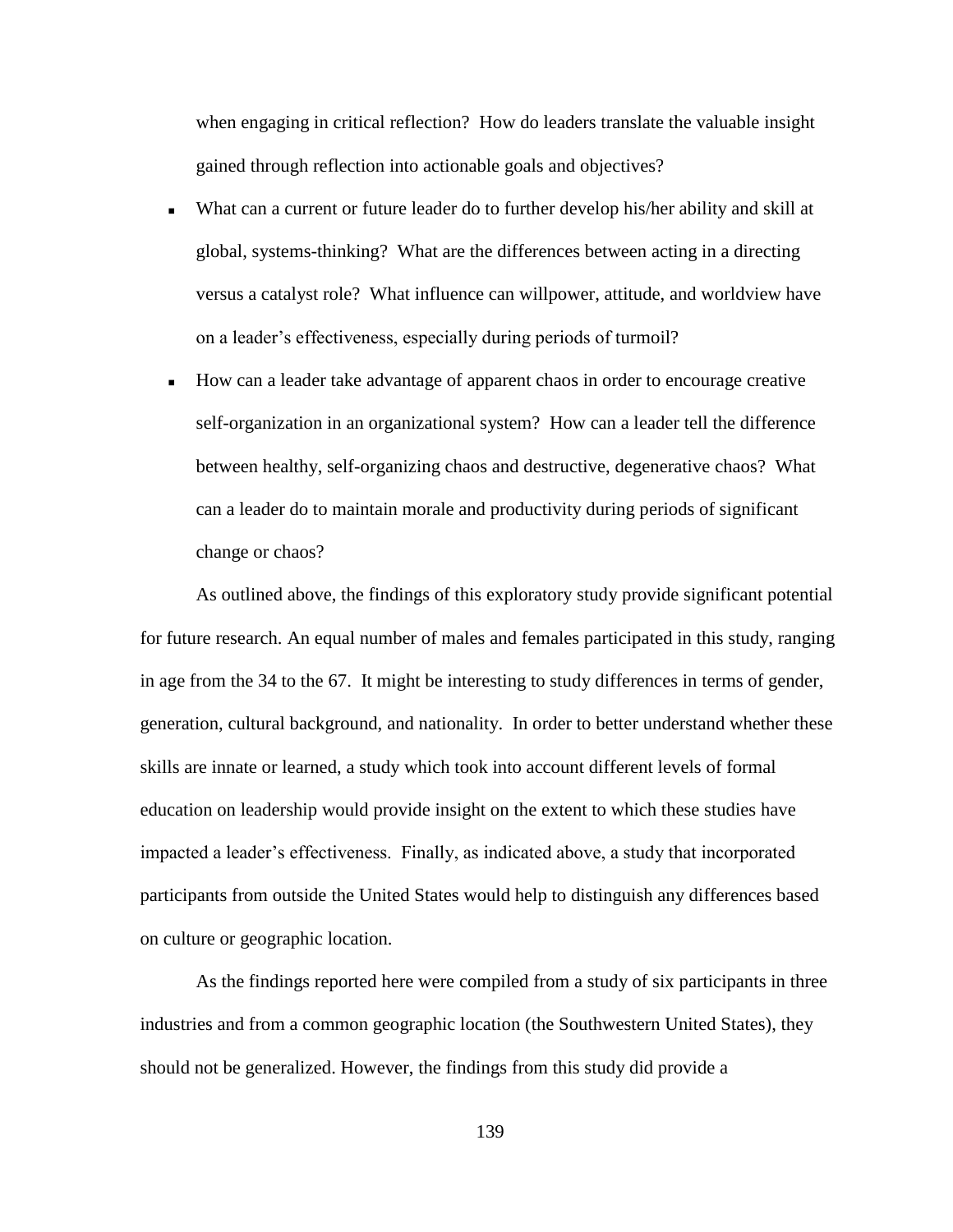comprehensive individual and composite analysis of the personal and universal experiences of the participants. As such, these results may have additional universal applications in other, similar organizational systems. While a quantitative methodological approach may have resulted in more generalizable findings, the qualitative method used in this study allowed for a rich, contextual description and understanding of the universal experiences of the participants. For the purposes of this study, aimed at understanding how leaders help organizations to succeed in turbulent times, the colorful, living picture painted by this composite analysis is truly priceless.

## **Conclusion**

As continually demonstrated throughout this study, "Much of leadership thinking has failed to recognize that leadership is not merely the influential act of an individual or individuals but rather is embedded in a complex interplay of numerous interacting forces" (Uhl-Bien, Marion & McKelvey, 2007, p. 302). Each of the participants in this study, whether individually or collectively, stressed the ultimate importance of a leader's ability to understand this complex interplay of forces in order to operate effectively, especially during turbulent times. The primary findings reported above do not focus on the more traditional "business administration" competencies most leaders have been exposed to in their studies. Rather, these findings all revolve around the idea that effective leaders must be comfortable and skilled in certain non-traditional, softer, intrinsic abilities. Unfortunately, very few current leaders had the advantage of such instruction and were forced to learn these skills on the job and on their own.

Oftentimes, leaders are not adequately prepared to recognize and address the increasingly complex interplay of systems that they face in their organizations. As described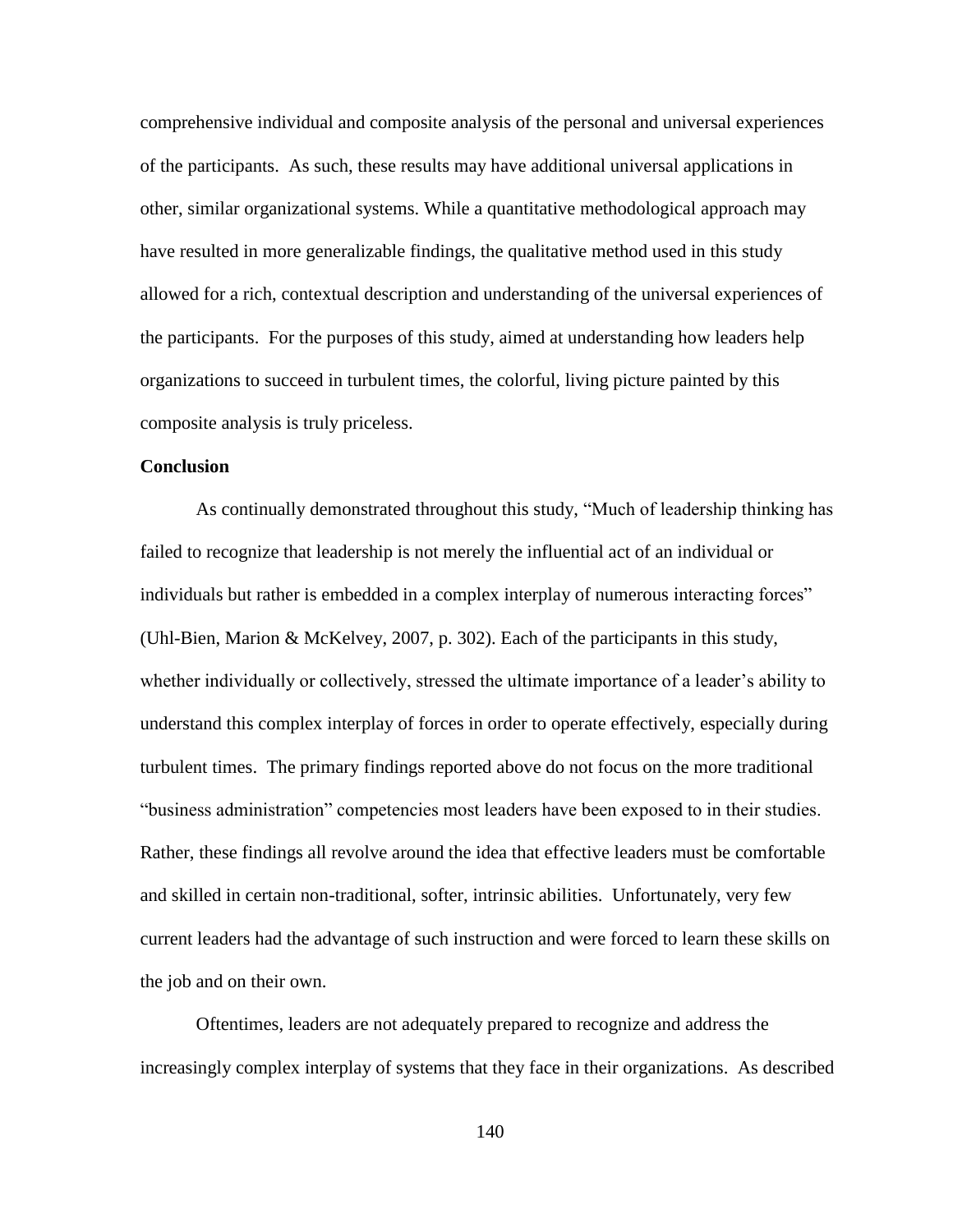in this exploratory study, leaders must become skilled in enabling and empowering others in the organization through the encouragement of creativity, the fostering of collaboration, and the rewarding of risk-taking. The value of developing direct reports and the importance of exercising managerial courage cannot be underestimated. Leaders today must appreciate and practice critical reflection and global, systems-thinking as they attempt to navigate the choppy waters of rapid change and embrace the possibilities that await them on the edge of chaos. Finally, effective leaders need not fear the inevitability of change or apparent chaos; rather, they should learn to embrace such times as opportunities for creative self-organization and new birth for themselves, their staff, and their organizational system.

Using an interpretive phenomenological approach, I was able to arrive at a composite description of the universal experiences of the participants. The participants' own words and stories helped to inform and illuminate the reported findings, as well as the implications for practice and the significance of the study overall. This study warrants further investigation of the role that the more non-traditional leadership skills discussed above might play as leaders strive to help organizations succeed in turbulent times.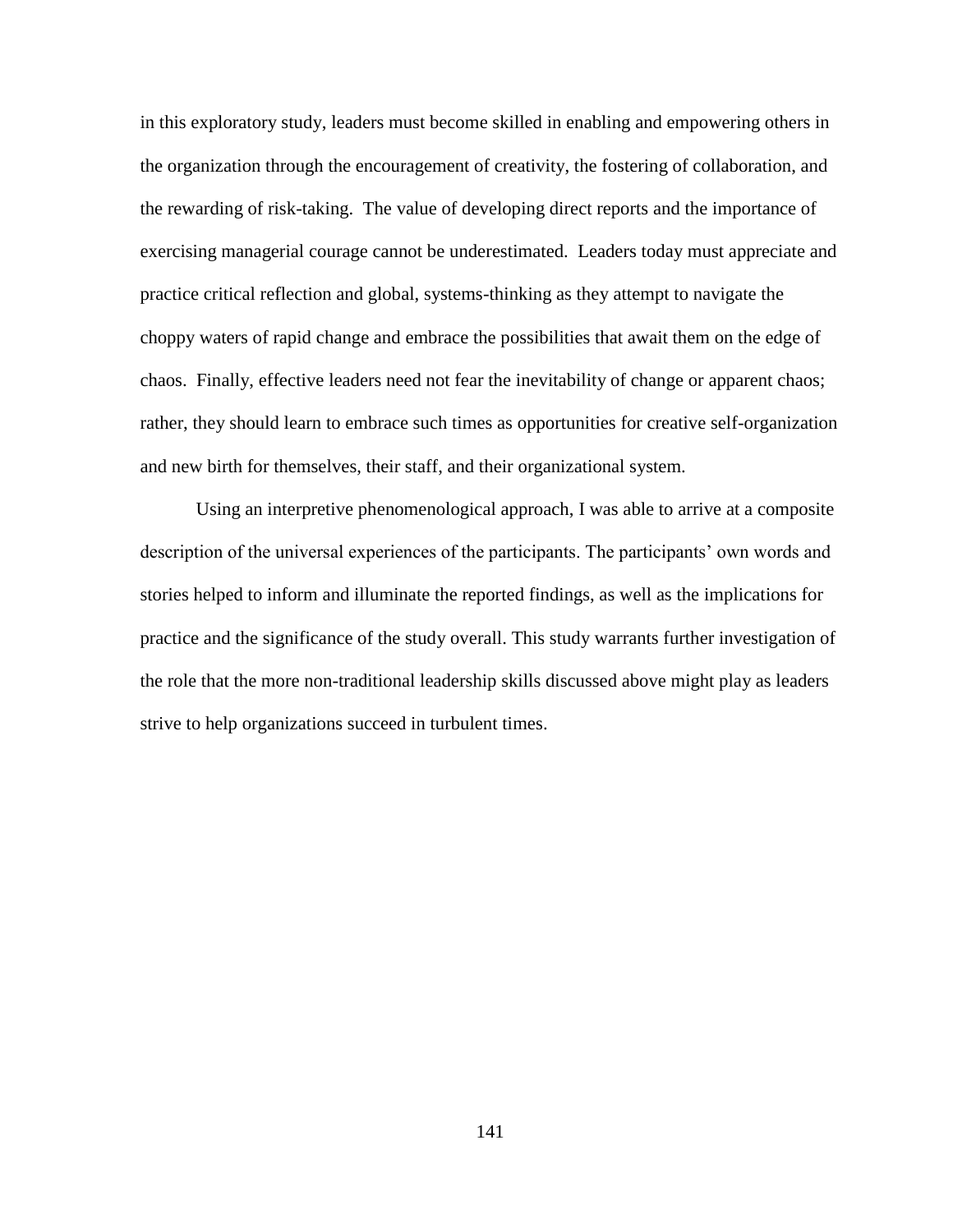## **References**

- Argyris, C., & Schon, D. (1996). *Organizational learning II: Theory, methods, and practice.*  Boston, MA: Blackwell Publishers, Inc.
- Axelrod, A. (2010). *Gandhi, CEO: 14 principles to guide and inspire modern leaders.* New York: Sterling Publishing Co., Inc.

Baldridge, J. (1971). *Power and conflict in the university.* New York: John Wiley.

- Baldridge, J. V. (1983). Rules for a Machiavellian change agent: Transforming the entrenched professional organization. In J.V. Baldridge & T. Deal (Eds.), *The dynamics of organizational change in education.* (pp. 18-32). Berkeley, CA: McCutchan.
- Bateson, M. C. (1994). *Peripheral visions: Learning along the way.* New York: HarperCollins.
- Belenky, M. F., Clinchy, B., Goldberger, N., & Tarule, J. (1986). *Women's ways of knowing: The development of self, voice and mind.* New York: Basic Books.
- Bensimon, E. M., & Neumann, A. (1993). *Redesigning collegiate leadership: Teams and teamwork in higher education*. Baltimore: The John Hopkins University Press.
- Bisbee, D. (2007). Looking for leaders: Current practices in leadership identification in higher education. *Planning and Changing,* 38(1 & 2), 77-88.
- Bogdan, R., & Taylor, S. (1975). *Introduction to qualitative research methods.* New York: John Wiley.
- Bolman, L. G., & Deal, T. E. (2003). *Reframing organizations: Artistry, choice, and leadership.* San Francisco, CA: Jossey-Bass.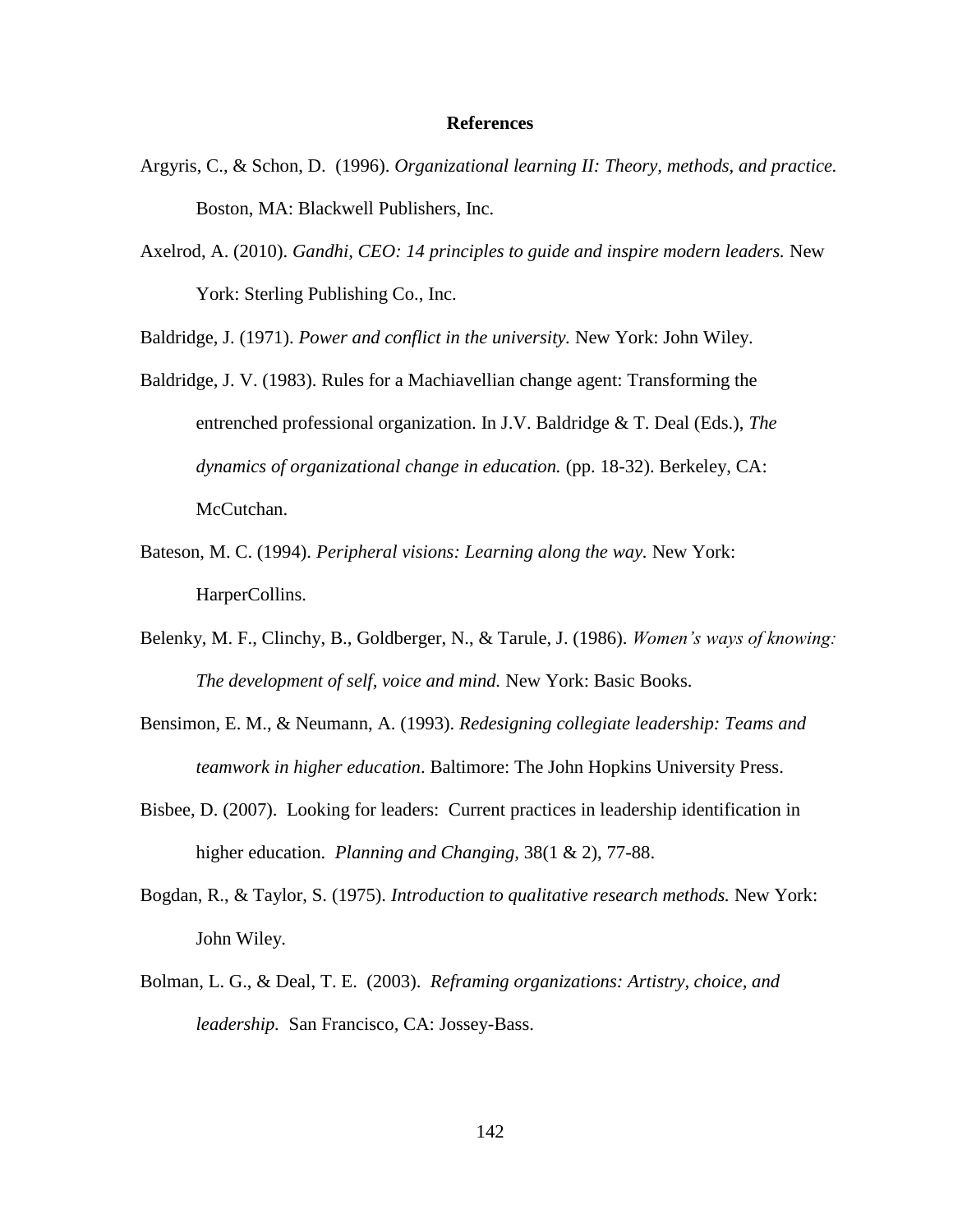- Bolman, L. G., & Deal, T. E. (2006). *The wizard and the warrior: Leading with passion and power*. San Francisco: Jossey-Bass.
- Boverie, P. E., & Kroth, M. (2001). *Transforming work: The five keys to achieving trust, commitment, and passion in the workplace.* Cambridge, MA: Perseus Books Group.
- Chapman, V. L., & Anderson, B. S. (2005). Reflective practice. In L. M. English (Ed.), *International encyclopedia of adult education.* New York: Palgrave Macmillan.

Colaizzi, P. R. (1973). *Reflection and research in psychology.* Debuque, IA: Kendall/Hunt.

- Collins, J. (2001). *Good to great: Why some companies make the leap and others don't.*  New York: HarperCollins Publishers Inc.
- Charmaz, K. (2004). Premises, principles, and practices in qualitative research: Revisiting the foundations (Keynote Address: Fifth International Advances in Qualitative Methods Conference). *Qualitative Health Research, 14*(7), 976-993.
- Cooper, H. (1989). *Integrating research: A guide for literature review.* Newbury Park, CA: Sage.
- Creswell, J. W. (2007). *Qualitative inquiry & research design: Choosing among five approaches*  $(2^{nd}$  ed.). Thousand Oaks, CA: Sage Publications.
- Creswell, J. W., & Miller, D. L. (2000). Determining validity in qualitative inquiry. *Theory into Practice, 39*(3), 124-130.
- Deal, T. E., & Peterson, K. D. (1999). *Shaping school culture: The heart of leadership.* San Francisco: Jossey-Bass.
- Descartes, R. (1977). *The essential writings* (J. J. Blom, Trans). New York: Harper & Row.
- Fletcher, J. K. (2004). The paradox of postheroic leadership: An essay on gender, power, and transformational change. *Leadership Quarterly,* 15, 647-661.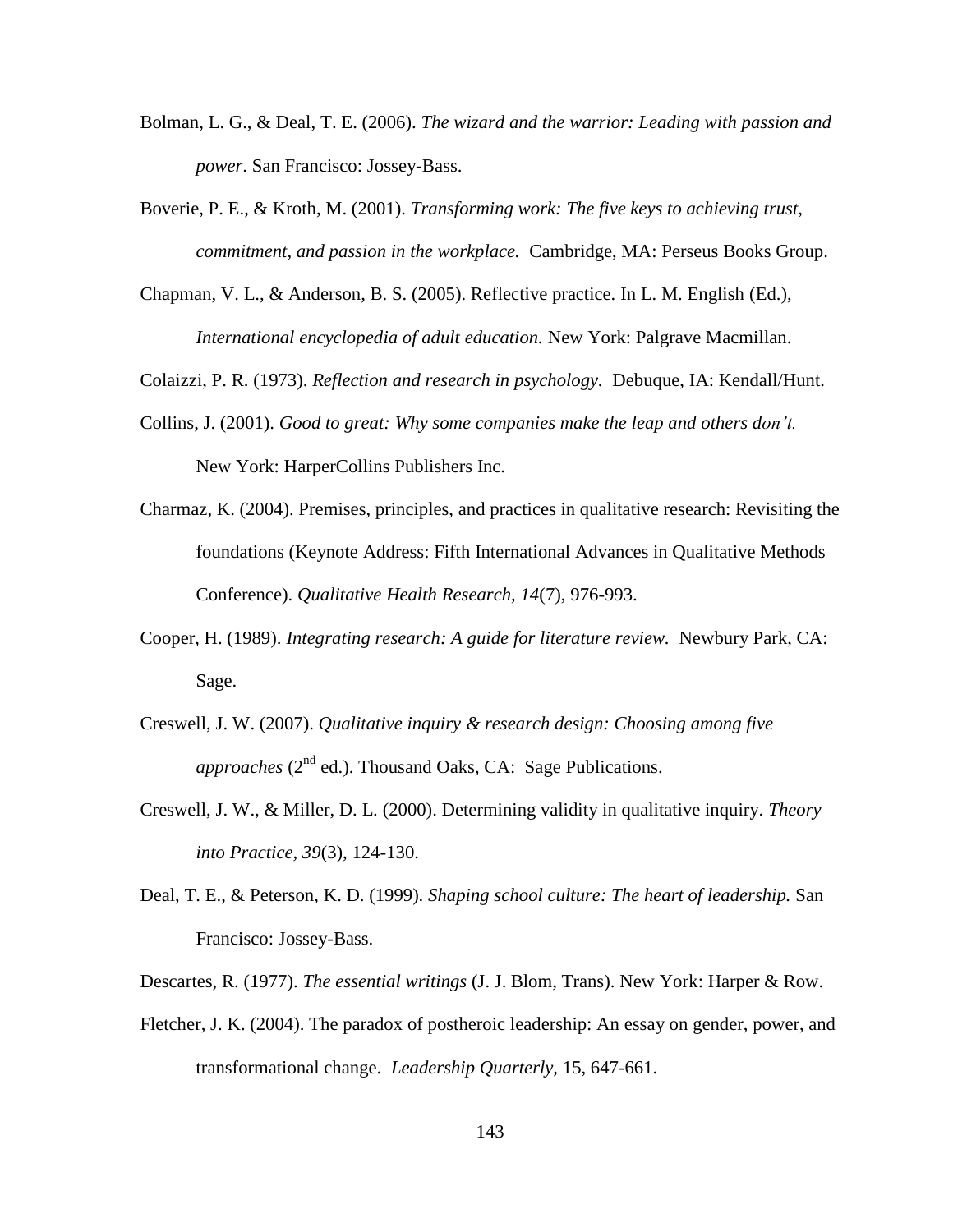Freire, P. (1984). *Pedagogy of the oppressed.* New York: Continuum.

- Gibson, S. (2006). Mentoring of women faculty: The role of organizational politics and culture. *Innovative Higher Education,* 31(1), 63-79.
- Goldsmith, M. (2007). *What got you here won't get you there: How successful people become even more successful.* New York: Hyperion.
- Goleman, D., Boyatzis, R., & McKee, A. (2002). *Primal leadership: Learning to lead with emotional intelligence*. Boston: Harvard Business School Press.
- Gronn, P. (2002). Distributed leadership as a unit of analysis. *Leadership Quarterly,* 13, 423-451.
- Heidegger, M. (1977). *Basic writings* (D. Krell, Ed.). New York: Harper & Row.
- Husserl, E. (1967). The thesis of the natural standpoint and its suspension. In J. J. Kockelmans (Ed.). *Phenomenology* (pp. 68-79). Garden City, NY: Doubleday.
- Husserl, E. (1970). *Logical investigations* (J. N. Findlay, Trans.) (Vol. 1). New York: Humanities Press.
- Keen, E. (1975). *Doing research phenomenologically.* Unpublished manuscript, Bucknell University, Lewisburg, PA.
- Kvale, S. (2006). Dominance through interviews and dialogues. *Qualitative Inquiry, 12*(6), 480-500.
- Kezar, A. (2005). Consequences of radical change in governance: A grounded theory approach. *The Journal of Higher Education,* 76(6), 634-668.
- Lauer, Q. (1967). On evidence. In J. J. Kockelmans (Ed.), *Phenomenology* (pp. 167-182). Garden City, NY: Doubleday.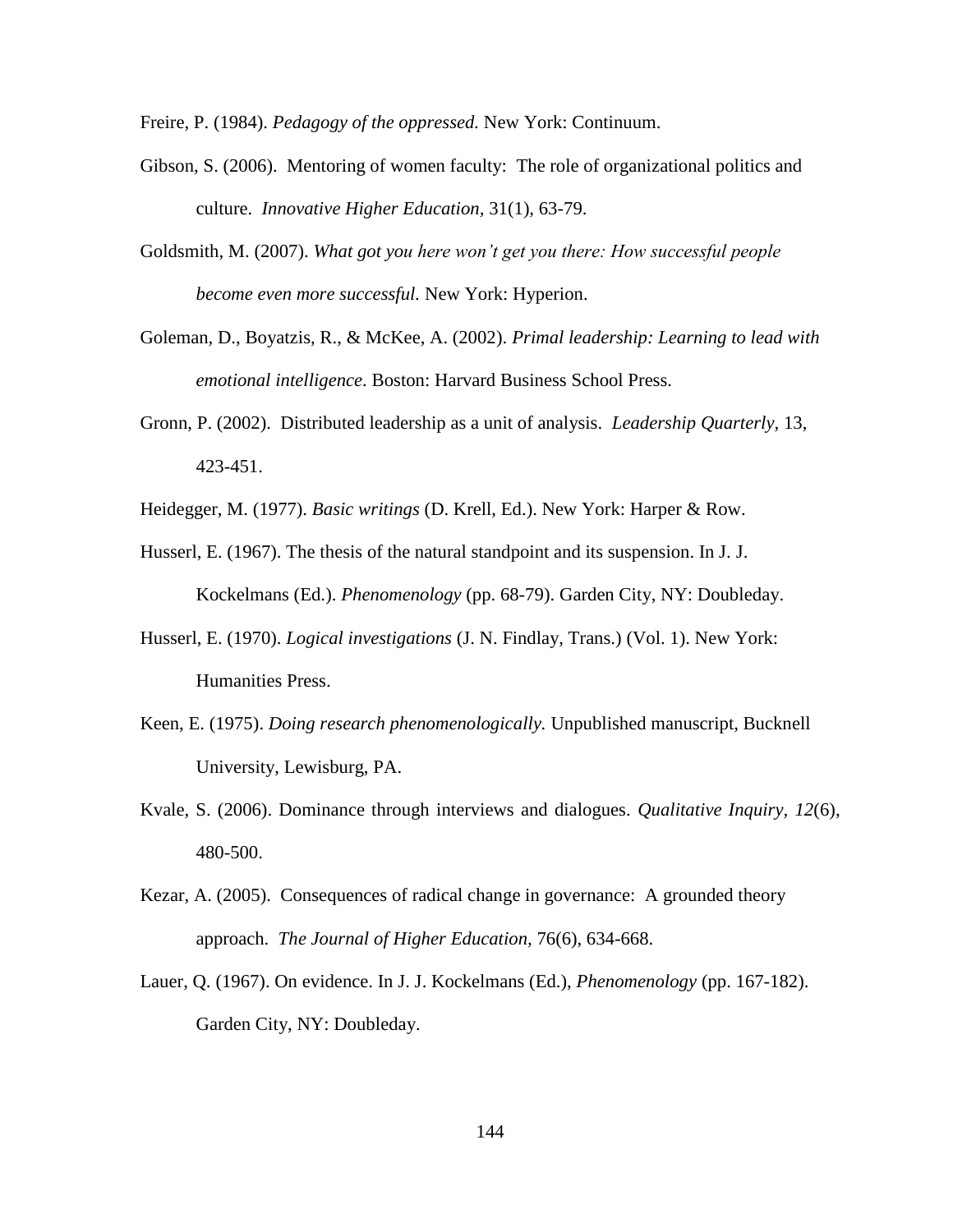- LeVasseur, J. J. (2003). The problem of bracketing in phenomenology. *Qualitative Health Research,* 13(3), 408-420.
- Lombardo, M. K., & Eichinger, R. W. (2006). *FYI For your improvement: A guide for development and coaching* (4<sup>th</sup> ed.). Lominger International: A Korn/Ferry Company.
- Lopez, K. A., & Willis, D. G. (2004). Descriptive versus interpretive phenomenology: Their contributions to nursing knowledge. *Qualitative Health Research,* 14(5), 726-735.
- Maxwell, J. A. (2005). *Qualitative research design: An interactive approach* (2<sup>nd</sup> ed.). Thousand Oaks, CA: SAGE Publications.
- Merleau-Ponty, M, (1962). *Phenomenology of perception.* London & New York: Routledge Classics.
- Mezirow, J. (2000). *Learning as transformation: Critical perspectives of a theory in progress.* San Francisco: Jossey-Bass Publishers.
- Miles, M. B., & Huberman, A. M. (1994). *Qualitative data analysis: A sourcebook of new methods* (2<sup>nd</sup> ed.). Thousand Oaks, CA: Sage.
- Morgan, G. (1986). *Images of organization.* Newbury Park, CA: Sage.
- Moustakas, C. (1994). *Phenomenological research methods.* Thousand Oaks, CA: Sage.
- Pearce, C. L., & Conger, J. A. (2003). *Shared leadership: Reframing the hows and whys of leadership.* Thousand Oaks, CA: Sage.
- Nash, L. L. (1990). *Good intentions aside: A manager's guide to resolving ethical problems.*  Boston, MA: Harvard Business School Press.
- Peschl, M. (2007). Triple-loop learning as foundation for profound change, individual cultivation, and radical innovation: Construction processes beyond scientific and rational knowledge. *Constructivist Foundations,* 7(2-3), 136-145.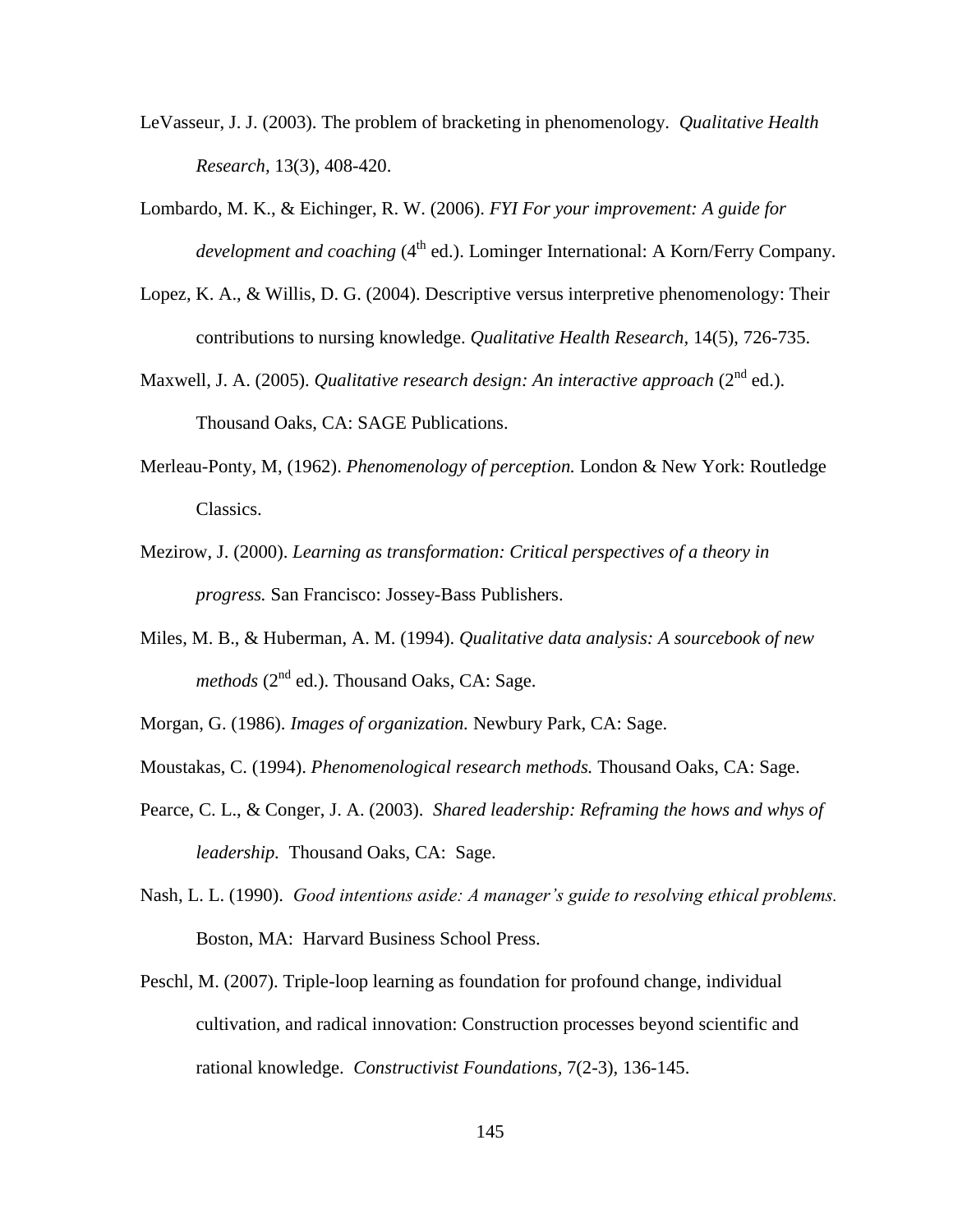*Peter Senge and the Learning Organization.* Retrieved, July 28, 2003.

<http://www.infed.org/thinkers/senge.htm>

Schneider, M., & Somers, M. (2006). Organizations as complex adaptive systems: Implications of complexity theory for leadership research. *The Leadership Quarterly, 17*, 351-365.

Schon, D. A. (1983). *The reflective practitioner.* New York: Basic Books.

- Slater, L. (2008). Pathways to building leadership capacity. *Educational Management Administration & Leadership, 36*(1), 55-69.
- Stacey, R. D. (1992). *Managing the unknowable: Strategic boundaries between order and chaos.* San Francisco: Jossey-Bass publishers.
- Stacey, R. D. (1996). *Complexity and creativity in organizations.* San Francisco: Berrett-Koehler Publishers.
- Stevick, E. L. (1971). An empirical investigation of the experience of anger. In A. Giorgi, W. Fisher, & R. Von Eckartsberg (Eds.), *Duquesne studies in phenomenological psychology* (Vol. 1, pp. 132-148). Pittsburgh: Duquesne University Press.
- Stewart, D., & Mickunas, A. (1990). *Exploring phenomenology: A guide to the field and its literature*  $(2^{nd}$  ed.). Athens: Ohio University Press.
- Sullivan, L., & Wiessner, C. (2010). Learning to be reflective leaders: A case study from the NCCHC Hispanic leadership fellows program. *New Directions for Community Colleges*, 2010(149), 41-50.
- Tesch, R. (1990). *Qualitative research: Analysis types & software tools*. Oxon, United Kingdom: Routledge/Falmer.